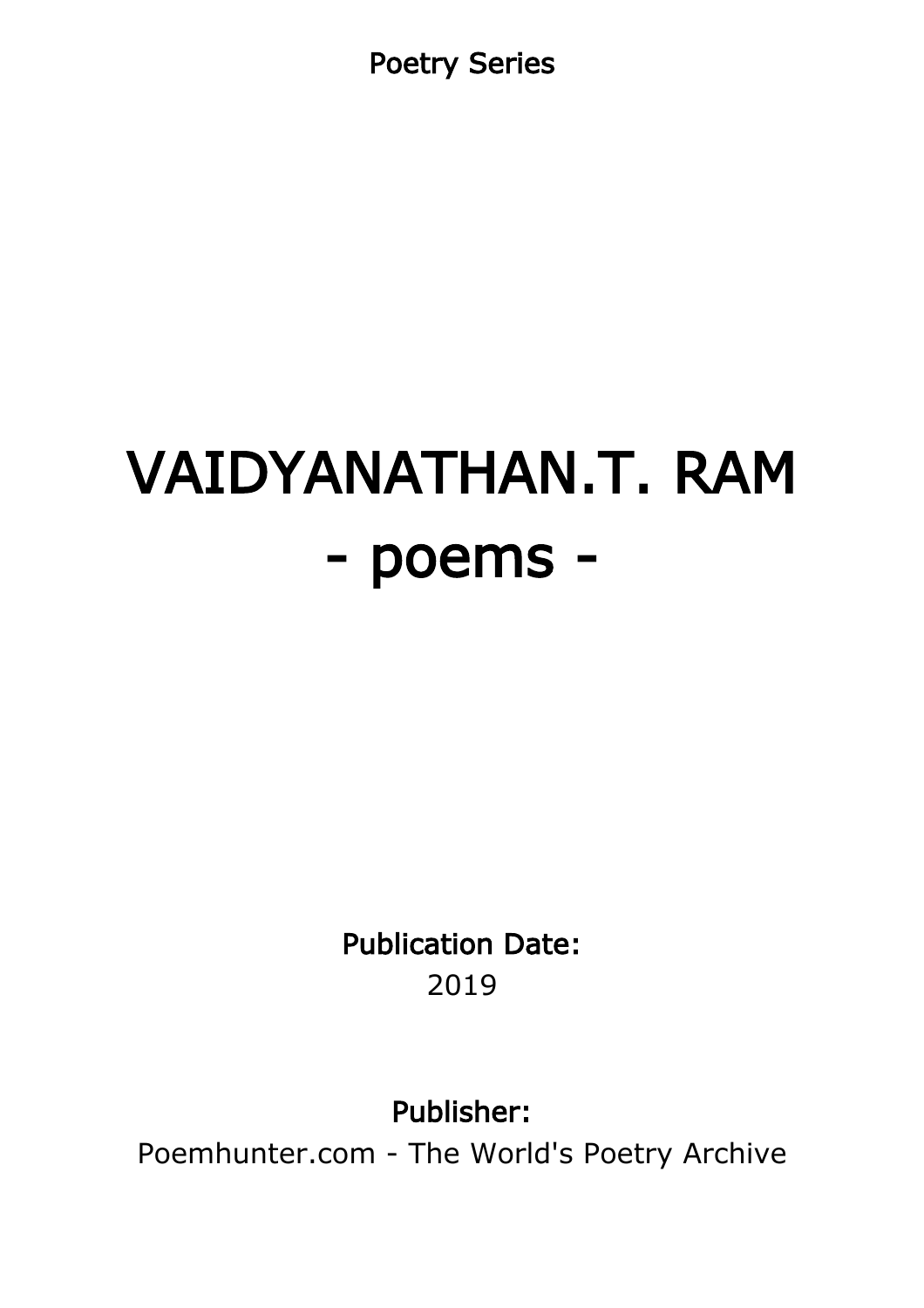# VAIDYANATHAN.T. RAM(17 DEC)

Lazy,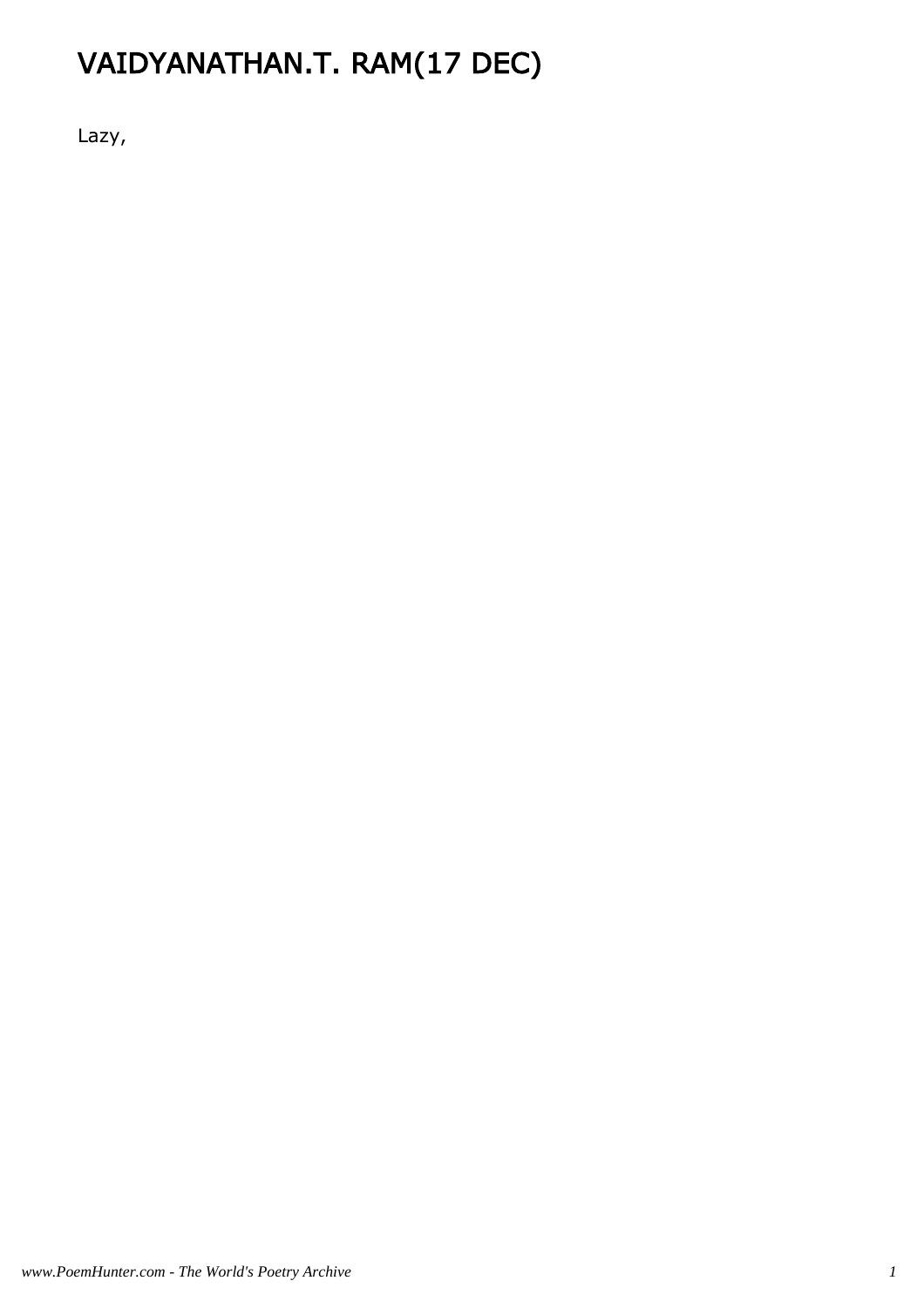# A Gratitude To My Mom And Dad(002)

I don't remember, When I entered the world, But mom, you and dad reminded me the date and time, I don't remember, How the pain could be, When you were about to give the birth, But mom, but now I could realize your pain. I don't remember, How I started walking, But mom, but I believe you and dad only taught me to walk. I don't remember, How I started talking, But later, I was reminded by you and dad, But I don't know, How naughty when I was a child, But later, you reminded me, I don't remember, How I starterd knowing about the world, But now I remember, only you and dad did it. Now, By grace of you and dad, I learned about the world, I learned to respect the people, I learned the knowledge, I learned the discipline, I learned about the society, I learned about the humanity, I learned about the, Different kinds of people's, Different kinds of culture, Different kinds of languages, More, more, and more........ But mom and dad, Sometimes, somewhere, somehow,

*www.PoemHunter.com - The World's Poetry Archive 2*

I hate someone who, Hurts the others heart, I hate someone who, Destroys the culture,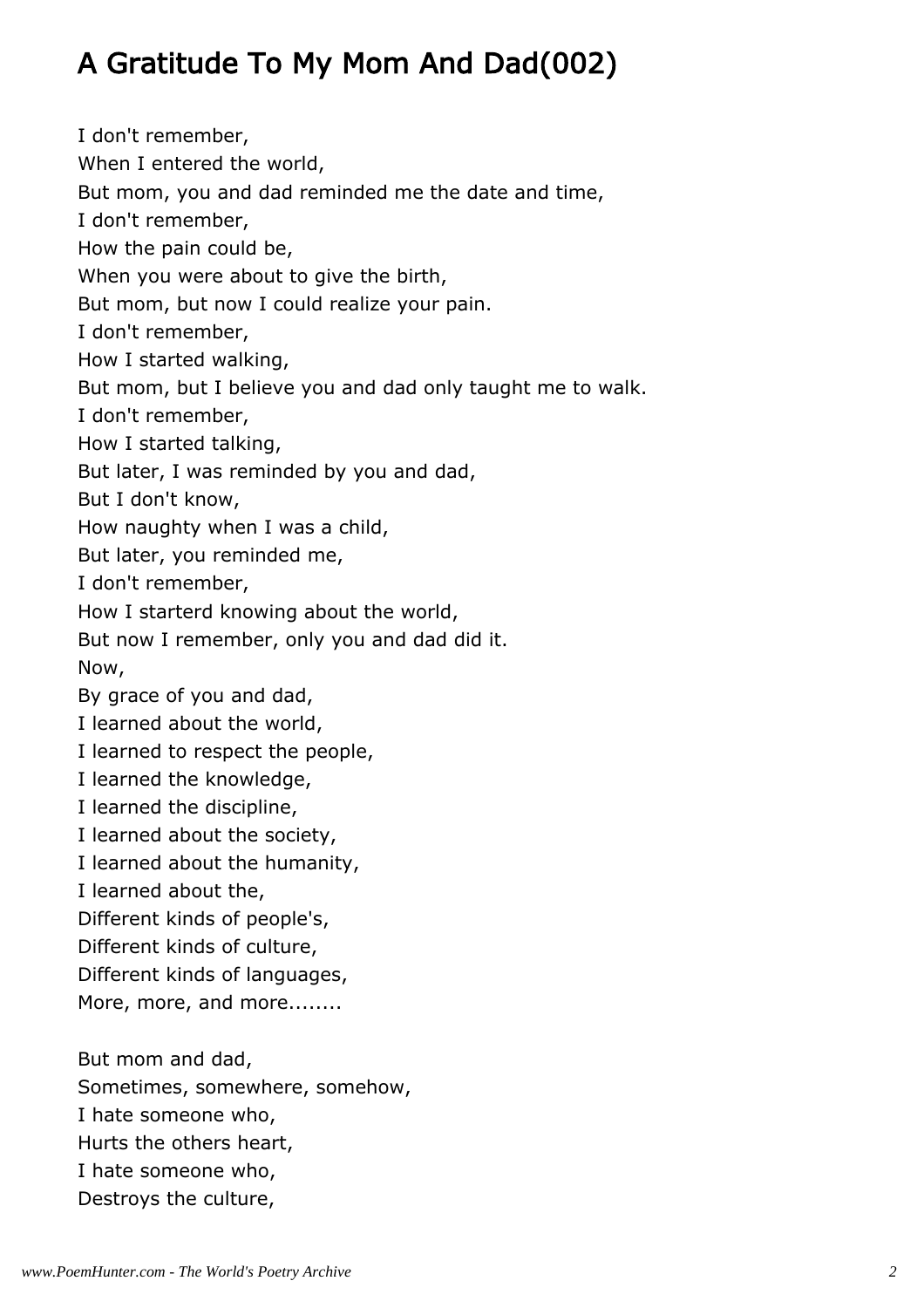I hate someone who, Destroys the unity of nation's, I hate someone who, For the sake of caste, community and religion, Why not even for the sake of region. I hate someone who Destroys the unity of people,

But I could realize, How hard it could be for you two, To gulde me from birth to till date,

Thank you dear mom and dad.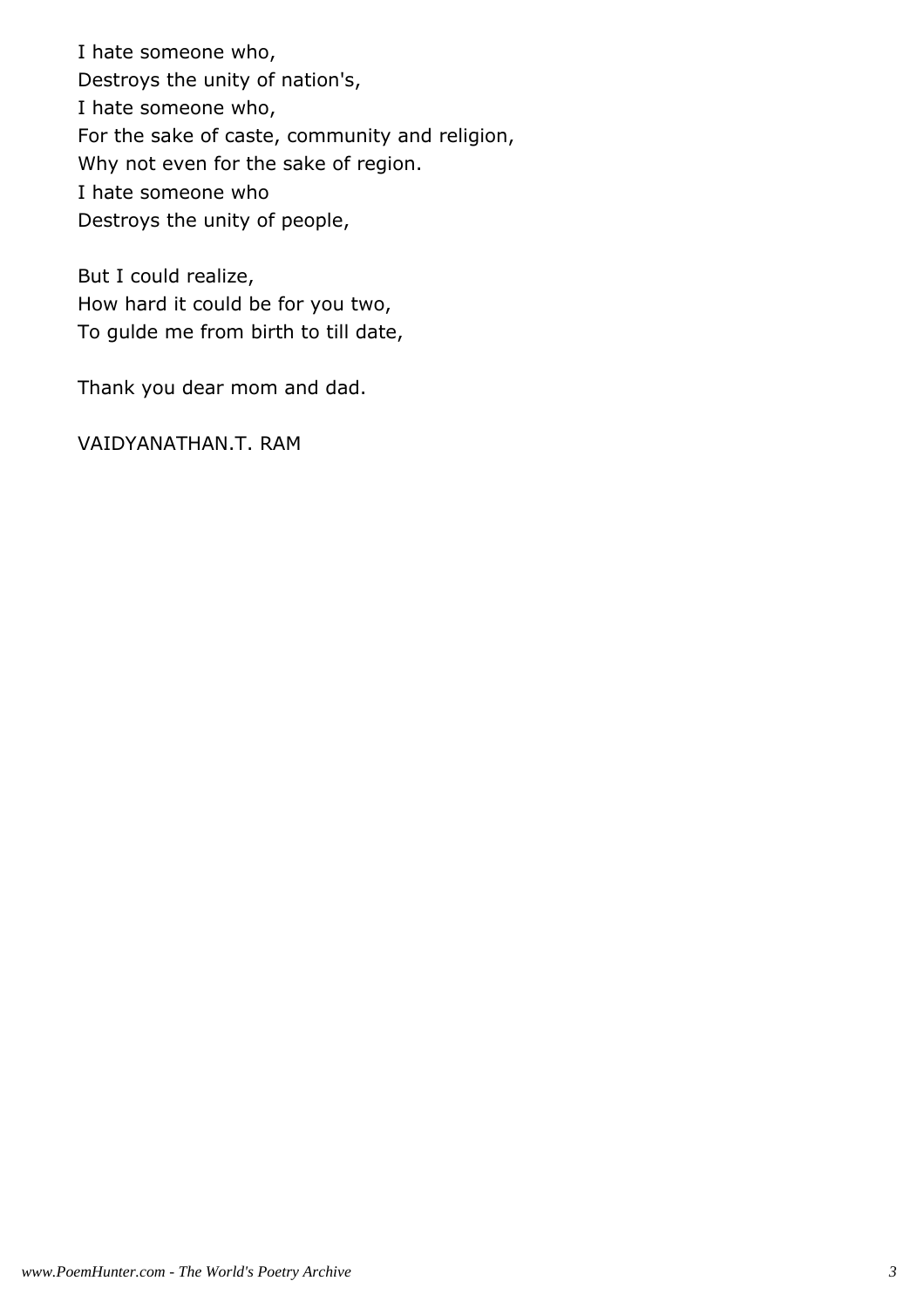#### Accident(84)

The human, Born in this world, Need to leave a day, May be now, today, tomorrow or any day, But happening uncertain is a accident.

Tomorrow is certain to come, What will happen tomorrow is uncertain, Tomorrow, May or may not leave in this world is uncertain, We believe to live tomorrow, But happening uncertain is accident.

Expecting for something to happen, May or may not happen, But believingvto happen, Everything, everywhere, can not expect to happen, But happening uncertain is a accident.

Each and every second, Each and every minute, Each and every hour, Each and every week, Each and every month, Each and every year, The time passes with uncertain life, But happening uncertain is a accident.

No life without accident, No accident without sorrow or happiness, No accident without vindication, No accident without life, But happening uncertain is a accident.

Accident has no knowledge, Accident has no language, Accident has no age, Accident has no community, Accident has no gender, Accident has no nationality,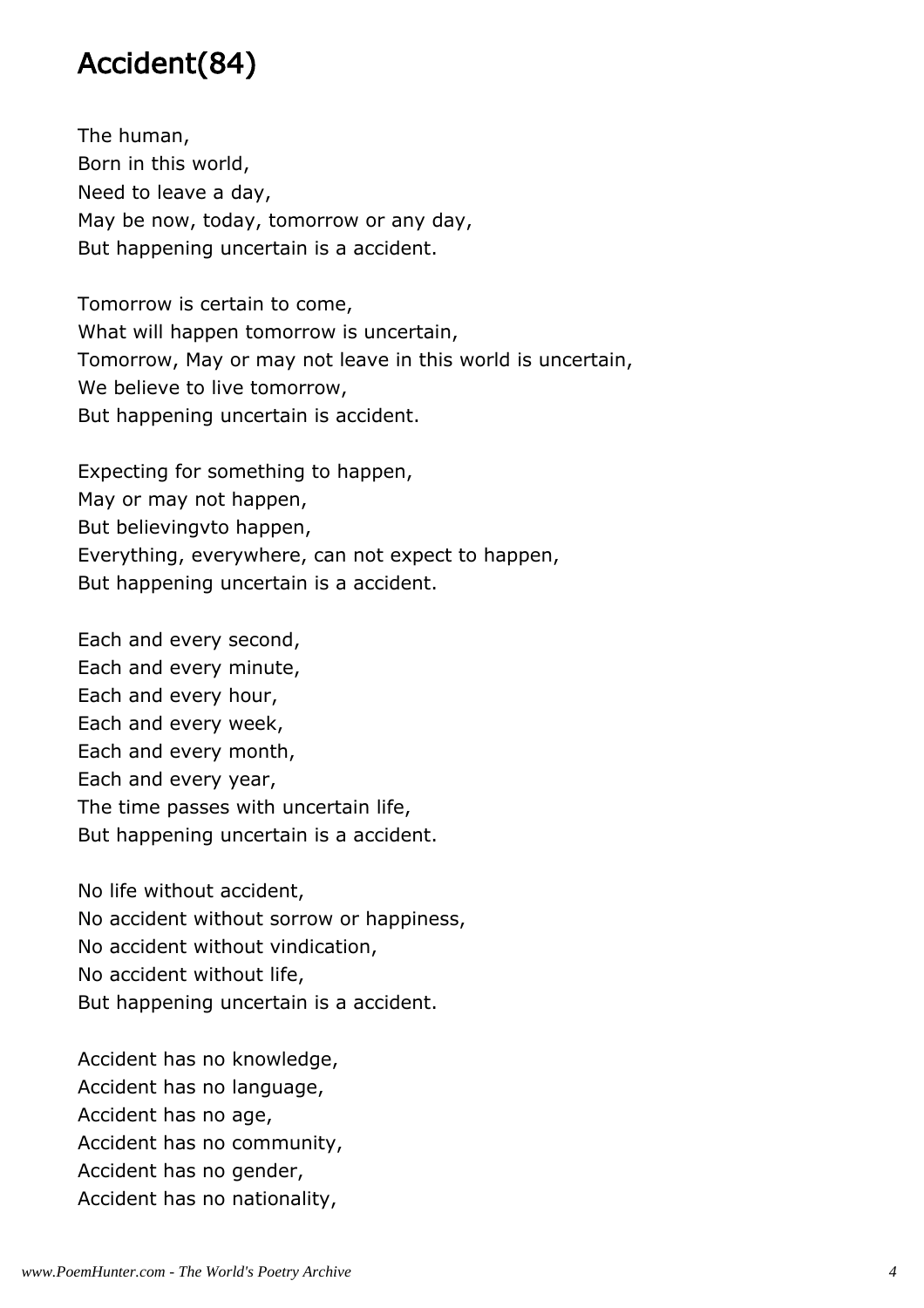But happening uncertain is a accident.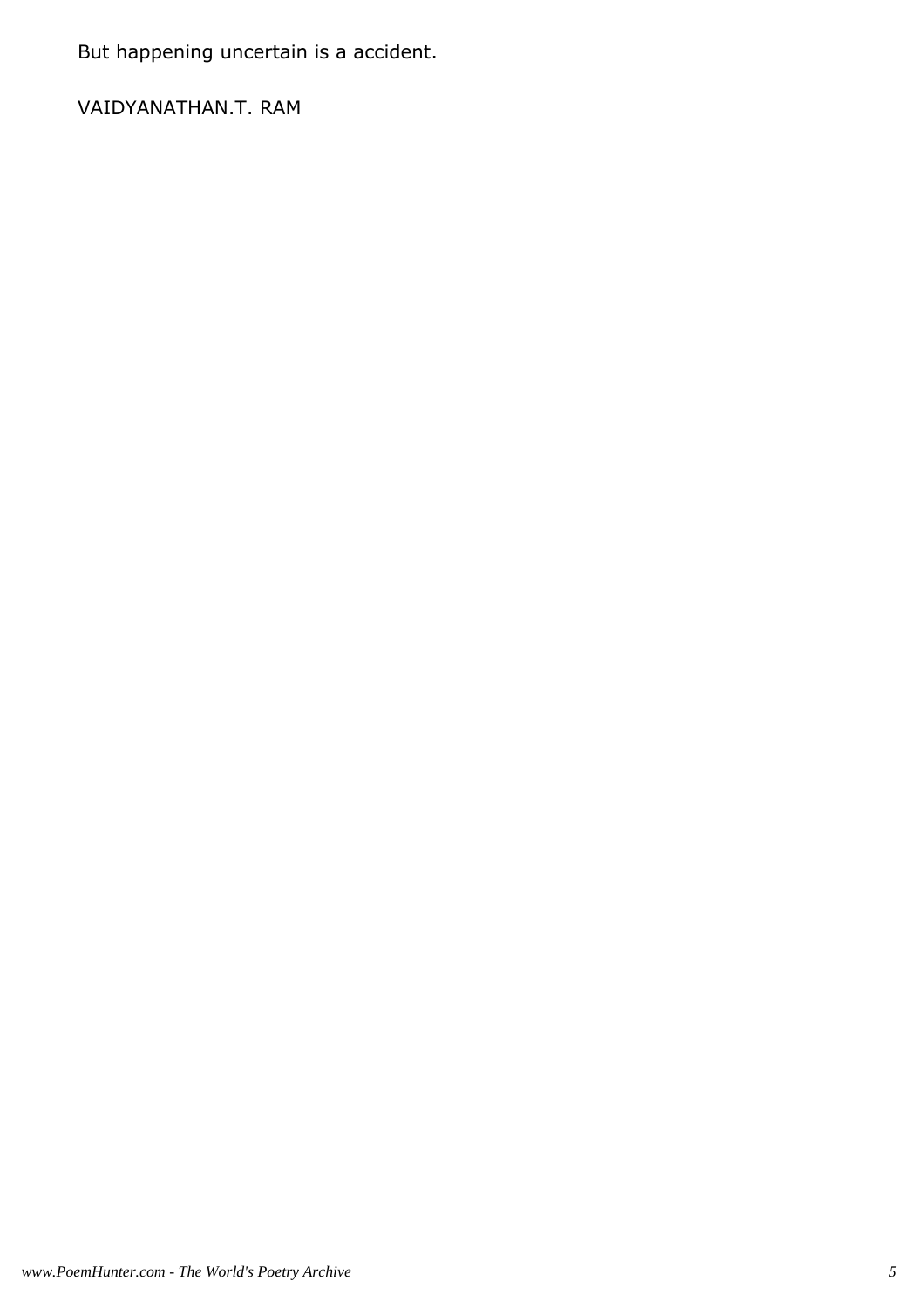## Advice(003)

Advice, Sharing the experience to someone, Advice, Expressing something good to do, Advice, Kind of motivation,

Sometimes, somewhere, somehow, Some advice may lead to success, Sometimes, somewhere, somehow, Should not be taken as advice, But can be taken as sharing the ideas,

Advice through books, Advice through society, Advice through the media, Advice through someone, Advice is in any kind, Advice is beyond the envy, Advice is beyond the selfishness.

But to be alert on hearing the advice, Since, every advice does not suit everyone, Can hear to other's advice, But need to decide whether advice suits.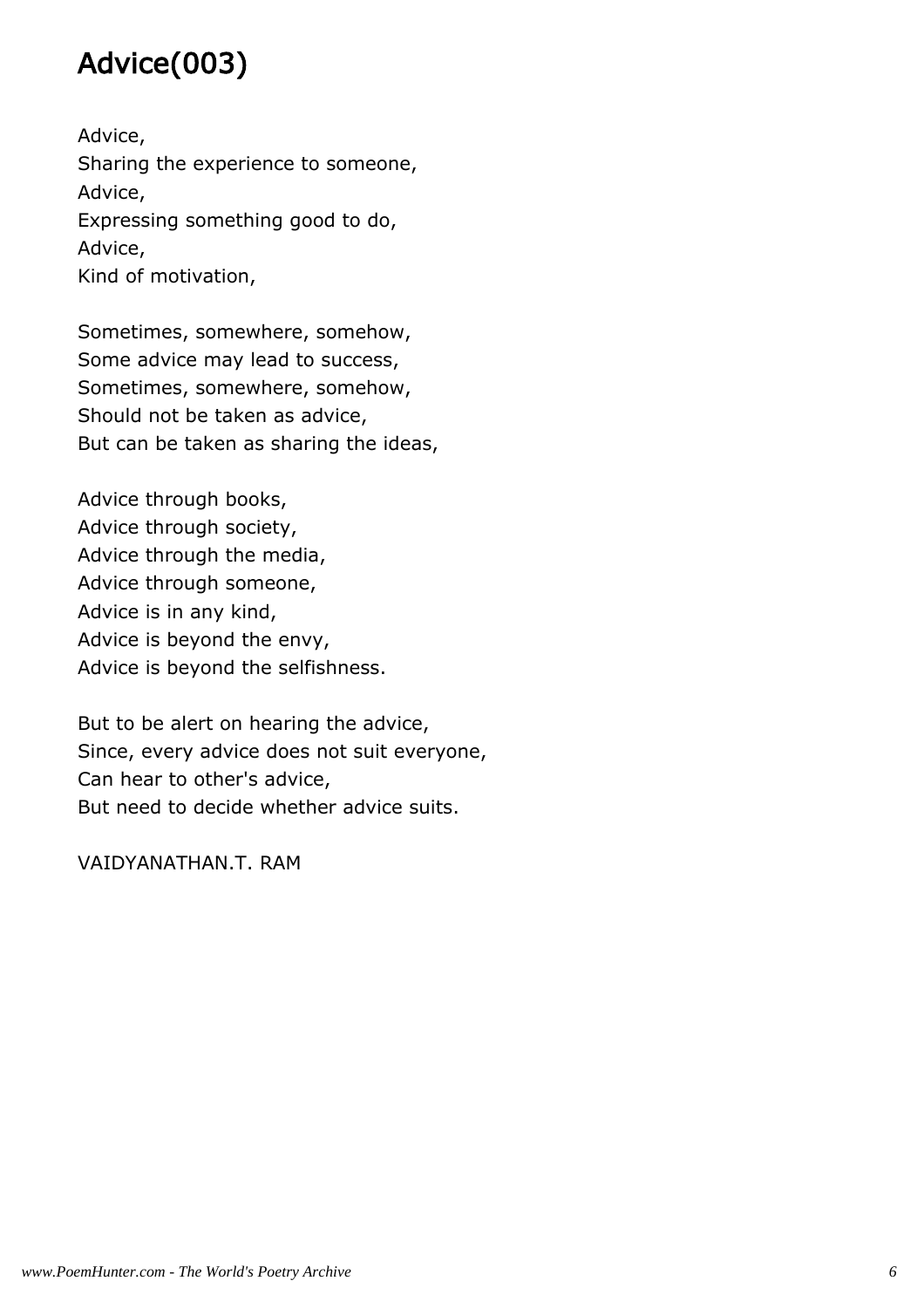#### An Confusion

An confusion, May be due to depression. An confusion, May be due to hurt of conclusion. An confusion, May be due to hurt of decision. An confusion, May be due to hurt of fear. An confusion, May be due to hurt of self realization. An confusion, May be due to hurt of discussion. An confusion, May be due to hurt of management. An confusion, May be due to hurt of capability. An confusion, May be due to hurt of boldness.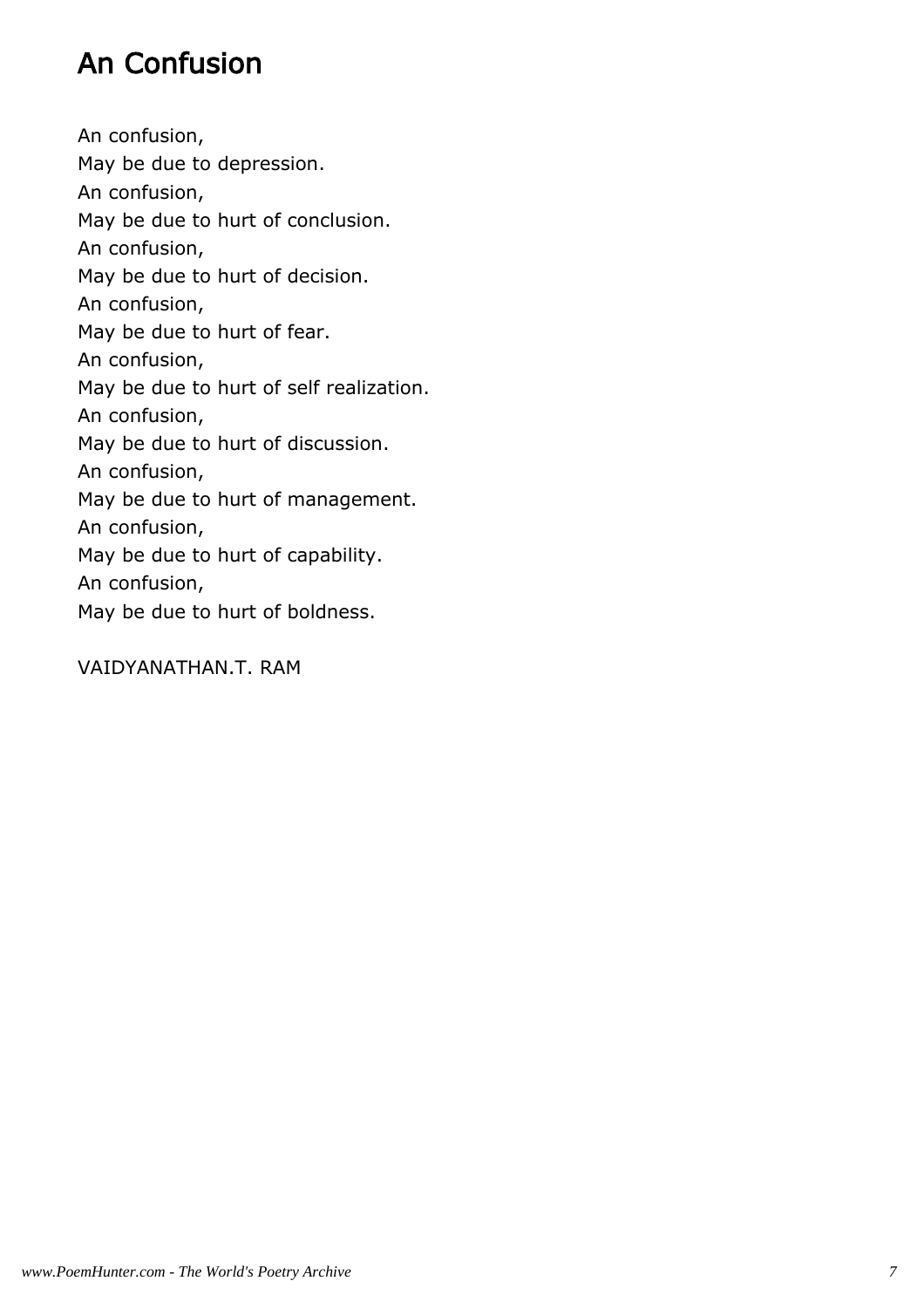#### An Depression

An Depresion may be due to fear, Where fear is always away from confidence. An Depression may be due to loneliness, Where loneliness may be like away from the world. An Depression may be due to failure, Where failure is a temptation. An depression may be due to ego, Where ego is a selfishness.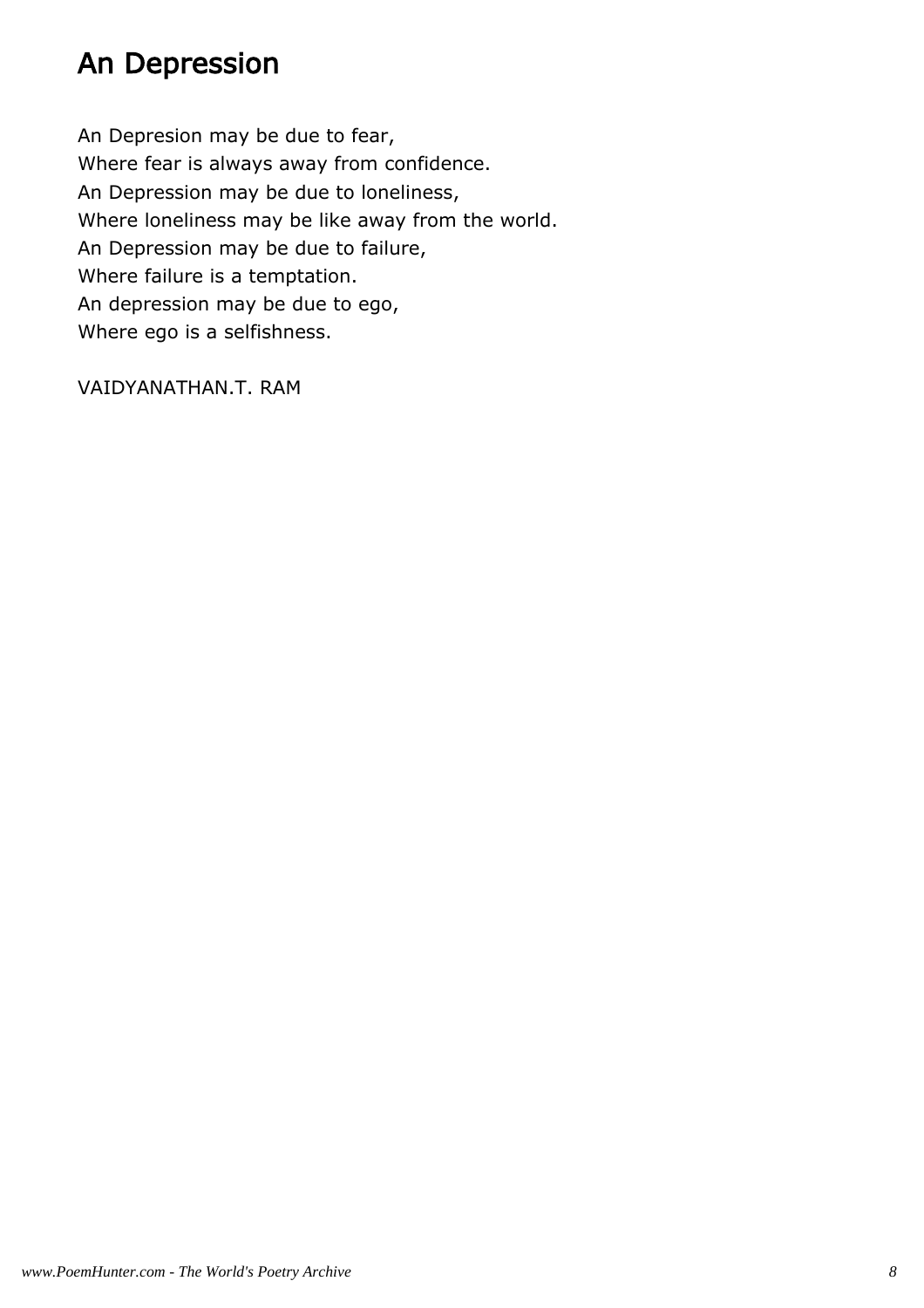#### An Dream Of My Future Wife(110)

Oh dear, I have been waiting for you, To propose and marry you, I believe you are in some corner of the world, But I do not know, Where you are, I do not know, How beautiful you are, But I feel and imagine about you,

The day after day, I eagerly waiting for you, To be my lovable wife, And hope for the day of holy matrimony, To join the hands as husband and wife,

Oh why not dear, We will enjoy the days along with our kids, We will enjoy the days together in shopping, We will enjoy the weekends together with pleasant dinner,

Oh dear, I feel, Walking on beach shore, Holding our hands. Why not, Will travel on a boat, In middle of sea, Under the beautiful sunset, Spreading the water from sea each other.

Till I believe, But I do not know, When it could be, Till I believe, Will meet a day, But I do not know, Where it could be, Till I believe, Will meet a day,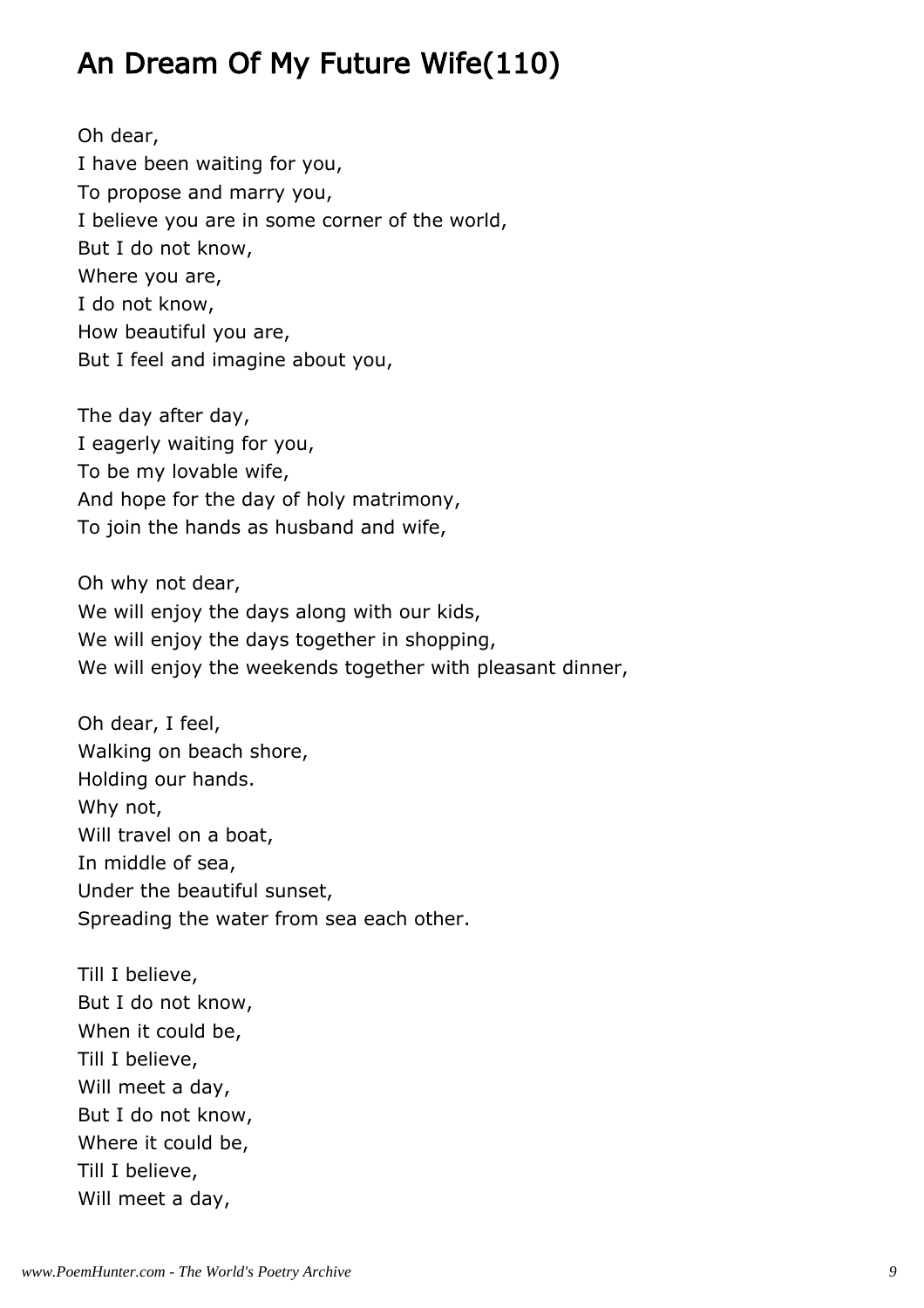But I do not know, How it could be,

Everything is blank, But a beautiful dream, Hope the dreams to happen true.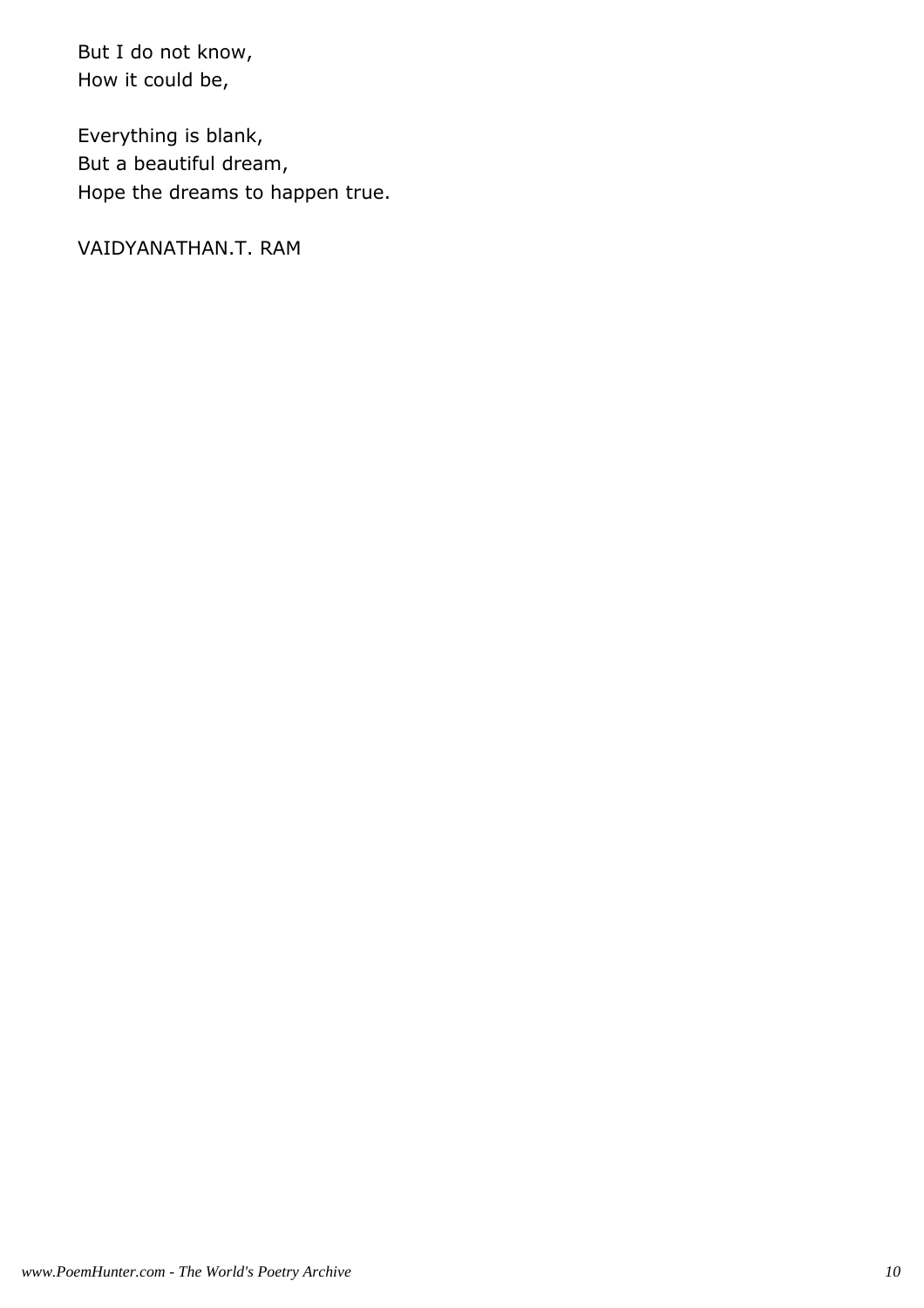#### An Small Words

Some times, Some where, Some how,

The small words are valuable and inspirable, Where the inspiration comes from true heart.

Some times, some where, some how,

The small words creates the people a ambitious, Where ambition is a strength of involvement and confidence,

Some times, some where, some how,

The small words makes the people to vindicate, Where vindication is a power of confidence and courage.

Some times, some where, some how, The small words creates the people an innovative, Where innovation requires creativity and knowledge.

Some times,

First step may be a loss or profit, But first step is always a temptation.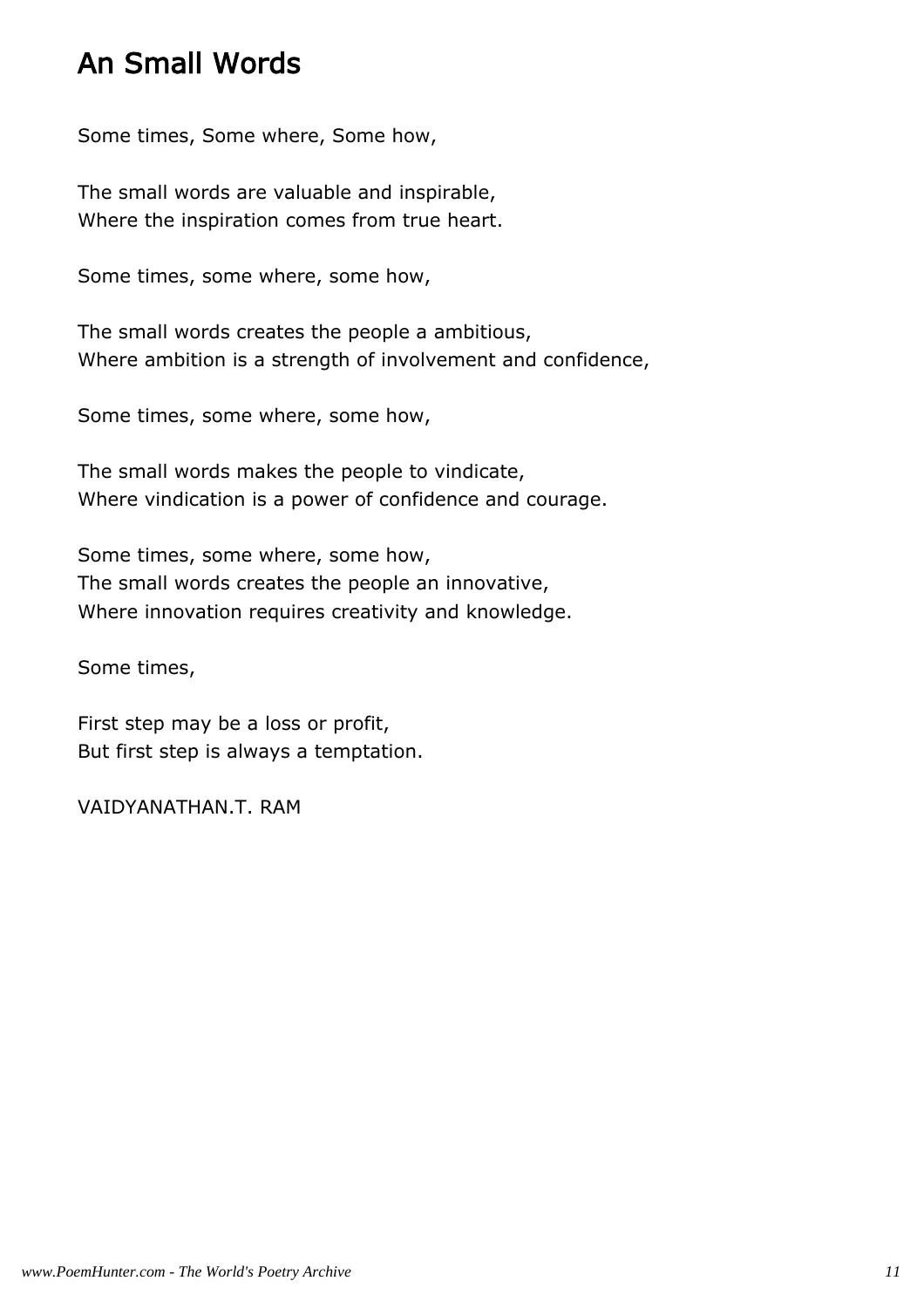#### An Story Of Stories

Why not to be? An story, A art. Why not to be? Writing a story, A art. Why not to be? Reading a story, inspiration of art.

An story is spoken in every language, Inspiration to every age, An story is spoken in different kind, Sometimes, somewhere, somehow, Spoken through an music. Sometimes, somewhere, somehow, Spoken through an traditional dance. Sometimes, somewhere, somehow, Spoken through an drama. Sometimes, somewhere, somehow, Spoken through paintings. Sometimes, somewhere, somehow, Spoken through an martial arts.

Some stories may be fictional, Some may be a novel, Some may be a tales.

stories are spoken through books, Some books, some pages, some paragraph, May lead to peace. Some books, some pages, some paragraph, May lead to knowledge. Some books, some pages, some paragraph, May creates ideas.

Reading a story on a book, Is like an interaction, between the reader and the book.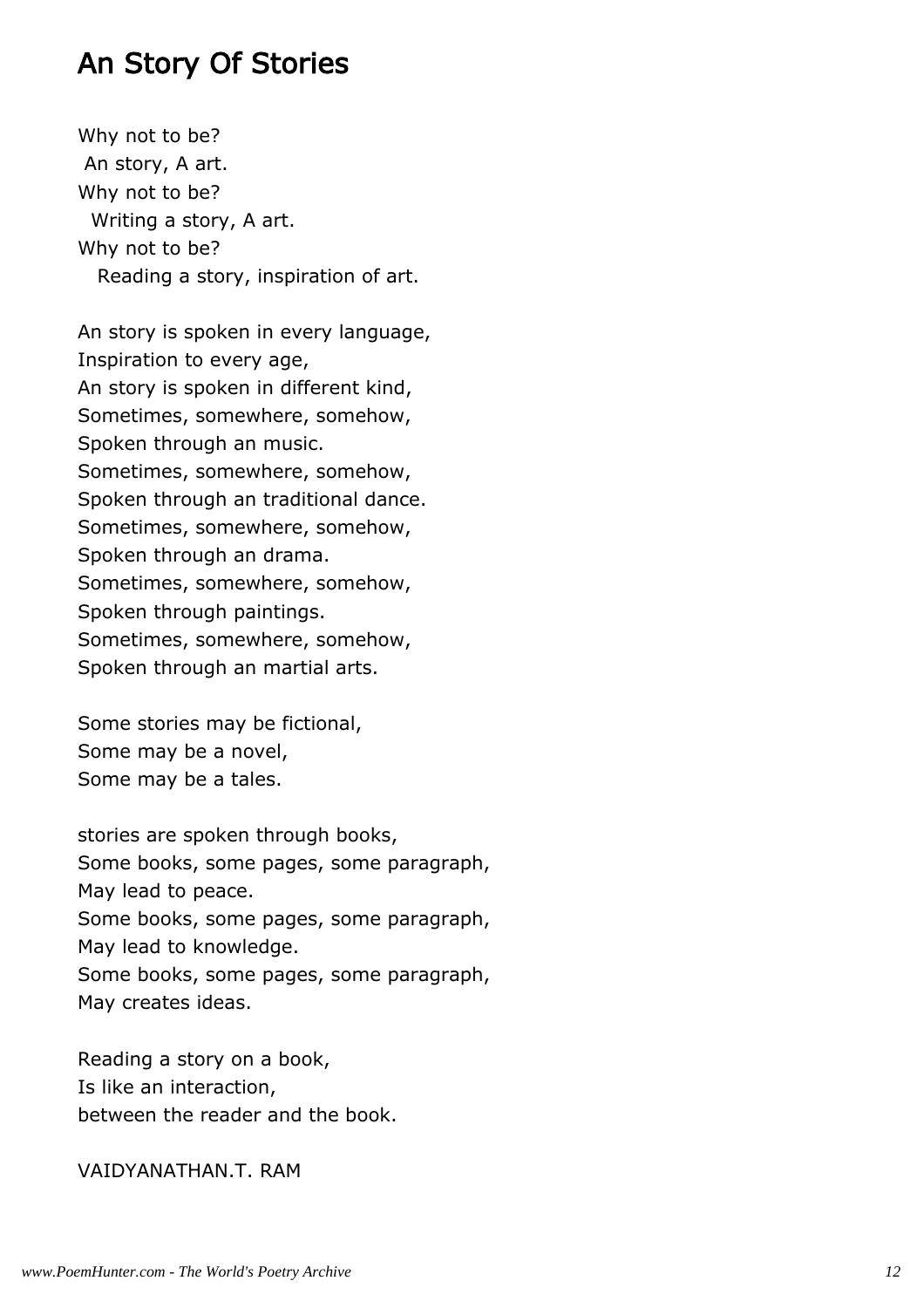## Angry

Anger may be due to fearness, Where fearness is a fatal of health. Anger could be due to failure, Where failure to be rectifyed. Anger is a waste of blood, Where blood is wealth of health. Anger devastes the happiness, Where happiness lead by success. It had splited many family, Where family is like a vintage. It is a selfishness, Where selfishness devastes his life. Anger may disturb his creativity, Where creativity helps his future than a anger.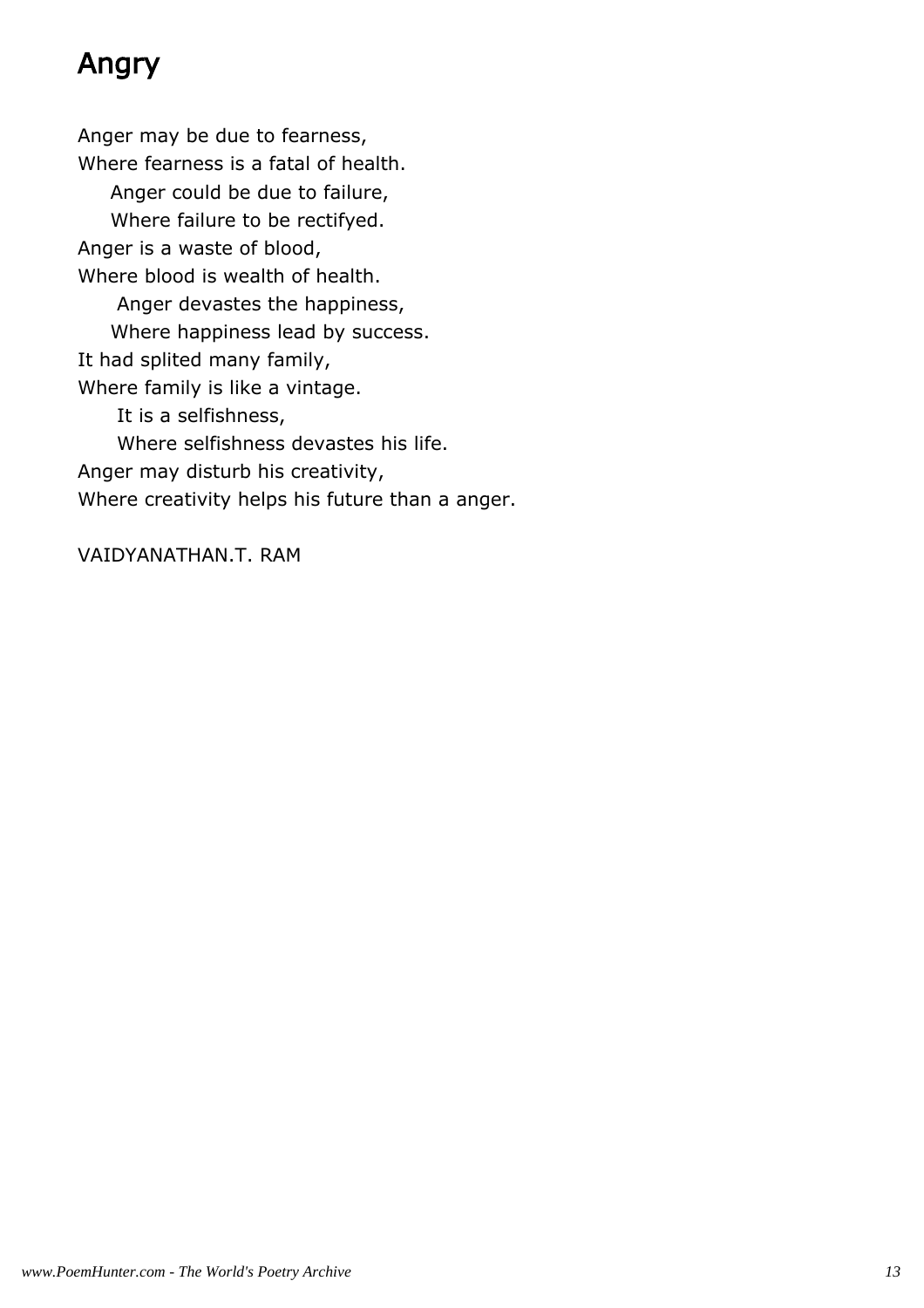# Anu(94)

She took me to a good path, She taught me to escape from the wrath, It was her, taught me the Knowledge, Until to a age, It was her, taught me the discipline, Learned, where and how to be in the society, , It was her, encouraged my hobbies, Where, my hobbies are hooked in many lobbies.

We might be different in age, We might be different in attitude, We might be different in qualification, We might be different in passion, But we were from one blood. She was being like a mother, Where she lived with love, dedication, inspiration, etc, etc, By almighty of God, She may rest in peace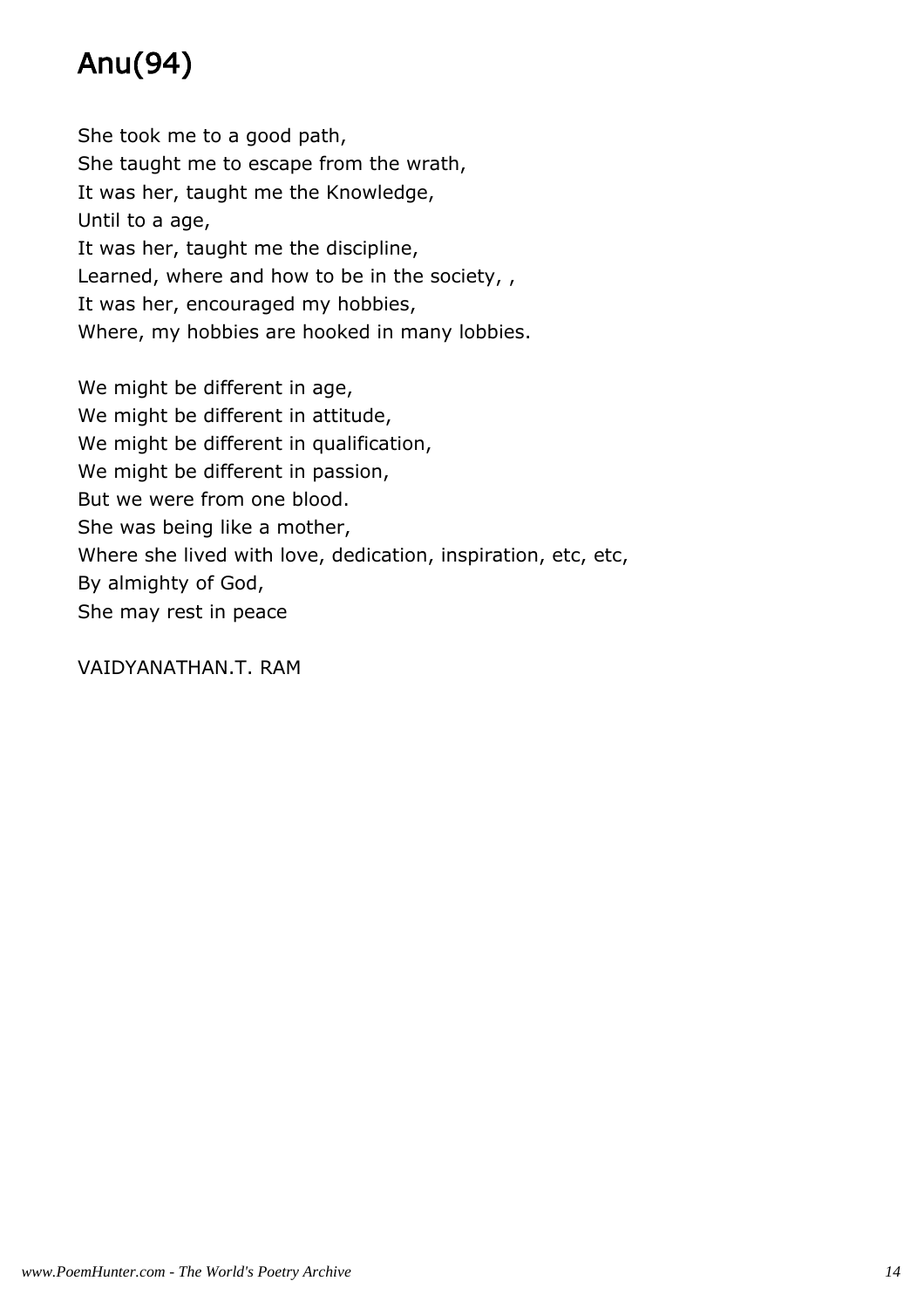#### Appear And Disappear

When it was time for sun to appear, The moon disappears. When it was time for moon to appear, The sun disappears. Where the fire disappeared, When the water is appeared. When anger or sorrow is appeared, The happiness is disappeared. When boldness is appeared, The fear is disappeared. VAIDYANATHAN.T. RAM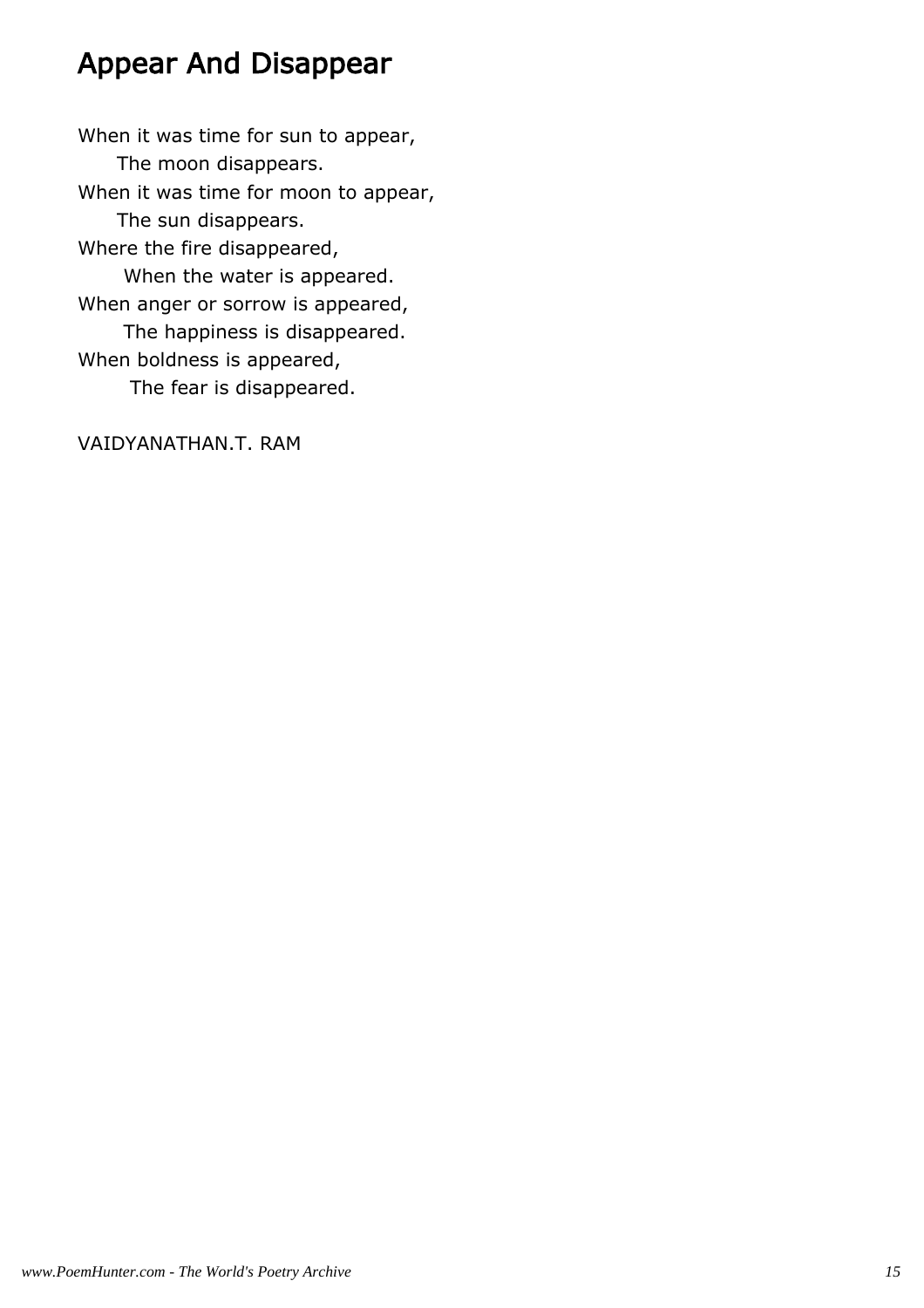#### Appreciation

An appreciation is a word, Gifted from a true heart. It is a mode of encourage, To the work done successfully.

To some, Motivates to go ahead better, But to some, Demotivates to go ahead better.

Appreciation is a happiness to his success, It make feels, Like galaxy of stars dropped on him.

It maybe a pride to himself, But maybe envy to some others.

Also could be said, Appreciation is a praise to his knowledge.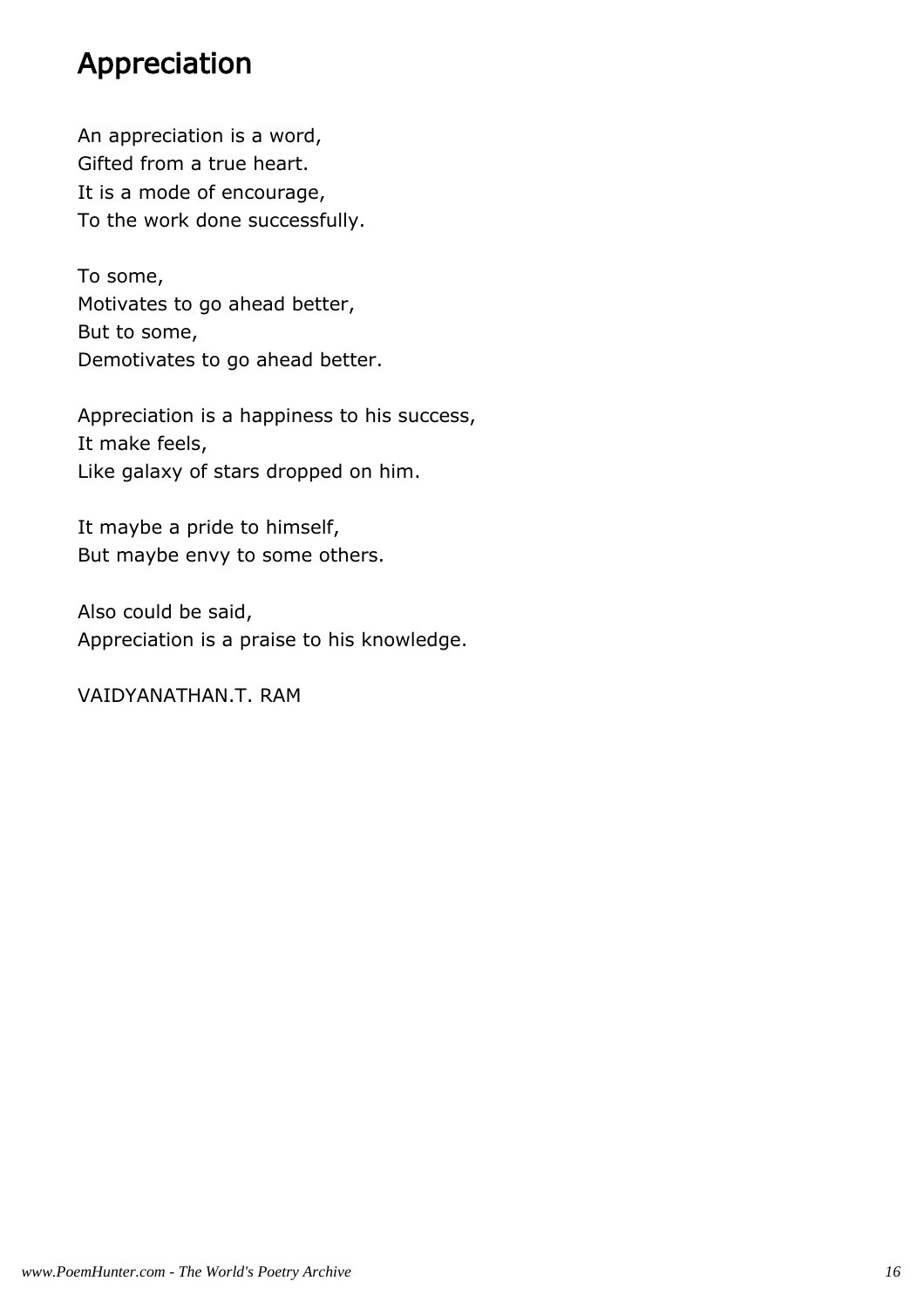#### Argument(78)

Why need of argument, But whatever it is, An argument is irritatable, Where, need of argument, But Wherever it is, An argument hurts the others heart. When, need of argument, But, Whenever it is, An argument gives no solution. To Whom, Need of argument, But to whomever it is, An argument is said to be indiscipline.

The Argument, Disturbs the peace. The Argument, Creates the envy. The Argument, Breaks the relationship, The Argument, Unable to stay comfort.

Avoid Arguments, By understanding Each other, Avoid Arguments. By mutual discussion.

Sometimes, Somewhere, Somehow, Argument is a envy Sometimes, somewhere, somehow, Argument is a wastage of time. Sometimes, Somewhere, Somehow, Argument is a wastage of energy. Sometimes, Somewhere, Somehow, Argument is a overact. Sometimes, Somewhere, Somehow, Argument is a selfish. But, Sometimes, somewhere, somehow, Argument is required to win the justice.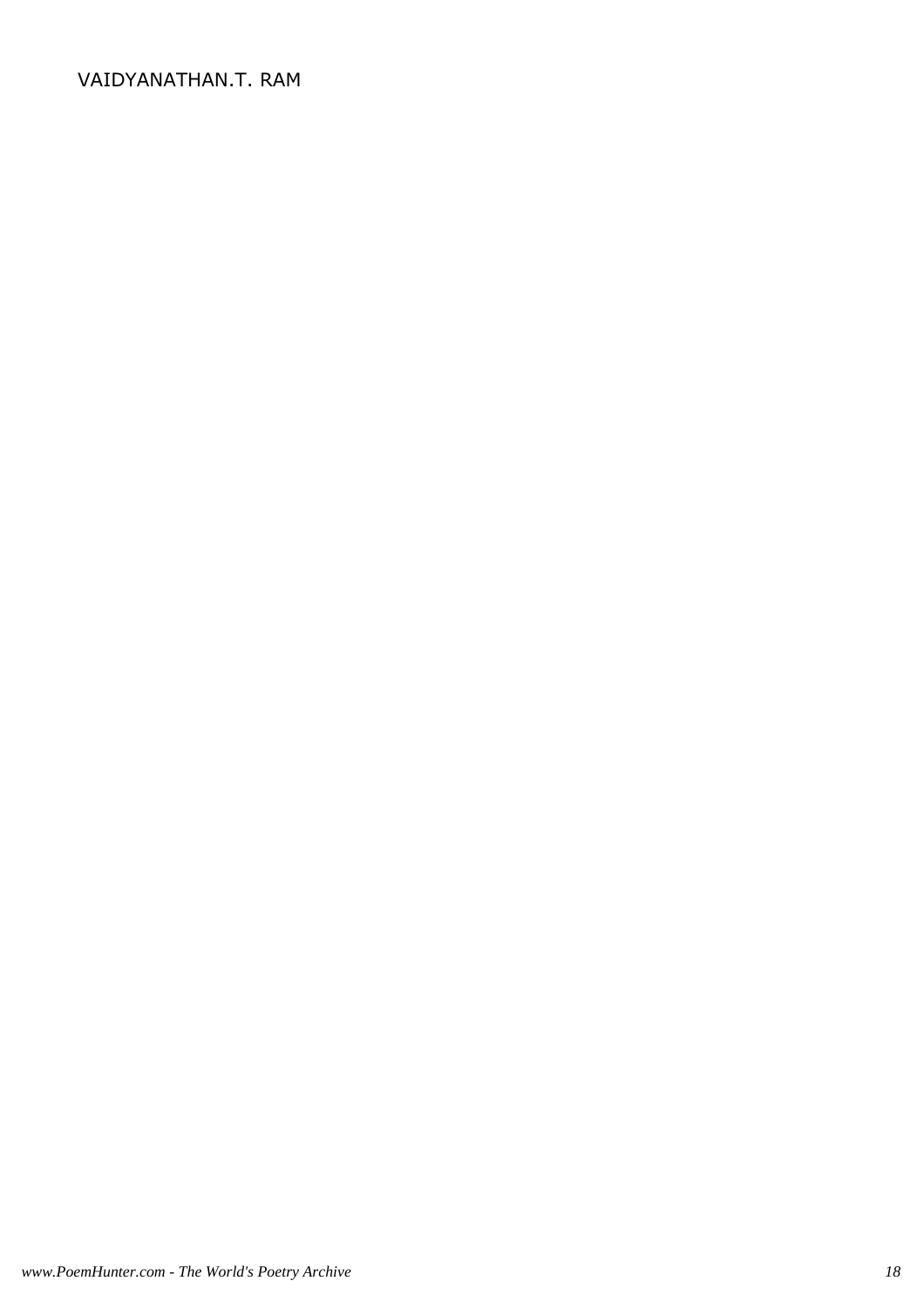#### Aroma

Something, somewhere, somehow, The aroma, the fragrance sweetens the breath, Somewhere, somehow, The aroma, sweetens the devotion, Somewhere, somehow, The aroma, sweetens the hunger, Somewhere, somehow, The aroma, the breeze from beautiful environment Giving fresh breath where there is also an aroma, Somewhere, somehow, Sweet aroma makes peace by fresh breath, Somewhere, somehow, Aroma, comes from beautiful flowers and vegetables.

BUT SOMETIMES, SOMEWHERE, SOMEHOW, AROMA CREATES POISONOUS.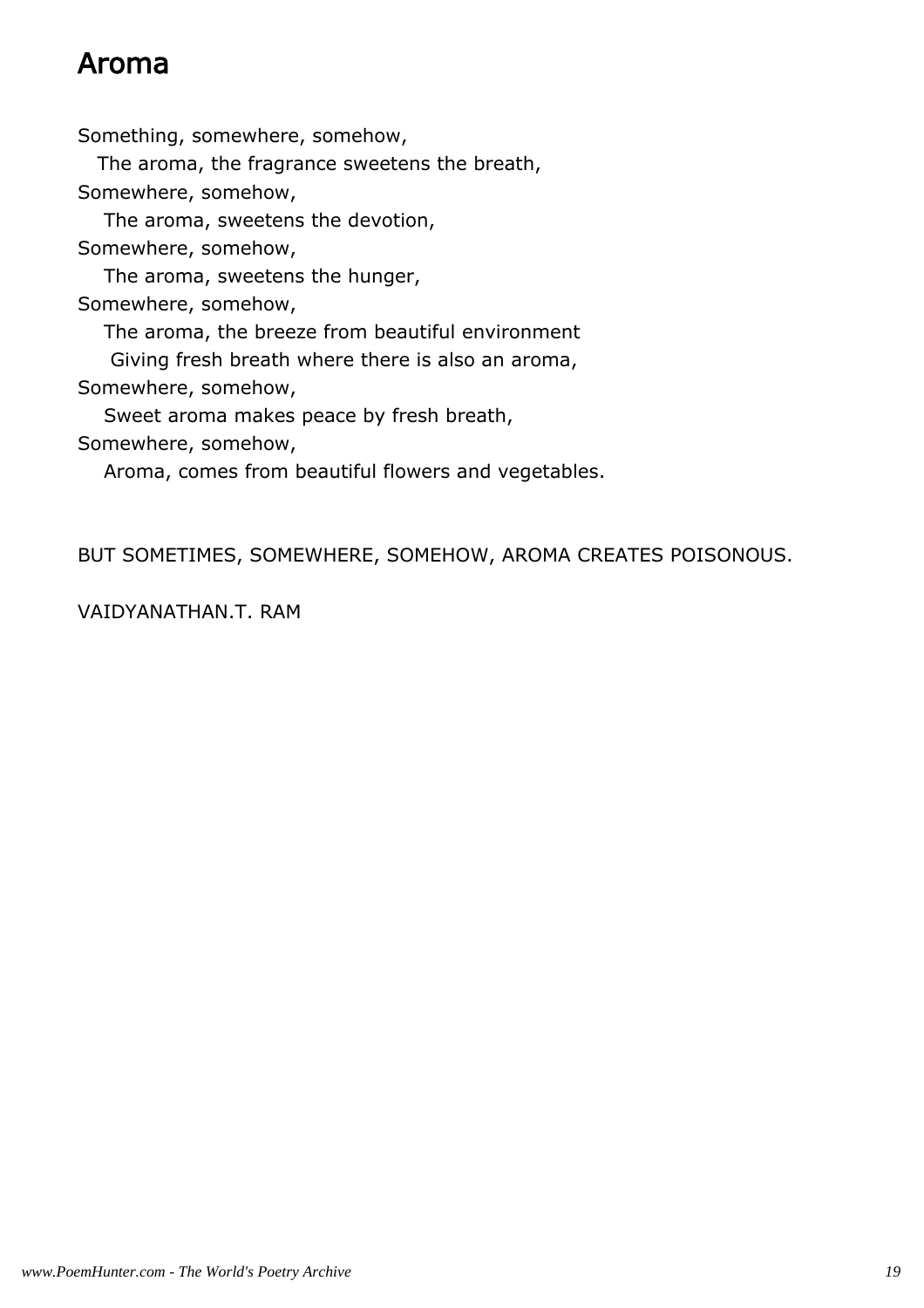#### Around The World(76)

Different kinds of countries, Different kinds of cultures, Different kinds of languages, Different kinds of flags, Different kinds of administration, Different kinds of law, Different kinds of people, Different kinds of habits, Different kinds of environment, Different kinds of knowledge, Different kinds of religious, Different kinds of communities, Different kinds of foods, Different kinds of tradition, Different kinds of costumes, Different kinds of flora and fauna, Different kinds of animals, insects and reptiles, Different kinds of characters within human, Different kinds of blood within human and animal, Different kinds of proffesion, Different kinds of genders, Different kinds of hobbies,

No world without the human, But No human without the blood.

No world without the money,

But no money without hard work or smart work.

No work without the love and affection, But no love or affection without the humanity.

No world without genders, But no genders without male or female.

No world without food, But no food without farmers.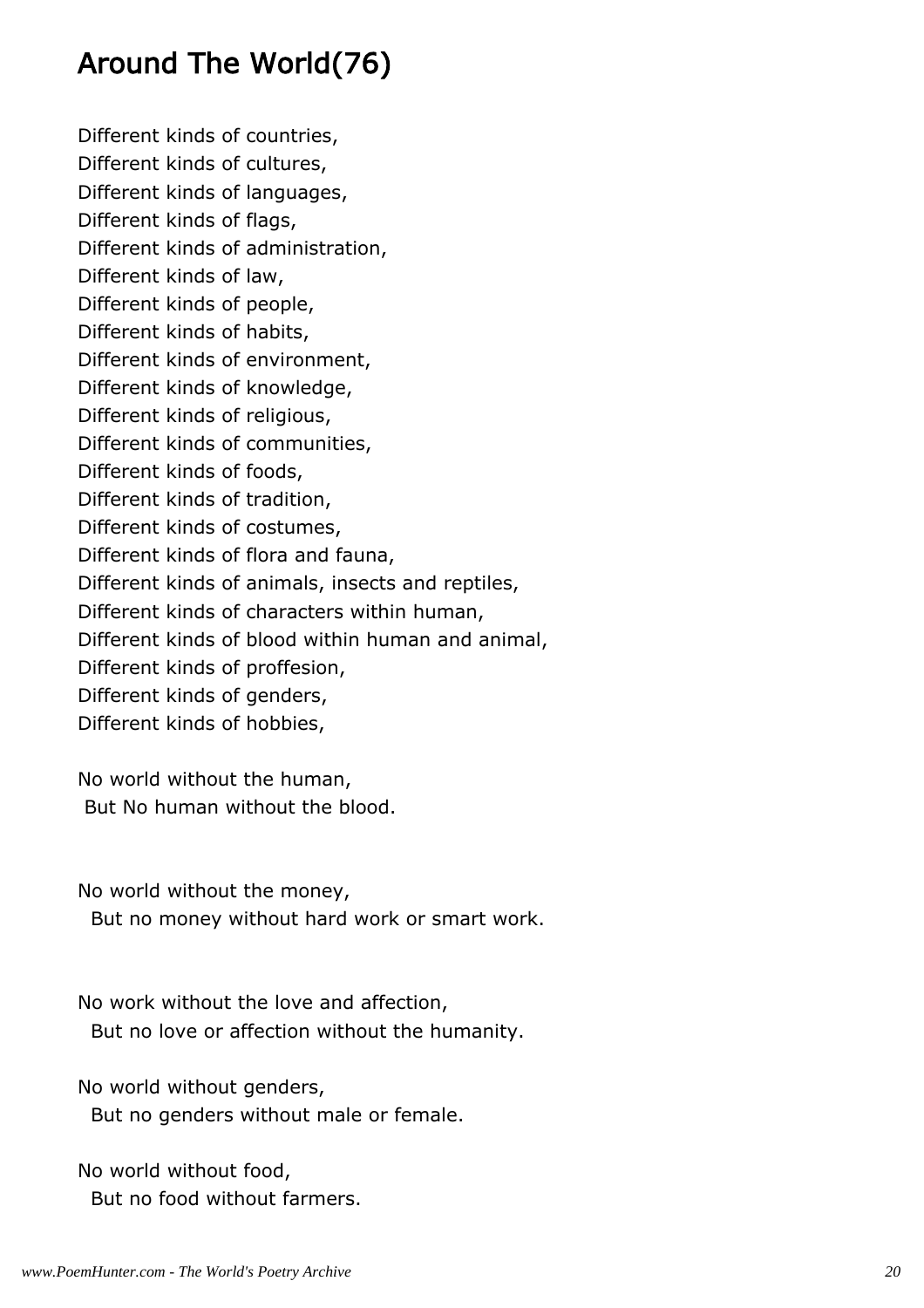There maybe difference in food, But need of food to human is common.

There maybe difference in blood group, But need of blood to human is common.

In different countries,

There maybe difference in currencies, But need of money to human is common.

There maybe difference in costumes, But need of costumes to human is common.

There maybe a difference in problems facing, But need of vindicating within the human is common.

There may be a difference birth and place of birth, But having a date of birth and birth place is common.

THERE MAYBE DIFFERENCE IN DEATH OF HUMAN, BUT EVERY HUMAN TOOK BIRTH IN THE WORLD, NEEDS TO EXIT THE WORLD A DAY, MAYBE THE HUMAN IS RICH OR POVERTY, MABE THE HUMAN IS IN SORROW OR HAPPINESS, MAYBE THE HUMAN WEALTHY OR HEALTHY, MAYBE THE HUMAN IS DEVOTED OR NOT, BUT TO EXITING THE WORLD A DAY IS COMMON.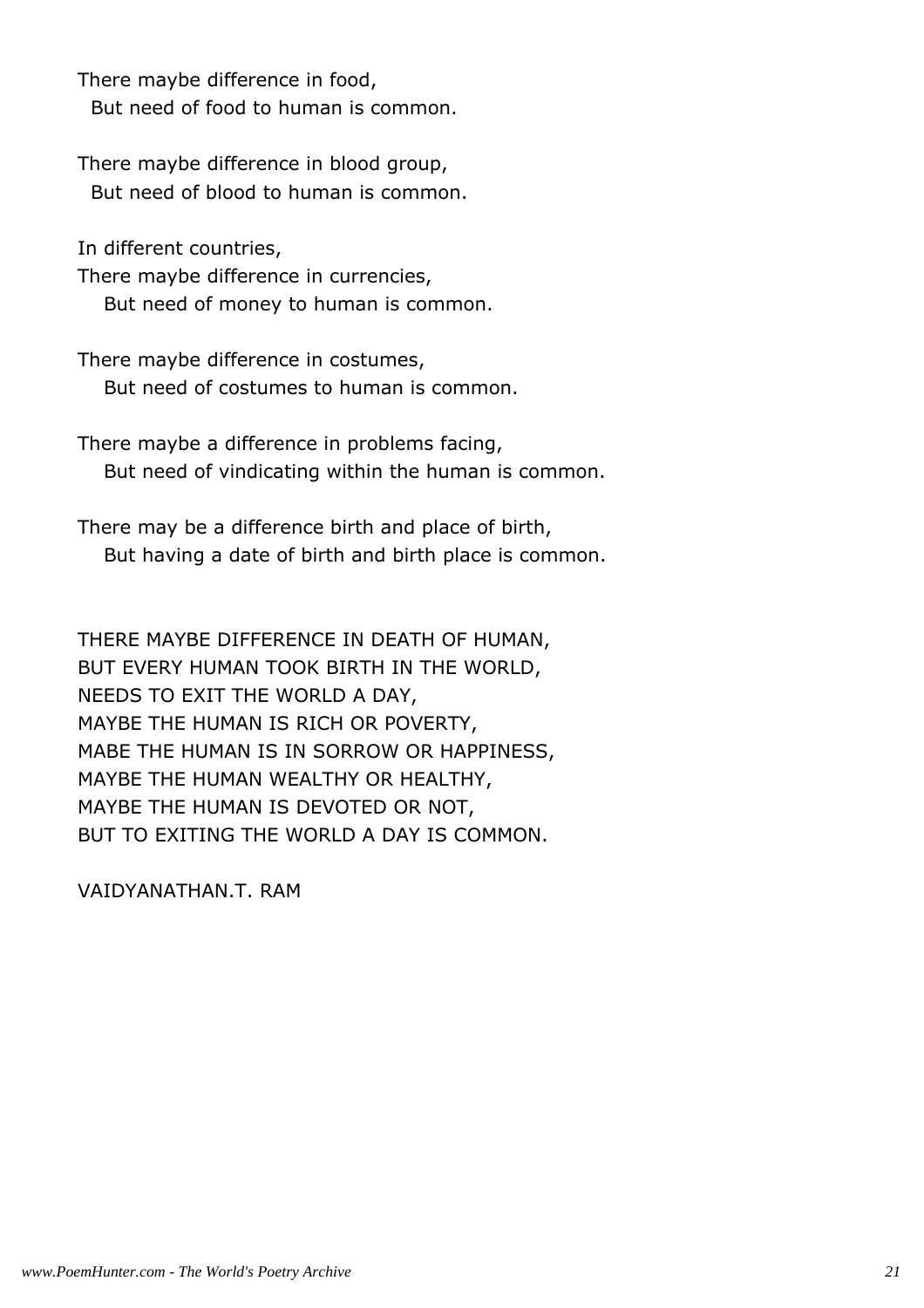#### Basic Need Of An Human

Hygienic Is a Quality of food, Cleanliness is a Quality of human Thirst is a need of water, Hunger is a taste of food, Anger is a waste of blood, Discipline is a mark of human, Costume's is to maintain self-respect, House is to stay together with things and family. Education is to learn knowledge. Work is to earn the wealth. Food is to maintain the health.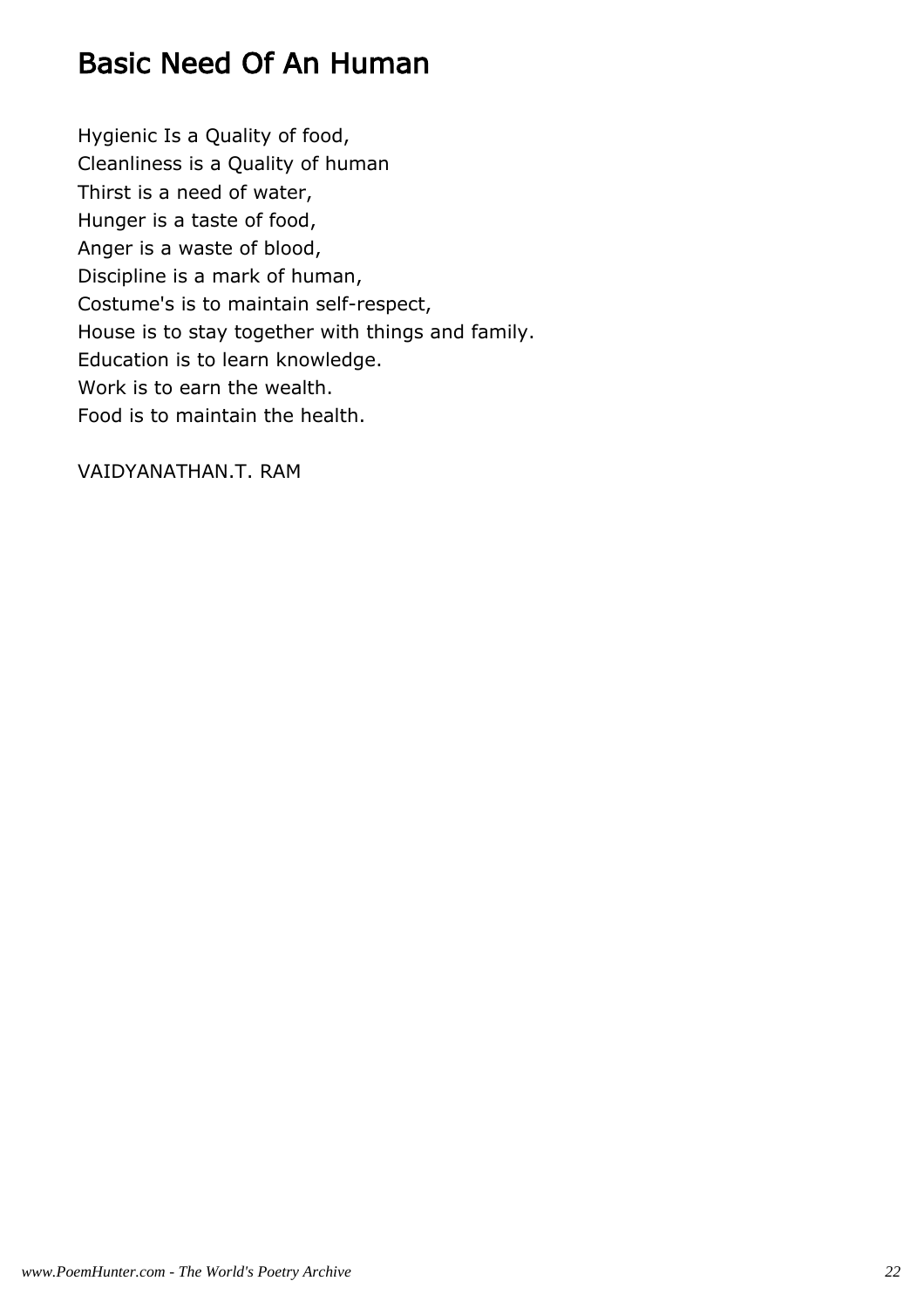#### Bees

Hives of bees, On the branches of trees, With wonderful breeze,

The bees, gives a sweety honey, Which is free from money.

Has hardy thorn, But when it sits on human, It makes us feel, Why it was born,

It sucks honey from flowers, Also builds the hives on high towers.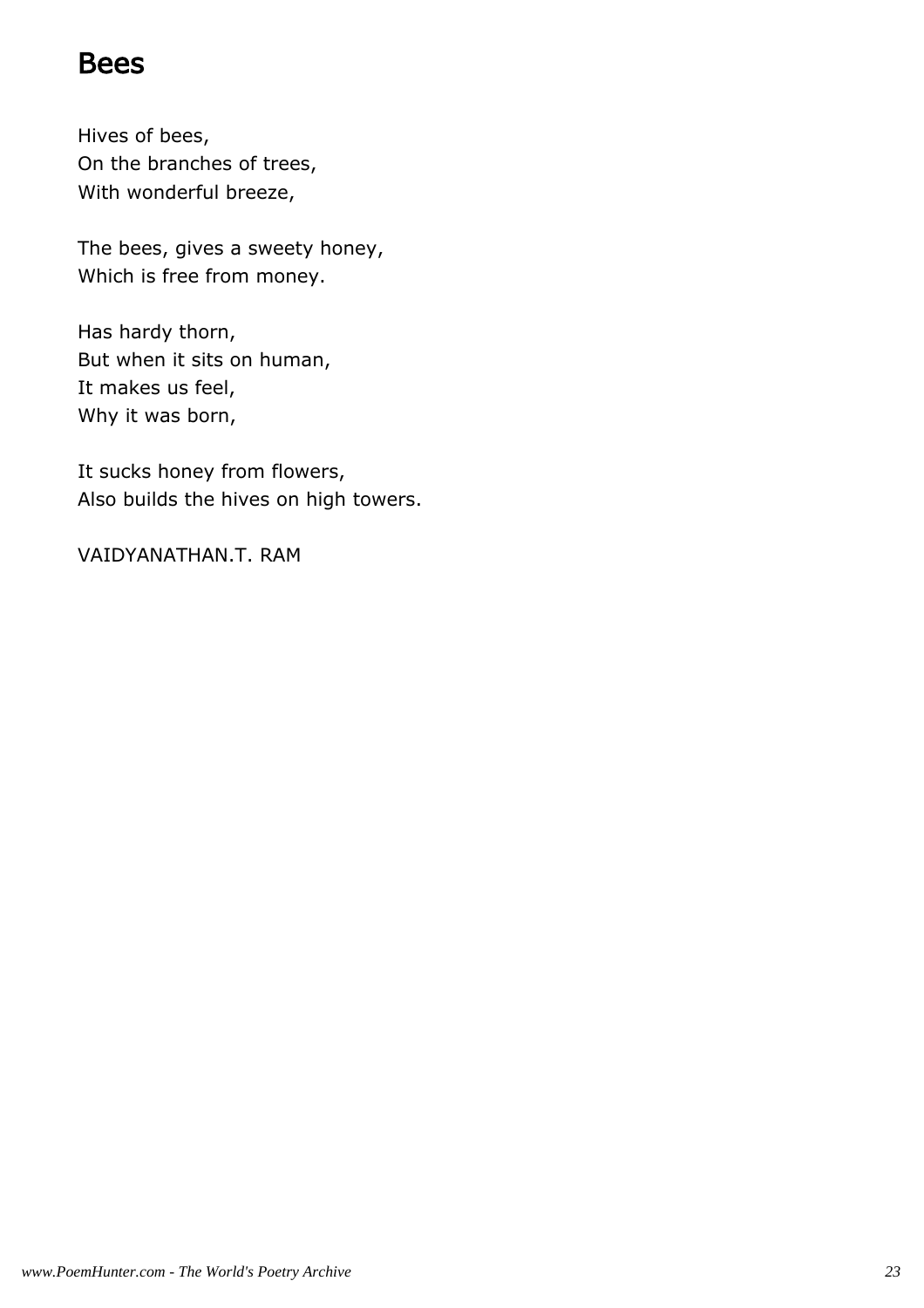#### Blood

Blood is a bodily fluid in humans and animals, Delivers necessary substances Of nutrients and oxygen.

May be the blood group will be Different within the human, But requirement of blood within the human and animals is common.

Language, religion or caste may be different, But requirement of blood Within the human and animals is common.

The education or knowledge may be different, But requirement of blood Within the human and animals is common.

The wealth or health Within the human May be different, But requirement of blood Within the human and animals is common.

The relationship in the family, May be different, But requirement of blood Within the human and animals is common.

The taste of food within the human may be different, But the requirement of blood Within the human and animals is common.

Wastage of each drop of food, Is like, is wastage of drop of blood. Wastage of blood, Is like, wastage of health,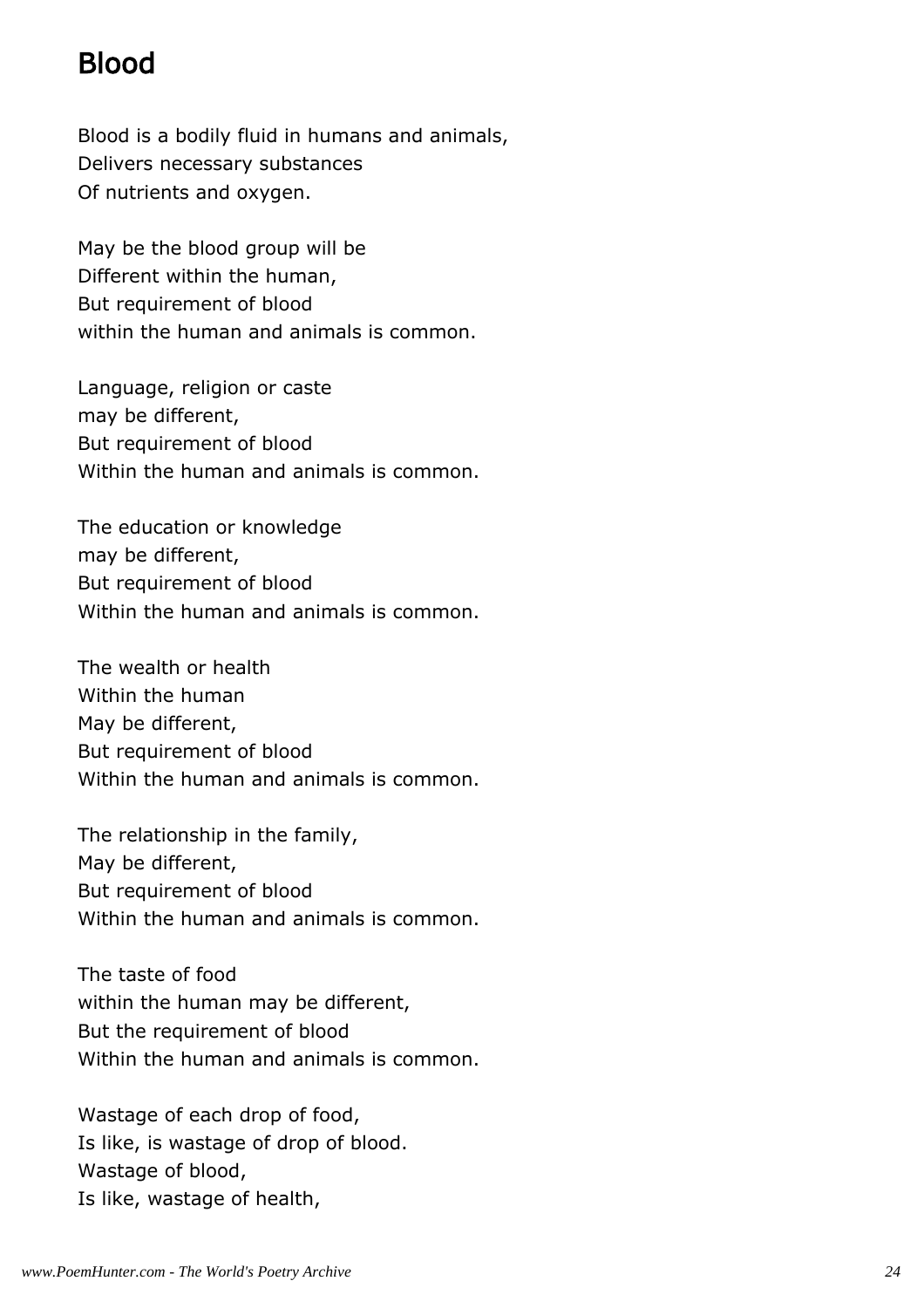Wastage of health, Is like, wastage of wealth.

(Therefore, human and animals has common nature, Where animals should not treated badly.)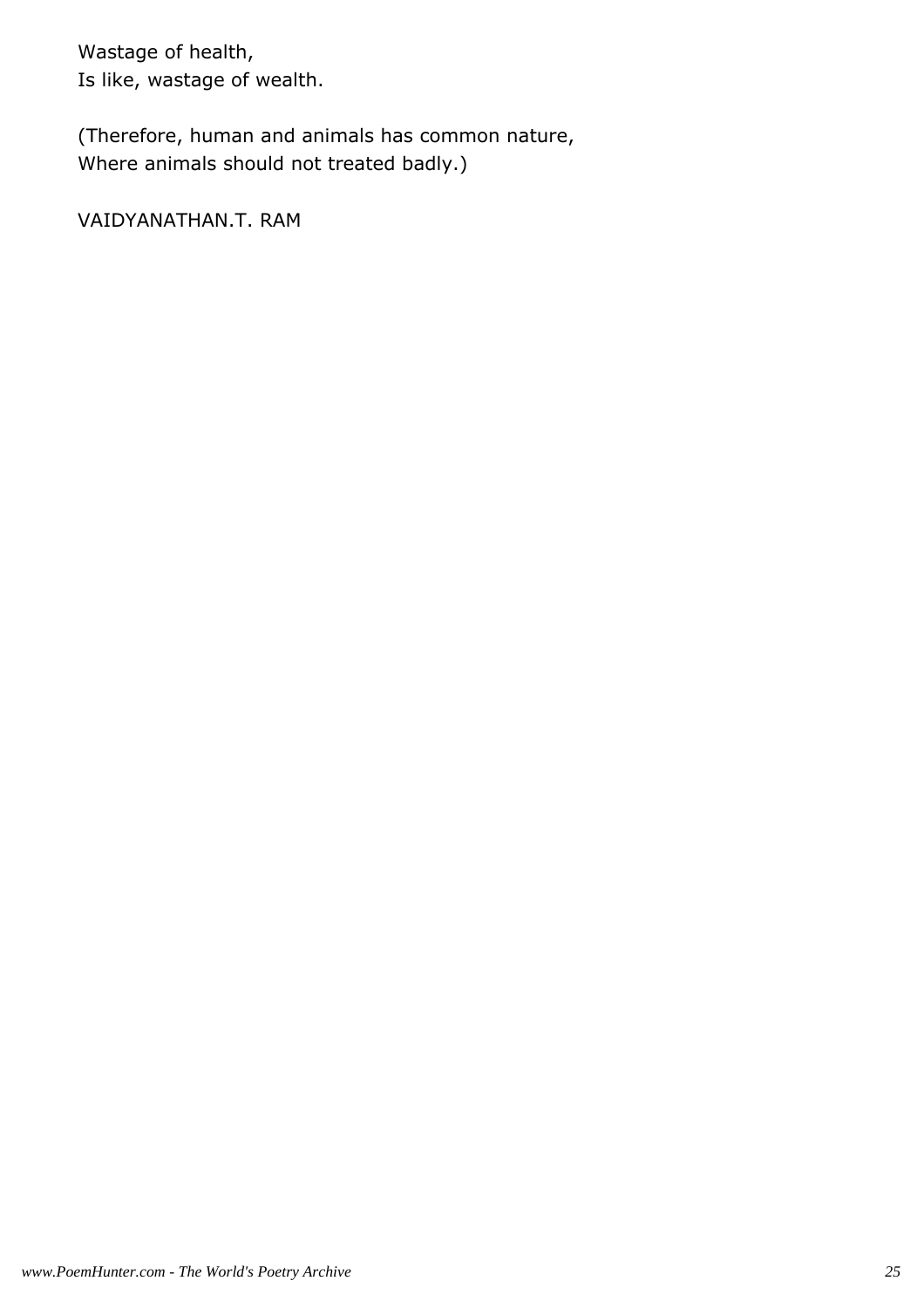#### Books

It was in some books, some page, some paragraph, some line or some word, Seem to inspire. It was in some page, some paragraph, some line or some word, Reading makes peace. Some page, some paragraph, some line or some word, May be creative, Some Page, paragraph, sentence or word, Creates knowledge. Somewhere, Sometimes, somehow, Creates innovative.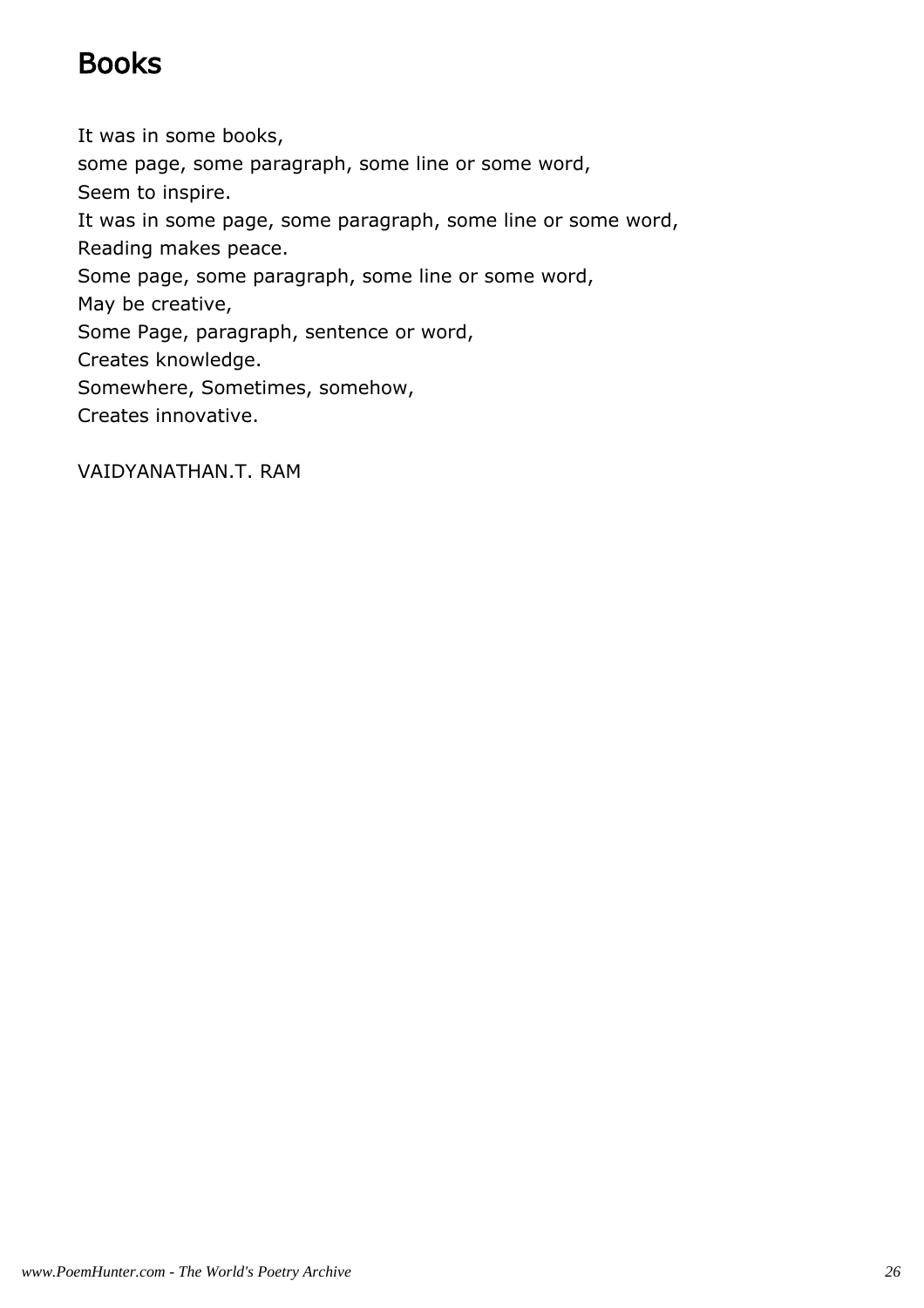## Breaking(74)

Breaking of things, Routine in day to day life. Breaking of things, Broken in various ways. Breaking of things, No things are produced without breaking.

Breaking of things,

May be valuable or invaluable,

But produced from broken material.

Breaking of things,

Sometimes, somehow,

Breaking is done through bitting.

Sometimes, somehow,

Breaking is done through chopping.

Sometimes, somehow,

Breaking is done through cutting.

Sometimes, somehow,

Breaking is done through plucking,

Sometimes, somehow,

Breaking is done through piling.

Sometimes, somehow,

Breaking is done through cracking.

Sometimes, somehow,

Breaking is done through drilling.

Some materials are need to be broken,

To design the valuable gold or immation by Goldsmith Somematerials are need to be broken,

To design the building by an architect.

Some vegetables are need to be chopped.

To make a tasty with sweet aroma reciepie.

Some materials are need to be cut,

To design beautiful costumes to wear.

Some materials are need to be piled,

To design the beautiful footwear by an cobbler.

THEREFORE THE LIFE IS A BREAKING. NO LIFE WITHOUT BREAKING.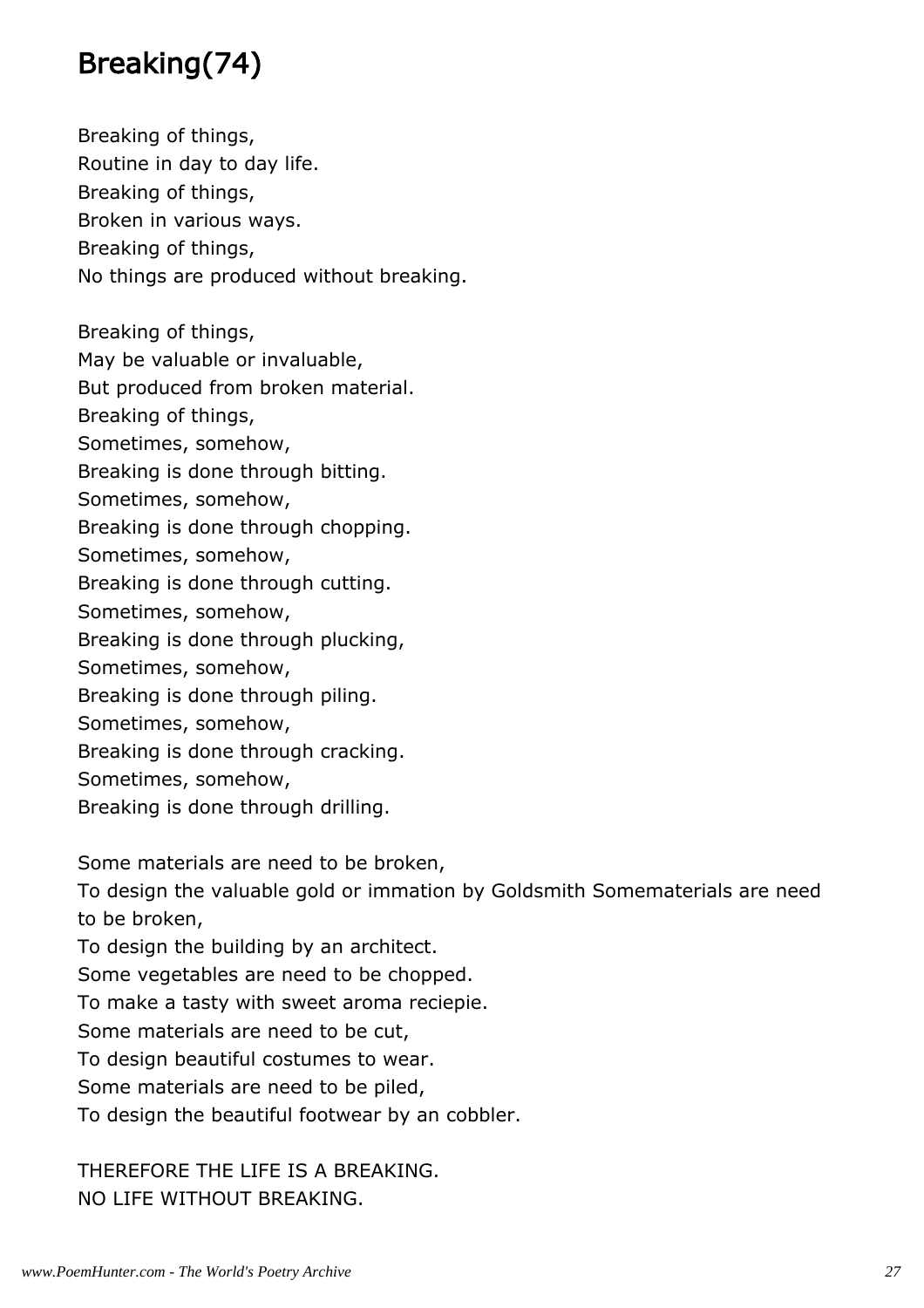RUN WITH BREAKING. BREAKING.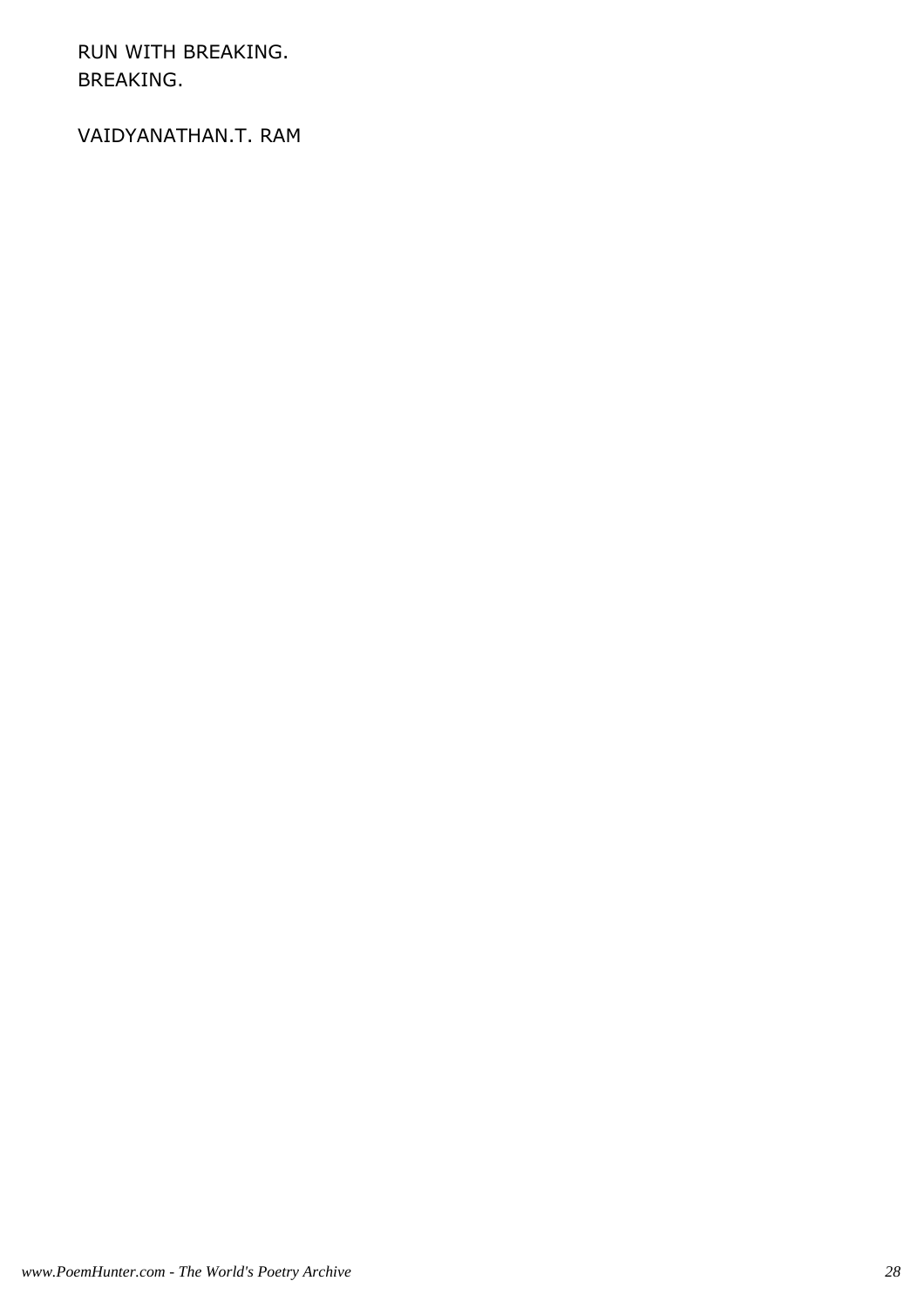#### Cancer

It was a new born baby, Could be a month old, With charming and nourishing, Sweet cheeks, feels like to bite, Cute red lips like painted with blood, mom had no time to leave her alone, Some children's who were around, Were playing with her like a doll, The children's had no mood to leave her, The baby made others smile, Who were in sorrow, The god had gifted the baby to the couples, But they were not happy, why? .......... The god should not have gifted, why? Was it due to any sin made by baby? Was it due to any sin made by her mom or dad? Was it due to any sin made by her ancestors? What made this questions, This questions were asked to god as She was suffering with cancer.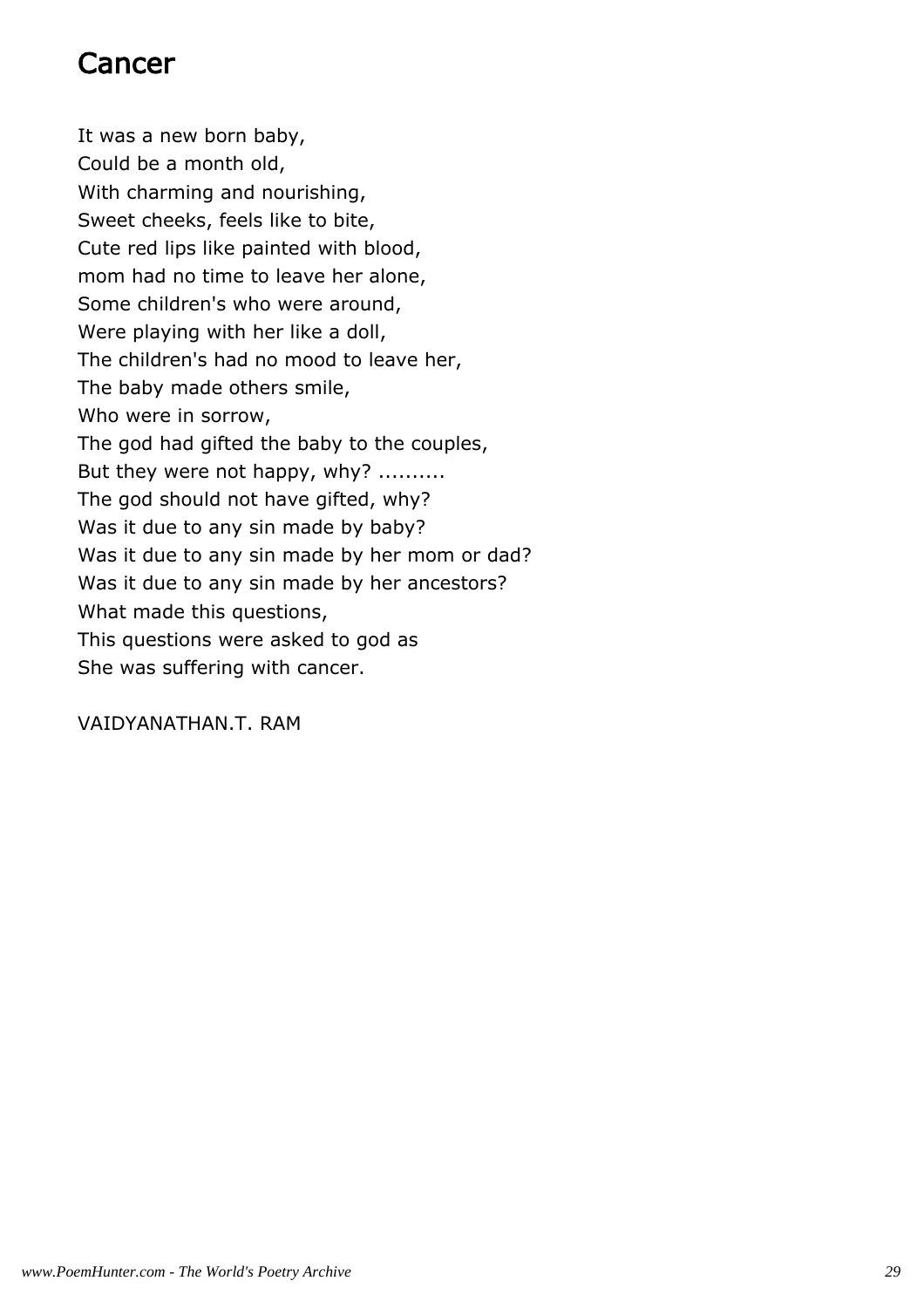# Clapping (87)

Sometimes, somewhere, somehow, Clapping is a joy. Sometimes, somewhere, somehow, Clapping is a motivation. Sometimes, somewhere, somehow, Clapping is a vibration. Sometimes, somewhere, somehow, Clapping is a appreciation. Sometimes, somewhere, somehow, Clapping is a inspiration. Sometimes, somewhere, somehow, Clapping is like a musical instrument. Sometimes, somewhere, somehow, Clapping is a vibration of devotion. Sometimes, somewhere, somehow, Clapping is to call someone. Sometimes, somewhere, somehow, Clapping is likea exercise to smile.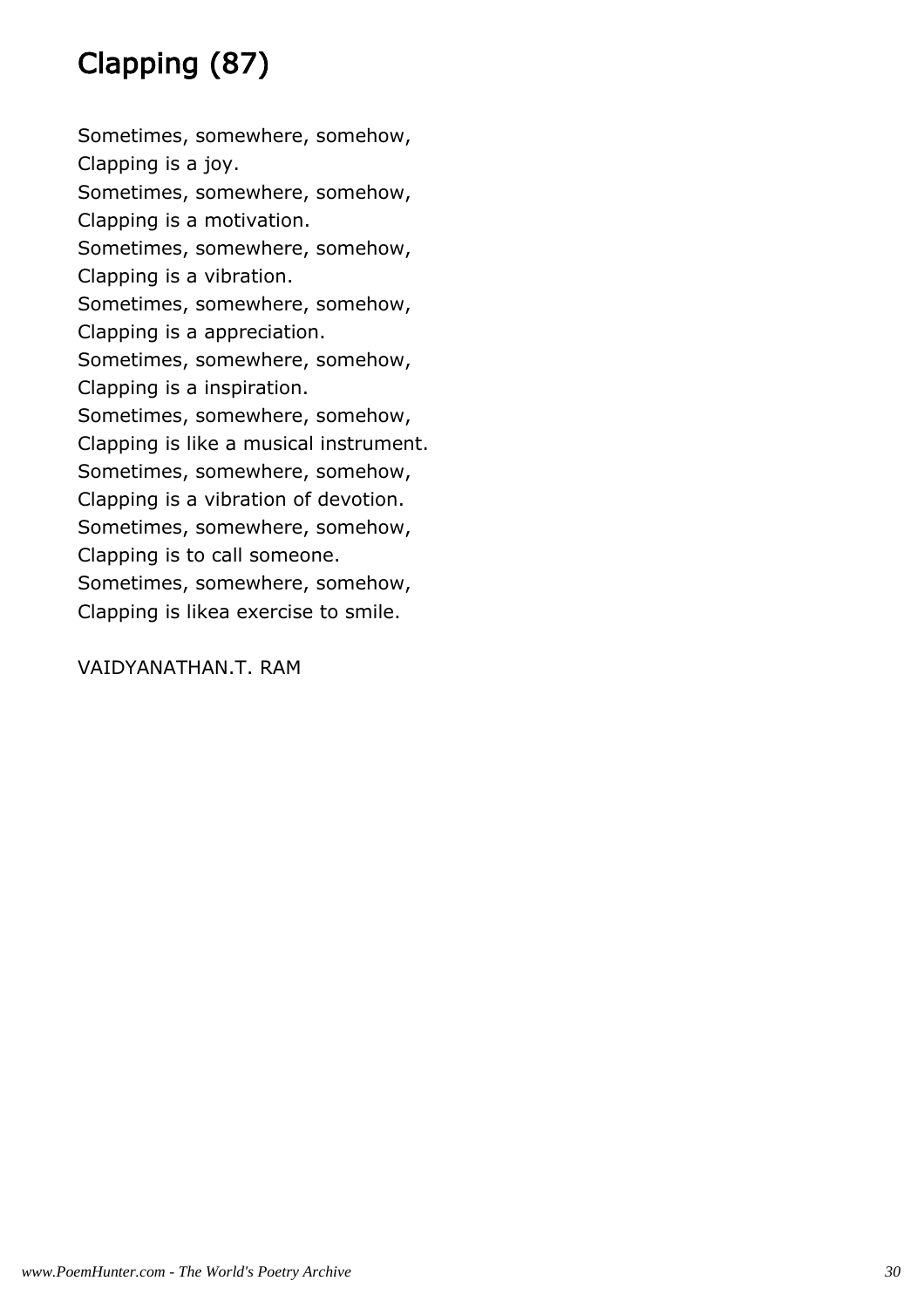#### Confession(81)

Confession Is a Self Realization, Self Realization Is a Humanity, Humanity, The Sole Of Heart, The Heart Is a Sole of Human.

Confession Is a Need Of Rectification, Rectification Is a Beautiful Character, Character is varied Within The Human, But Human Creates The Things. Confession is a Respect, Respect Is a Kindheart, Kindheart is a Humanity, Humanity Is a Noble. Confession is a Averse of Ego, Ego Is a Selfishness, Selfishness is a Averse Of Love, Where The Love Is All Above. Confession Rebuilts The Relationship, Relationship Is a unity of Love, Love Has No Language, Language Has No Age. Making a Mistake Within The Human is Nature, But making a mistake, Should never effect others, Effecting others relationship, May break the peaceful Relationship, Making a mistake is nature, But making a mistake has a limit, Making a mistake above the limit, may destroy the future, Mistake is an wonderful experience, But experience of mistake, Needs the knowledge of rectification.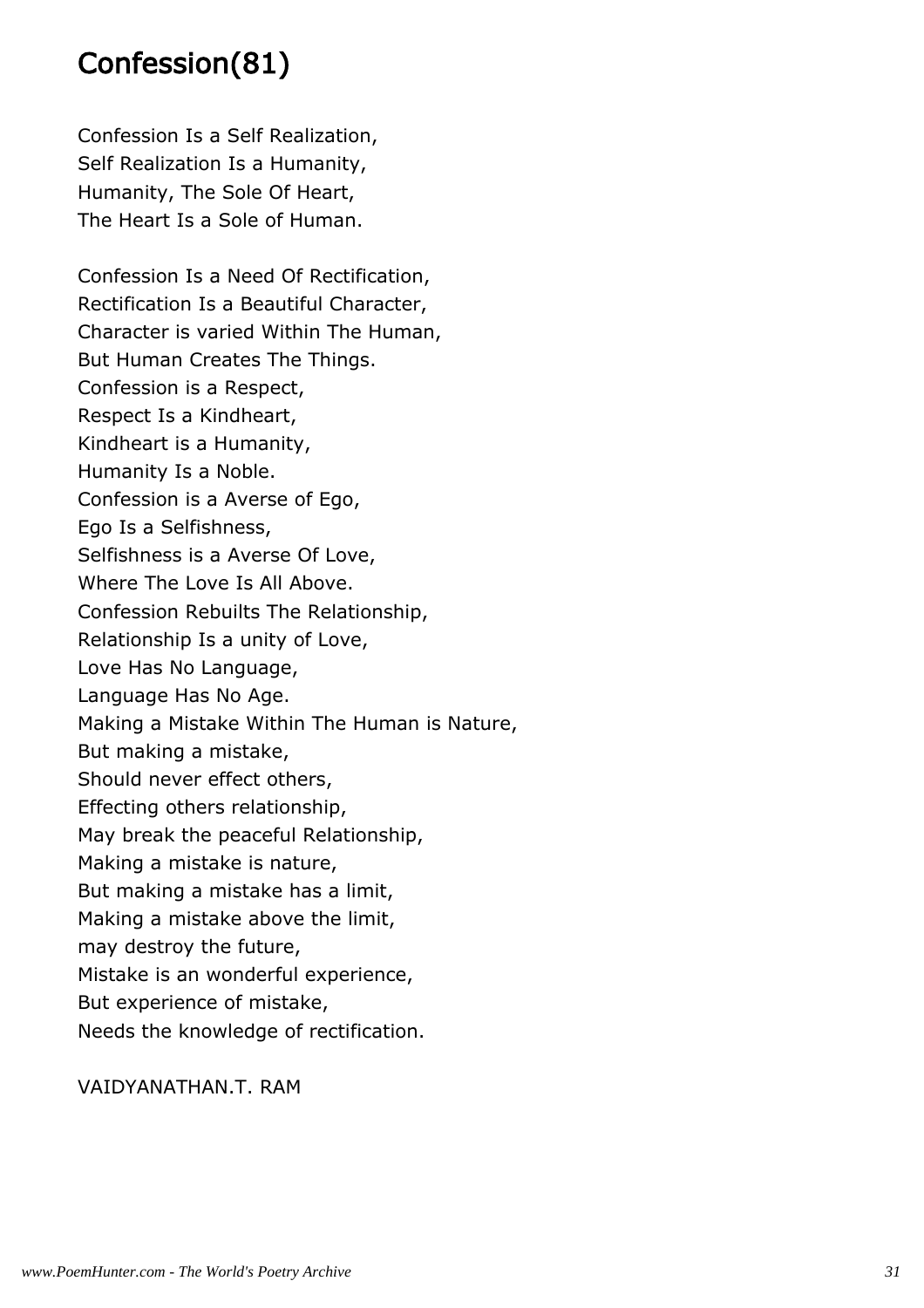## Convincing(88)

Convincing is hard, Convincing requires talent, Convincing needs patience, Convincing requires confidence.

Convincing makes happiness, Convincing requires politeness, Convincing needs kind heart, Convincing requires tollaration.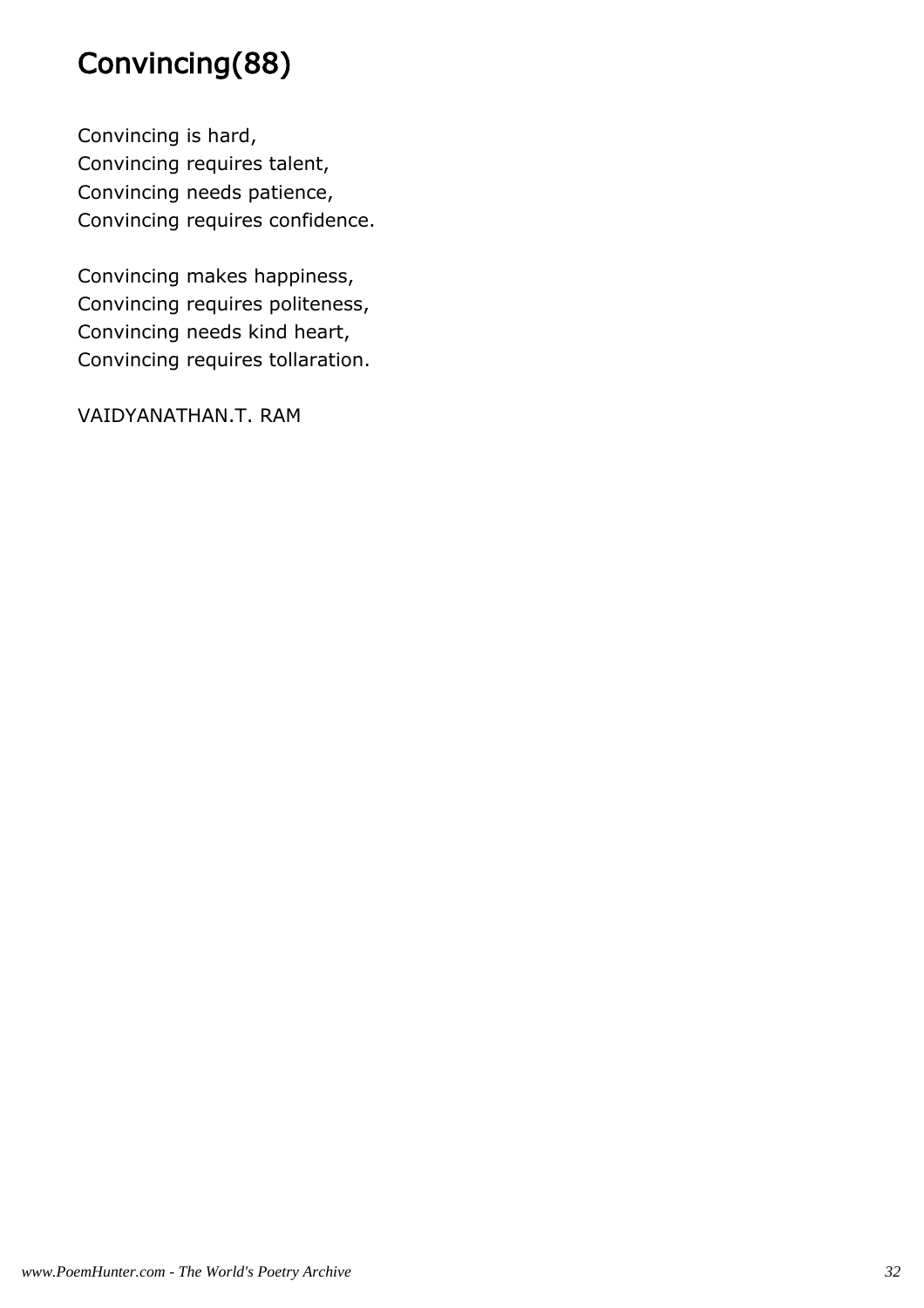## Crying

Crying may be a feeling of emotion, Emotion is a sense of sorrow or joy.

Oh god, what makes baby cry? May be Hungry, pain or uncomfortable Or asking for breast feeding, But when it cries, it makes other sad, But cute crying with wrinkled face. It could be true saying, Given child birth is a gods gift.

Oh god, what makes pets cry? The pets, Who acts as a baby! May be their friend or relation would have died, Hungry or body pain. But too sad, when the pets are not active.

Oh god, why do insects cry? Could be due to emotion or disturbance! But most of them clean the body with tears.

Oh god, why do birds cry? They cry, due to uncomfortable with their habitat, But they never know about the tears, They crawl, to show their emotion.

Oh god, why humans cry? May be due to emotion of fear Or could be emotion of joy, Also could be some other struggle.

There may be a many kind of pets or humans, But each pets or humans has different crying in nature.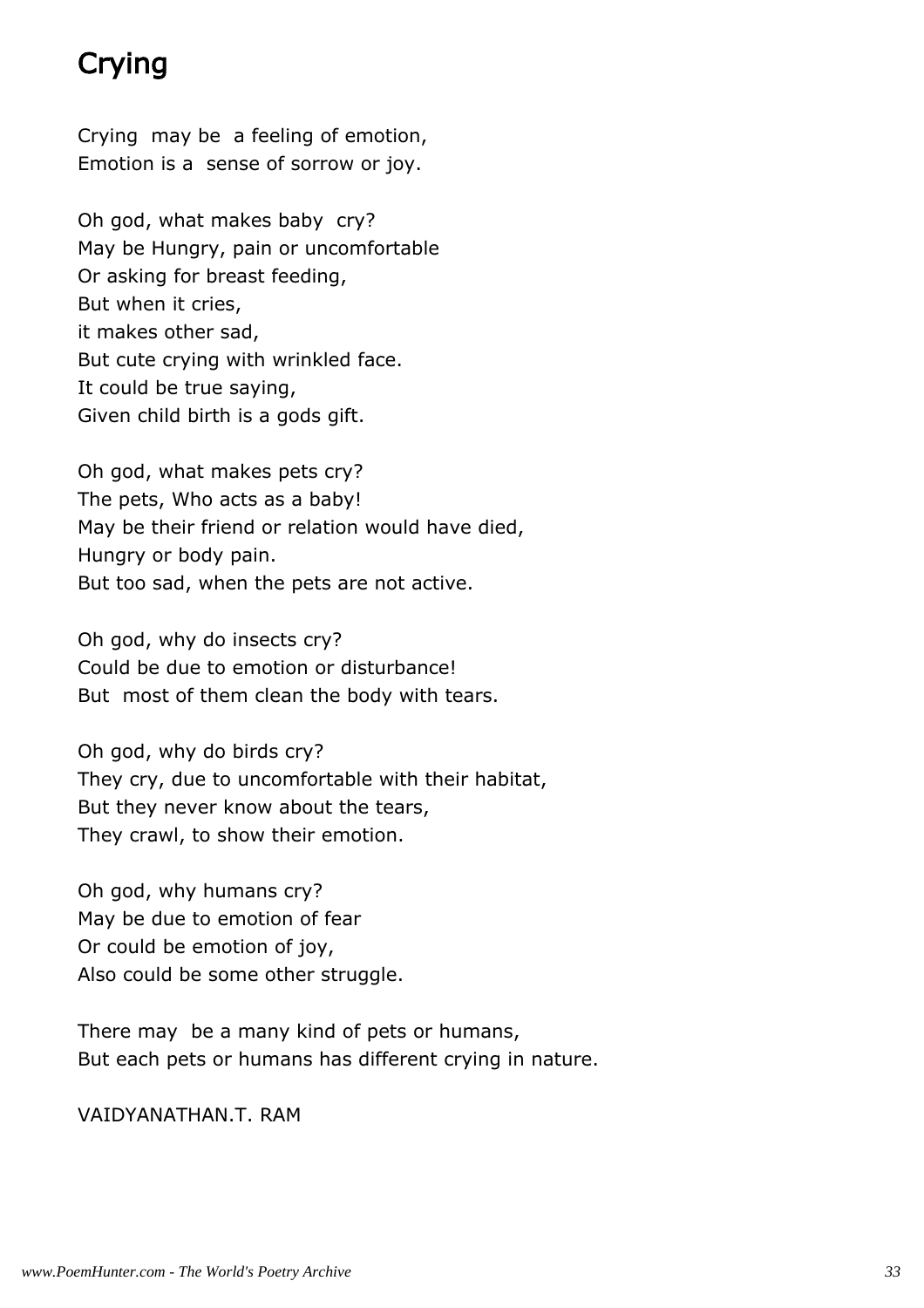#### Decades

It was some decades ago, The fruits and vegetables were grown naturaly, It was some decades ago, The cereal's were grown naturally. Some decades ago, There was three or more Childbirth in a family, It was a decade ago, Learning through notebooks and textbooks, It was some decades ago, There was national dressing code, It was some decades ago, Even flowers grows on seasons.

Oh god, now the fruits and vegetables are hybreeds, But it is said as organic. Oh god, now cereals are hybreeds, Which is also said to be organic. Oh god, only one child can be take cared in the family. Oh god, now studying on laptops. Oh god, national dressing code Is now a modern, Some flowers grows on all seasons,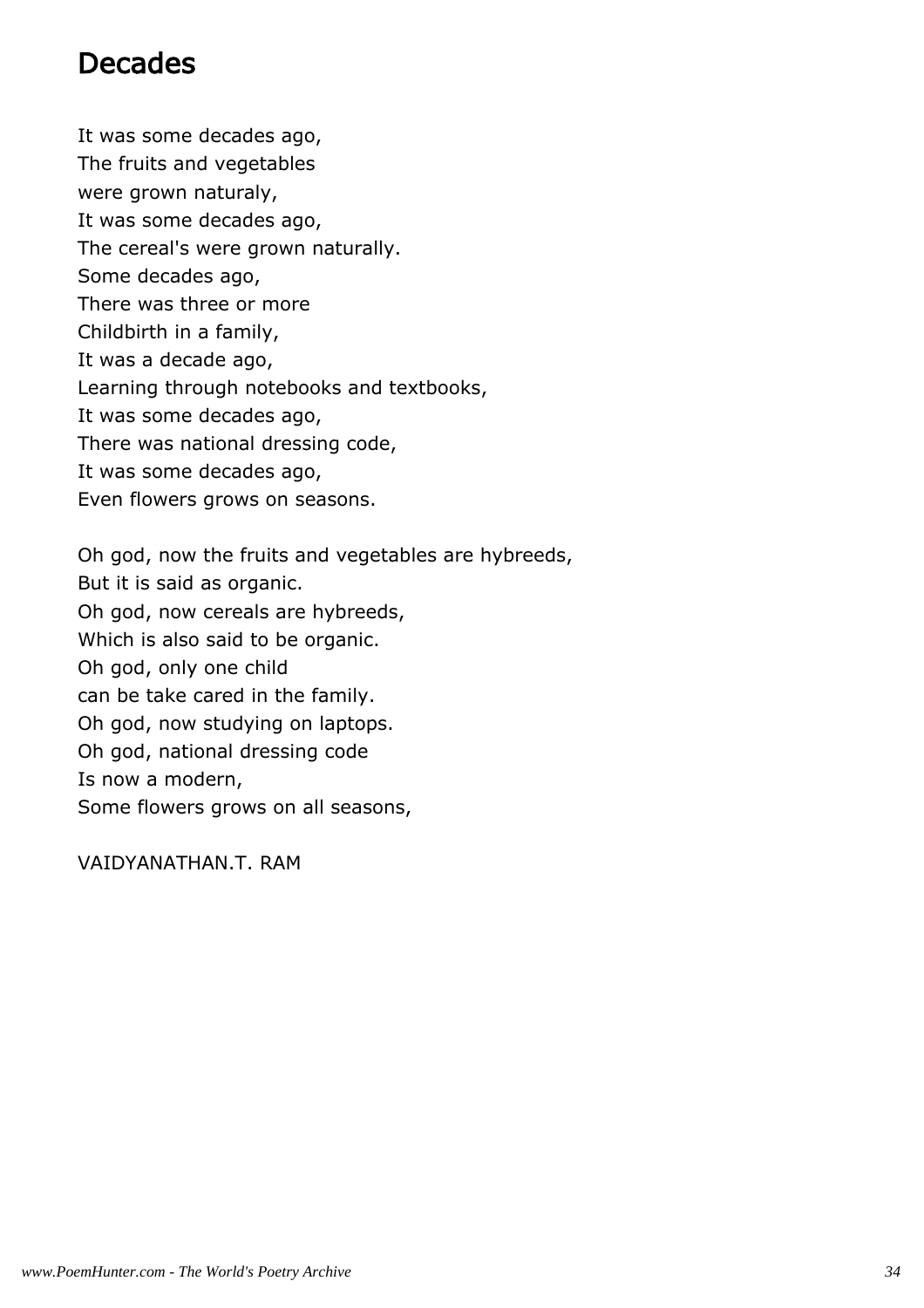# Die(001)

When will i die? Until the god decides, Never I can decide, Since I was created by the god through my mom. It is certain, I will be leaving this world a day, But not certain, When will I leave this world. I'm sure I will be alive tomorrow, But anything could happen, Which is uncertain. I came to this world through my mom, But will be exited from this world alone. It is in hands of God, But before leaving this world.

I need to sacrifice something to for society, I don't won't to be selfish. Because I was created by God, To share the problems, sorrows or happiness With each other. I need to leave for more than a century, But not to disturb other's, Not to be disturbed.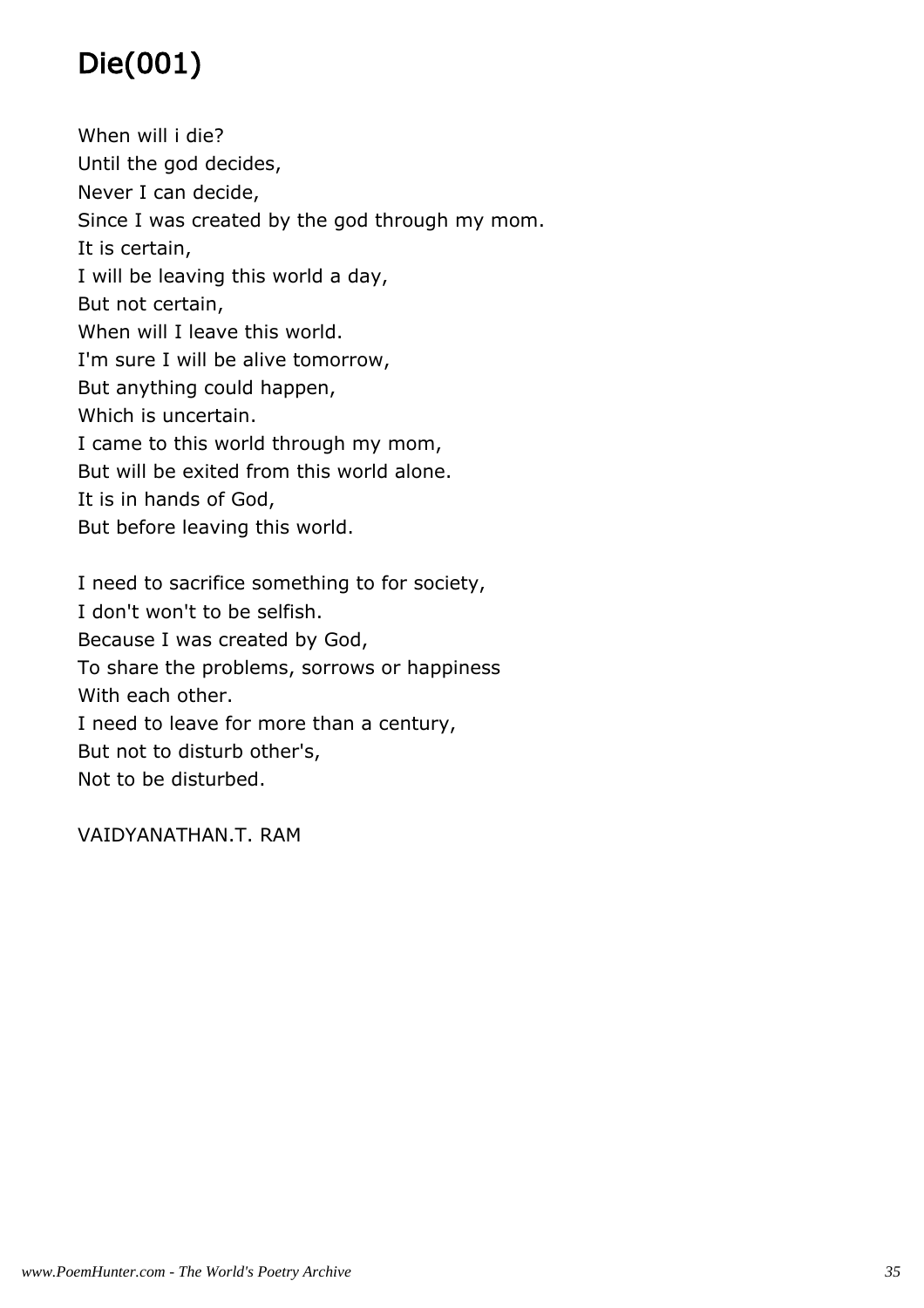#### Difficulties(86)

Everything, everywhere, everyone, Feels difficult. Sometimes, something, somewhere, Feels difficult.

Difficulties, Nature of human life. Difficulties, Needs courage to face. Difficulties, Arises in various manner.

To some, Finds difficult in taking decisions. To some, Finds difficult in proffession. To some, Finds difficult financially. To some, Finds difficult unhealthy, To some, Finds difficult unwealthy, To some, Finds difficult in horrible situation.

Difficulty has no end, Difficulty has no humanity, Difficulty has no language, Difficulty has no community or religion, Difficulty has no location or region.

But, Difficulty is common and nature in human being.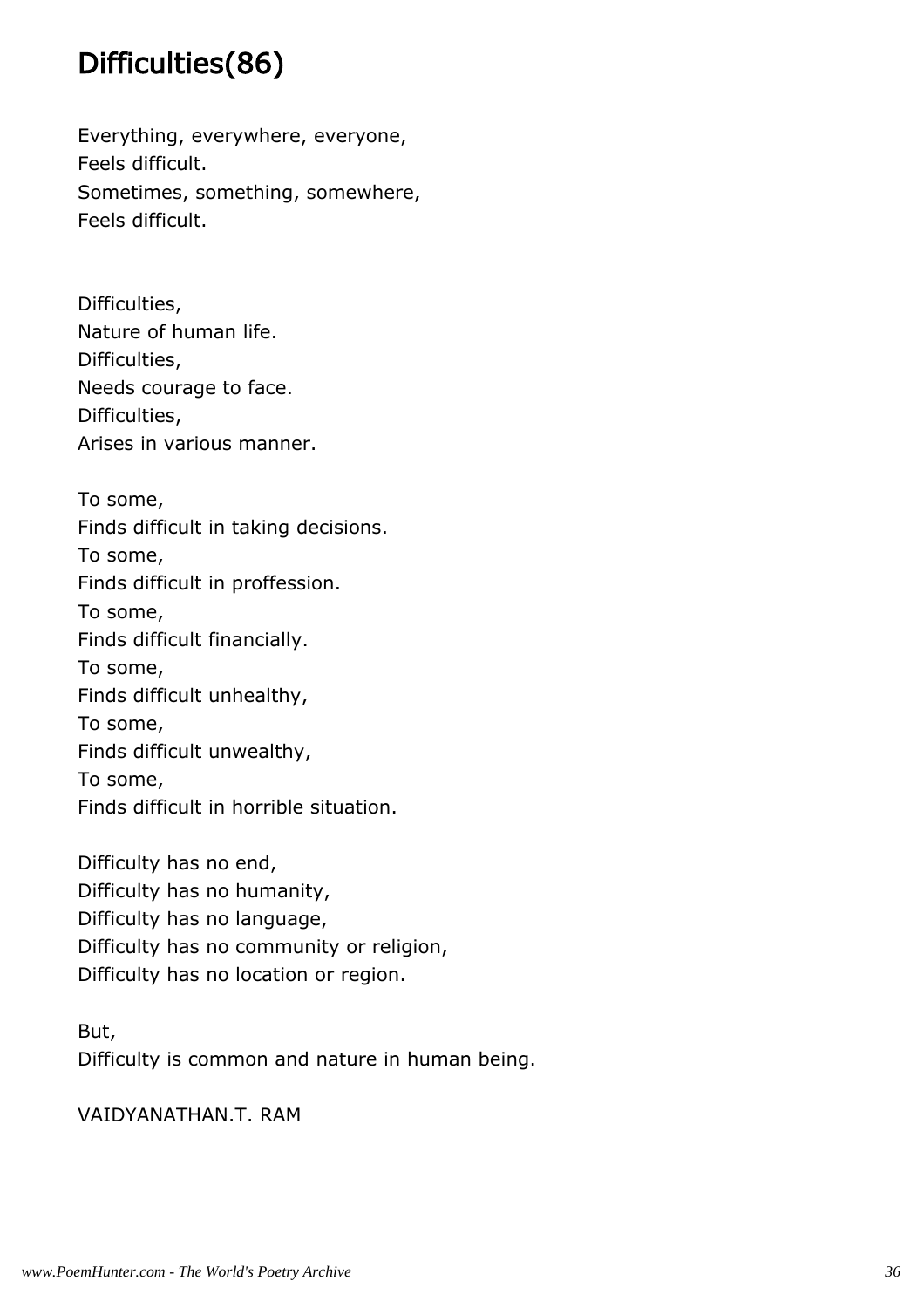#### **Dignity**

Dignity is a worth of an person, Worth is a the growth or achievement, Therefore, dignity ls a respect or pride shown himself Towards his achievement.

It may be due to his knowledge of Language, politeness, speach Or something that inspired others Makes him proud, Because inspiration comes from true heart.

Dignity, may come since he gets appreciation In greater level from the society.

But some shows the dignity, Where, in respect of others, May be his family members or friends would have achieved.

God has given the knowledge, To everyone in the world, It's in their hand to show the dignity Through the knowledge given by god.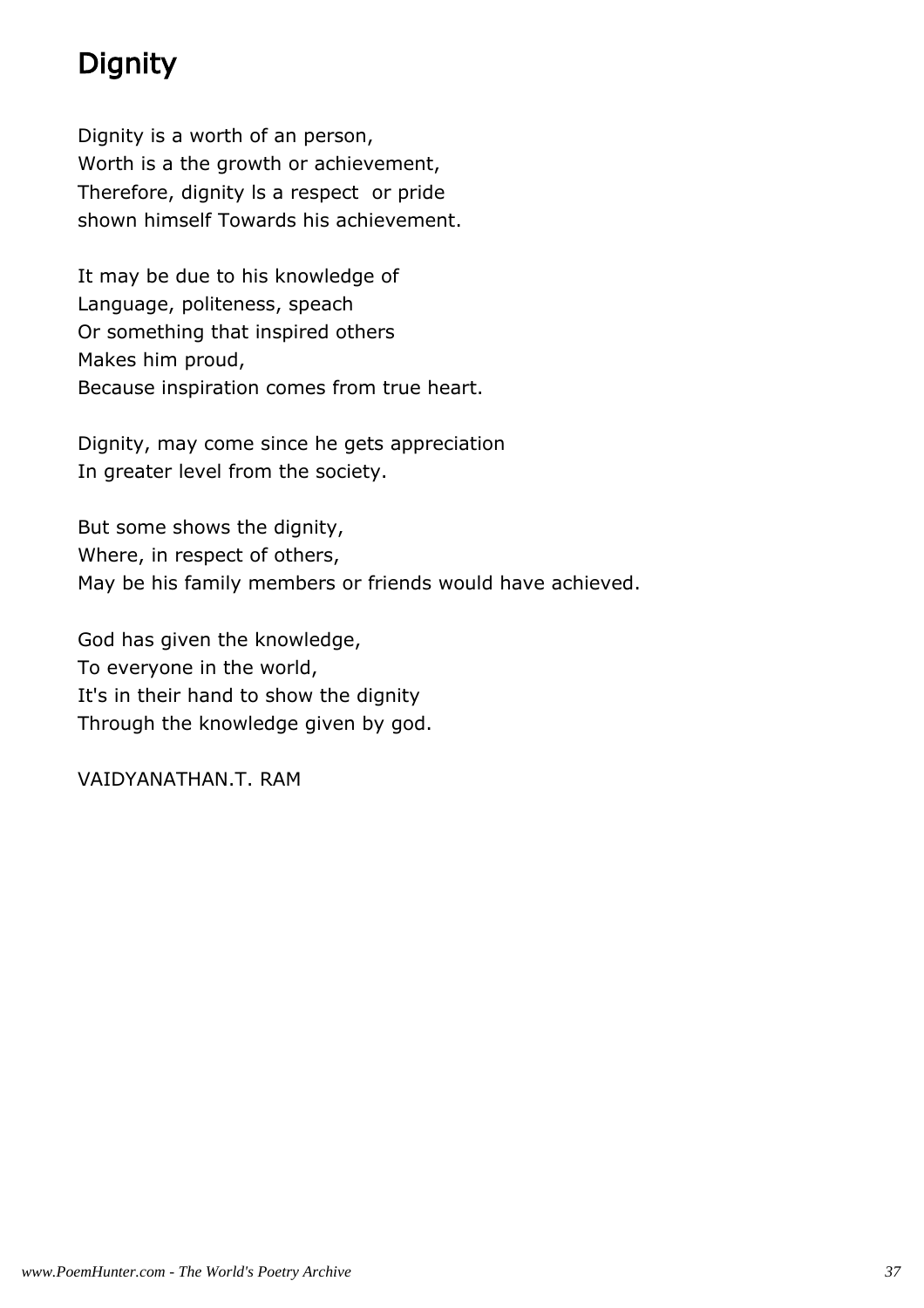### Discussion (99)

Discussion is a sharing each other's opinion, Opinion is a knowledge of individua, Discussion within family, Discussion within friends, Discussion within partners, Discussion within the team. Where ever, whenever, The discussion may offer positive decisions, But need of mutual understanding. Sometimes, somewhere, somehow, Some decisions take time to decide, There is a need of patience.

May some discussions lead to miscarriage, But need to behind the discussion.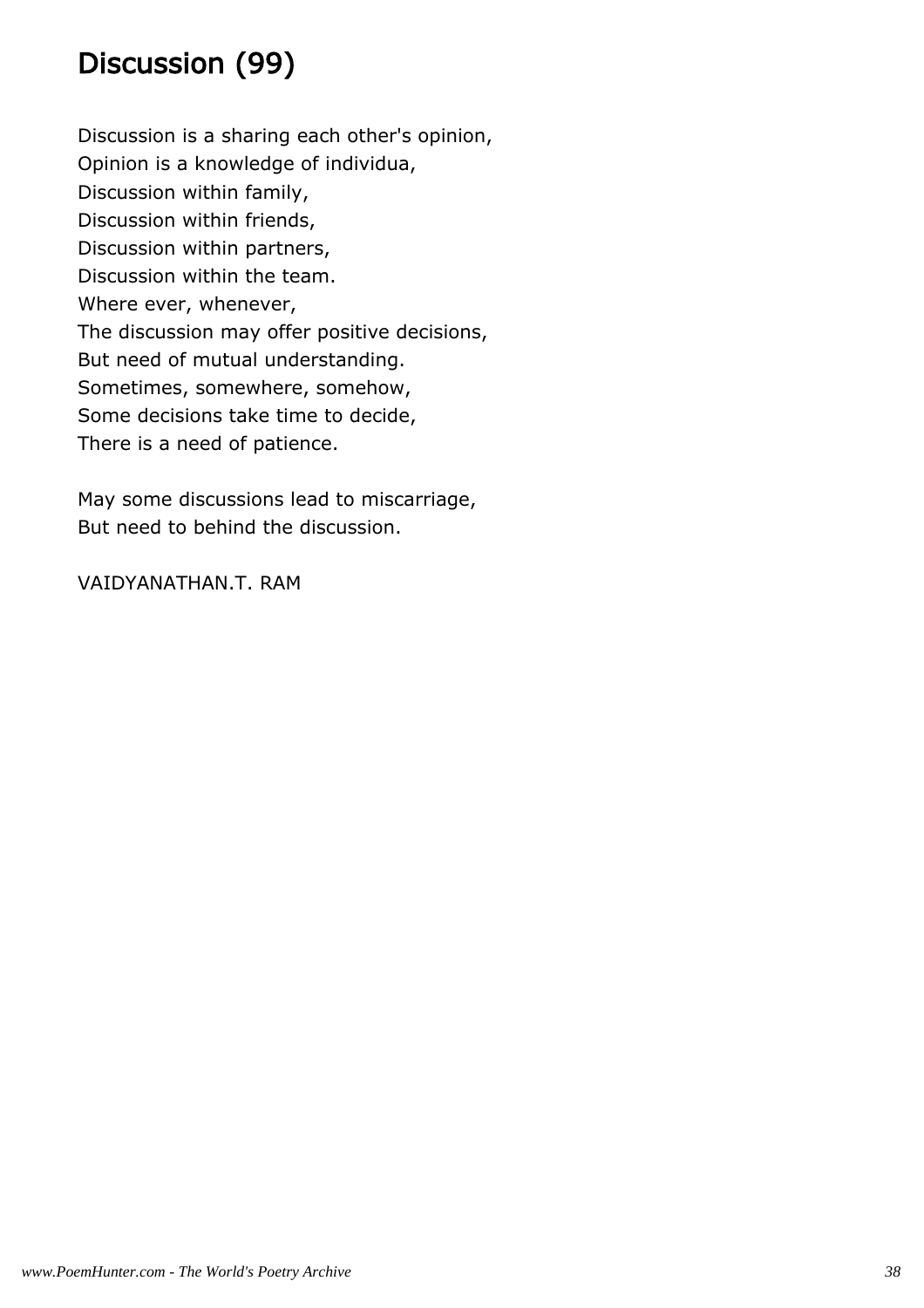## Dispute For Wealth(104)

Why need dispute in family? Maybe due to wealth issues, An dispute within brothers or sisters, Maybe due to equal shares of ancestors property, When the dispute starts for wealth in family, The happiness and cooperation in family ends, The family gets splits, Sometimes, somewhere, somehow, Even sons or daughters are separated from their loving parents, Why need of shares from ancestors property, When the god has given each one, Capability to earn themselves, Also the relationship breaks, Sometimes, somewhere, somehow, The sons or daughters expect, The parents to split their shares, When the parents are alive, Anyway, The law to be rectified, Such that let all get their wealth, With their own earnings.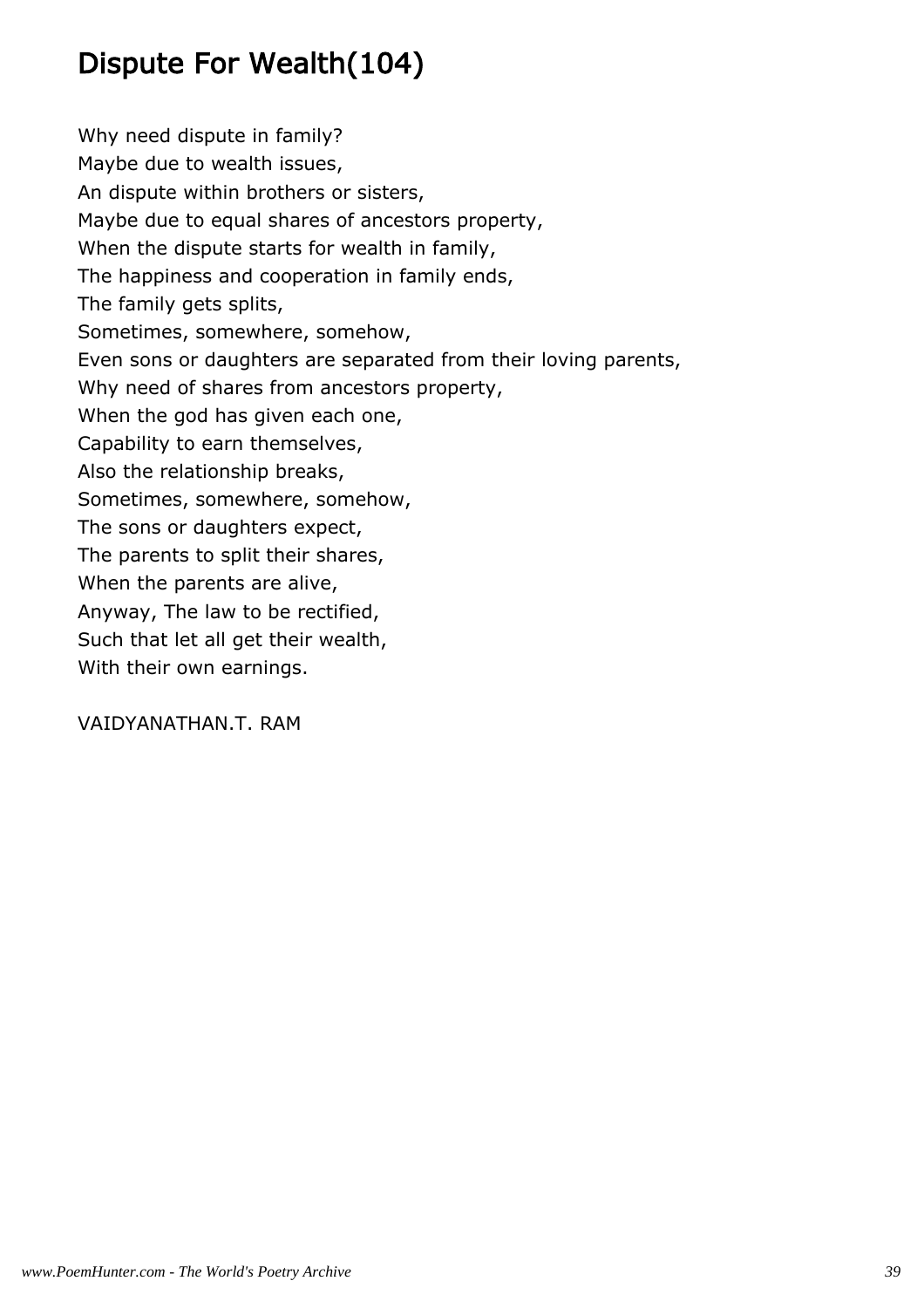#### Diversion

An diversion towards the peace, Creation of peace is in the hands of human, An diversion towards an hobbies, May keep peace and pleasant. An diversion towards devotion, May keep out of Depression. An diversion towards ambition, May create as successful person. An diversion towards the creativity, May create the man of art.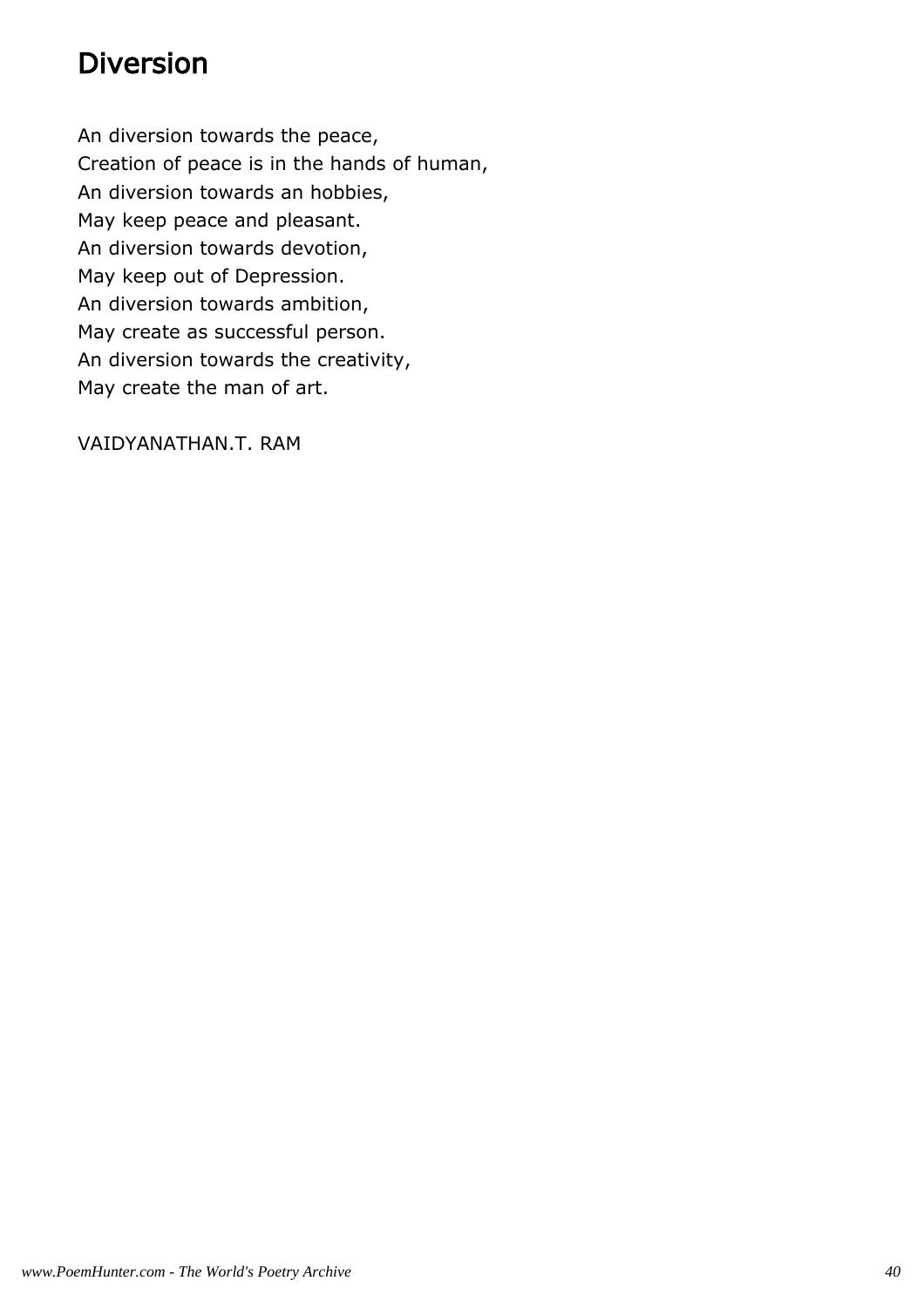#### Dreams

Dreams may or maynot come true, But it is too amazing when slept. Dreams may or maynot be good, But does not effect the health. It is believed, Even animals, insects, birds or mammals dream, But it is a natural. It is also believed, Even plants dream. Sometimes, somewhere, somehow, Some fishes dedicate its life to human by leaving its breath. But sweet dreams makes like taking to seventh heaven. It is believed that, Baby's dream about the god or angels playing with them, Which keeps them smile or laughing.

Dreams sometimes disturbs the sleep,

But it could be a image.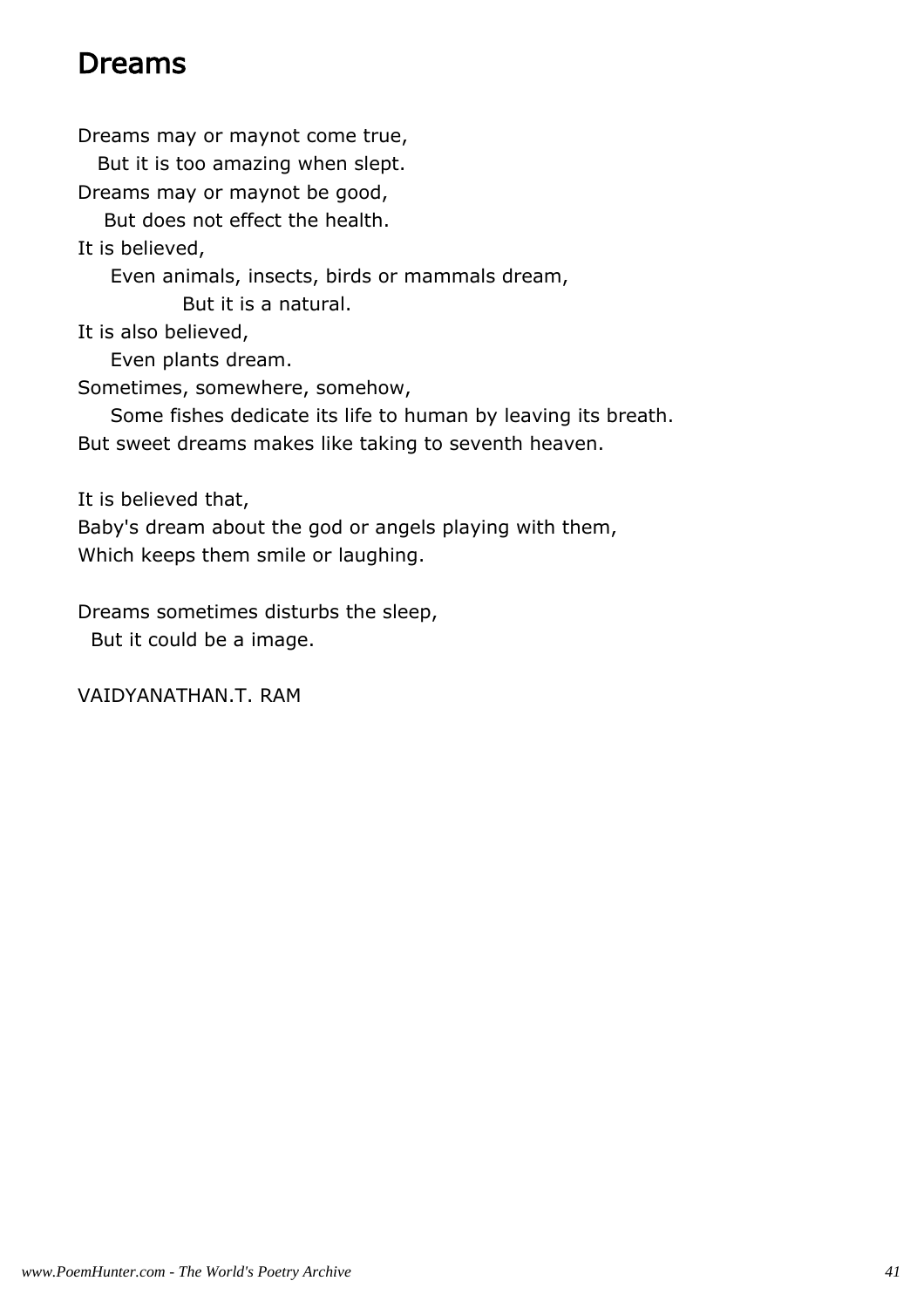#### Echo

Somewhere in the beautiful mountain, The place of lonely, Speaking myself with mountains, Hearing back my beautiful echo.

It was in some empty huge kitchen vessels, Speaking myself putting the face inside, Where I heard my beautiful echo.

It was somewhere in big room closed with four Walls, but it was empty room, Speaking myself towards the walls, Hearing back a beautiful echo.

An echo, feeled me a kind of miraculous music, Where the music was a instrument of true heart.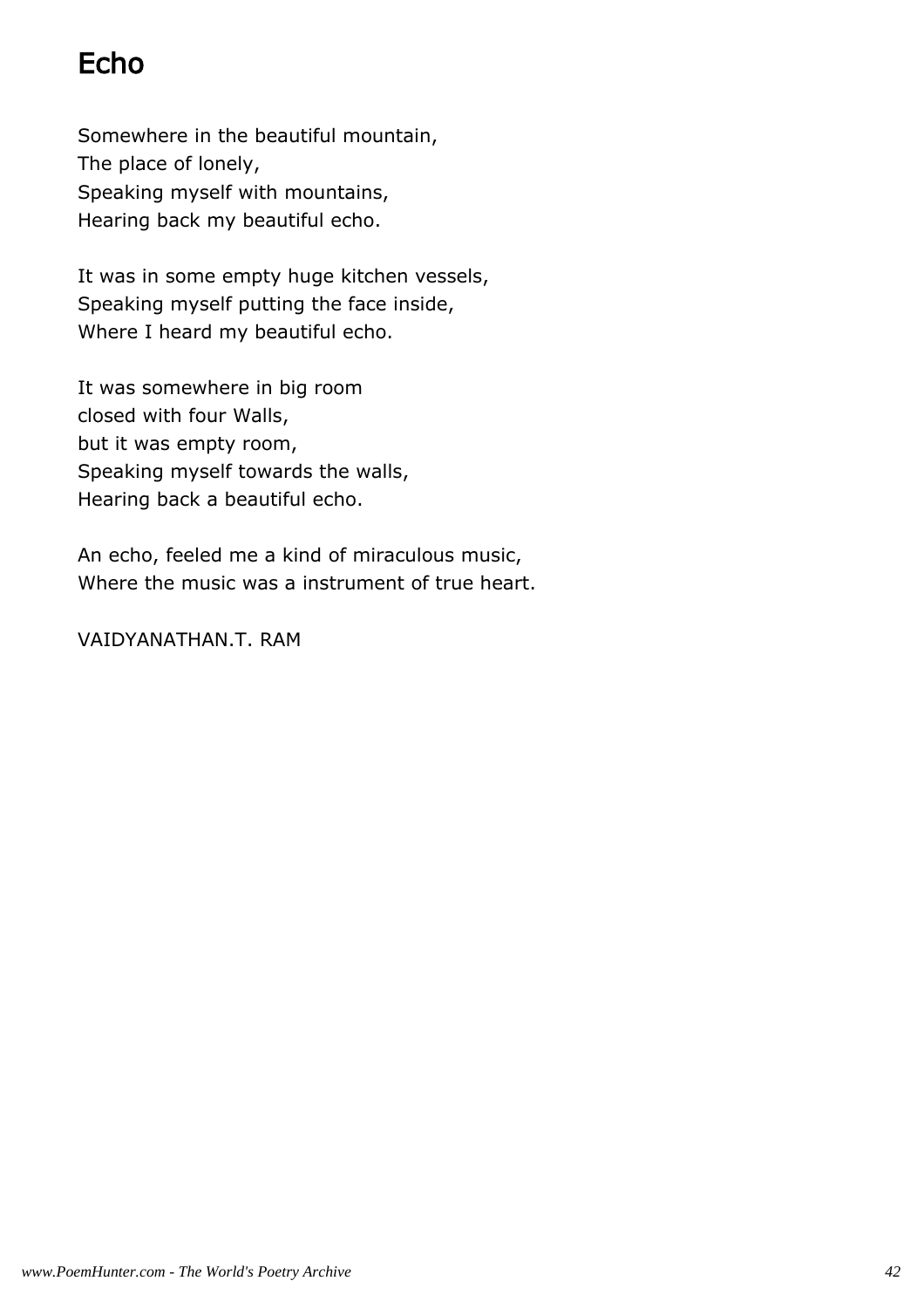## Envy

THE ENVY IS ENMITY TO HIMSELF, HAVING A ENMITY MAYBE PRIDE TO HIMSELF, BUT N ENVY KILLS HIMSELF, ENVY PROVES HIMSELF DISABLED, WHEN HE, HIMSELF COMES OUT OF ENVY, HE, HIMSELF WILL BE CHALLENGING, AN ENVY IS NOT GOING TO HELP HIMSELF AT ANY COST, BUT LOOSING THE VALUE OF HIS DIGNITY, ENVY MAY DESTROY HIS DIGNITY AND LIFE, WHERE ENVY IS A POISON OF DIGNITY AND LIFE, ENVY AND EGO NEVER ALLOWS TO LIVE OR WIN,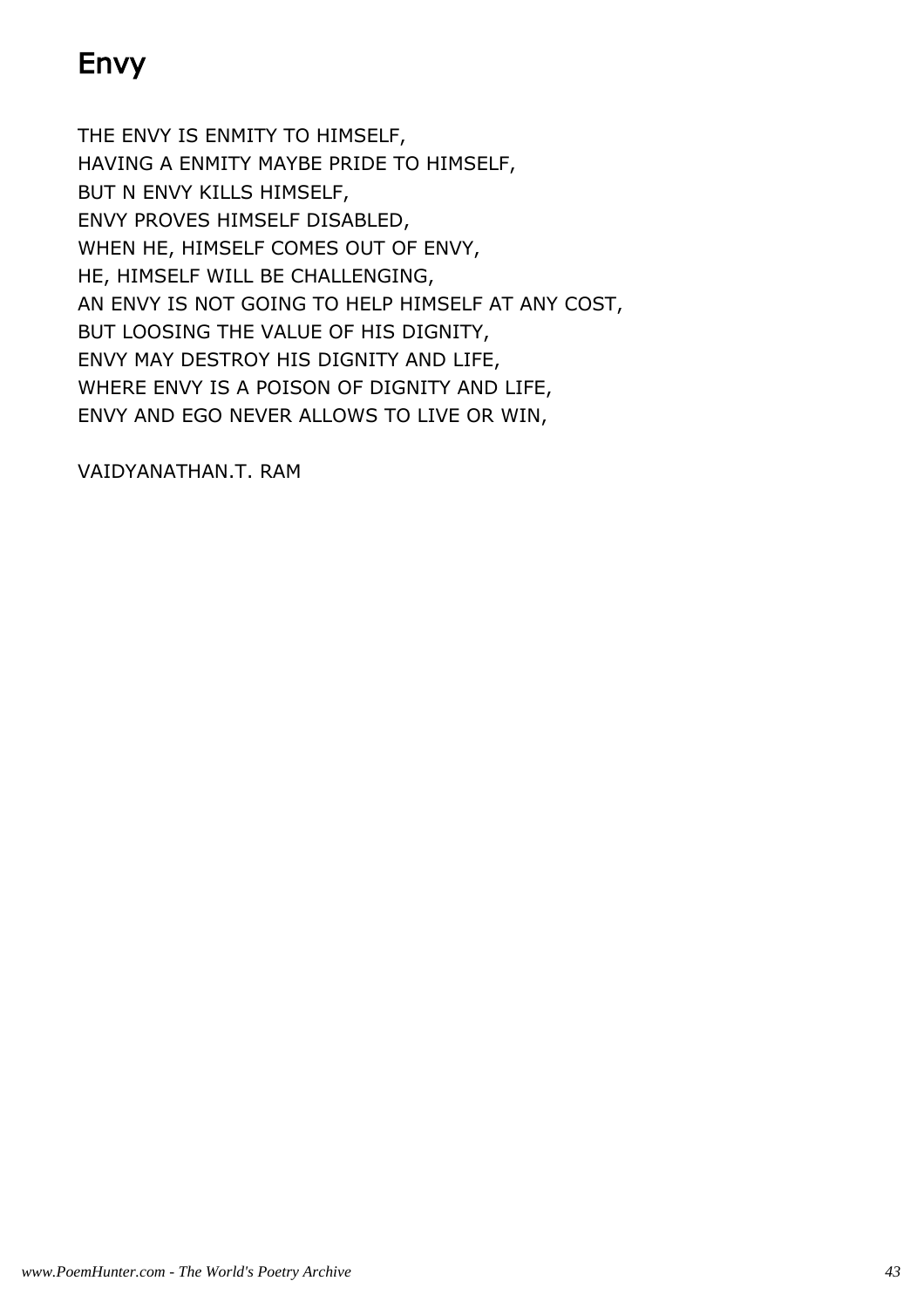#### Experience-1

God created the human, Human creates the things, God could be with us, Since we and ourselves put an effort Towards our life. Life has no experience, Where experience has no limit, Therefore, the creation of life, Stands within our hand.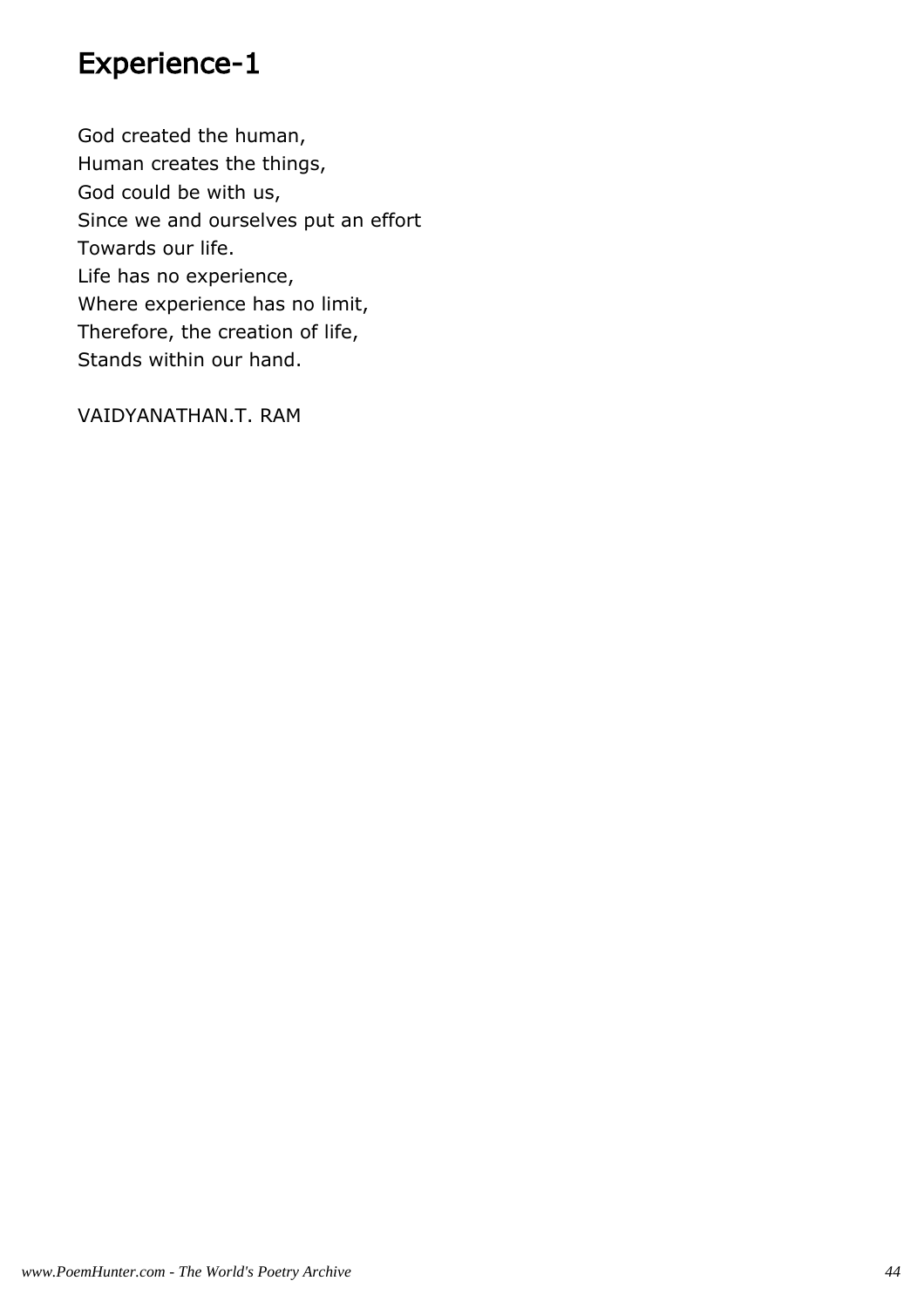#### Experience-2(77)

An Hardwork Is Always Before The Experience, When Smartwork is beyond the Experience. The day by day we learn something is a experience, When the experience has no end. God Creates the human, Human creates the experience, Where experience creates the practical life. Experience is a experiment of life, Experiment is a experience of life. Wasting of life, With No Experience, But Hasting a Life, Leads to life. Experience in various platform, But deciding the platform is within human. An experience maybe failure or success, But Need to feel the experience in positive attitude. Different People With Different Experience, But having some experience is common. Different types flora and fauna, With different habitat, But feeling the experience is common. Experience is a gaining of practical knowledge, Where practical knowledge is a gaining of experience. Unless The Experience is perfectly managed, No Growth In Life.

Sometimes, Somewhere, Somehow, The experience is inspired from books. Sometimes, Somewhere, Somehow,

The experience is inspired from the society. Sometimes, Somewhere, Somehow, The experience is inspired through proffesion.

He might be educated,

Where the education is a knowledge,

But Only The Practical life leads to experience.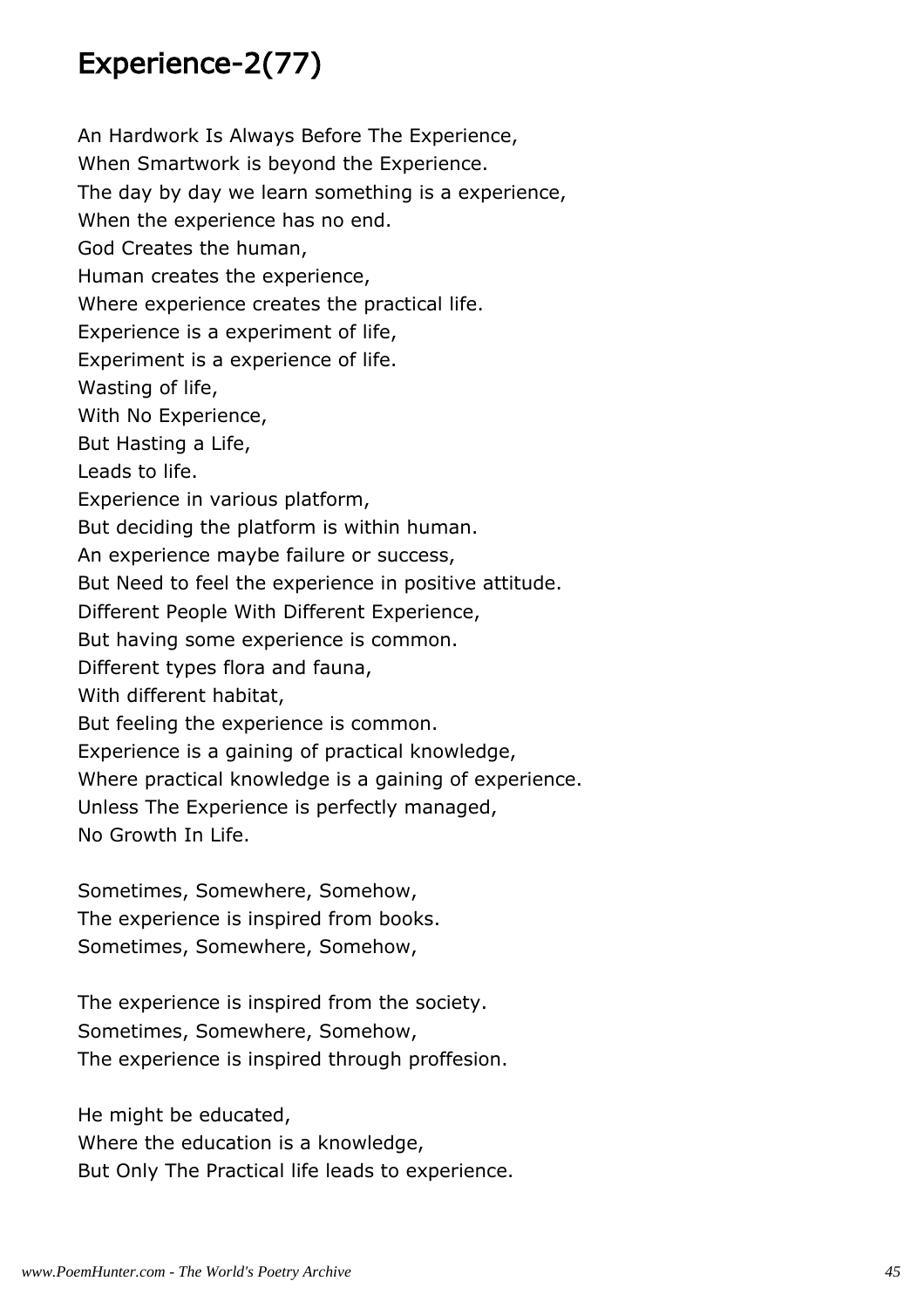The type of experience we feel tommorow is uncertain, But feeling some type of experience is certain. Tasting of food, Maybe bitter or sweety, But Wonderful Experience. An human With injury, Feeling The Pain, But Wonderful Experience.

The Decision You Take, The Decision You Execute, The Decision Is An Experience.

The Decision Taken in Emotion Or Anger, May lead To Bad Experience. No Experience Without Decision, No Life Without Decision Or experience. An Human Can Hear To Others Suggestions, But right suggestions to be decided within human.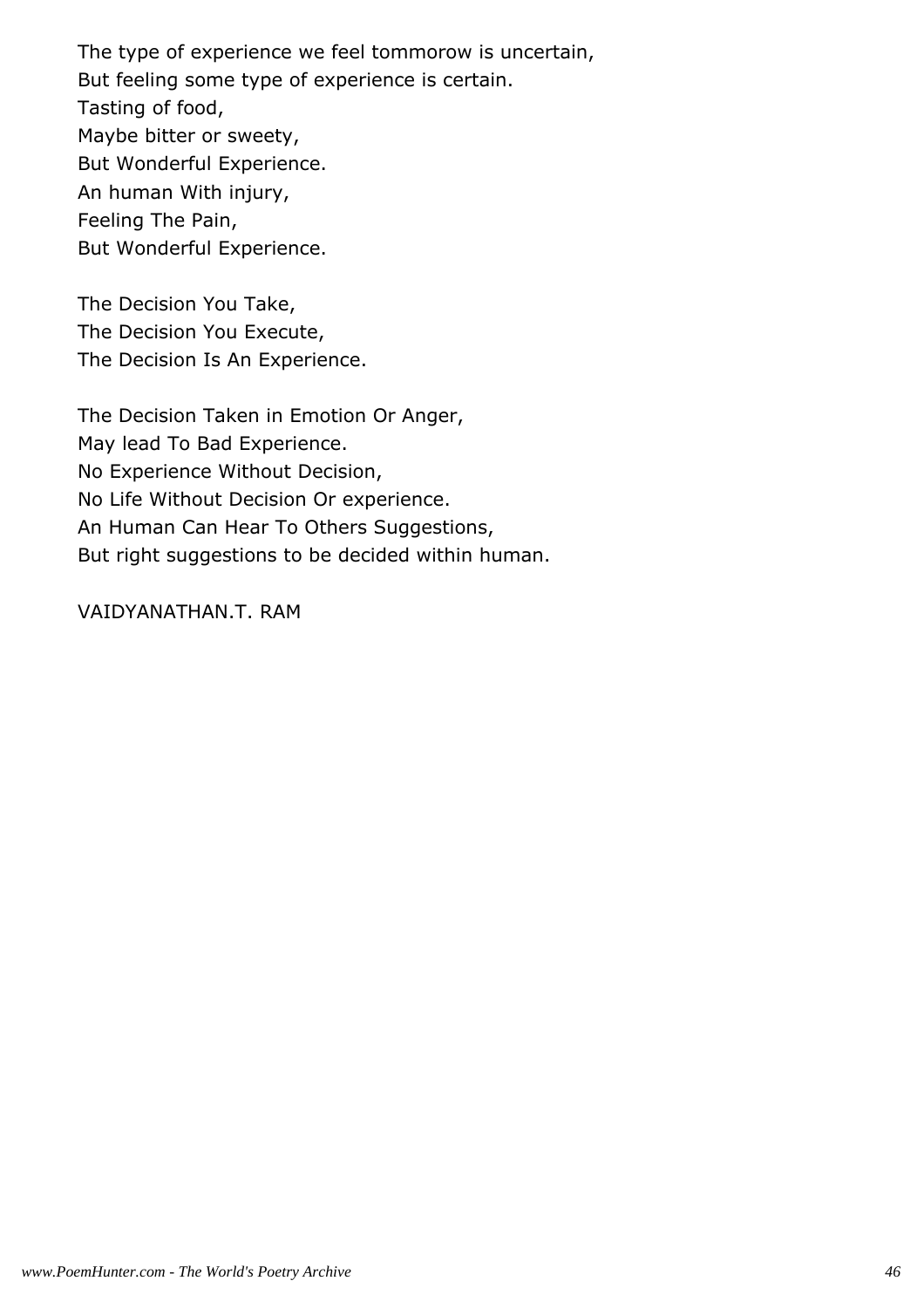## Family (95)

Although we are in one family, The characters of each one differs, Although we are in one family, The proffession! ay differ, Although we are in family, The hobbies or ambition may differ, Although we are in one family, The food we like may differ, Although we are in one family, The dressing code may differ, Although we are in one family, The attitudes may differ. Although we are in one family, The relationship differs, Although we are in one family, Sometimes even the blood group may differ.

Family, We share sorrow or happiness within our family, Family, We share the ideas in discussion, Family, We share the love and affection, Family, We share by discussing the future of the family,

Our Family is like a team, Our Family is like a company, Our Family is like a galaxy, Our Family is like a fleet, Our Family is like a colony.

But, Our family gets splited, One by one, Ends their life, Which is nature of human and animals, It is creation of God, Anyway, regards to next generation of family.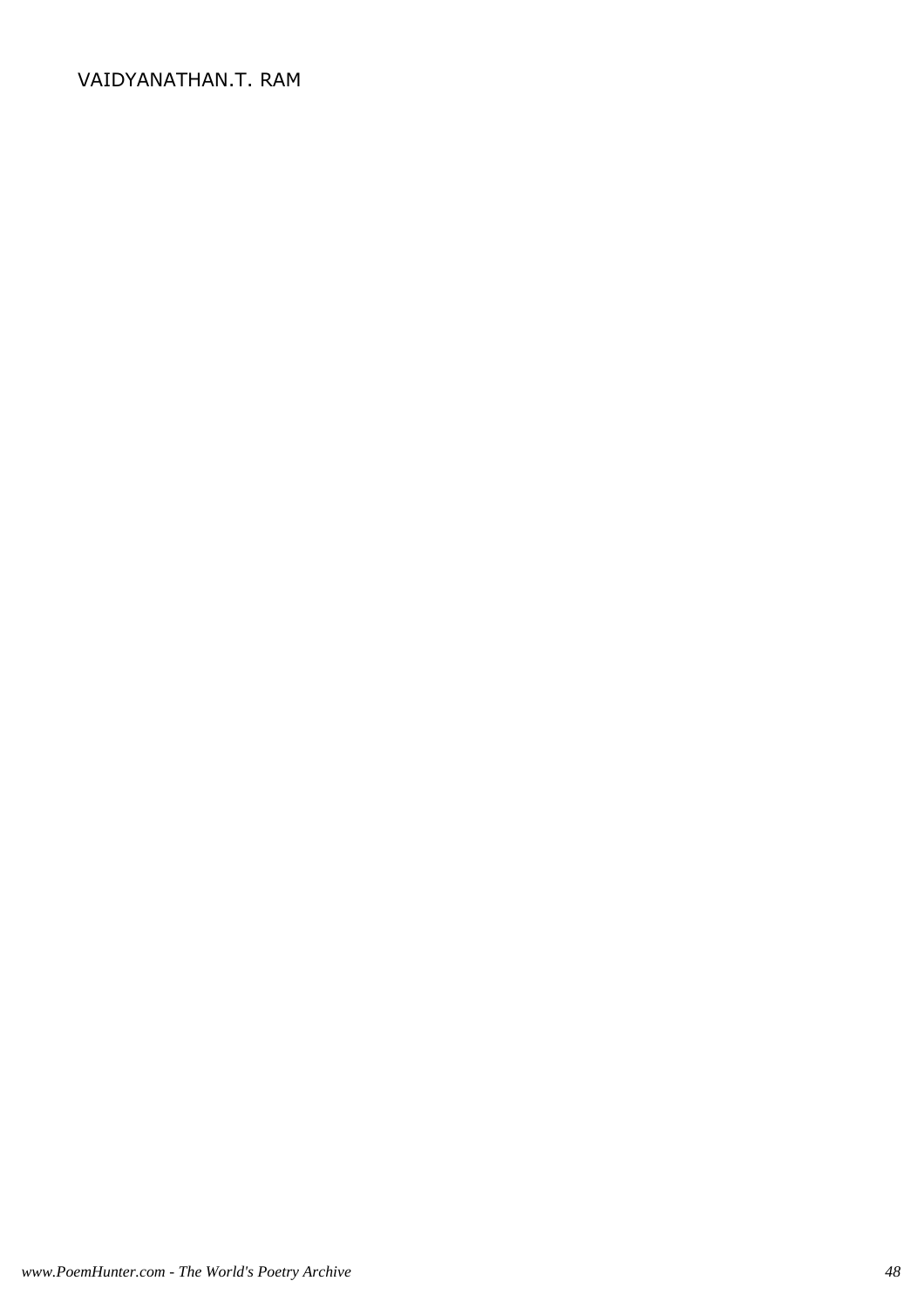#### Feathers(108)

Oh, how cute, Birds with beautiful feathers, Different kinds of birds, With different kinds of feathers.

Oh, It was in ancient period, The feathers were used like a pen, Why not, till today, The feathers are used as medicine.

Oh, The birds use their wings and feathers, To protect their eggs, Why not, the birds use their wings and feathers, To protect themselves from cold.

Birds with beautiful wings and feathers, But, how many kinds of cute birds, How many kinds of cute feathers, To different kind of birds, How many kinds of different voices, To different kinds of birds, How many different kinds of colours, To different kinds of birds,

Anyway, it is a creation of God. But humans need to protect it's future.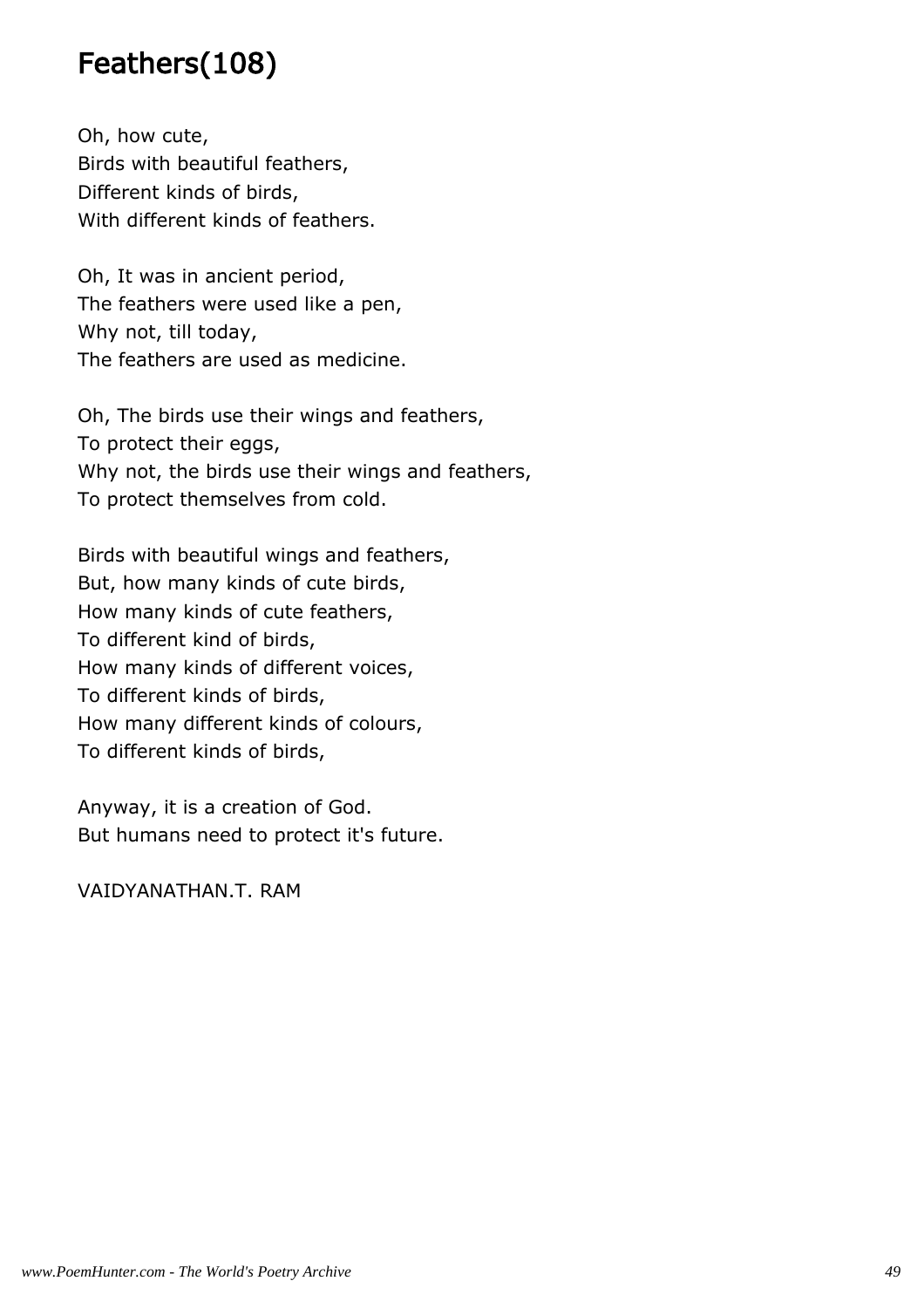#### Fire-1

Oh fire, oh fire, oh fire, It was without you, Cannot make and have a cup of hot coffee, Although there are, In taste, nothing better than you.

Oh fire, oh fire, oh fire, It was without you, Cannot cook or eat something hot, Although there are! In taste, nothing better than you.

Oh fire, oh fire, oh fire, Sometimes, somewhere, You are the most wanted in cremation.

Oh fire, oh fire, oh fire, It was without you, Cannot light the candle or lamp to god,

Oh fire, oh fire, oh fire, It was without you, Cannot weld or mould to make, vessels or any other things.

Oh fire, oh fire, oh fire, It was without you, We can't enjoy fire camp, Singing and dancing around you.

Oh fire, oh fire, oh fire, It was without you, We can't see the children, Their smile and happiness When bursting the crackers, With beautiful colours in the sky.

Oh fire, oh fire, oh fire, We were not allowed touch you,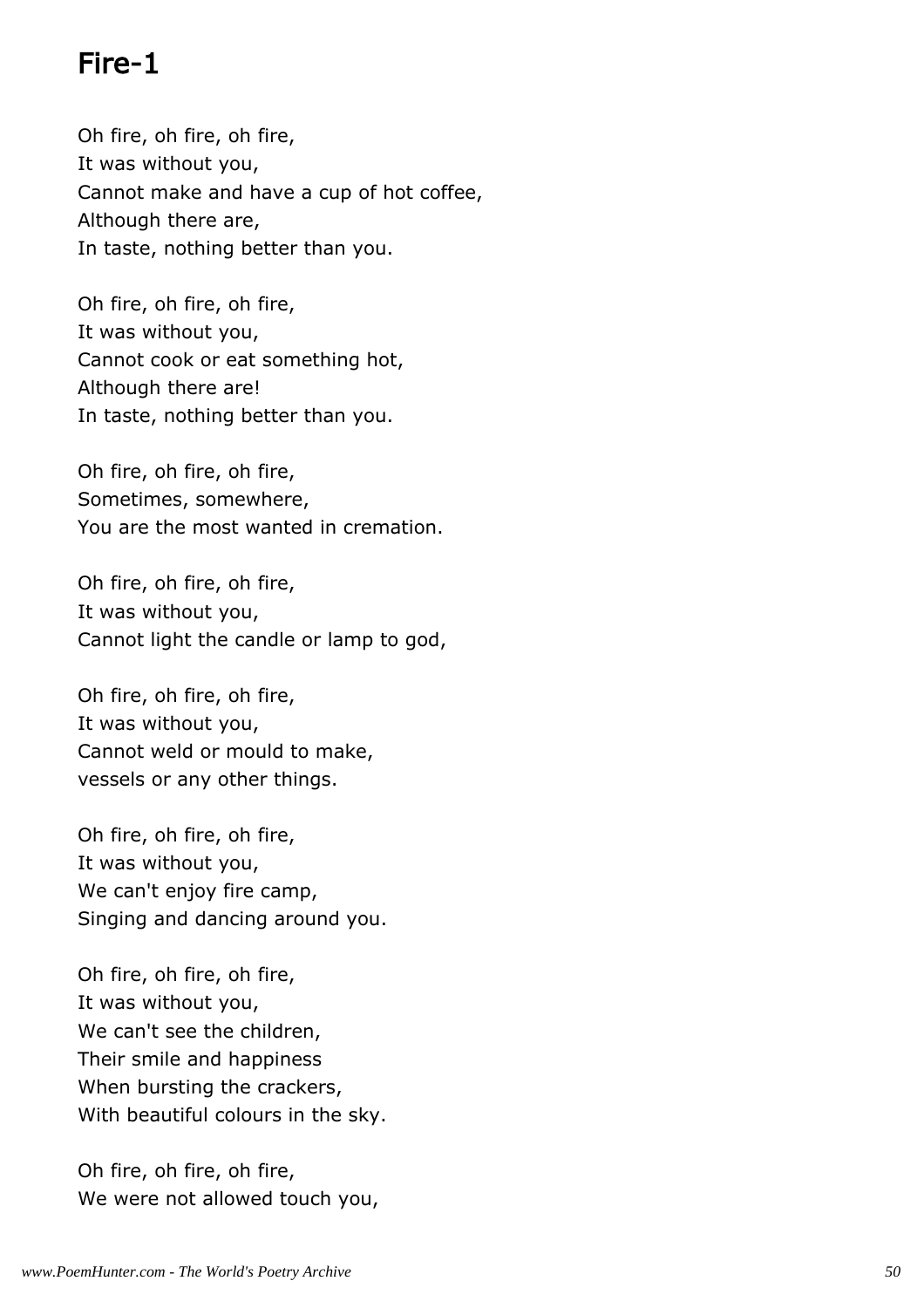If touched, you hurt us, When water comes near to you, We find, that you are vanished.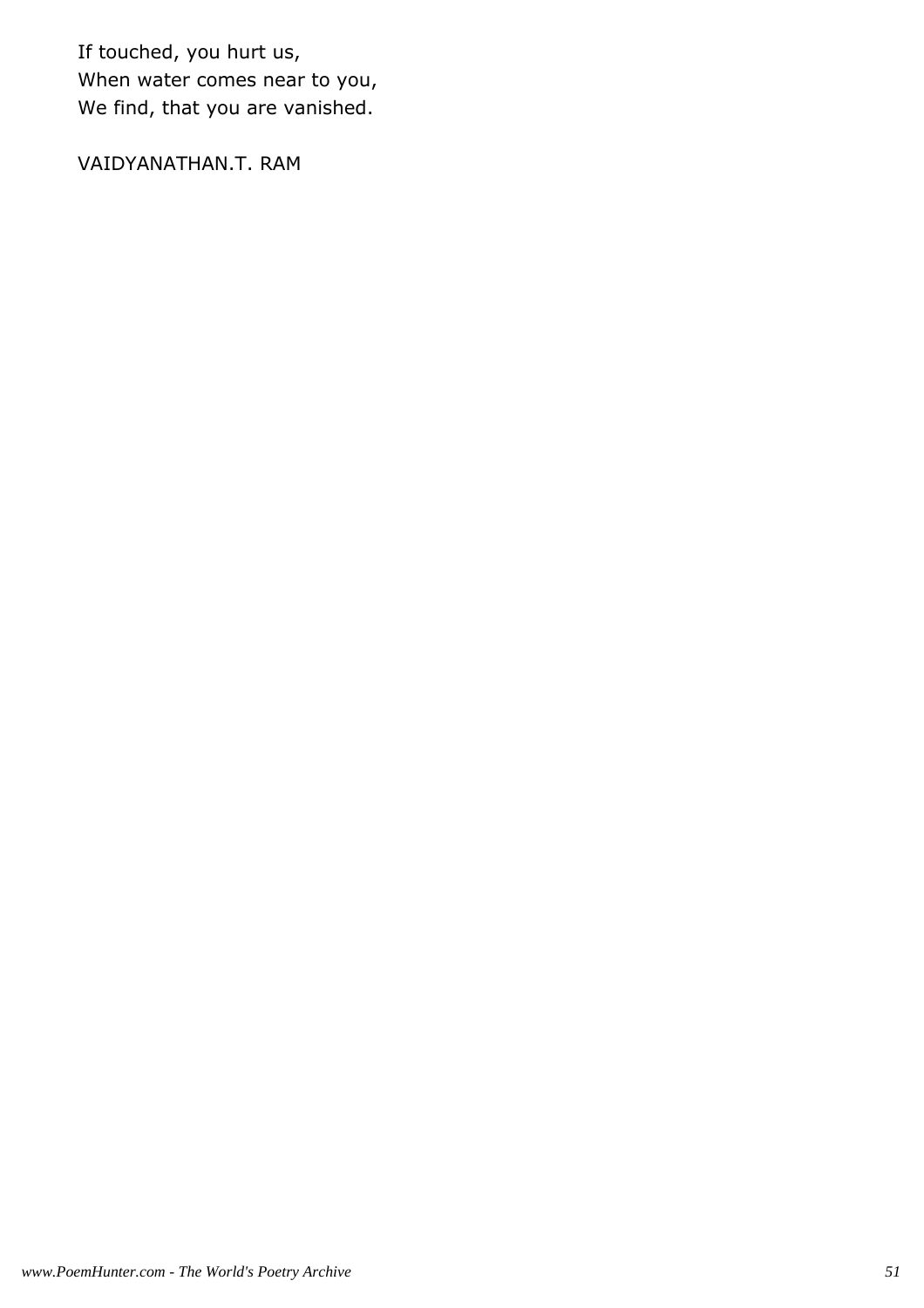#### Flora And Fauna

We call it as a cow, When it is chopped to cook and eat, It is said as beef. We call it as a hen, c When it is chopped to cook a and eat, It is said as chicken. We call it as a goat, When it is chopped to cook and eat, It was said as a mutton. We call it as a pig, When it is chopped to cook and eat, It was said as pork.

When the cow delivers the milk to the human, The milk was said to be vegetarian, At the same time, cow delivers Its mutton to human to eat, It was then said as non-veg. Why it was so difference in animals? When they are alive, when not alive.

When the hen lays the egg, The egg was said as eggeterian. When the same hen delivers the Chicken to human, It is said as non-vegeteian. Why it was so difference in animals? When they are alive, when not alive.

It was said because, When the animals are chopped for cook to eat, The blood bleads out, Therefore, there it is said as non-veg.

But cow or hen, offers the milk, when They are alive, without any drop of blood. Therefore it is said as vegetarian.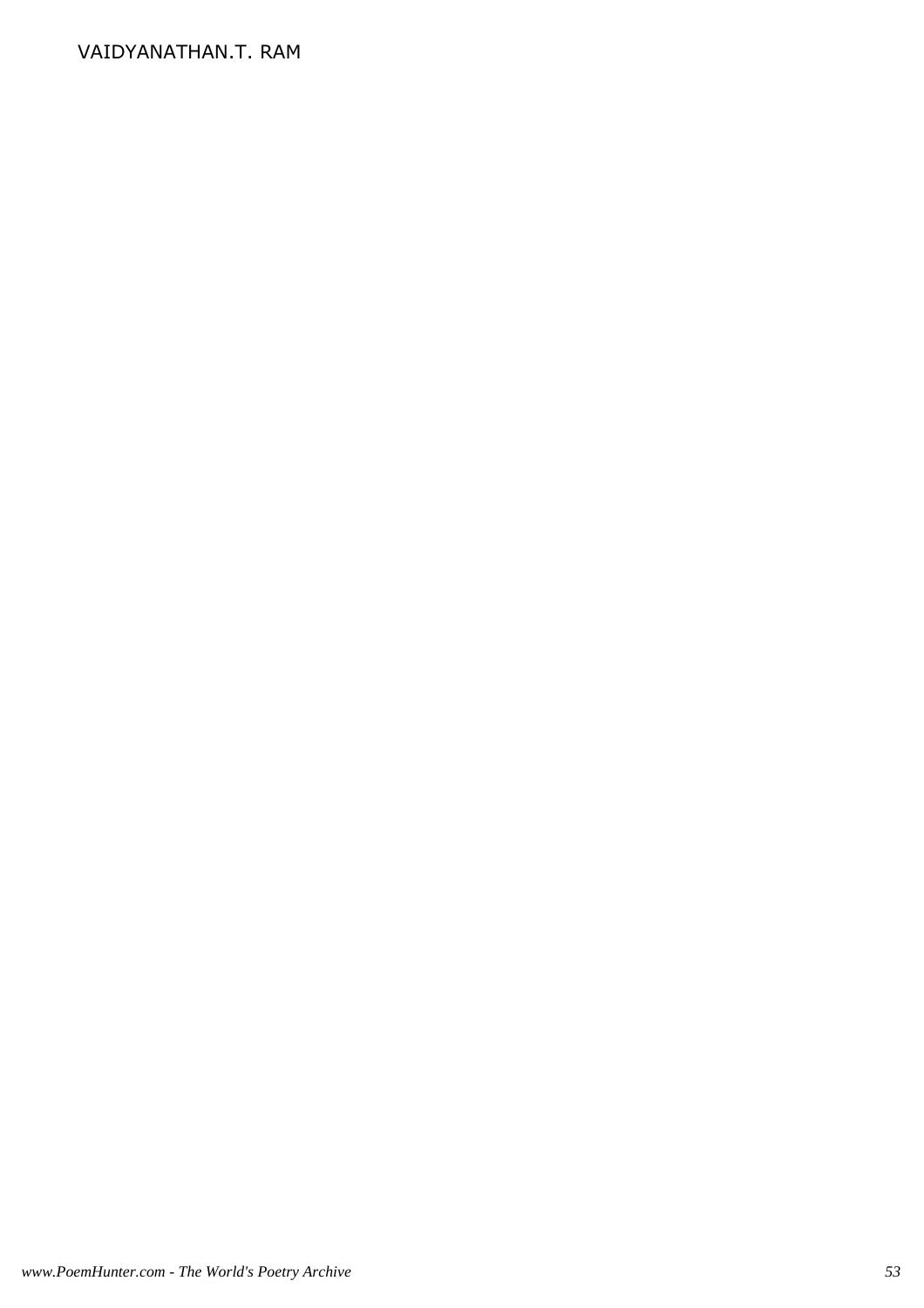#### Forgetting (105)

Forgetting is a human nature, But forgetting should not be a life, Can be a nature of human, But should not give others an advantage, Can be a nature of human, But forgetting should not be allowed to be negligent, Can be a nature of human, But forgetting should not hurt others.

Sometimes, somewhere, somehow, Forgetting may lose the life, Sometimes, somewhere, somehow, Forgetting may hurt the whole family, Sometimes, somewhere, somehow, Forgetting gives advantage to some others to misuse, Sometimes, somewhere, somehow, Forgetting may lose their wealth,

To some, When crossing a certain age, Forgetting is a human nature, To some, When crossing a certain age, Being a absence of mind is a nature, To some, When crossing a certain age, Losing their total memory also maybe nature,

But to be alert on every situations, Where it could be creation of God.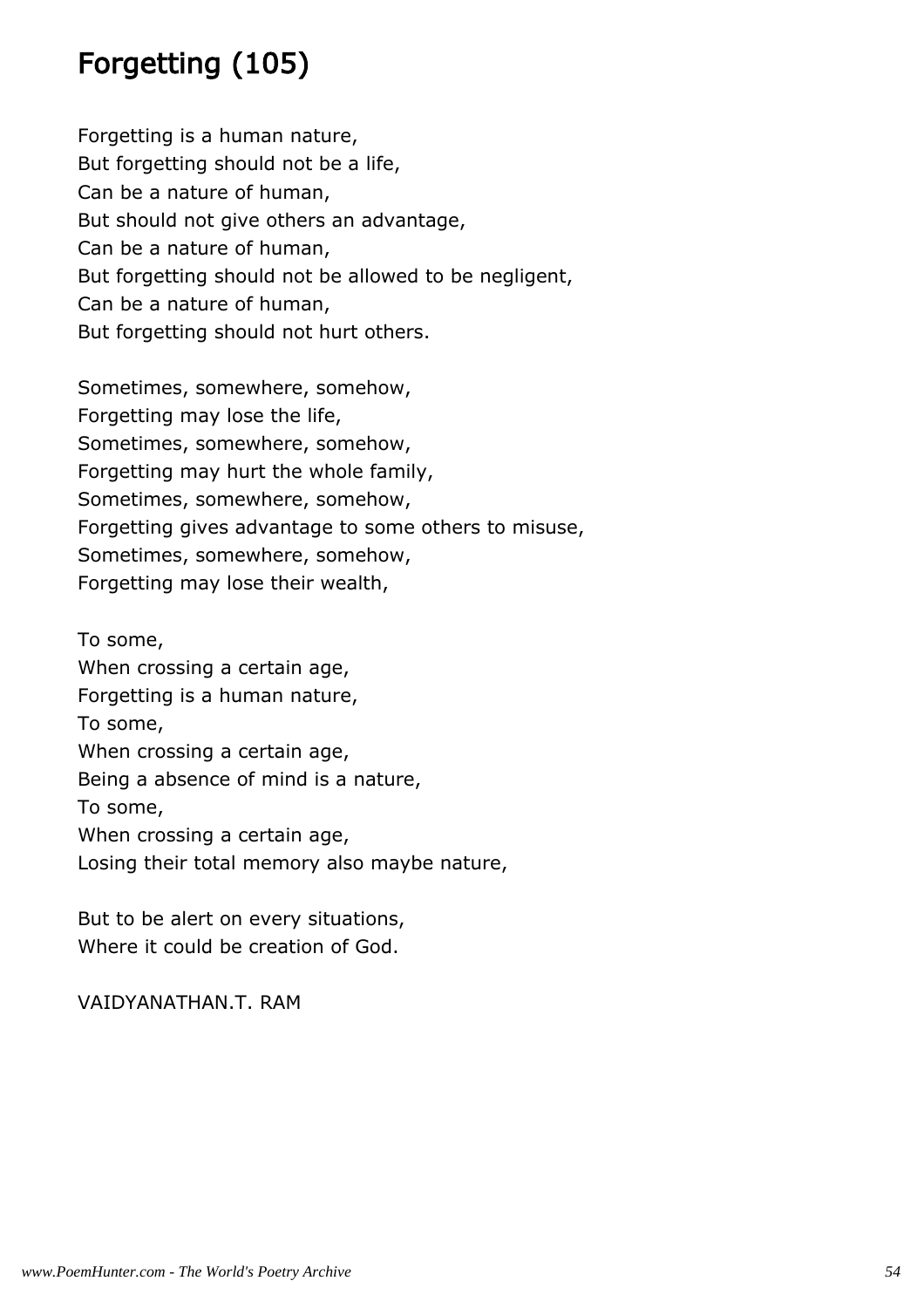#### Forgiveness

I will forgive you, If you don't hurt others heart again. I will forgive you, If you leave your envy hereafter. I will forgive you, If you don't loote others belongings hereafter. I will forgive you, If you could be honest hereafter. I will forgive you, If you could work hard than being a begger.

But, I will never forgive you, Since you have killed an human, Which was created by god. I will never forgive you, Since you tried to molest the child, Which was gifted by god to their parents. Hence, I will never forgive you, Since you have destroyed the life, Which was Created by god.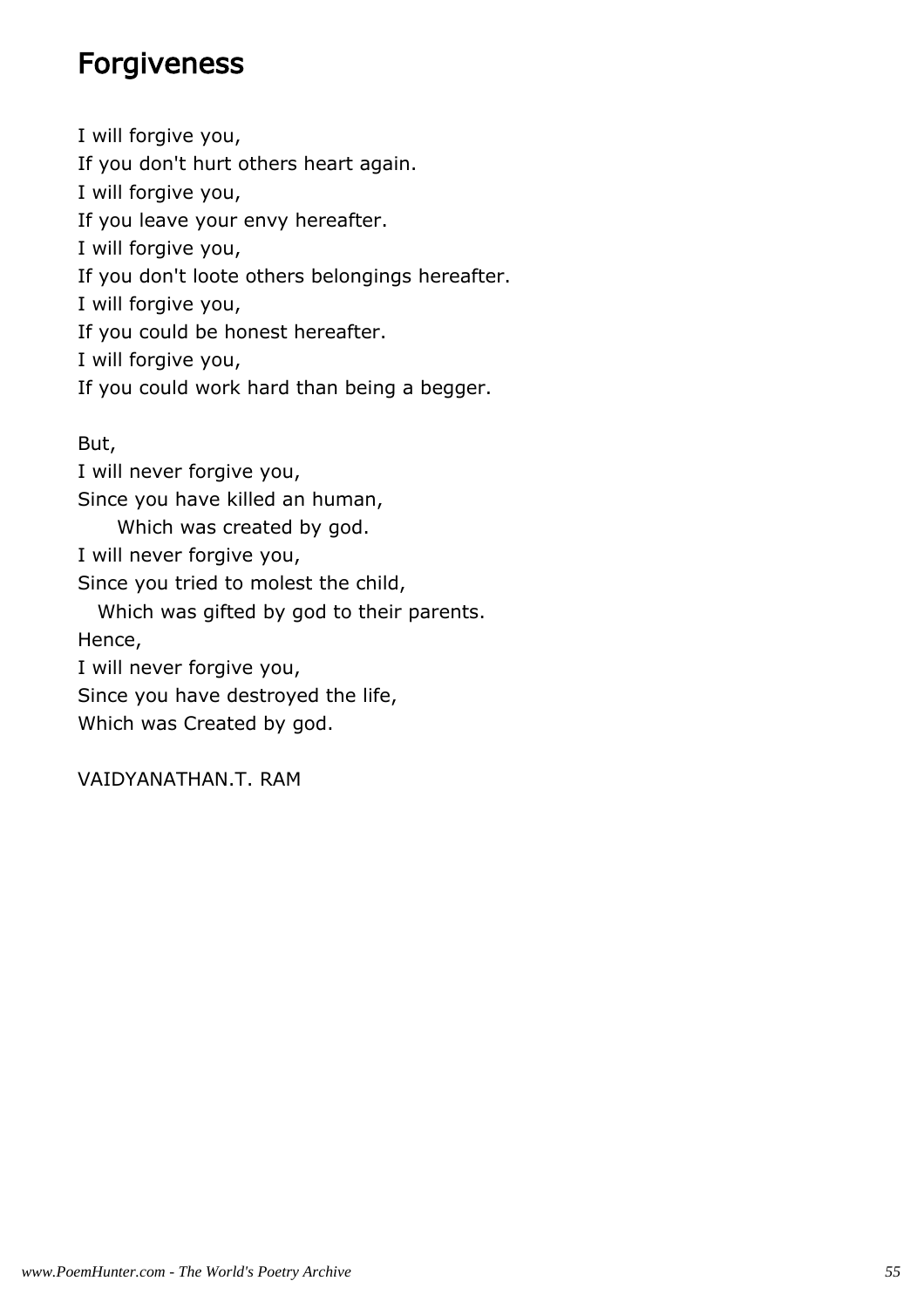#### Friendship

An friendship is indeed, And it always in need, Having a friend, Should be till the end. An friendship is a kindhearted, Which should never be hurted. An friendship is a kind of love, And it is all the above.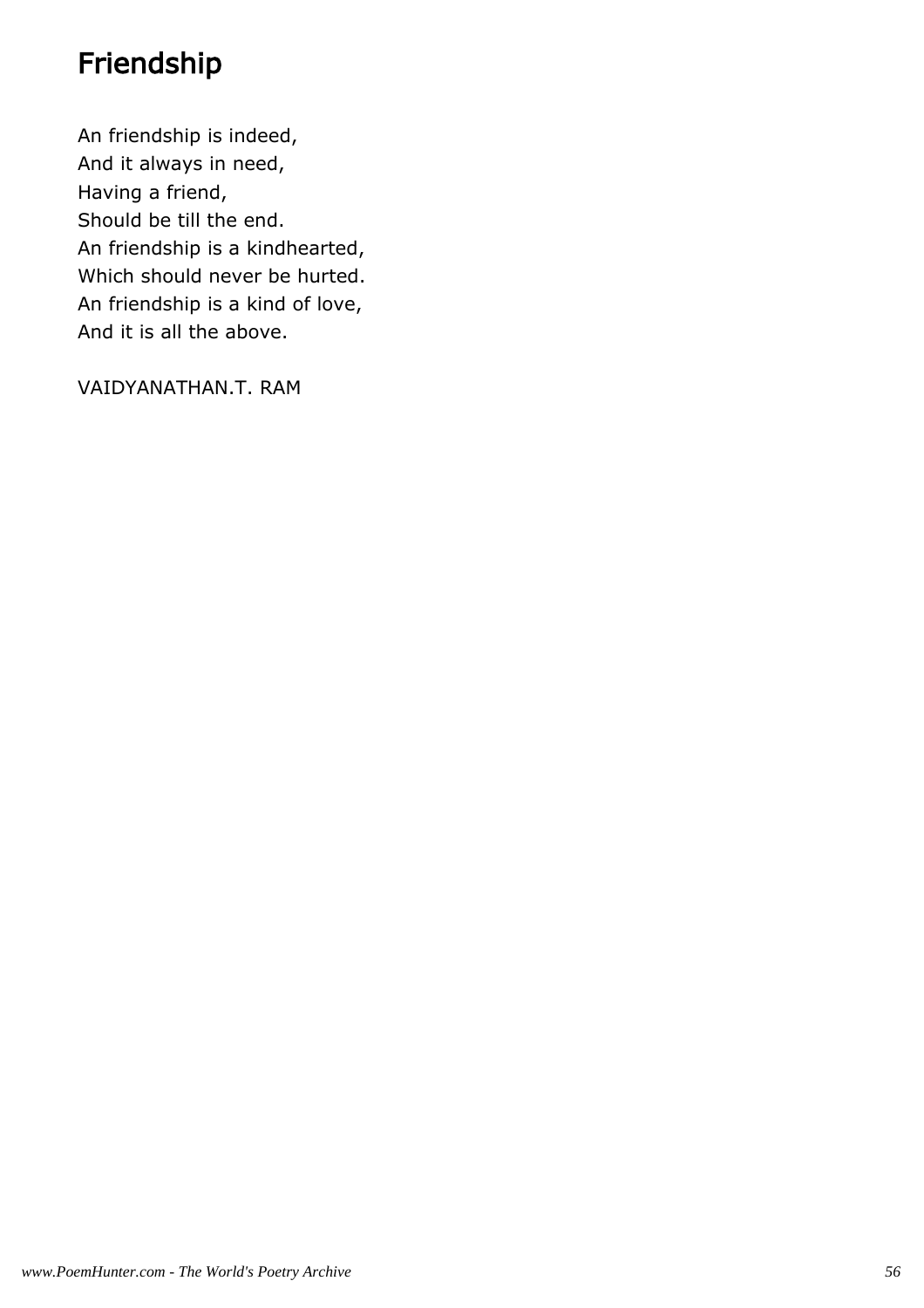#### Game-1, Carrom(115)

Carrom, The game of table top, With two sets of cues, The cues are in colours of black and white, In between the two sets of cues, There is one King in the colour of red, In set of team, there are nine cues each, No Carrom without a striker.

Carrom,

The game which makes pleasant, The game which teaches about the patience, The game which has no time limit, The game which has no age limit, The game which is played without ego.

Carrom board,

The board beautifully designed in square, The board beautifully designed to play with maximum four persons, The board beautifully designed with four pockets in four corners.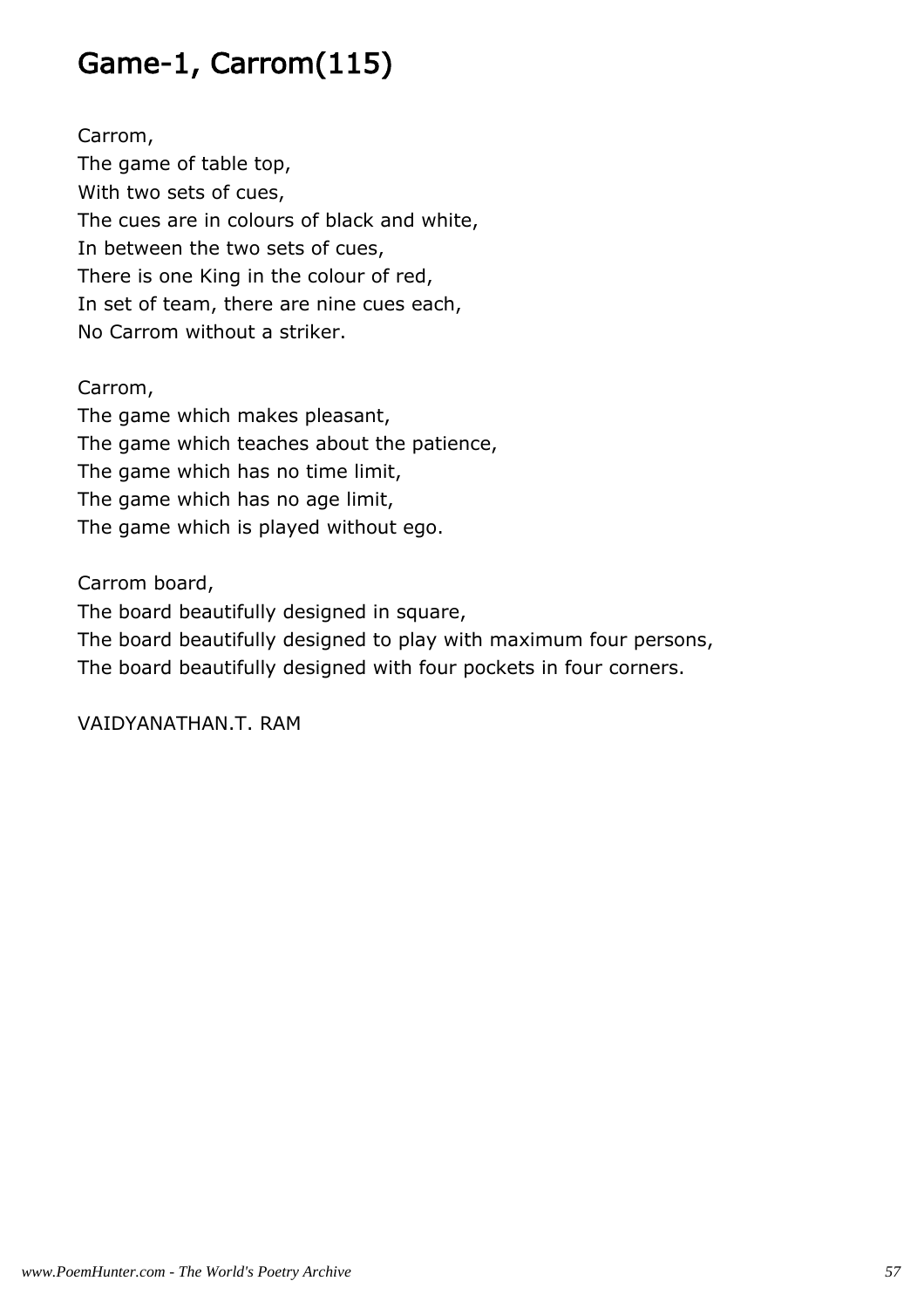#### Game-2, Gilli Danda

Gilli danda, The game created beautiful and innovative, The game played with round stick, One with long and other with small sharped, The game played like a base ball, The game played with two teams, The game played mostly in villages, The game played with two teams.

Gilli danda, One team hitting the small stick which is said to be Gilli, Using the big stick which is said to be danda, While flies on airborn, Where opposite team smacks, One who hits the Gilli, The farthest will win.

Gilli danda, In the course of play, If the Gilli is caught, The the players who pitched with Danda, Said to be out of game.

Gilli danda, Said to be, Mostly played in rural, The game gives physicaly active, The game origin from cricket or baseball.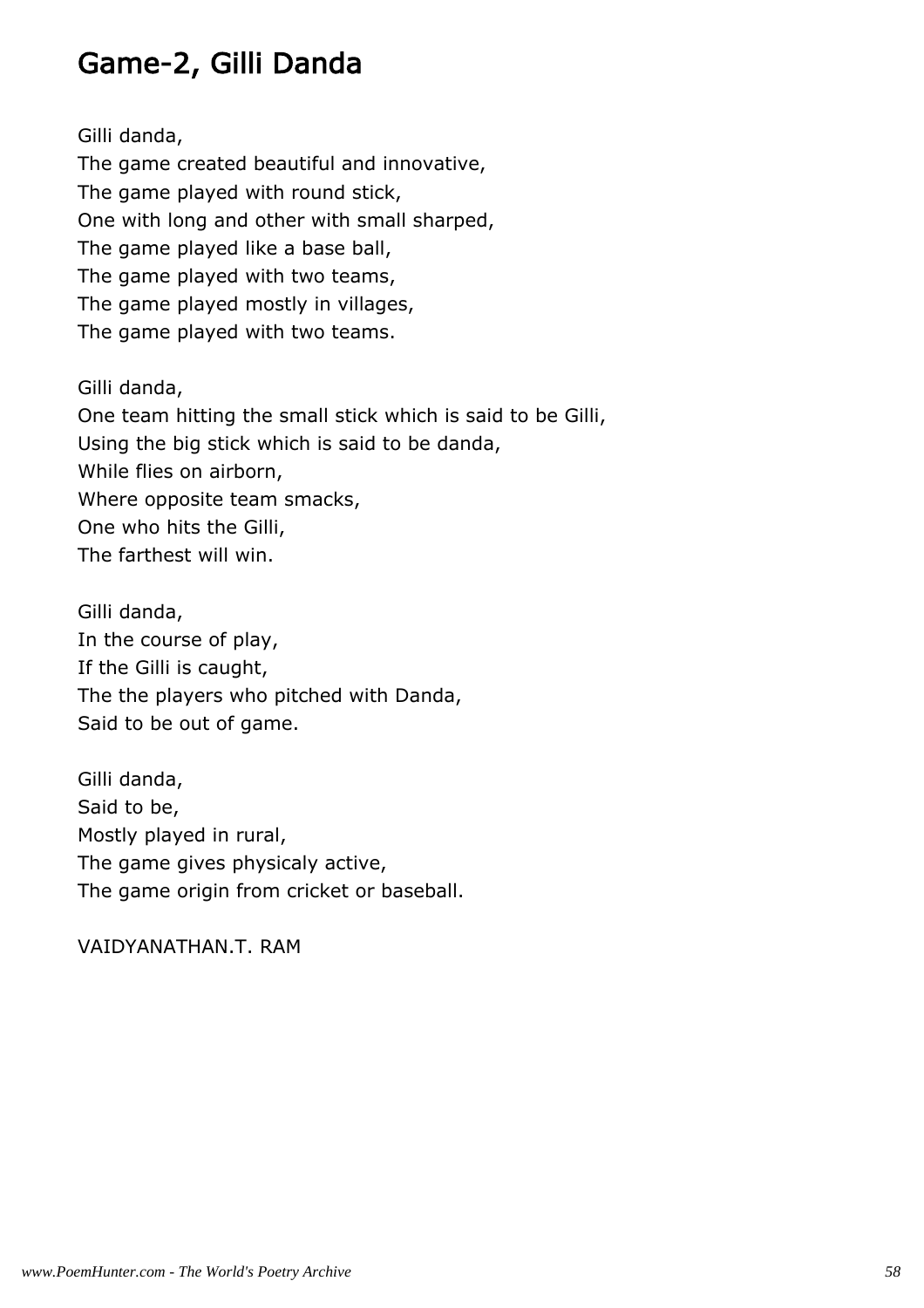## Grief(83)

Human needs to share other's grief, Grief in human life is natural, But need to divert towards the peace, Where diverting towards the peace needs practice. Any decision taken during the grief, May lead to failure,

Grief in human life is natural, But continuous grief may lead to depression, Grief is a accident, But but need of alertness towards the grief. Grief may arise in various manner, But coming out of grief may lead to peace.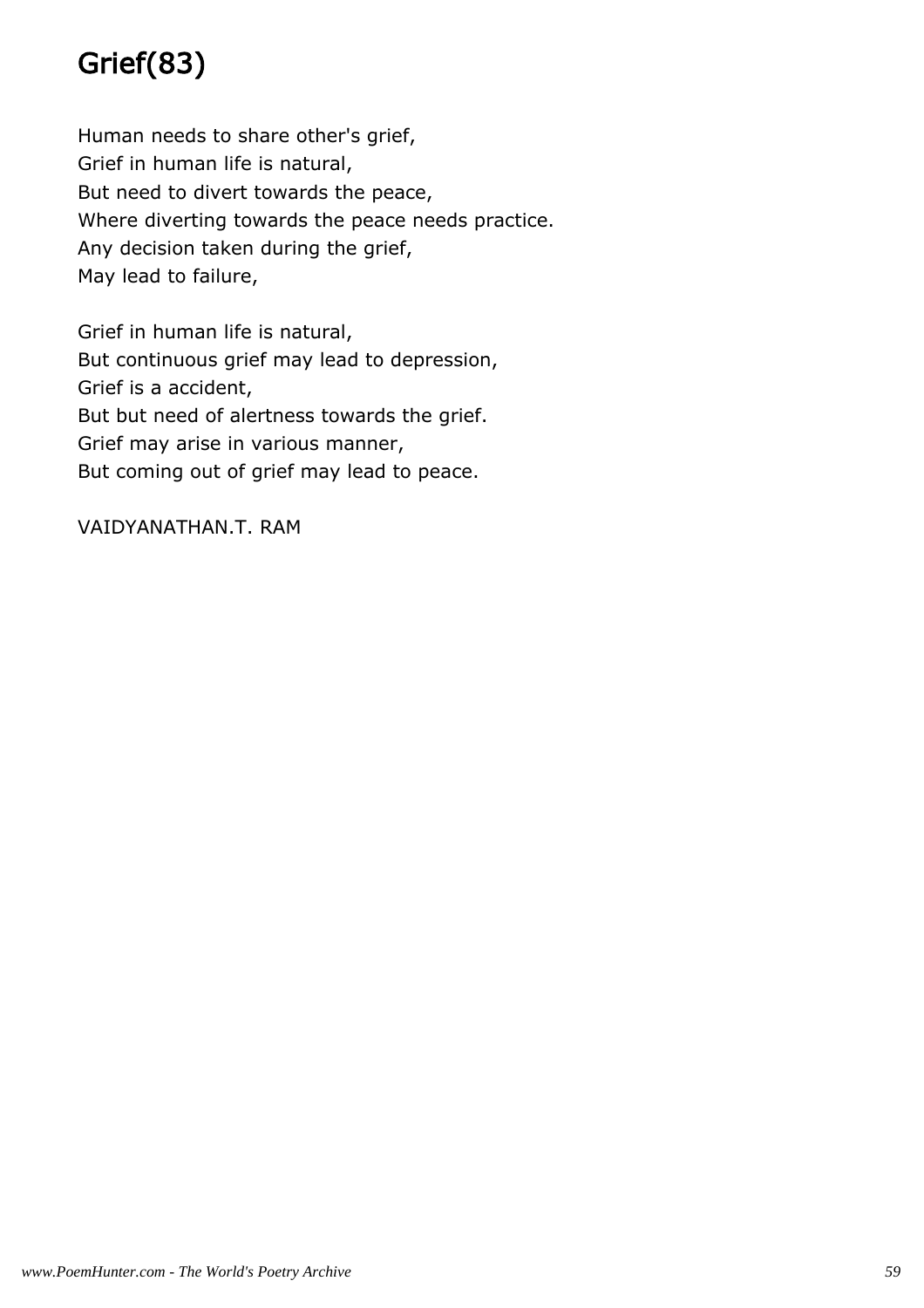## Guide

A teachers is a guide to their students, A parents is a guide to her child, A god is a guide to their devotees, A doctor is a guide to their patients, A education is a guide to the knowledge,

Therefore, Human is a guide to his own life.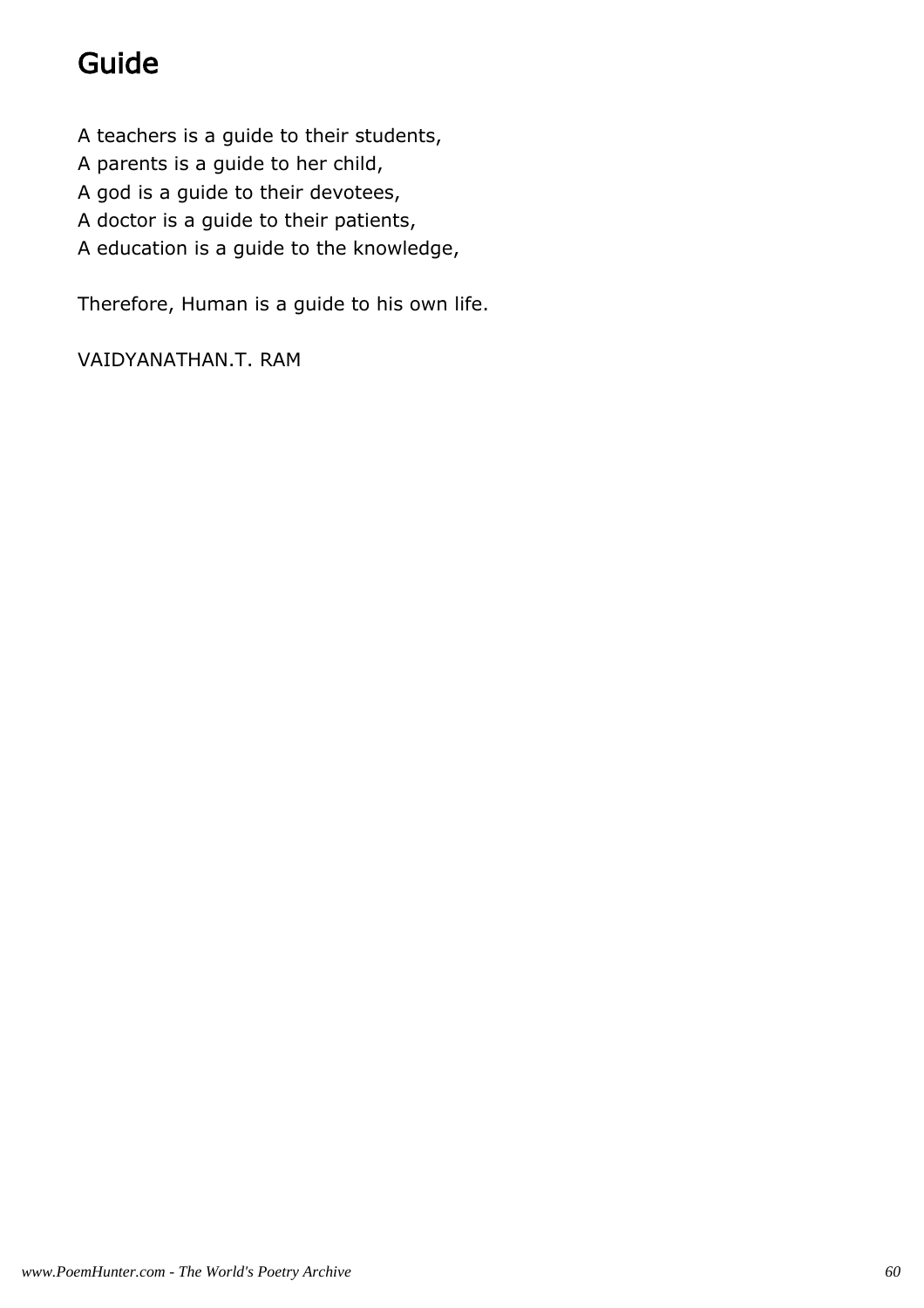#### Hardwork

Where there is a temple, There is a god, Where there is a god, There is devotion, Where there is devotion, There is a peace, Where there is a peace, There is a happiness, Where there is a happiness, There is a success, Where there is a success, There is a hard work, Where there is hard work, There is a sincerity,

But hard work is a experience to lead a smart work.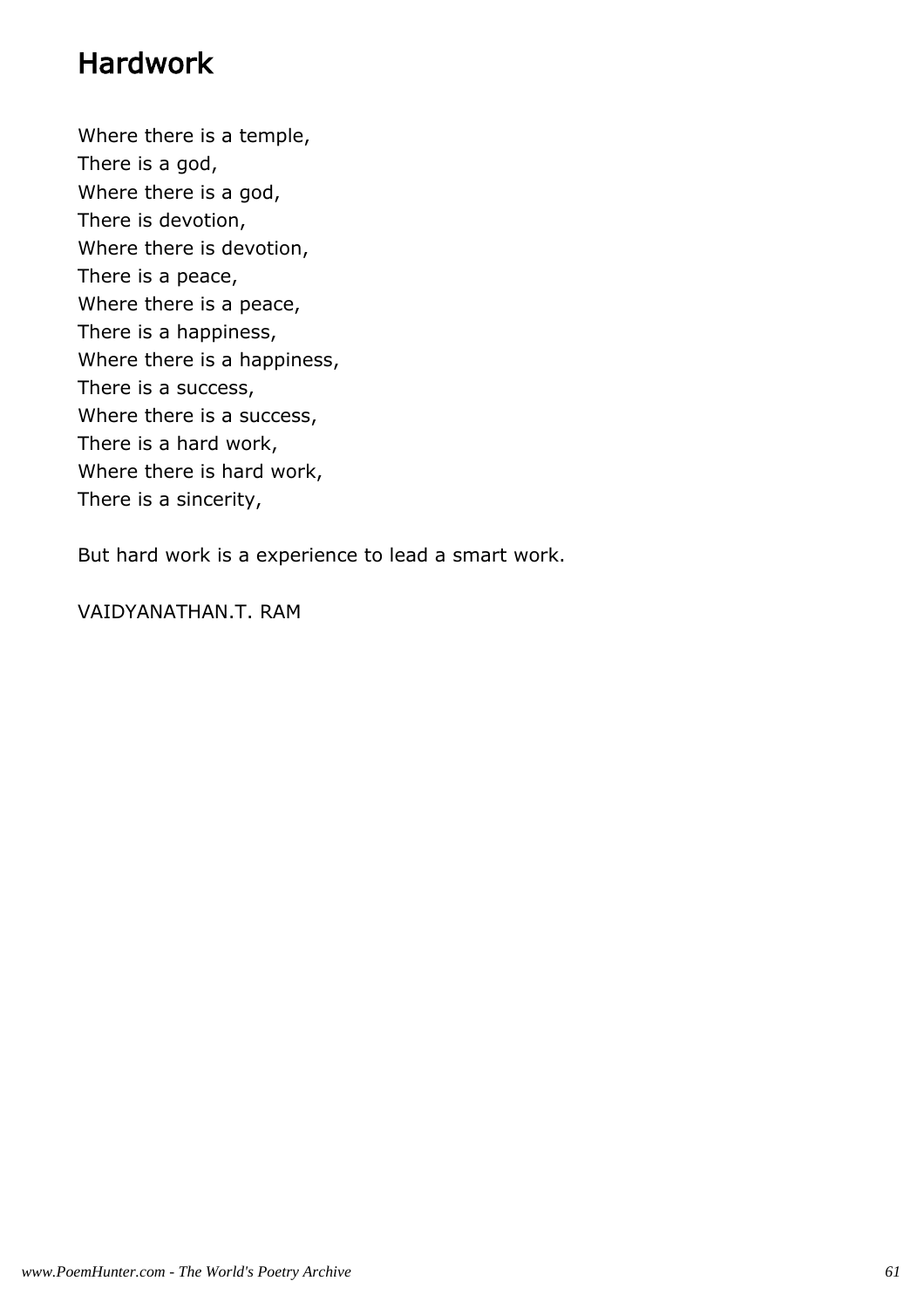## Health(4)

Wastage of food, Is like, wastage of blood, Wastage of blood, Is like, wastage of health, Wastage of health, Is like, wastage of wealth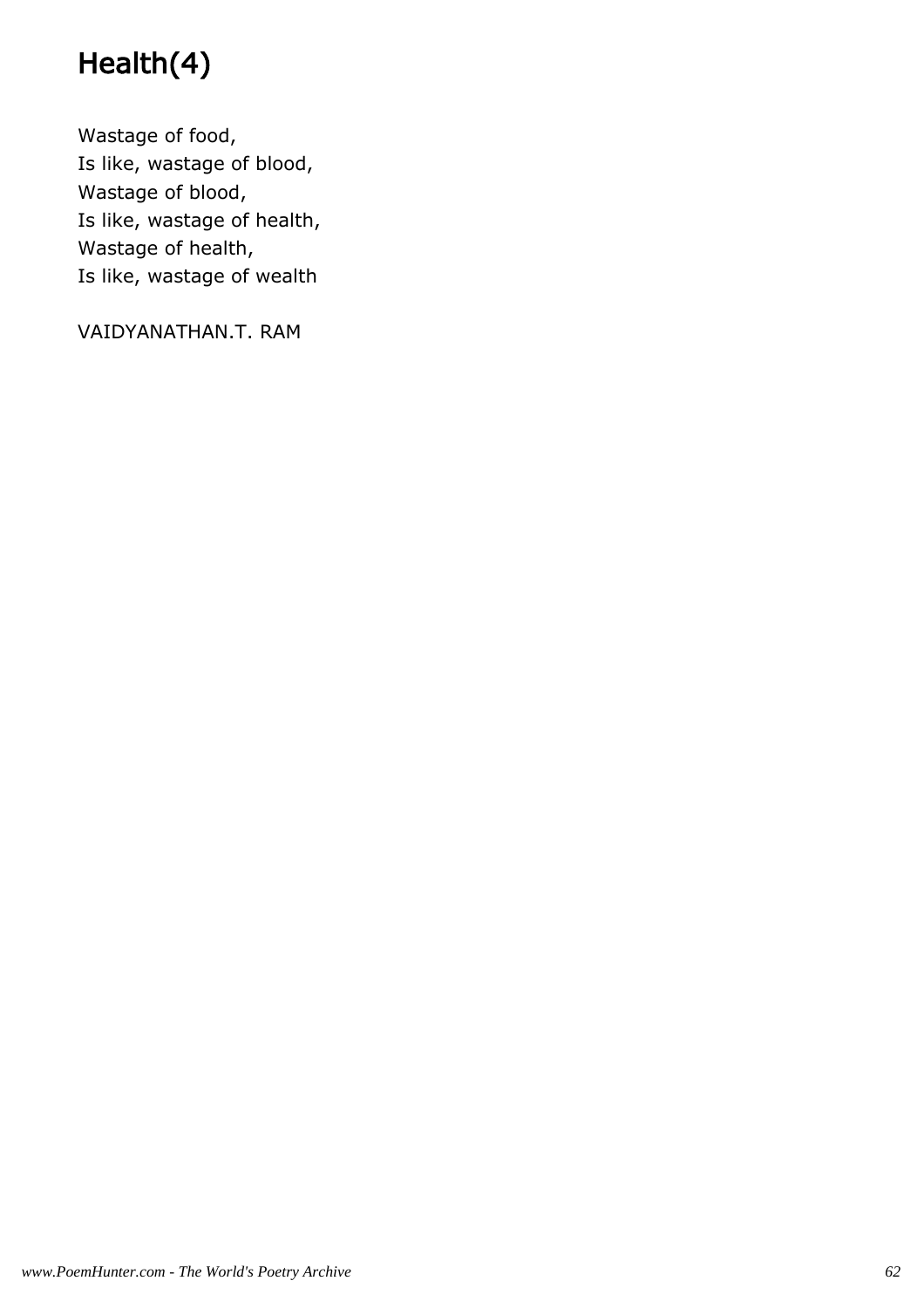# Help(92)

Where the word'help'came from? Maybe from god, But to share for right matters, God has dropped the human in round globe, Now it is within the human to share, Each other's problems, Not only sharing each other's problems, But also to share each other's sorrows and happiness, Where sharing each other's problems, sorrows and happiness, Is a kind of helping others,

Helping is a kind-hearted, Helping needs a humanity, Helping makes each other survive, Helping is a boosting each other's, Helping is like relieving someone from hunger,

By feeding some food to someone, Who is in hunger, Is a kind of help, Praying for other's, Is a kind of help, Helping develops someone's life, Maybe through money, Is a kind of help, Taking care someone who is a patient, Is a kind of help, Sharing the needs within the family, Is kind of help shared within the human,

More, more, more.......

Helping should never be taken a advantage, Helping himself is a good challenge, Helping always needs thanks, But there could not be any life, Without helping each other,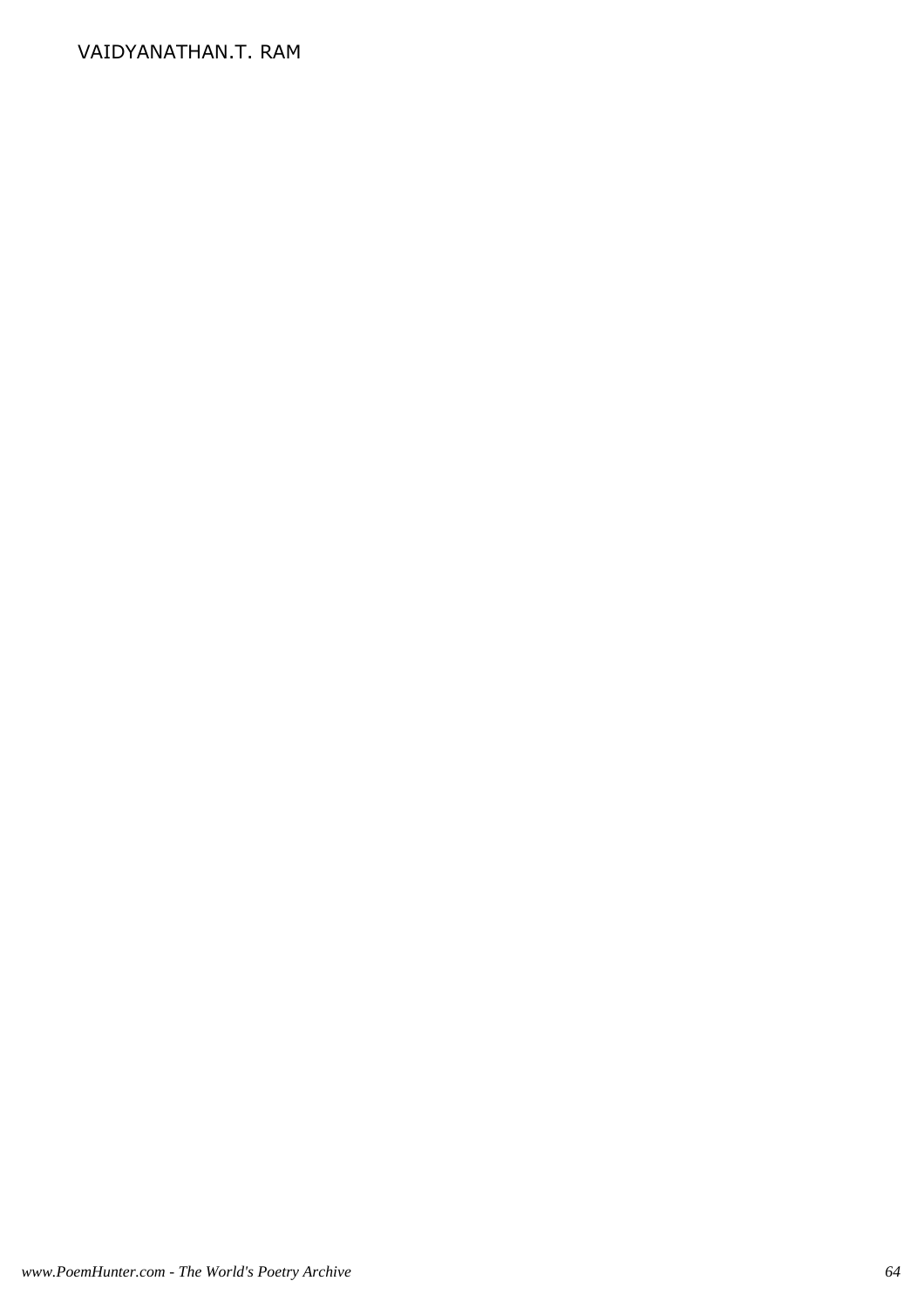#### Human

God created the human, But each and everyone in different kind. Maybe some are different in character, But it was the situation adjust within the human. Maybe beauty of human is different, But every human is created with some beauty. Maybe the knowledge of human could be different, But it is within the human, To use it in proper manner. Maybe different in wealth, But hard work and smart work, requires to create the wealth. Maybe the human is different in health, But the health is a blood of wealth. Maybe different in dressing code, But dressing is a taste of his own. Maybe different in hobbies or ambition, But depends on their own interest and confidence.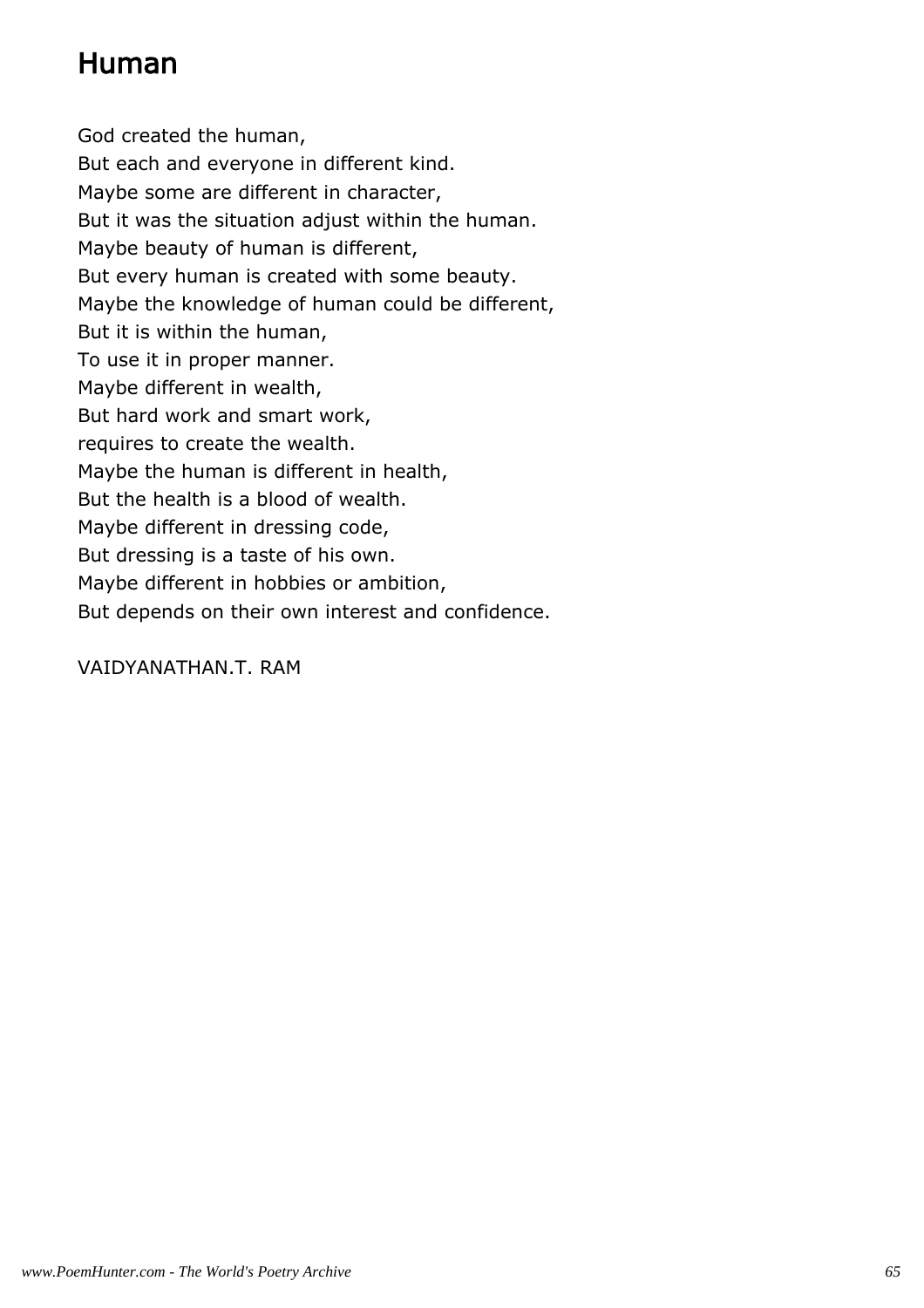## Identity(80)

IDENTITY OF INDIVIDUAL ''''''''''''''''''''''Date Of Birth, Is a identity of individual. Name, Is a Identity of individual. Address, Is a identity of individual. Signature, Is a identity of individual. Personality, Is a identity of individual. Profession, Is a identity of individual. knowledge, Is a identity of individual. Marriage, Is a Identity of Individual IDENTITY OF INVENTIONS '''''''''''''''''''''''''''' Invention Of Filament, Made Thomas Alva Edison, A Identity of world. Independence of India, Made Mohandas Karamchand Gandhi, The Identity of the world. Service Towards The Poverty, Made Mother Therasa, The Identity of the world. Discovering Searoute to India, Made the Vasco da gama, The identity of the world. Invention of flights, Made the Wright brother's, The identity of the world. PROVES OF IDENTITY. ''''''''''''''''''''Sometimes, Somewhere, Somehow, The Small Piece of paper scribbled, Proves the big identity.

Sometimes, Somewhere, Somehow,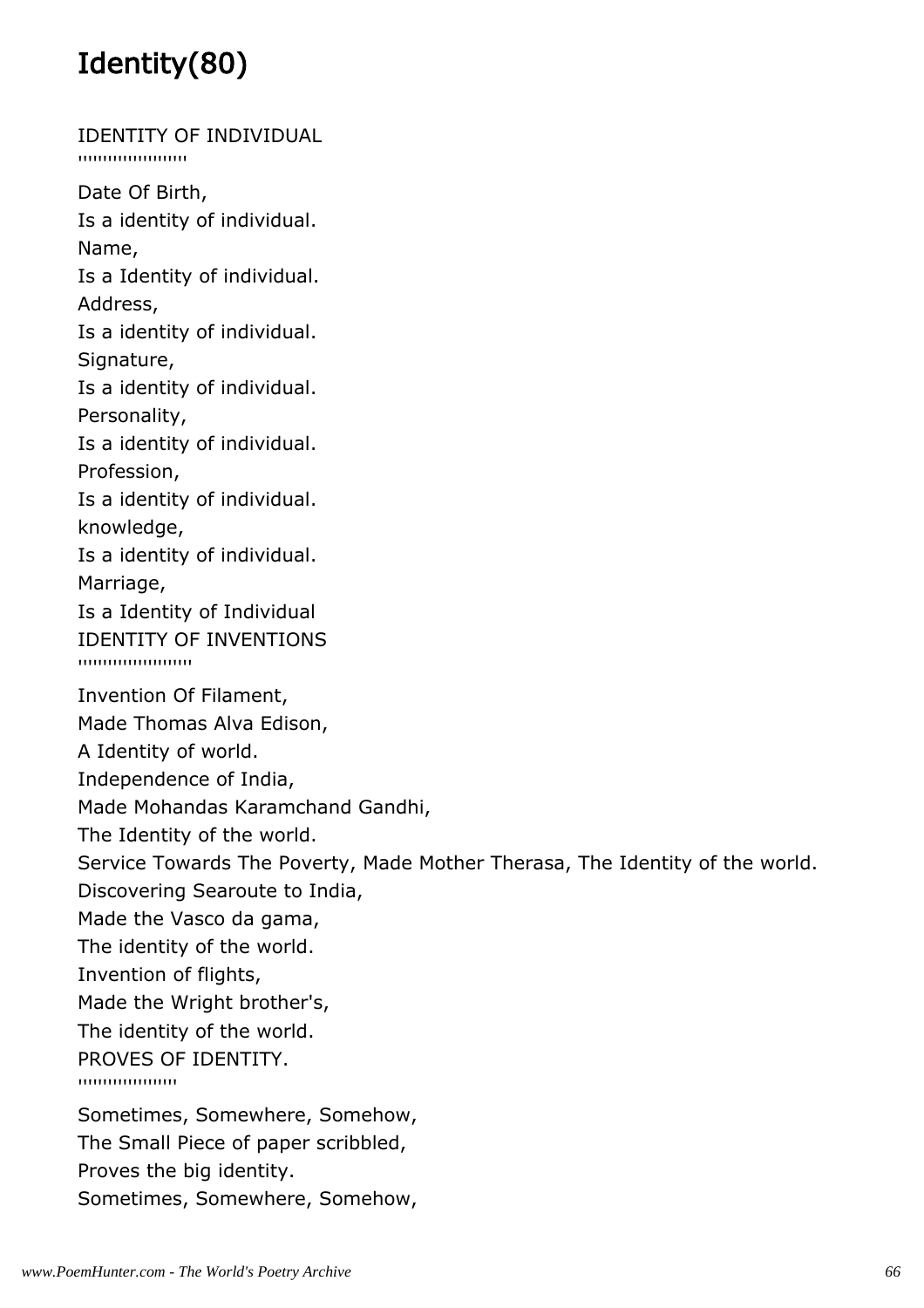The Small Footage, Proves the Big Identity. Sometimes, Somewhere, Somehow, The small thumb impression, Proves the big identity, Sometimes, Somewhere, Somehow, The Date and Time, Proves The big identity. Sometimes, Somewhere, Somehow, The purchase bill, Proves the big identity. IDENTITY OF ENVIRONMENT

#### '''''''''''''''''''''''

Beautiful Flora And Fauna, Gives a Cute Identity of Environment. An Cleanliness Around Us, Gives a Cute Identity of Environment. Planting Plants And Trees, Gives a Cute Identity of Environment. Taking Care of Plants And Trees Like Child, Gives a Cute Identity of Environment. Allowing The Beautiful Birds, Away From Cage, Gives a Cute Identity of Environment.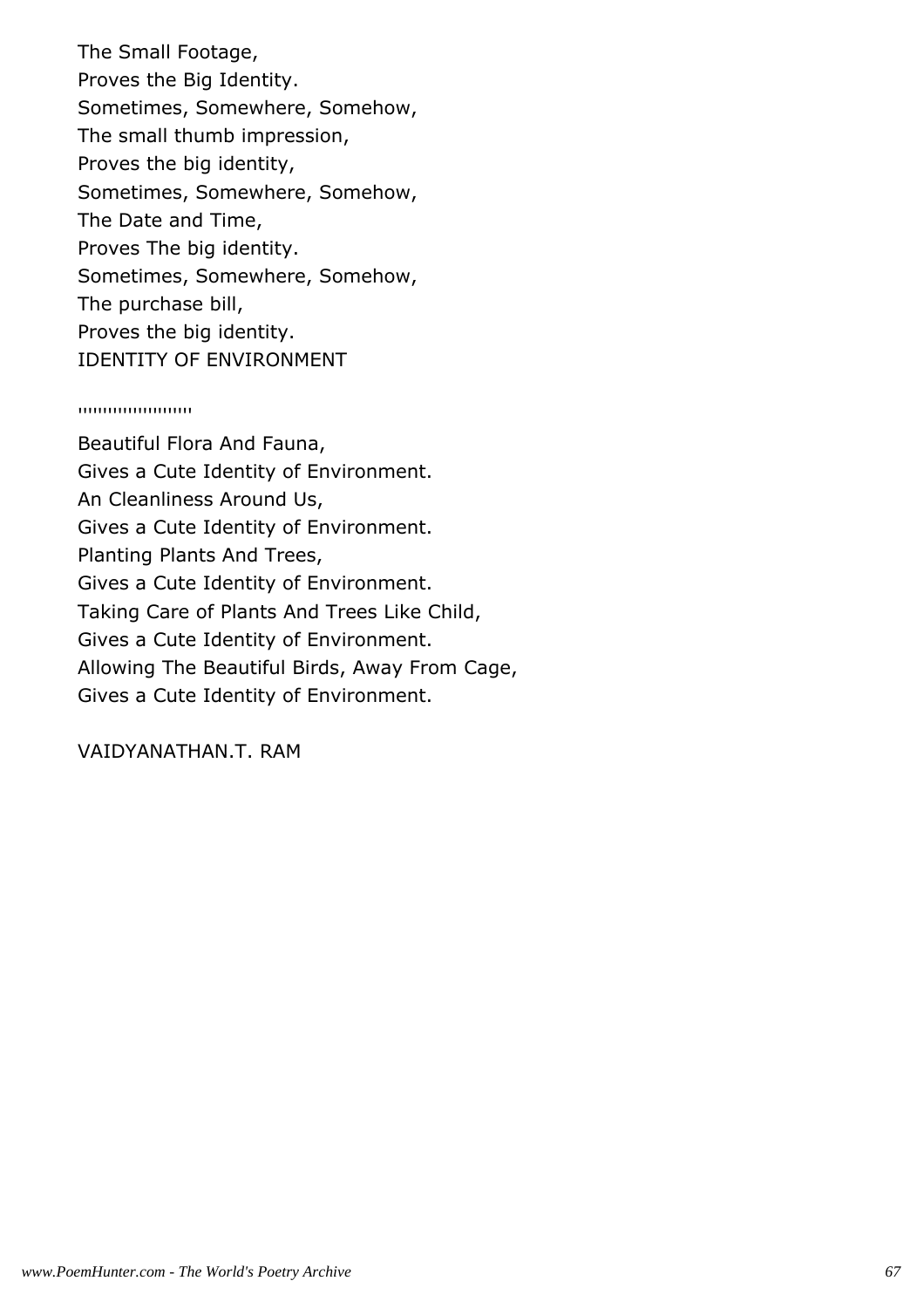#### Inspiration(82)

Inspiration, Acception of true heart. Inspiration, Acception of someone's knowledge. Inspiration, Acception of someone's character. Inspiration, Acception of someone's achievements. Inspiration, From someone's hobbies. Inspiration, From someone's beauty. Inspiration, From beautiful environment. Inspiration, From beautiful flora and fauna. Inspiration,

From someone's beautiful speech.

Sometimes, somewhere, somehow, Someone are inspired to write. Sometimes, somewhere, somehow, Someone are inspired to art. sometimes, somewhere, somehow Inspired to music. Sometimes, somewhere, somehow, Someone are inspired to costumes. Sometimes, somewhere, somehow, Someone are inspired to others profession. Sometimes, somewhere, somehow, Someone are inspired to ambition. Sometimes, somewhere, somehow, Someone are inspired to love. Sometimes, somewhere, somehow, Someone are inspired to food.

No life, without inspiration. No inspiration, without ambition, No ambition, without creativity,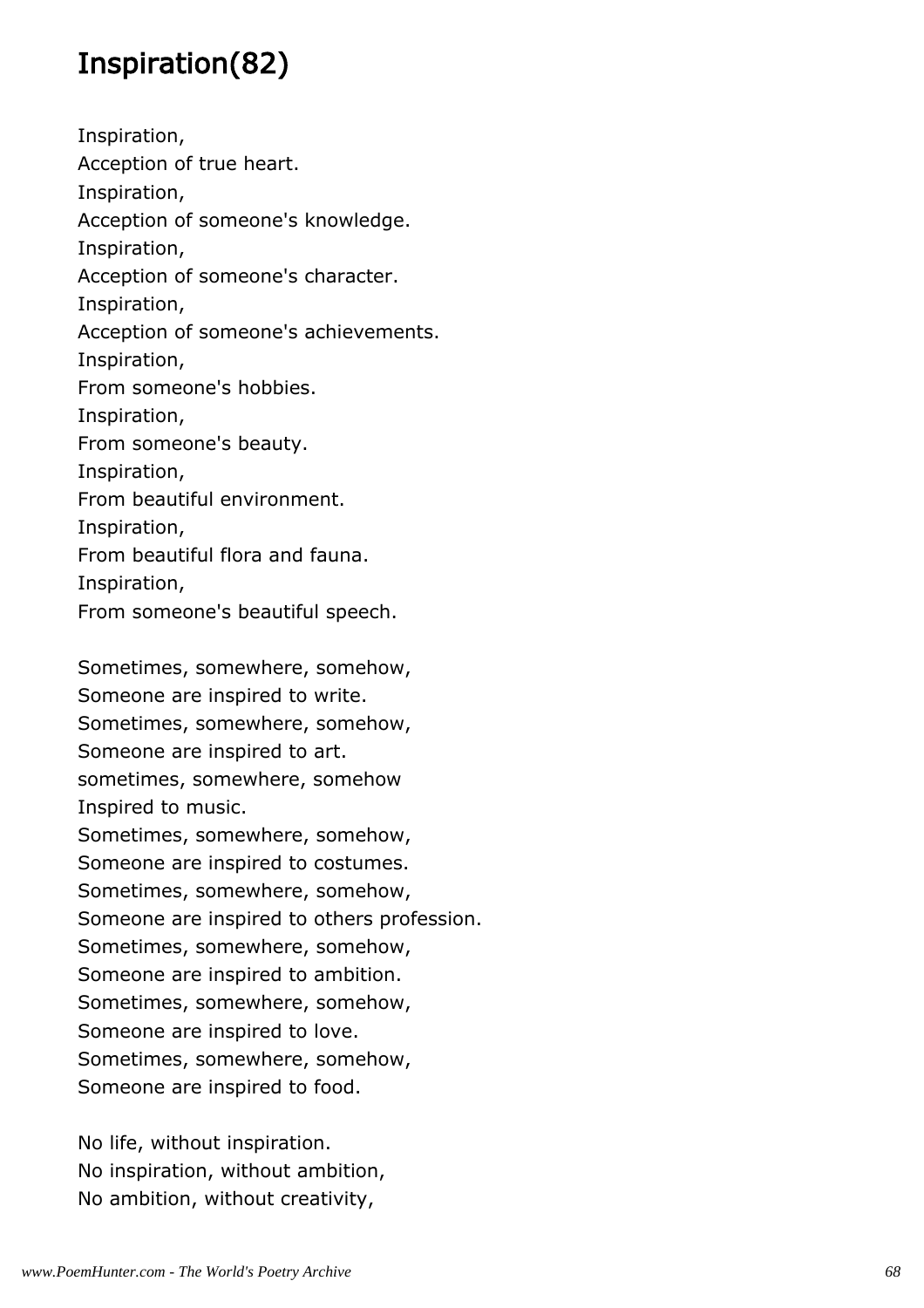No creativity, without knowledge, No knowledge, without involvement.

> Vaidyanathan Ram, Malvikas Poet Channel.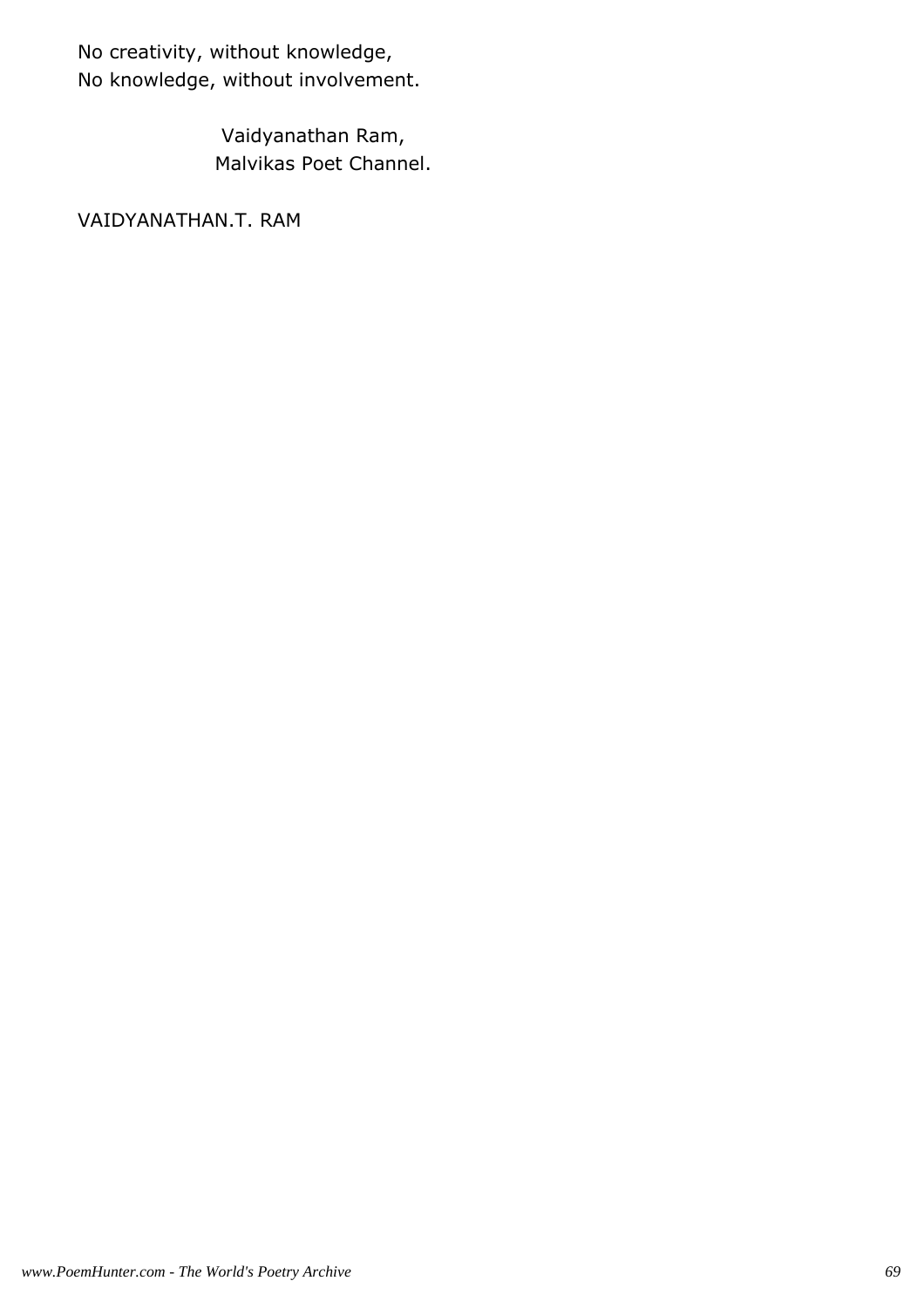#### Jewel

Jewel, The value of wealth, Wealth, The worth of a human, Jewel, The value of a bride, Where the jewel of a bride makes herself pride. Jewel, the value of a rich, Richness, the worth of a life. Jewel, the value of commodity, Commodity, the value of the nation. Jewel, the creation of art, Art is a value of true heart. Jewel, the special code of ladies, Where ladies with jewel is a worth of beautiful Rose garden in acre.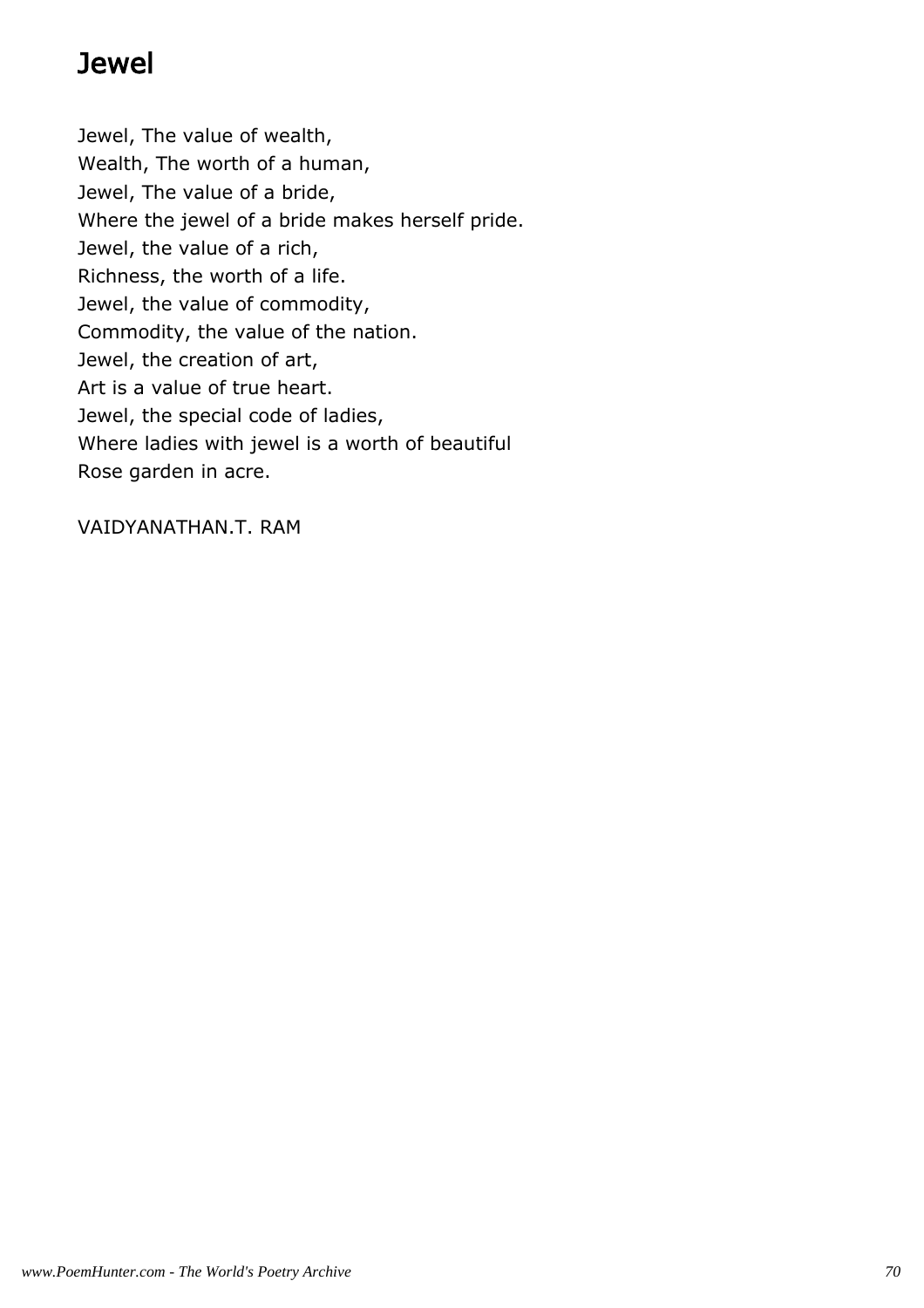## Knack(106)

To each and everyone, Knack is a gift of God, Maybe to each and everyone, Knack is different, But, self realization is required, To understand his own knack.

Knack is his own blood, Discovering or destroying his knack Is within him, Each and every knack, May take some time to success, Where there needs a patience.

Sometimes, somewhere, somehow, Knack is learned from someone, Sometimes, somewhere, somehow, Knack is learned from his practical experience.

God creates the human, Gifts the knacks, But discovering or destroying the knack is within human.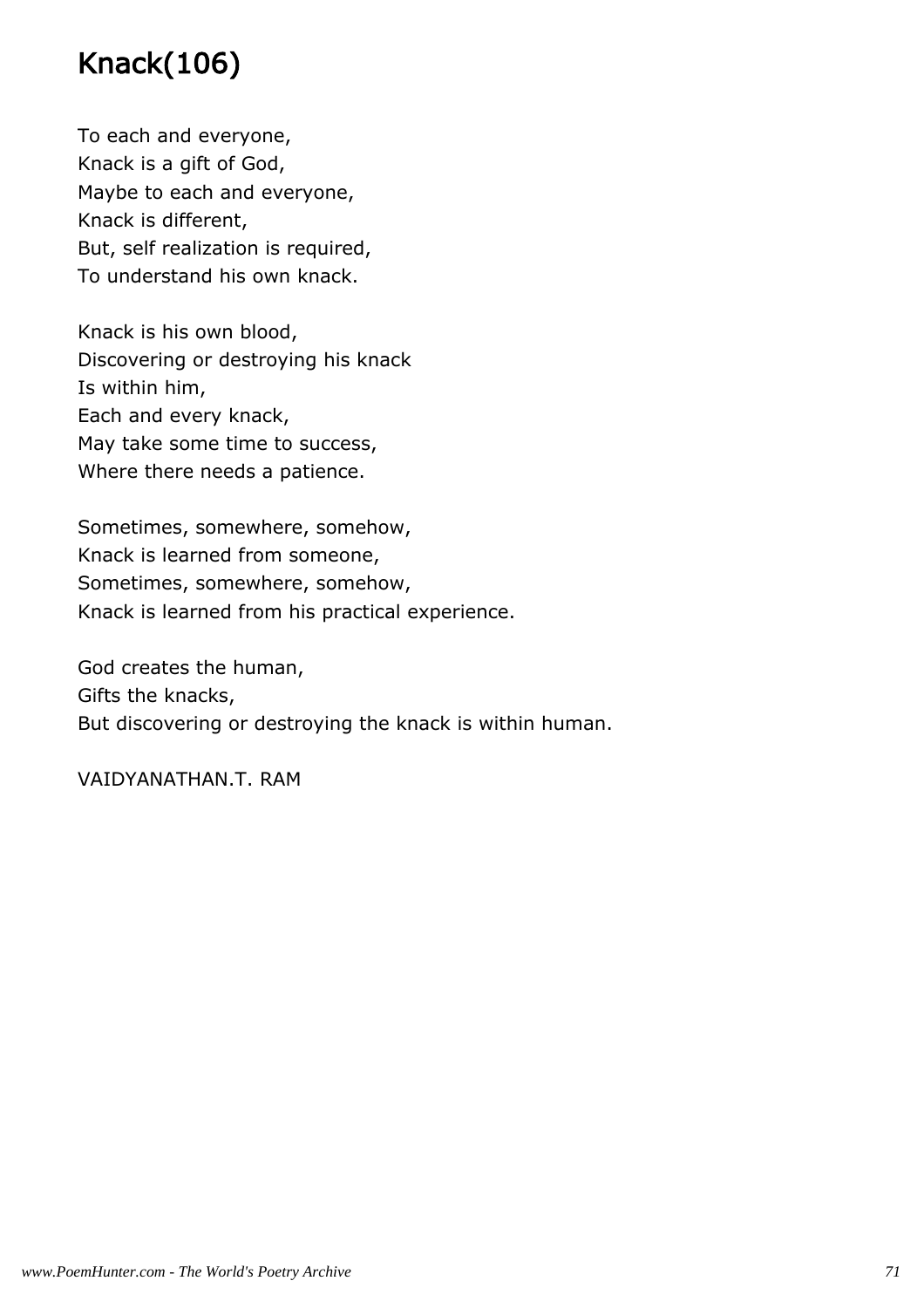### Knowledge

Education is a power of knowledge, Where knowledge is a study of world.

Knowledge is a practical, Where the practical is a creativity,

Knowledge is a creation of development, Where development is growth of life.

Knowledge is a study of discipline, Where the discipline is a self respect.

Knowledge is a study of art, Where art is an involvement.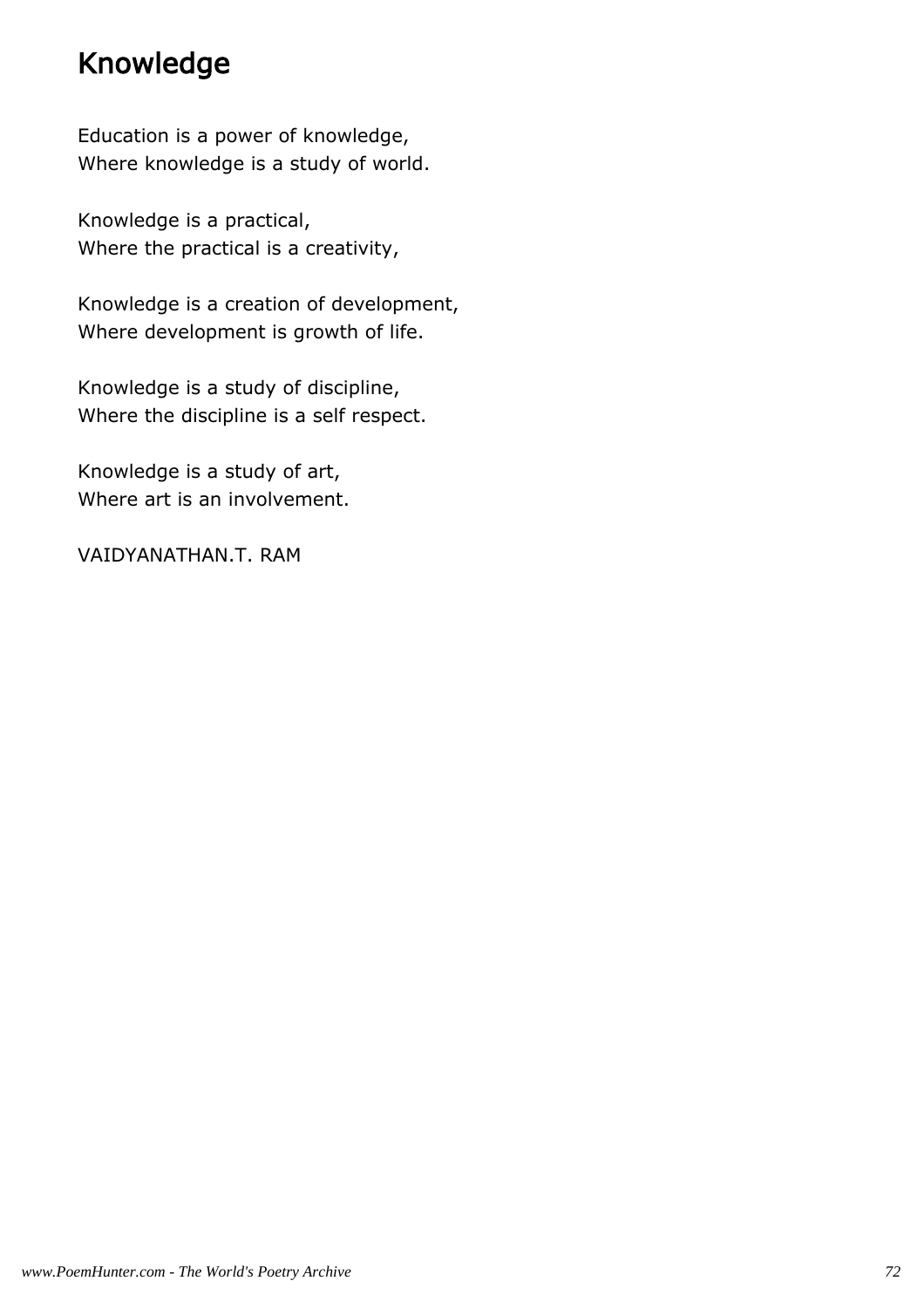### Ladies

Sometimes, somewhere, somehow, Ladies are the back born for a growth of man, But sometimes, somewhere, somehow, They destroy the growth, Hence, they have the power to grow or destroy Better than a man.

Sometimes, somewhere, somehow, The ladies are the best in financial management, But sometimes, somewhere, somehow, They destroy the wealth, Hence, they have the power to manage or destroy The wealth better than a man.

Sometimes, somewhere, somehow, Ladies creates the economy of the nation, But sometimes, somewhere, somehow, They destroy the economy of the nation, Hence, they have the power to create or destroy The economy of the nation better than a man.

To some, somewhere, somehow, Ladies are born bold, Ladies are good decision makers, Ladies are polite. Ladies are vision of the child.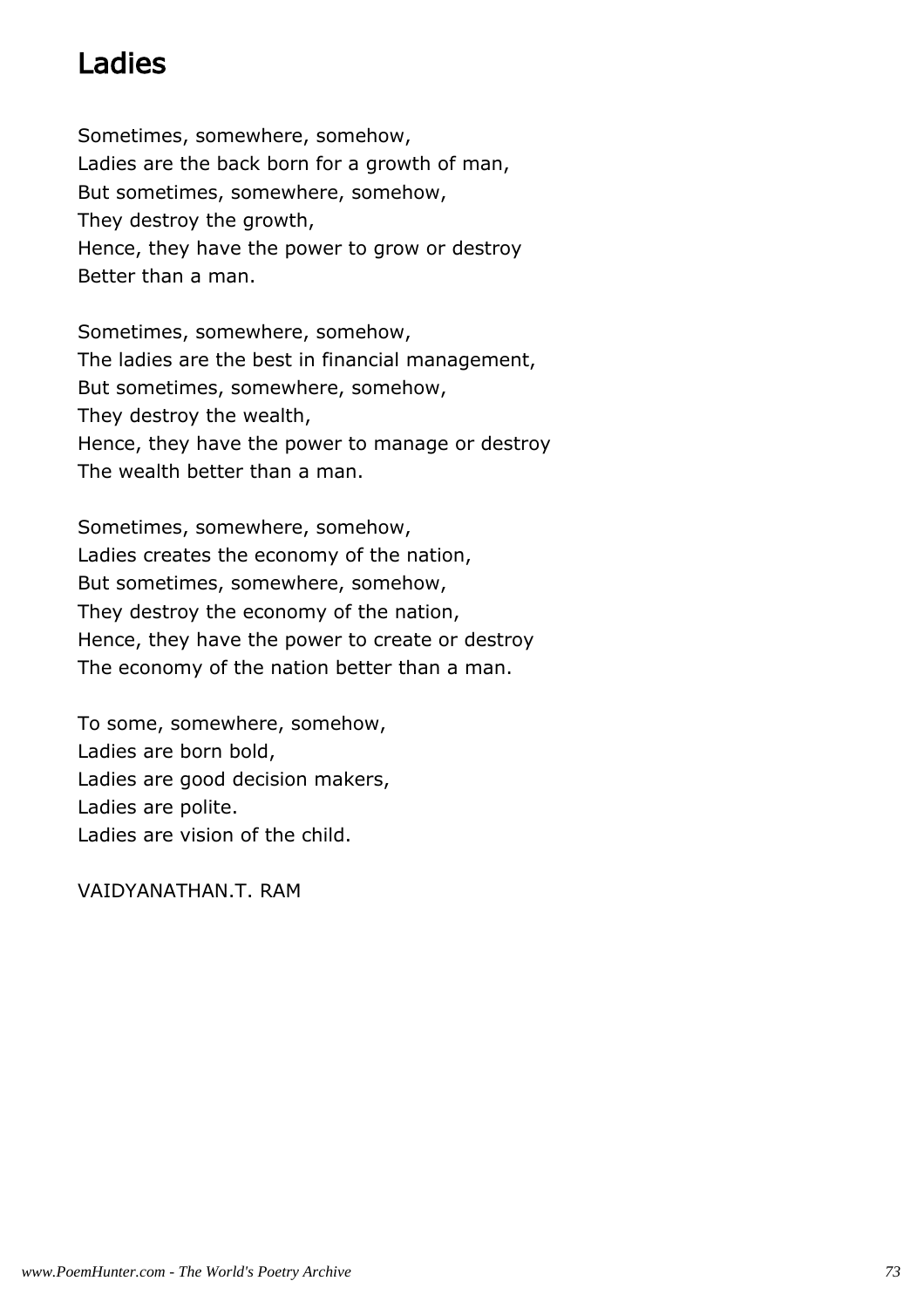# Law(79)

Different Kinds of Laws, Different Kinds of Chapters, Different kinds of sections, Different kinds of Amendments, Different kinds of Penal code, Different kinds Of accused, Different kinds of punishments, Different kinds of lawyers, Different kinds of justice, Different kinds of protection forces,

Somewhere in the corner of this world, It is the people who violate traffic rules. But obeying Traffic rules protects from accident. It is the people who offer bribe, But offering the bribe, it makes other person to do mistake, It is the people casting the vote for money, But voting for money, Destroys the welfare of poverty It is the people expecting for freebies, But expecting for freebies, Gives a chance to some politicians to do mistakes.

Sometimes, Somewhere, Somehow, The justice is missing. Sometimes, somewhere, Somehow, The Law is missing. Sometimes, Somewhere, somehow, The protection of citizens is missing. Sometimes, somewhere, somehow, The Discipline of the law is missing. Sometimes, somewhere, somehow, The bribe is in force. Sometimes, somewhere, somehow, Till, dowry harassment continues. Sometimes, somewhere, somehow, Till, The theft of others property continues. Sometimes, somewhere, somehow, Till, The Rape continues.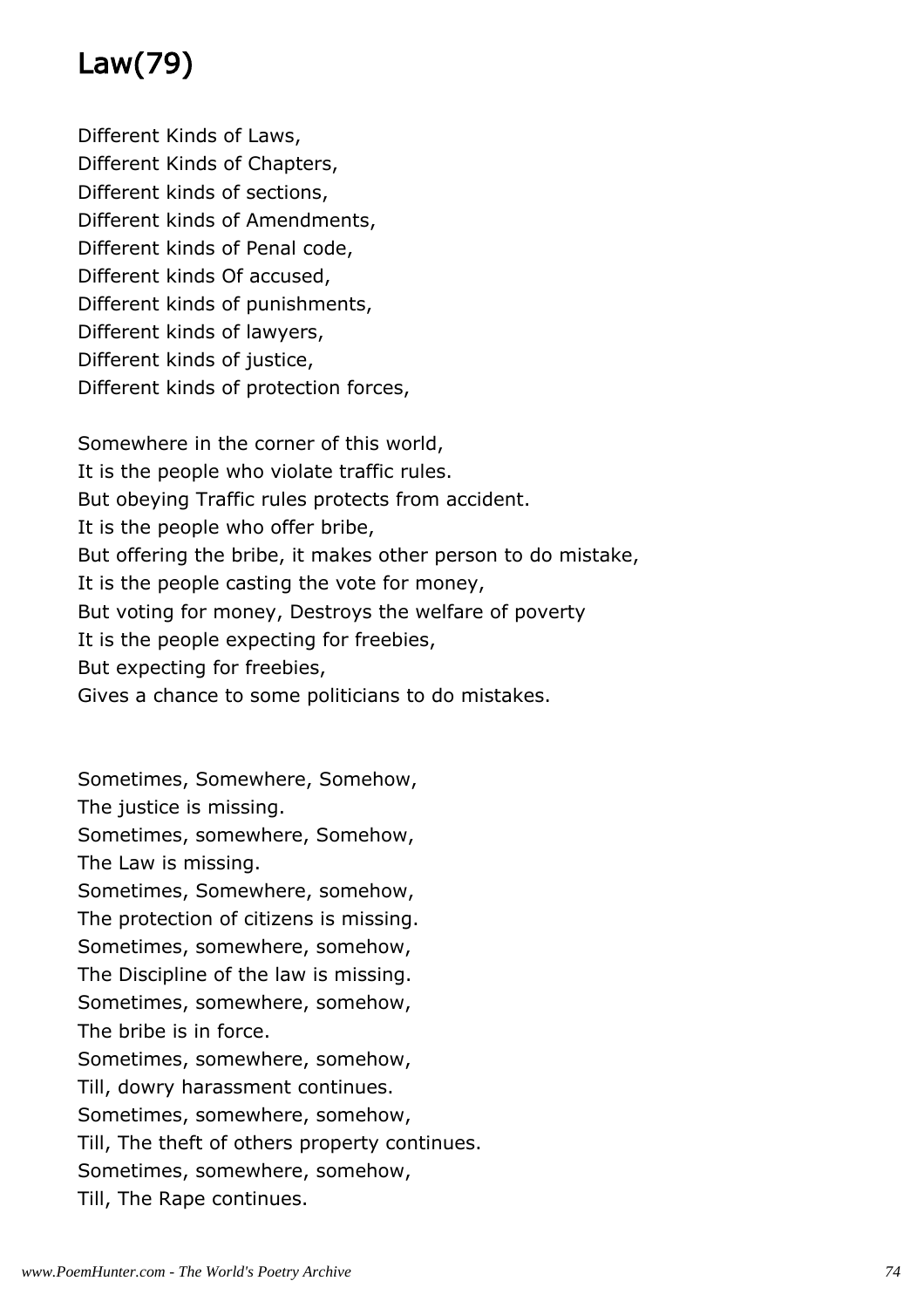Sometimes, somewhere, somehow, Till, Killing the life's continues. Sometimes, somewhere, somehow, Till, voting for money continues. Sometimes, somewhere, somehow, Till, child labour continues. Sometimes, somewhere, somehow, Till, The child abuse continues. Sometimes, somewhere, somehow, Destroying the environment continues.

#### Therefore,

The Law is Getting Destroyed, When Law is Destroyed, The protection of citizen is destroyed, When protection of citizen is destroyed, The Economy is destroyed. When Economy is destroyed, The welfare of the people is destroyed.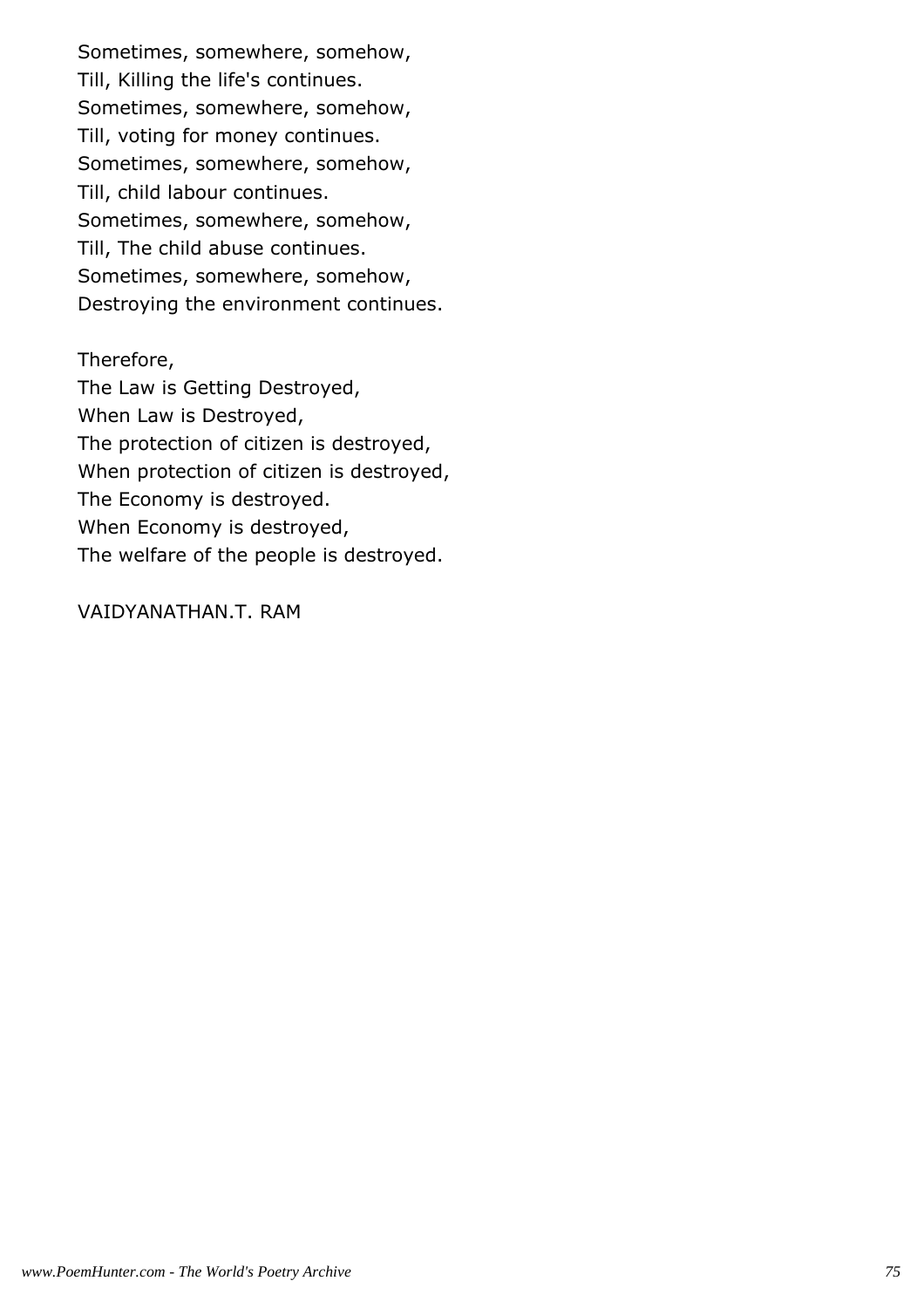# Life(5)

A second by second, A minute passes, A minute by minute, A hour passes, A hour by hour, A day passes, A day by day, A week passes, A week by week, A month passes, A month by month, A year passes, A year by year, A century passes, A century by century, A Life passes..........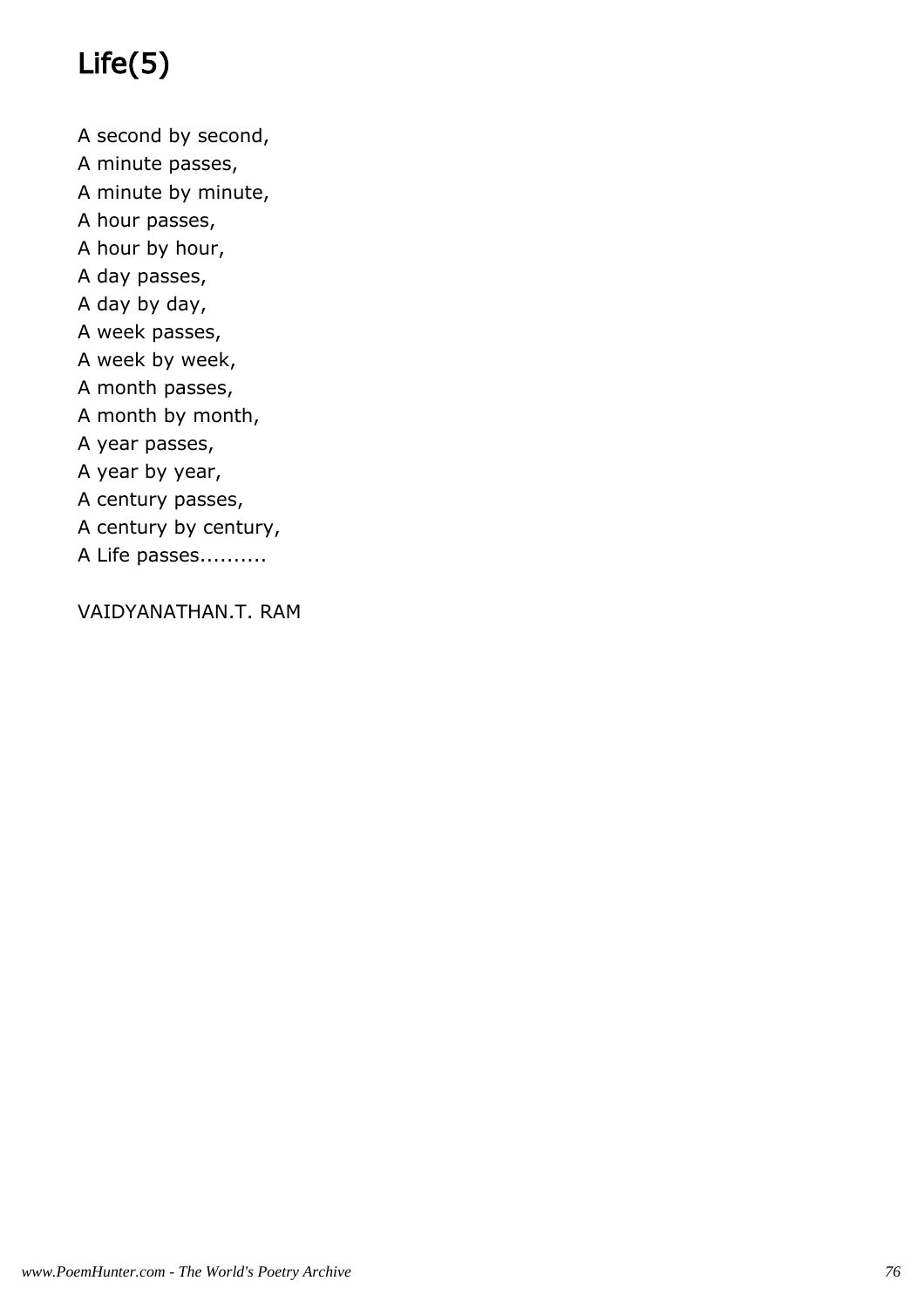#### Loneliness

Loneliness, may be peaceful, But some day after, It could be provoking,

Loneliness may be happy, But makes you feel, There is no relation's around you.

Loneliness may be calm, But there is no one around you, To share your feelings.

Loneliness makes you to, Take your own decisions, But no one to share, Wheather right or wrong.

Loneliness may keep you relaxed, But need to be ready, To take care of health yourself.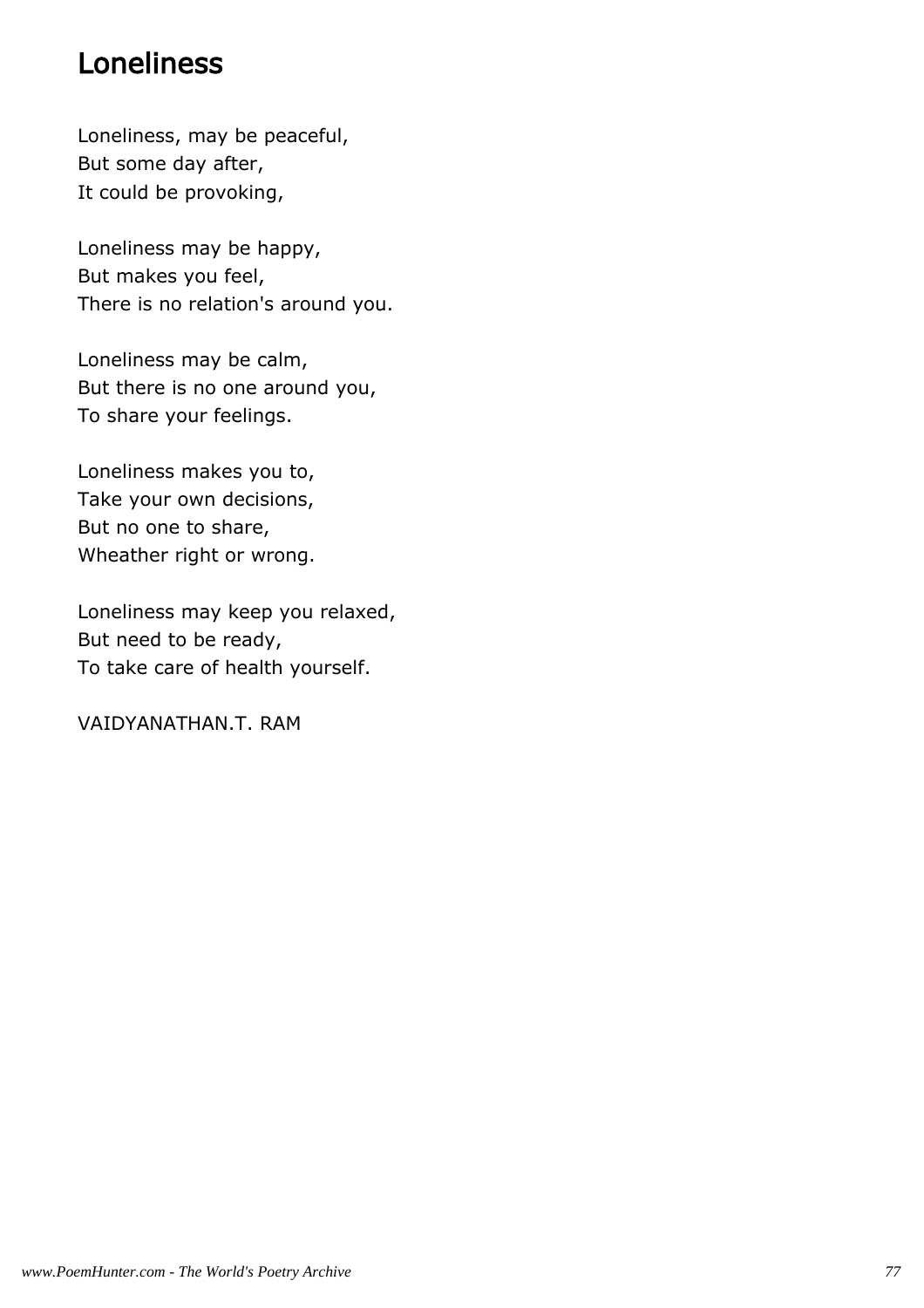# Love(2)

An heart is a symbol of love, But love is all the above. An love is a kindhearted, But it is never hurted. Love is born in every language, But it does not know its age. An love is born ln every region, But equal in every religion. Love had created unity of nation, But born in tradition.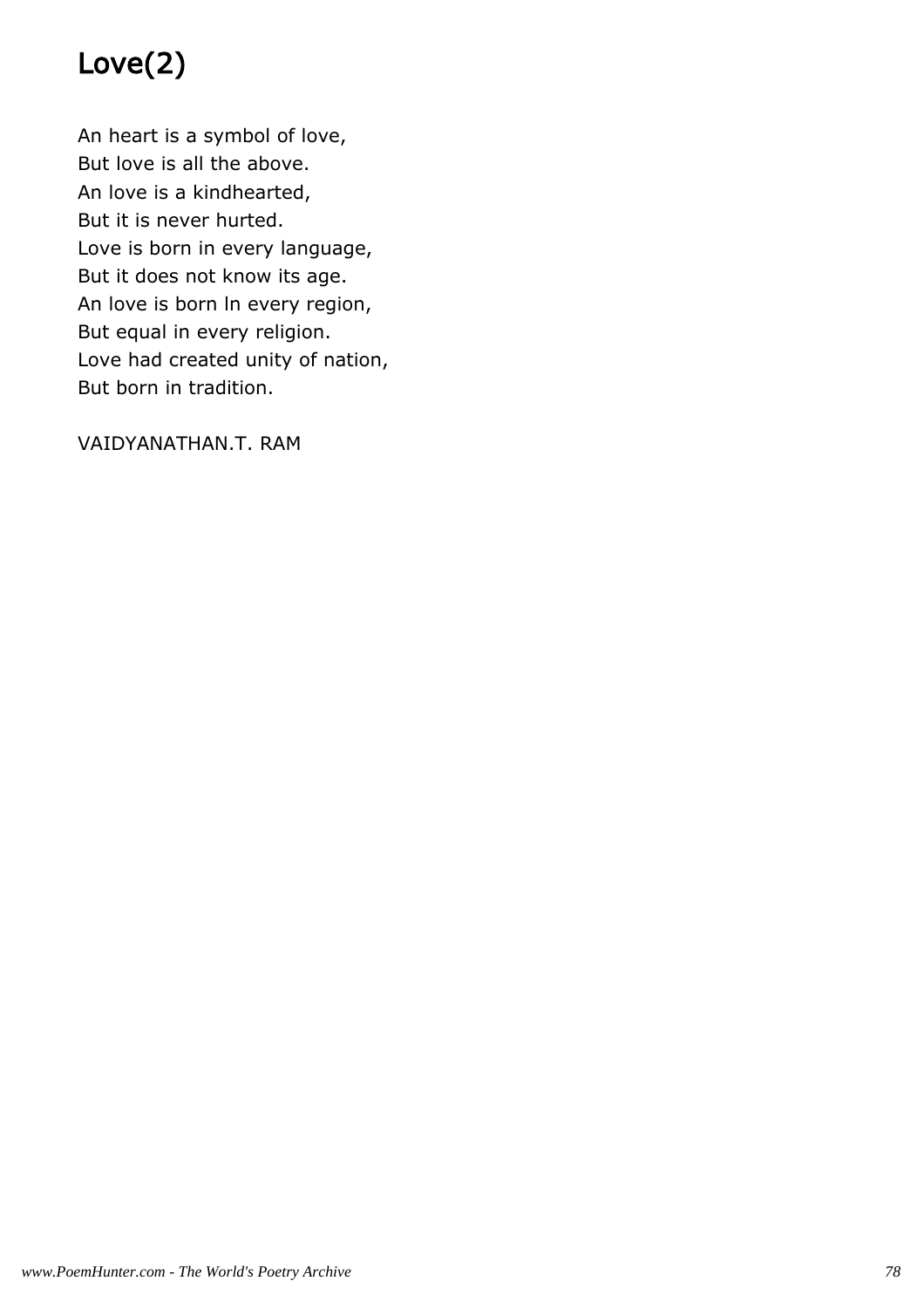#### Meow, Meow, Meow

Meow, meow, meow, Wandering in search of milk at every home.

Meow, meow, meow, Jumping like a cub of tiger in every walls.

Meow, meow, meow Crying like a newborn baby, May be due to hunger or some sorrow.

Meow, meow, meow, Sometimes, somewhere, It is frighten with human although, Got the power to vindicate than a human.

Meow, meow, meow, The life of. Meow is too short Than a human being.

Meow, meow, meow Cute eye, cute ear, cute mouth, cute moustache Which has a sniffing power, cut leg and a cute Tail.

Meow, meow, meow, Sleeping like a baby somewhere in the corner.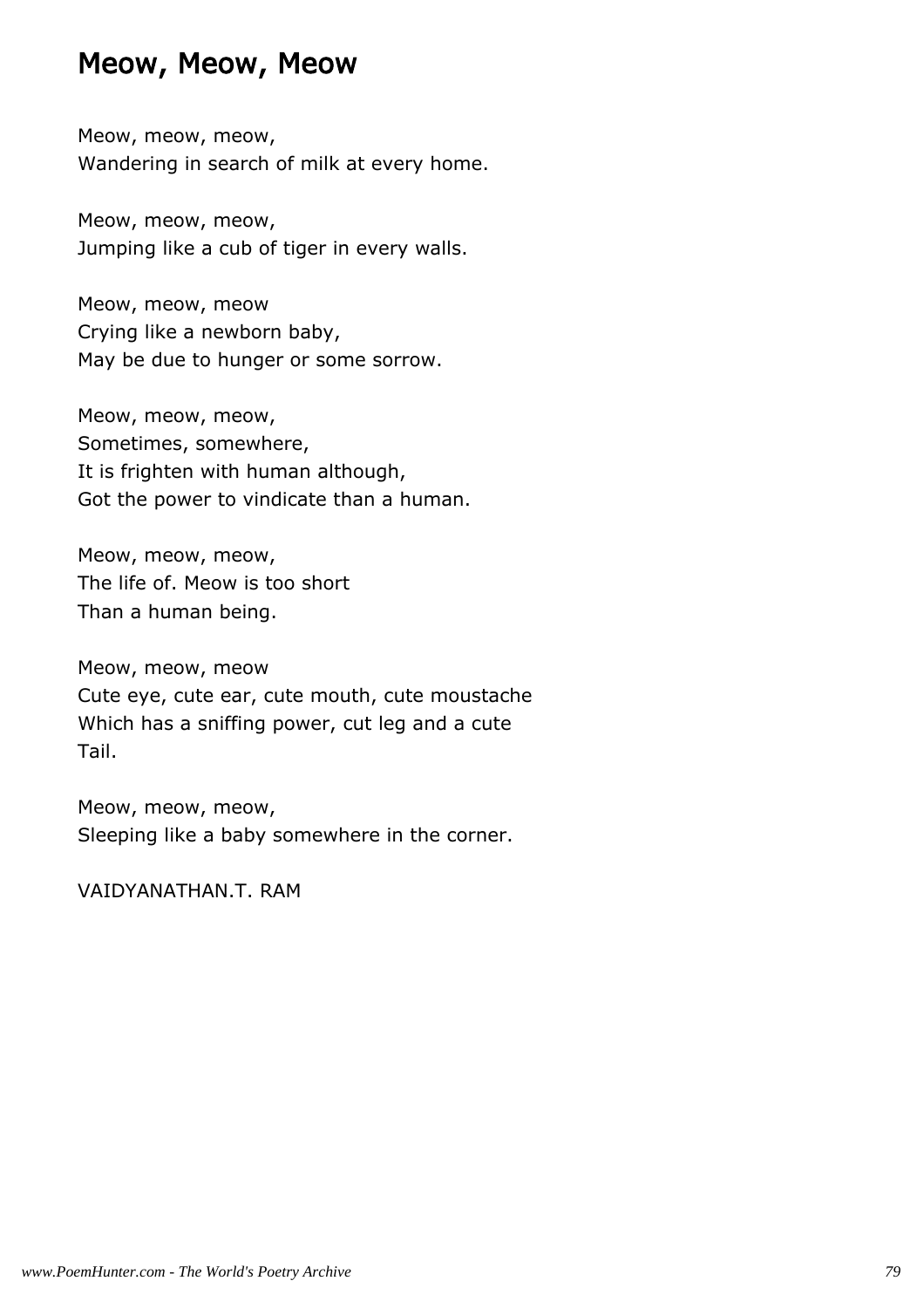# Morning

How beautiful the sun sets at morn, As if it was newly born. It could be god of sunlight, When moon is the lord of night. Early morn, something red coloured And round in shape, Adhere to sky. The birds with sweet notice, The trees spreads small breeze's. Other side, beautiful flowers Butterflies sucking honey. Farmers ready to work on the fields. Getting up early in the morn, Having a bath, before the sunset, Makes fresh and active. Talking less in the morn makes more fresh and active.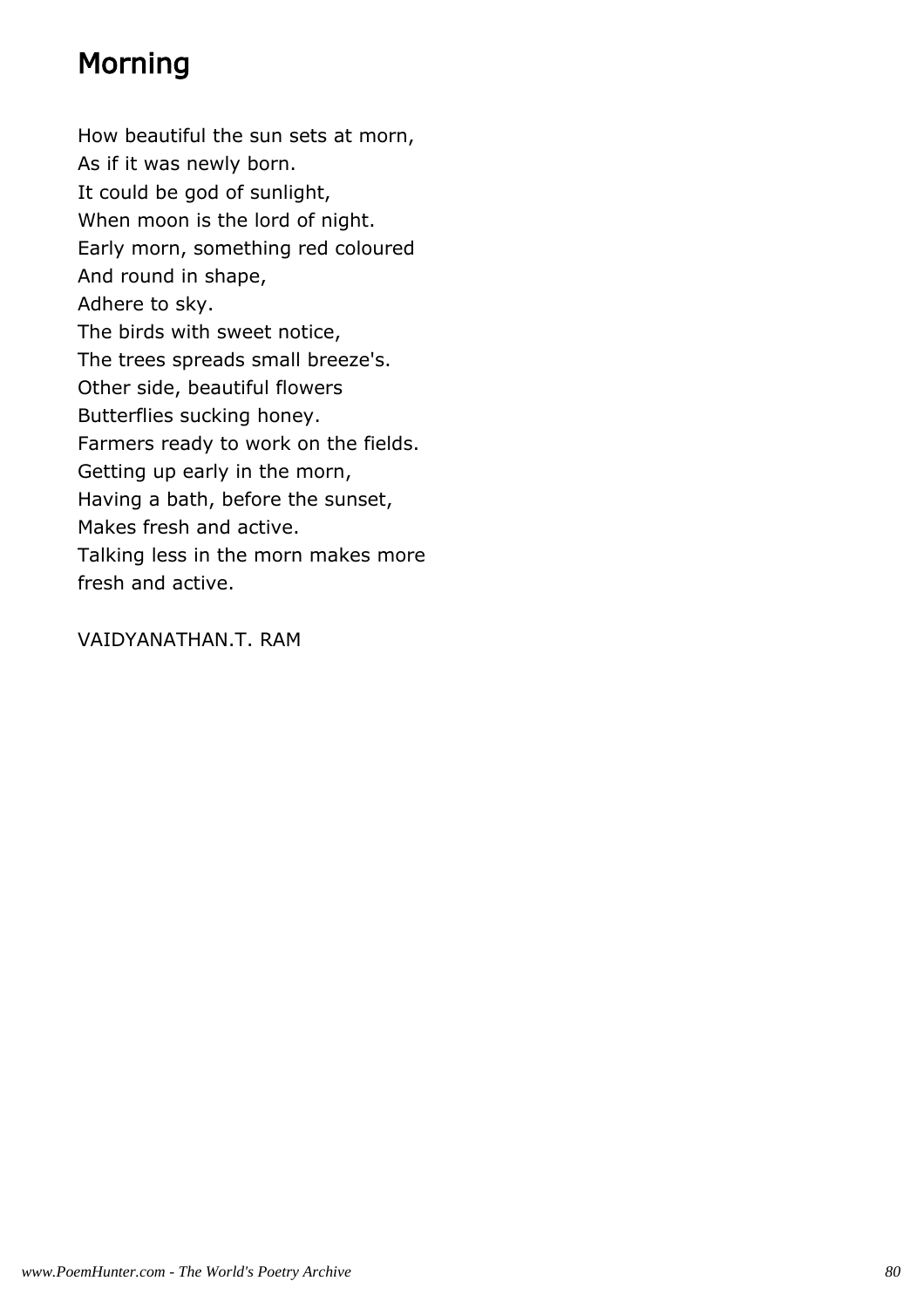### Murdering Of Insects

Why to murder an insect? Why could it be like murdering an human?

Different kinds of insects, Different kinds of habitats, Different kinds of harmings,

Some may harm by sucking blood, Some may harm by itching the human skin, Some may harm by poisoning the food, Some may harm by bitting and swelling the skin, Some may harm the plants.

May be they are hungry! May be feeling like butting something! May be to protect their life from human!

Oh god, Why do they harm us? Why do we need to kill them? But somehow, their life need to be protected, Since their lifetime is too short.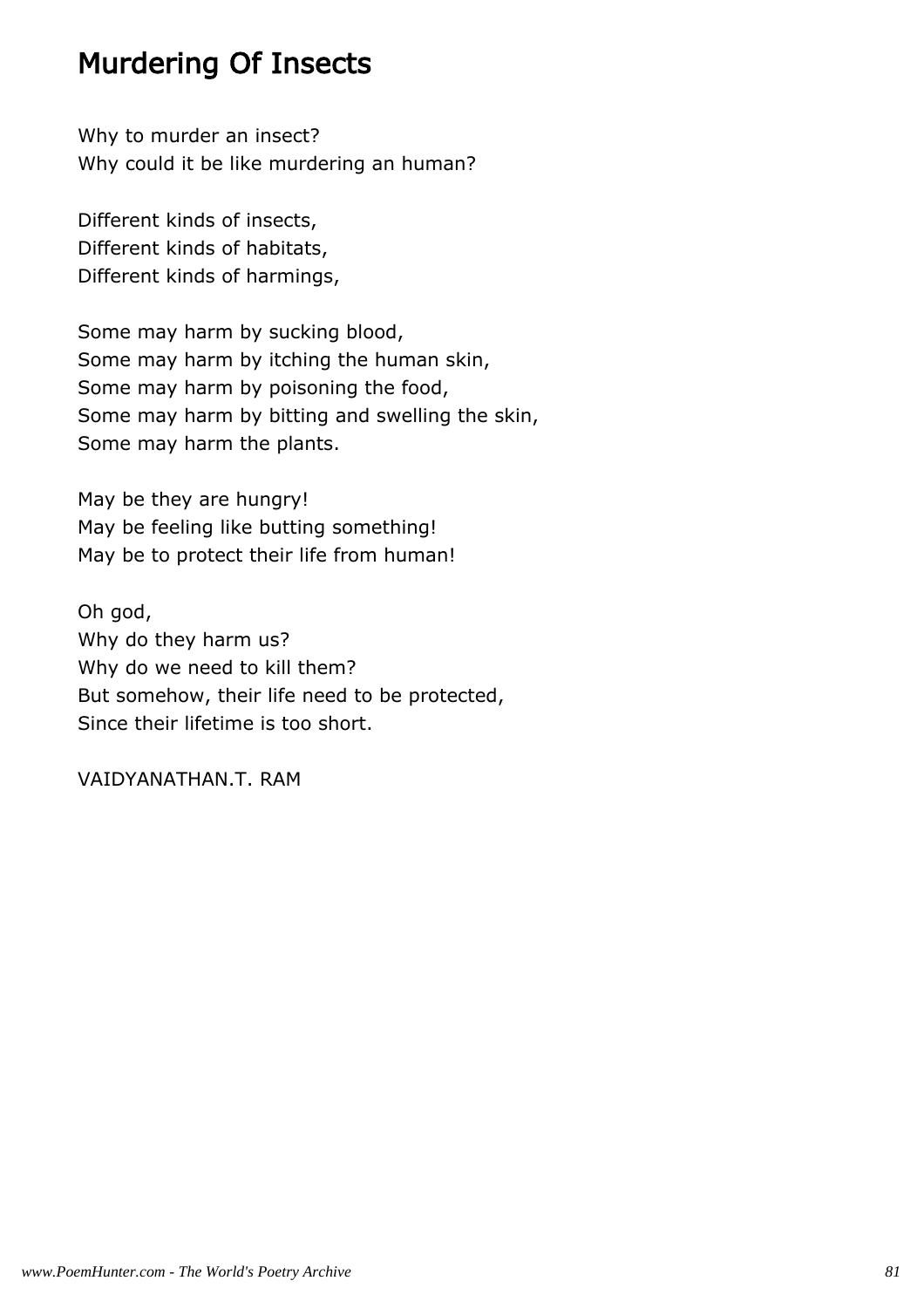# Music.(3)

An music is a kind of art, Involved in true heart. An music is a kindhearted, Which is never hurted, The music creates unity of nation, But born with tradition. An music may be melodious, But sometimes it makes tremendous, An music of many kind, But only true hearted could find. An music never knew its age, But born in every language. An music has no religion, But born in every region. An heart may be a symbol of love, But music is all the above.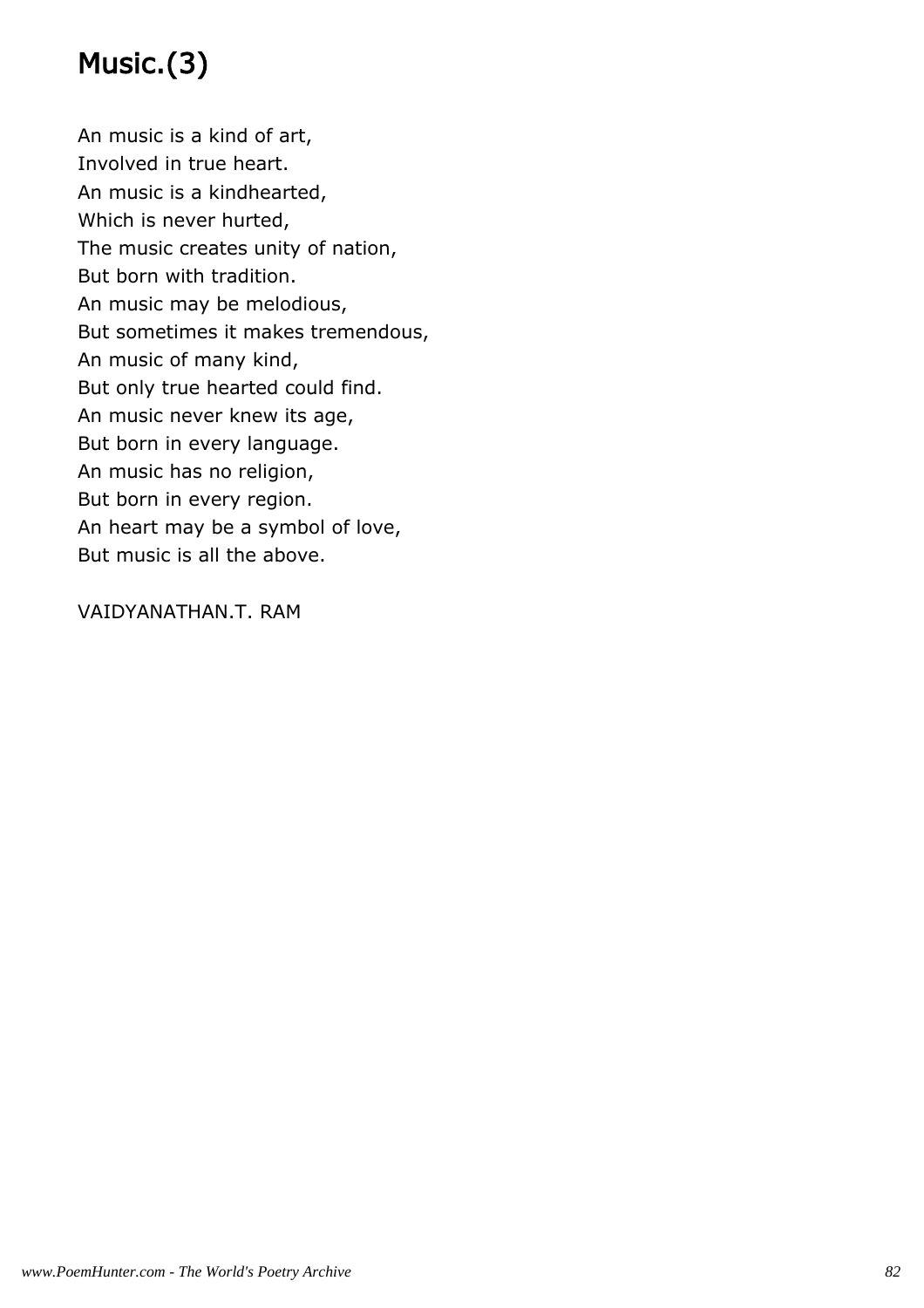# My Beautiful Dream(107)

Oh, There was a cute baby, With charming and nourishing, Sweet cheeks, feels like to bite, Cute red lips like painted with blood. Sitting on a beautiful greeny lawn, No one around the child, Oh swiftly, From somewhere, somehow, The gang of butterflies, With different colours flittred, Around the cute baby, There was no one to play with the baby, Only the butterflies were around to play, The butterflies flittered around her, Oh, There was a cute laughing, Cute eye, trying to clap with cute and small fingers, Some butterflies started sitting around the lips, The baby tried to catch the butterflies, But it was cute to see, The game between the baby and butterflies.

The butterflies playing with the baby, Was like, The little angels were around.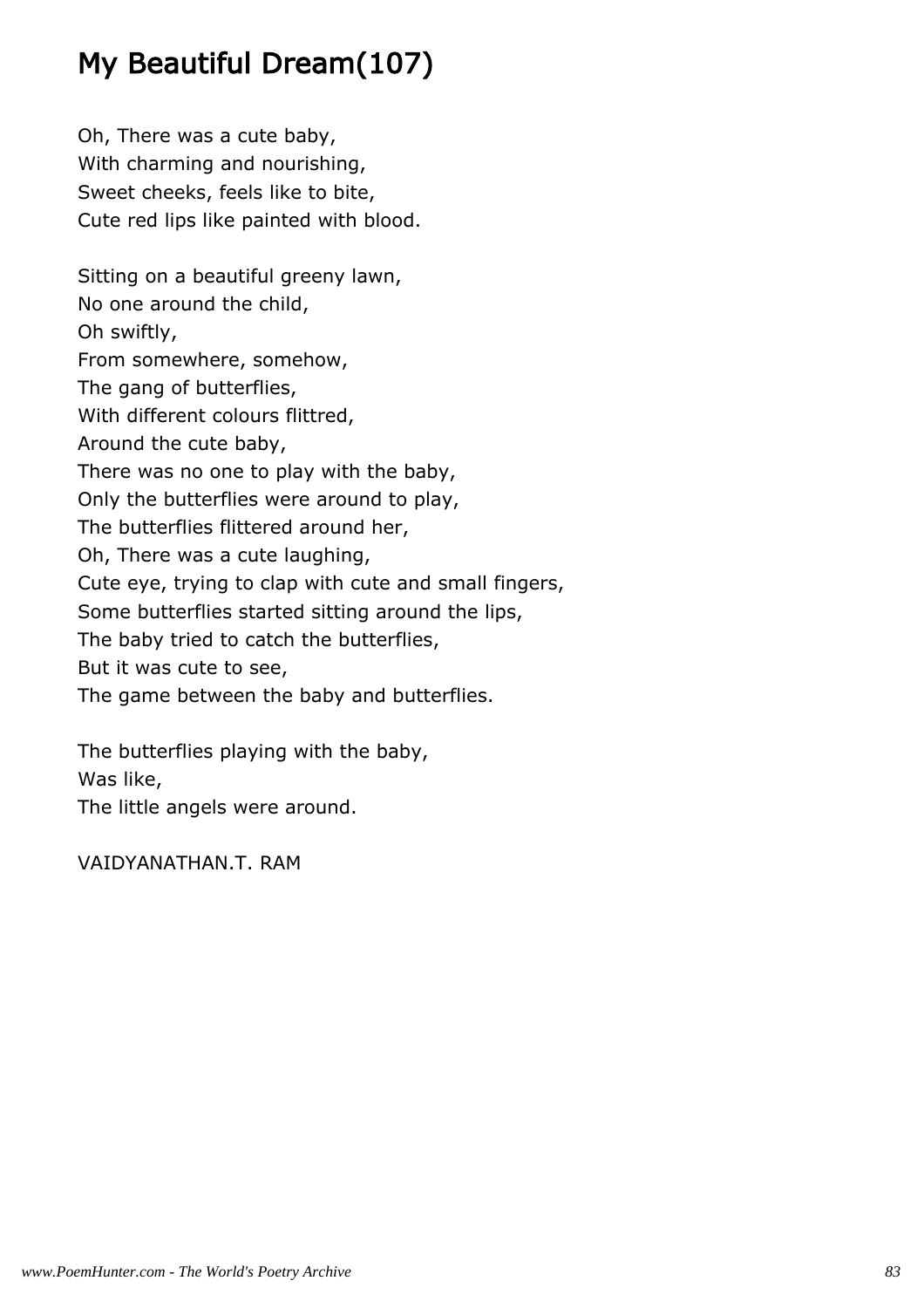# My Biography

It is my hobby, Writing or Reading poem. It is my ambition, To be a glaring personality. It is my strength, Being vindicative. It is a god, Created me. It is my mother, Gave me the birth. It is my mom, dad, brother and sister, Took me good path. It is through society, Learning the experience. It is with my friends, Sharing happiness and sorrow. It is my sorrounding, To keep clean and hygiene. It is my discipline, To respect the human. It is my teacher, Taught me knowledge. It is my ego, Destroying my life. It is my pride, Being bold and polite. It is my food, I never waste. It is a thing I hate, Suicide and sympathy. It is my dignity, Hurting my reputation. It is a music, Makes me peace. It could be my faith, Being lonely but happy.

Keeping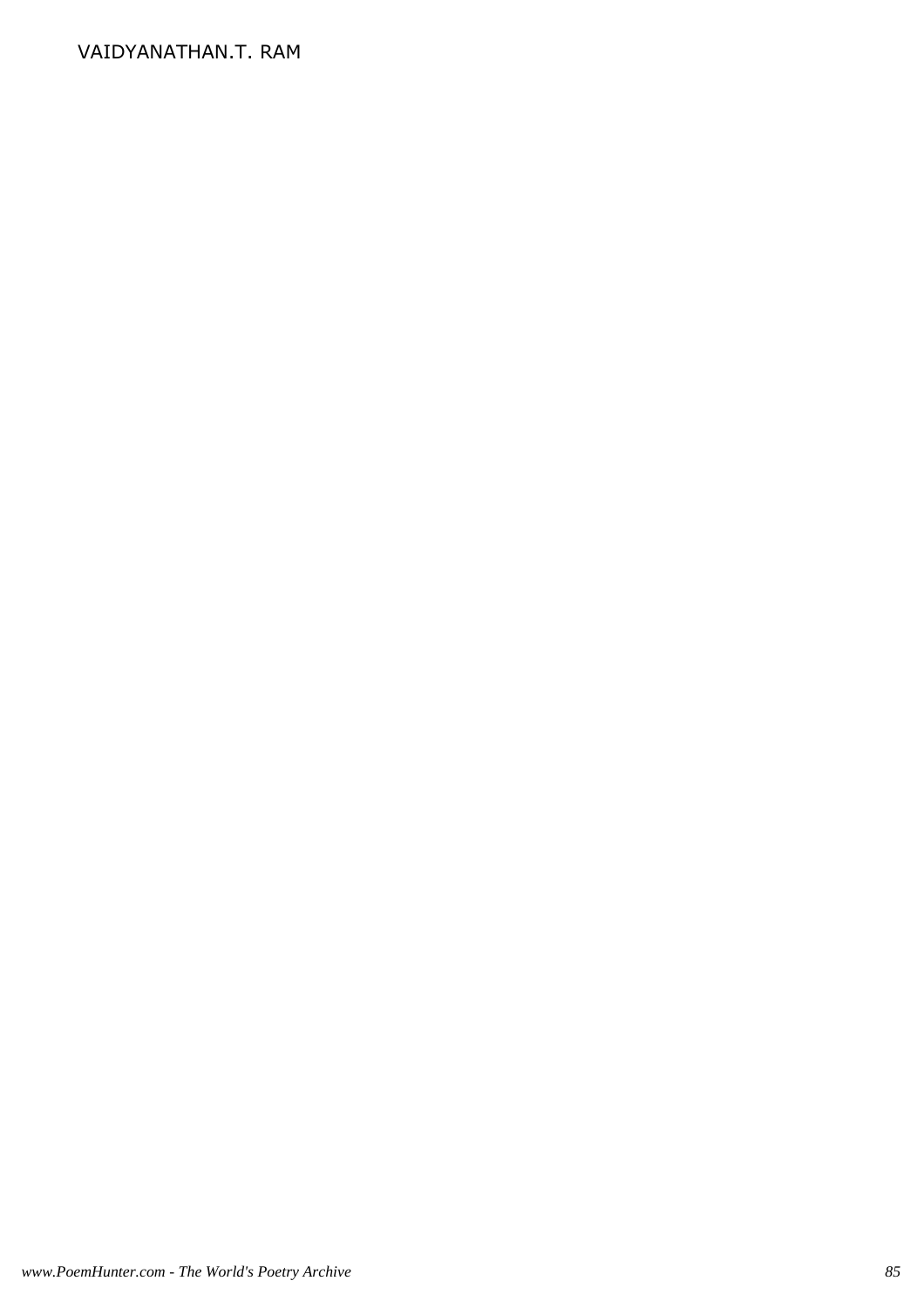# My Dad

Oh dad, you were person of true love, But to family, You were all the above. You were a man of courage, Until your diamond age. You were kindhearted, That you have never hurted. Oh dad, The man of true vision, But you were tradition.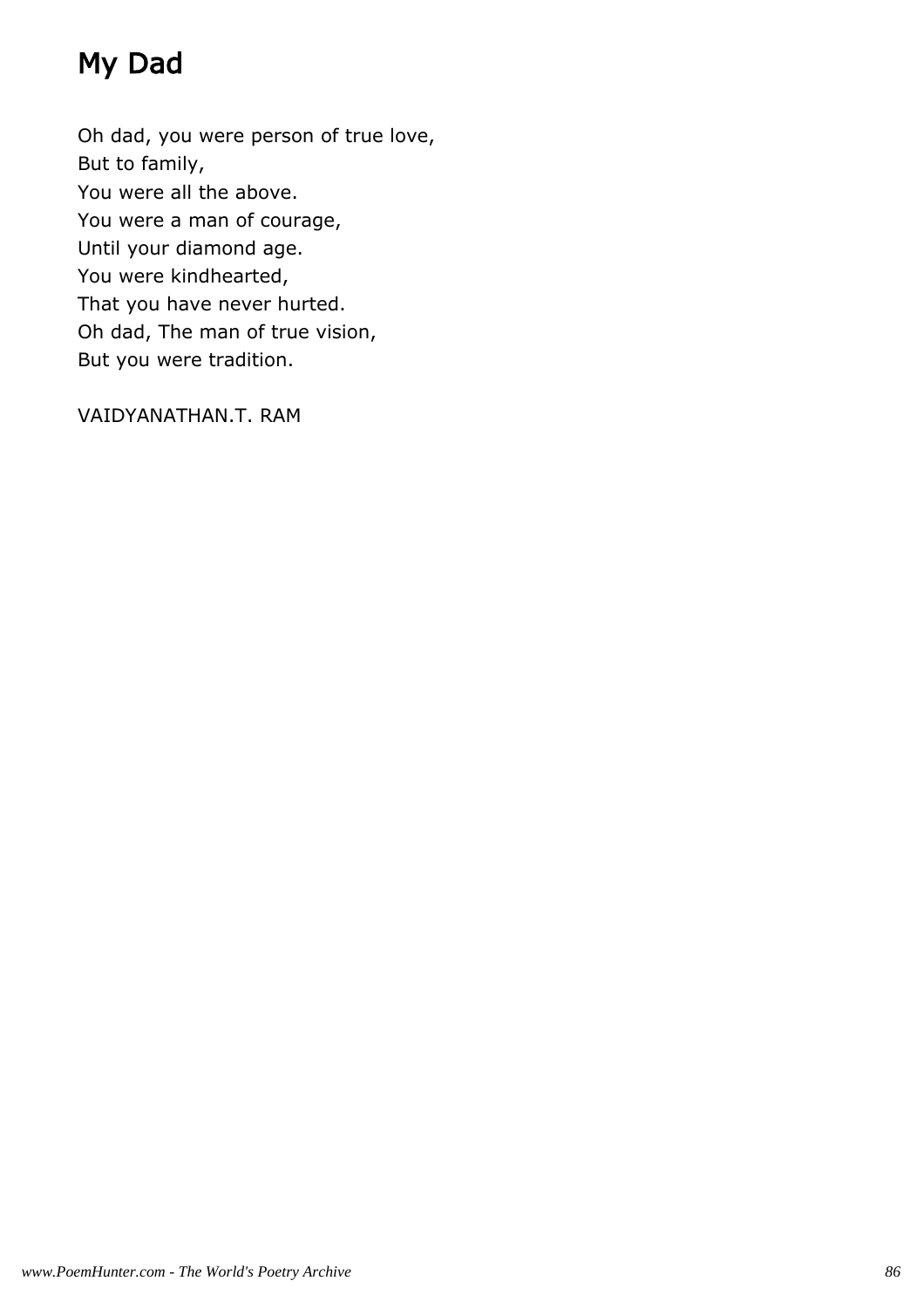#### Needle And Thread

The needle with small passage, Where the small and tiny thread With a long cotton fibre, Could only pass through.

The needle and the thread, Work together to make garments strong, The needles with sharp edges, And thread with soft ends, Creates the shelters of human body.

But only a colour. The threads are in different colours May be, threads in different sizes.

From the days of old to tiil date, The needles and threads are like King and the queen of the cloth's Where we wear, Otherwise, they can be said as 'Shelters of human body'

When needle and thread are not there, There is no shelters of human body.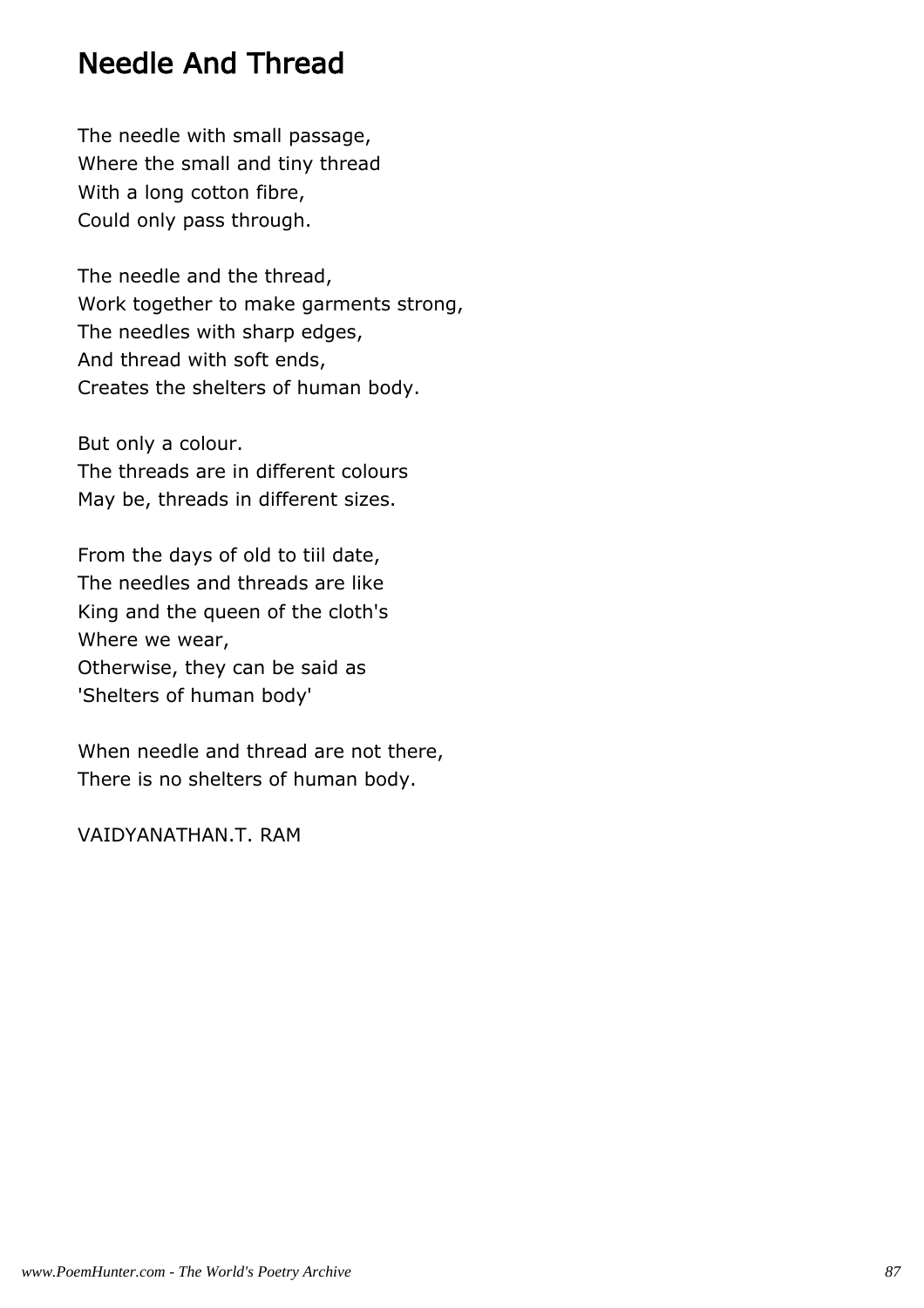### Numerical

An numerical is a shield of the world, Where human is born and ends the life with this sheild. An numerical is a worth of date and time, Where date and time are precious. An year by year, The age passes, Where age is a value of numerical. A seconds by seconds, The time passes, Where the time is a value of numerical. Each and every thing, The money is spend, Where the money is a value of numerical.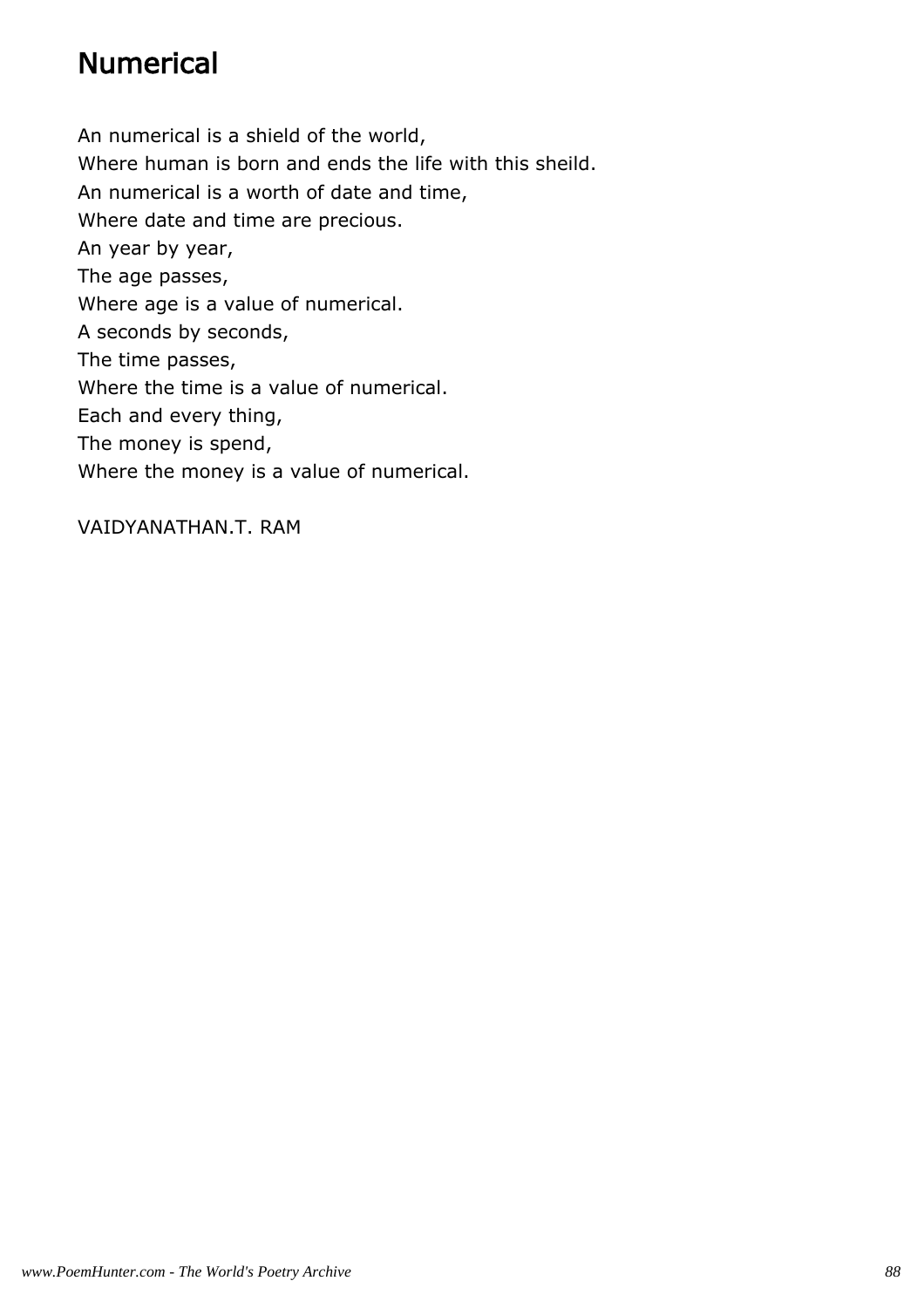# Opportunity (98)

Opportunity, Anytime, anywhere, Can Knock the door, It is within us, To take as advantage.

Opportunity, Sometimes, somehow, May lead to triumph or miscarriage, Anyway, to be taken as an experience, But experience has no end, Since day by day, We learn some experience.

Opportunity, To be in optimism, But not in oscillation mind.

Opportunity, May knock in any kind, Maybe through someone, But to be alert, Since it can Knock, Wherever, whenever.

Opportunity, May knock in any kind,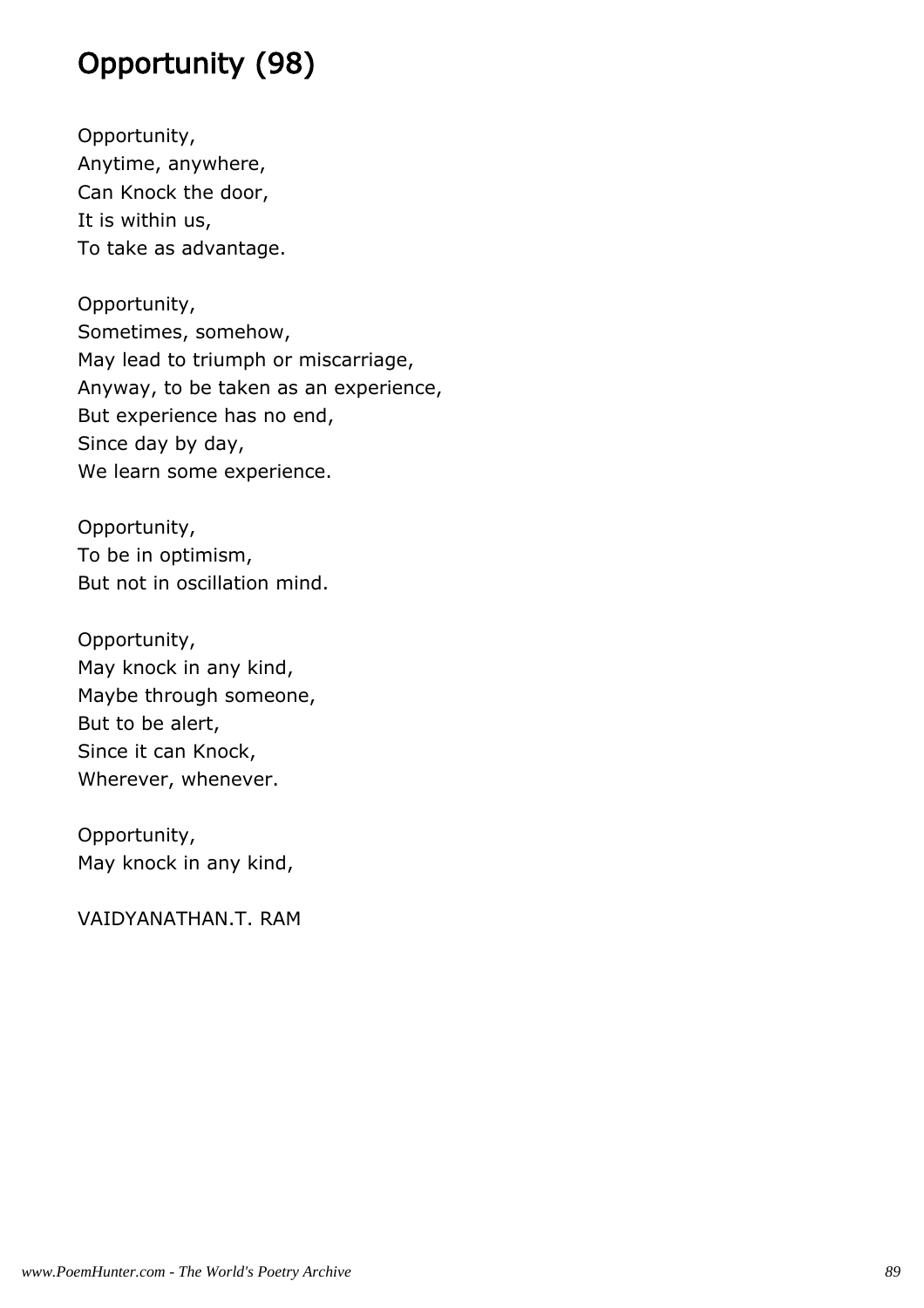### Pen

It was some decades ago Writing a letter with a pen and ink, Maybe to our relatives, Made the relationship strong,

It was the pen and ink, Writing or scribblings, On a piece of paper or a wall, Made us smile and happy.

It was the pen and ink, Writing or scribbling, Maybe on a piece of paper or a wall, Was like an art.

It was the pen and ink, Writing or scribbling, Maybe an examination,

It was the pen and ink, Writing or signing a document, Maybe in regard with wealth or money,

But it was now a days, The value of writing is nothing, Maybe due to the modern keyboards,

It was pen and ink, Needle and thread, Who had join together like a spouces, To be a part of human life.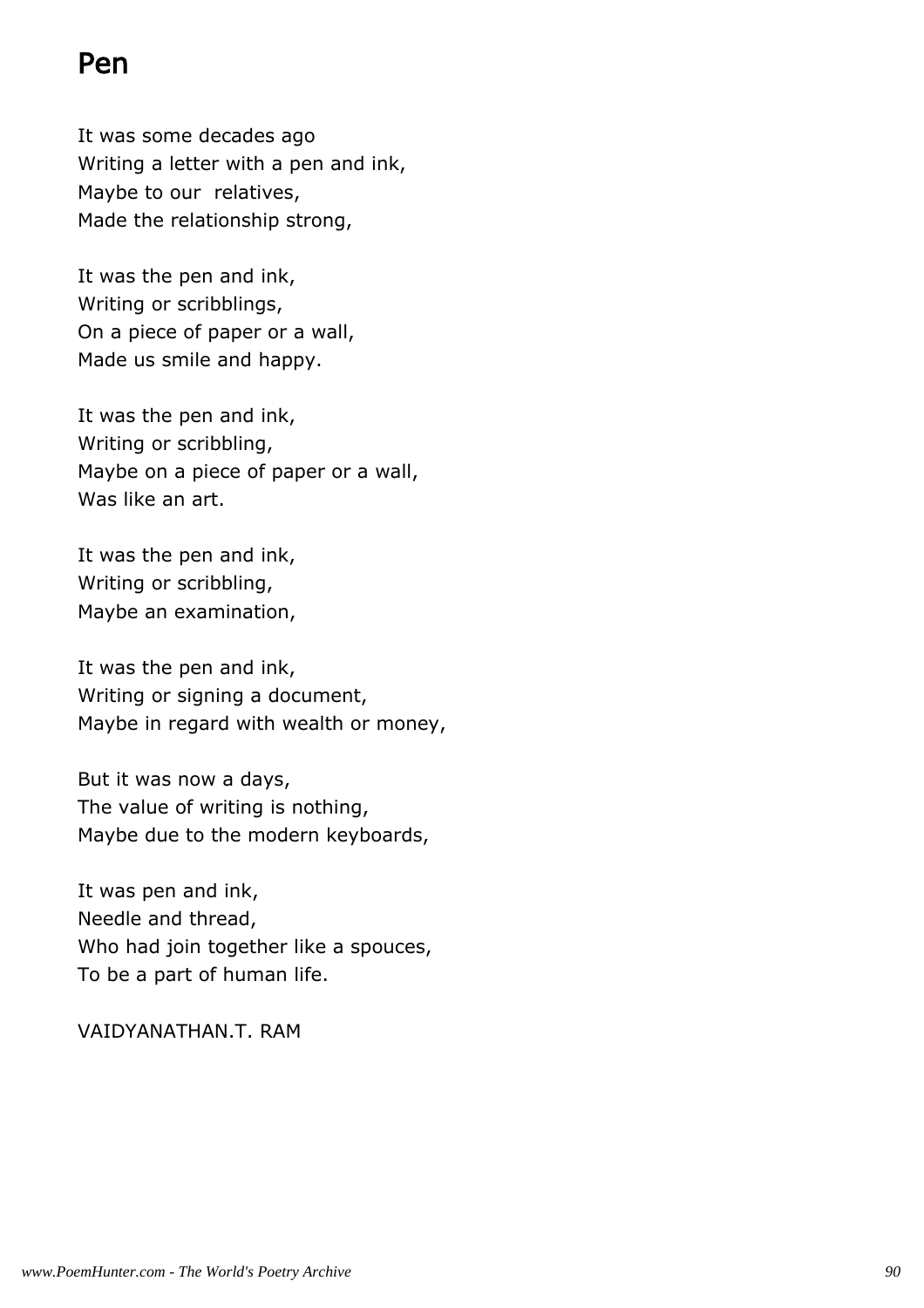### Permission

God has permitted to deliver a child to you, Not permitted to abort. He had permitted to dedicate a life for a human, But not to kill or destroy the human. He had permitted you to be vindicative, But not to kill yourself. He had permitted to dedicate a love to anyone, But not permitted to hurt anyone's heart. You are being permitted to attract beautiful environment, But not to destroy the environment. Always permitted to gain knowledge, But not to hurt others knowledge. permitted you to be yourself pride, But not to be envy on others. Permitted you to be rich by god, But not permitted to hurt the poverty.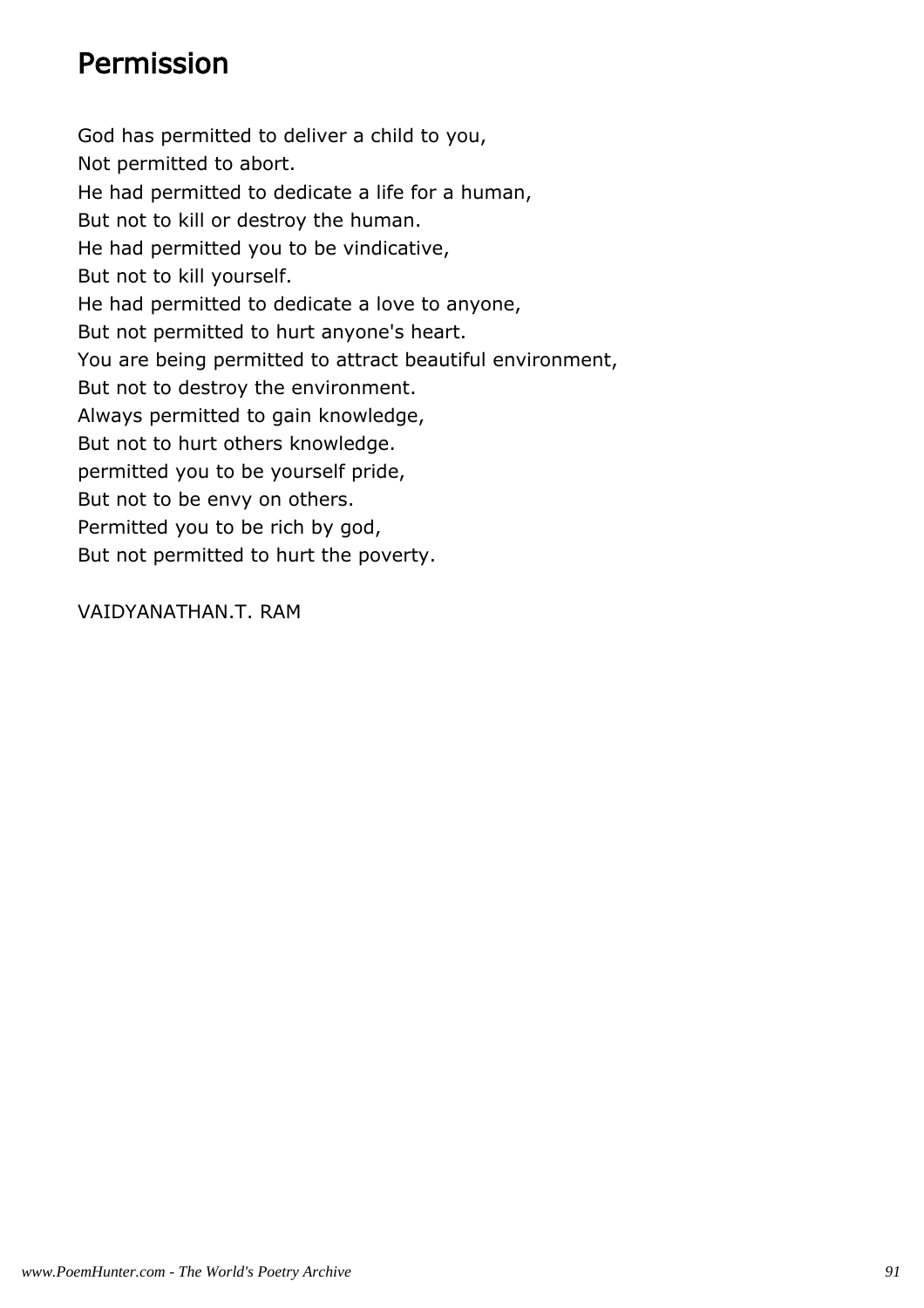#### Poverty

The world with its people, People in different religion, Religion with various festivals, Festivals celebrated with joy Once in a year.

But people in poverty Could not celebrate, Some farmer's who produce Food for the country, Could not celebrate.

But the people who Buys the food from farmers Enjoys the festival. The people with money, The people with tradition Could only celebrate.

Sometimes, the poverty Makes the people to go on Wrong way, Somewhere, the poverty Had lead to suicide.

What makes the poverty? Controlling wastage of food In the country, May avoid poverty. Controlling wastage of money In the country. Sometimes, somewhere, the things Which needed to reach people of poverty, Doesn't reach.

Although some people donate, Sometimes, Where the donation is done For their status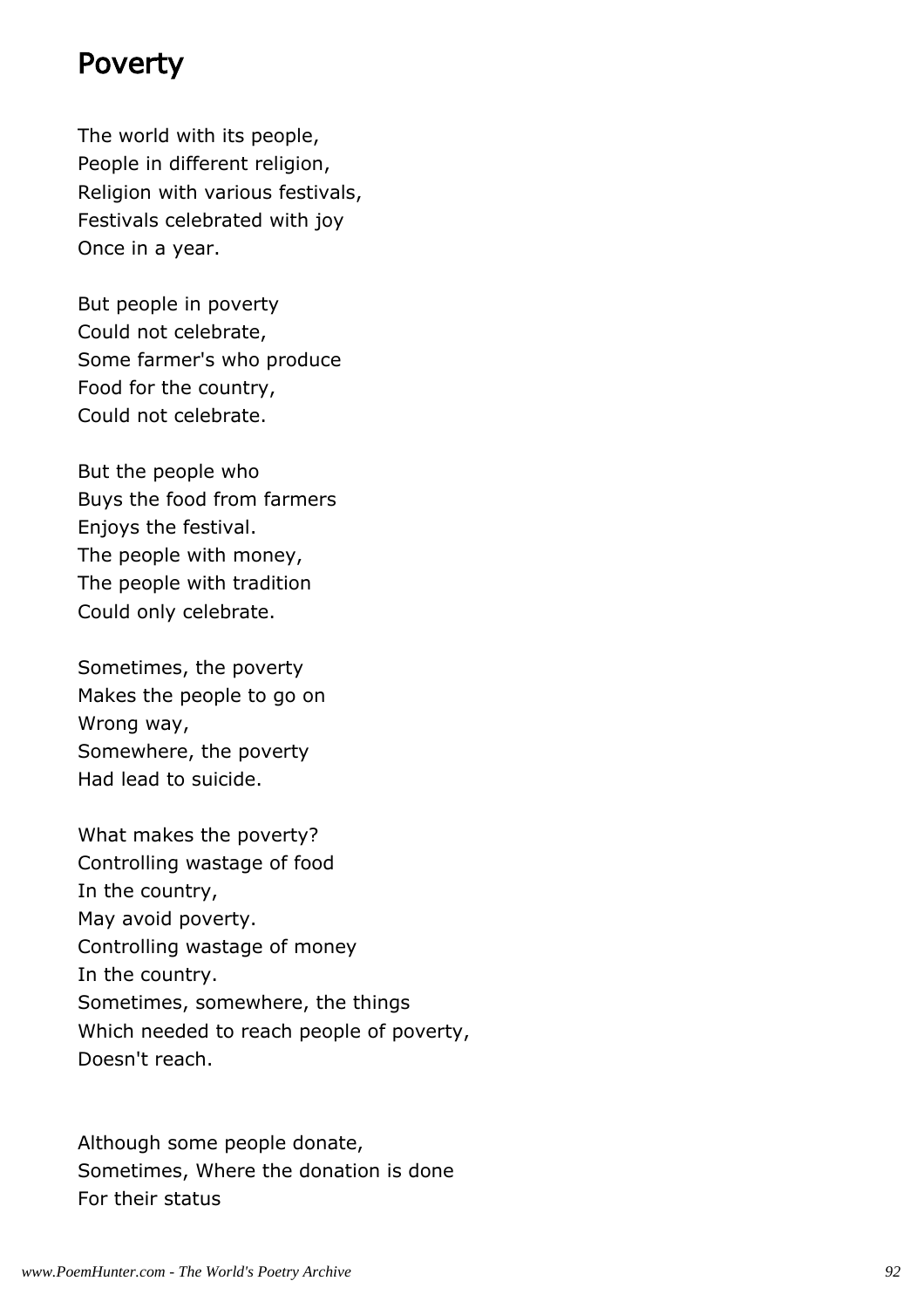The people in poverty are not fulfilled. Since, the poverty is abolished.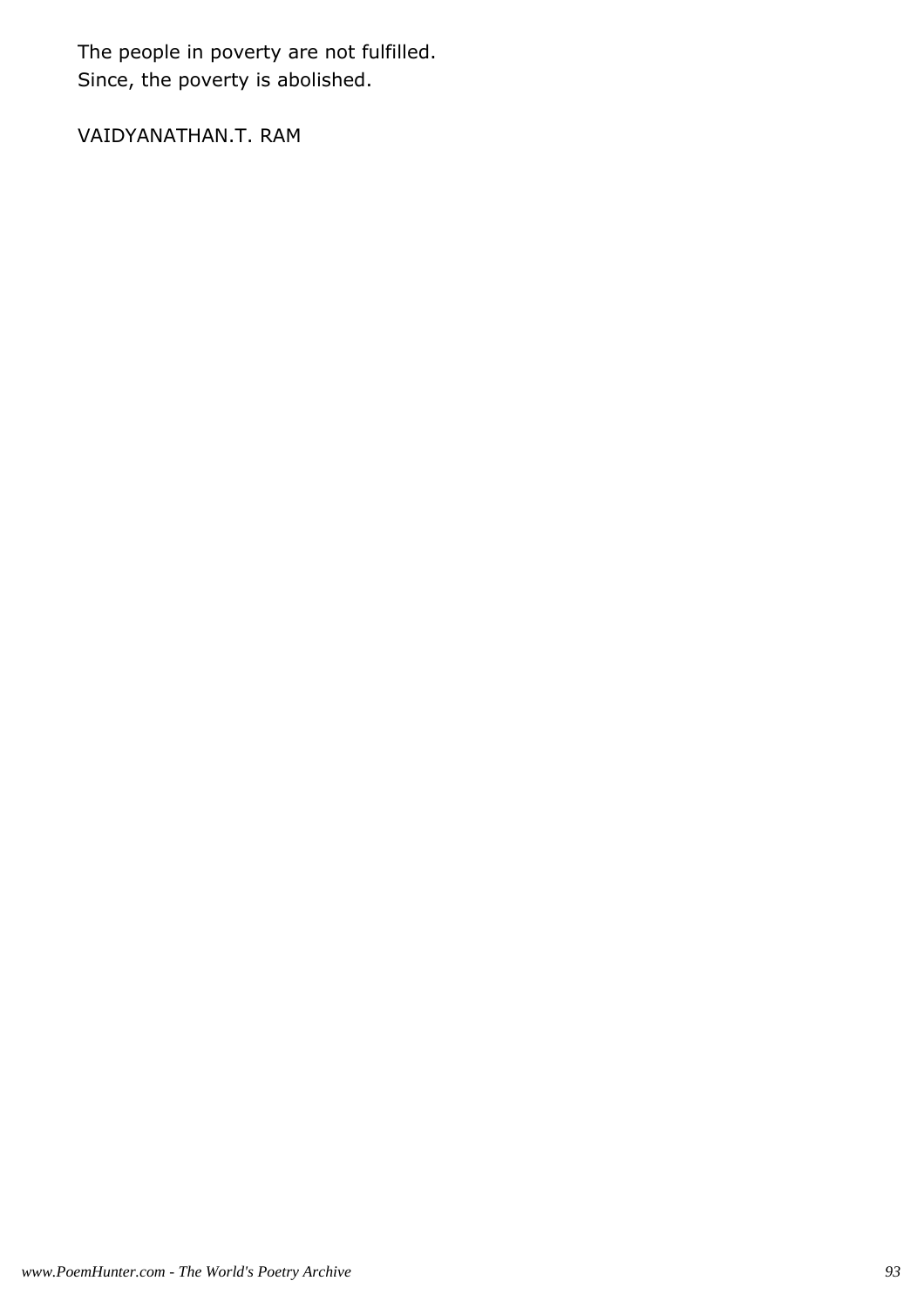# Privacy(97)

May be the dressing code, Said to be as, Comfort and privacy of the individual. Maybe the hairdressing, Said to be as, The comfort and privacy of the individual. Maybe the style of walking, Said to be as, The comfort and privacy of the individual. Maybe he is a person of ambitious, But said to be as, A comfort and privacy of the individual. Maybe he is a person of devotional or not, But said to be as, A comfort or privacy of individual.

Sometimes, somewhere, somehow, Privacy of individual is not valid. Sometimes, somewhere, somehow, Need to understand the each other's privacy. Sometimes, somewhere, somehow, Privacy of individual has a limit. Sometimes, somewhere, somehow, Even the blood relationships cannot, Interfere towards the others privacy.

Others privacy not to be misused, Others privacy to be respected, Others privacy to be treated as their freedom. Others privacy to be always individual.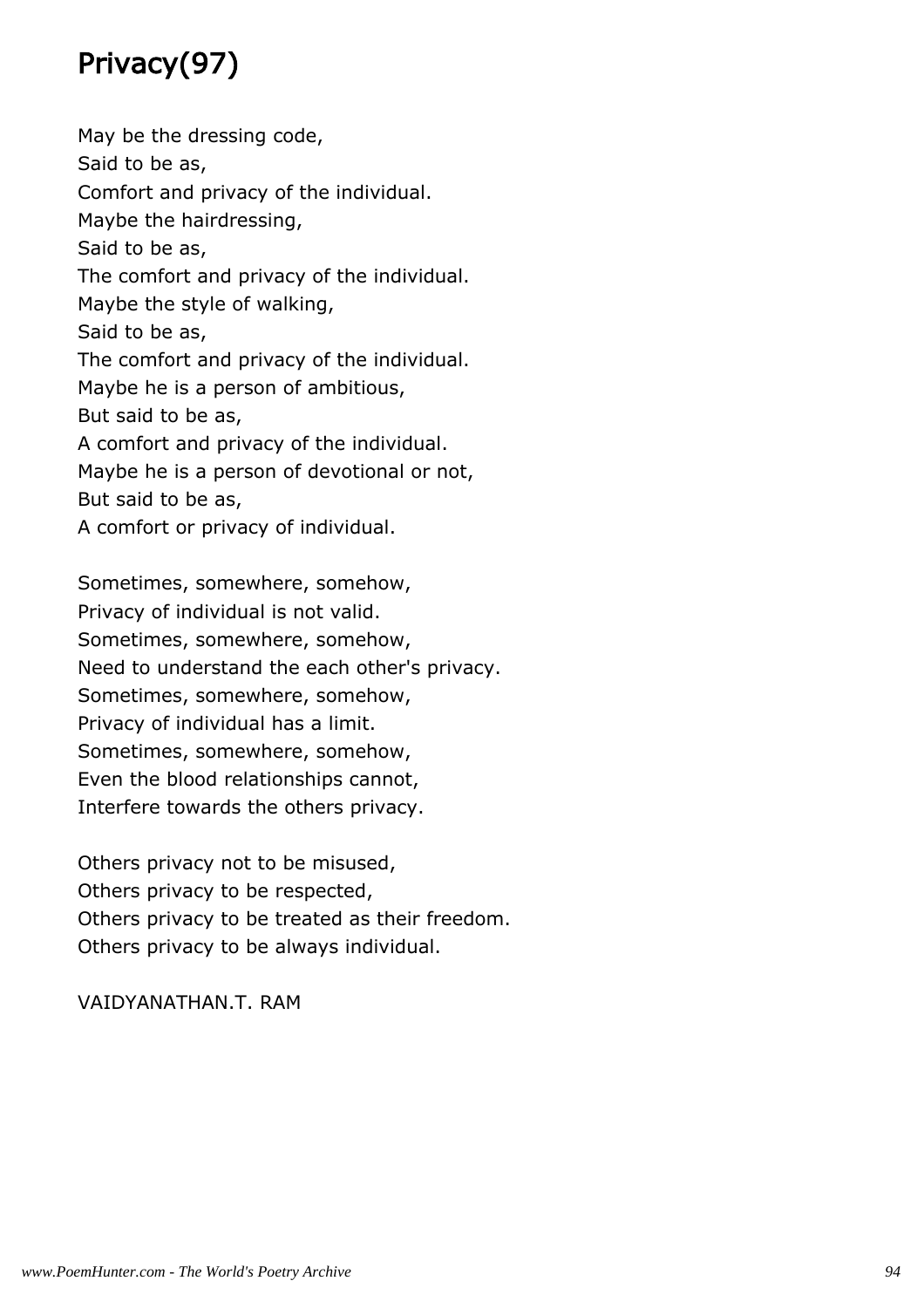# Promising (100)

Promising, Assurance offered towards something. Promising, Offering the word of trust. Promising, Maybe commitment offered in regard with time and date. Promising, Offering the perfection. Promising, Offered to make believe, Promising, Sometimes, It is offered as convincing. Promising, Keep your promise to one who believes you, Can make the relationship more stronger.

Missing the promise, Will lose the perfection. Missing the promise, Will lose the trust. Missing the. Promise, Sometimes, will lose the relationship.

Sometimes, somewhere, somehow, May miss the promise due to unavoidable circumstances. Sometimes, somewhere, somehow, May miss the promise, Due to your bad planning, May miss your promise, Due to the deppression.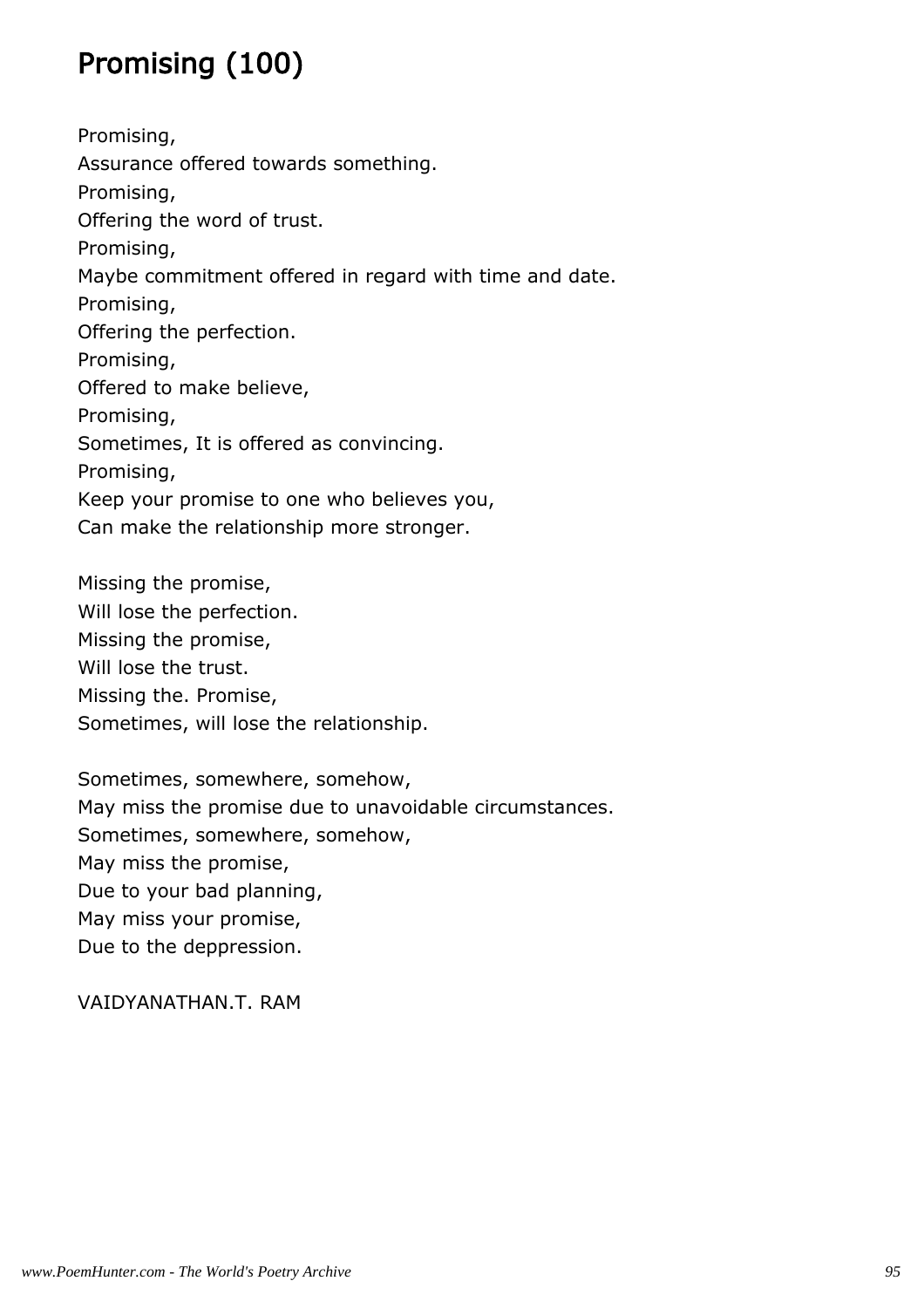#### Realization

Realize, To rectify the mistakes, Where mistakes are nature. Realize not to hurt others heart, Where heart is a soul of human. Realize to make an other heart happy, Where it keeps you happy, When you keep others happy. Realize the waste of time, Where wastage of time is like, Wasting your knowledge. Realize the wastage of food, Where wastage of food is like, Wastage of blood. Realize to remove your fear, Where your fearness is enmity within you. Realize to hear other's suggestions, Where the suggestions to be decided within you. Realize you are not a selfish, Where sometimes your selfishness hurts your near and dear. Realize to remove your ego, Where ego is poison of your life. Realize to keep your anger away, Where anger is also waste of blood.

Self Realization is a gift,

Where self realization is inspired in true heart.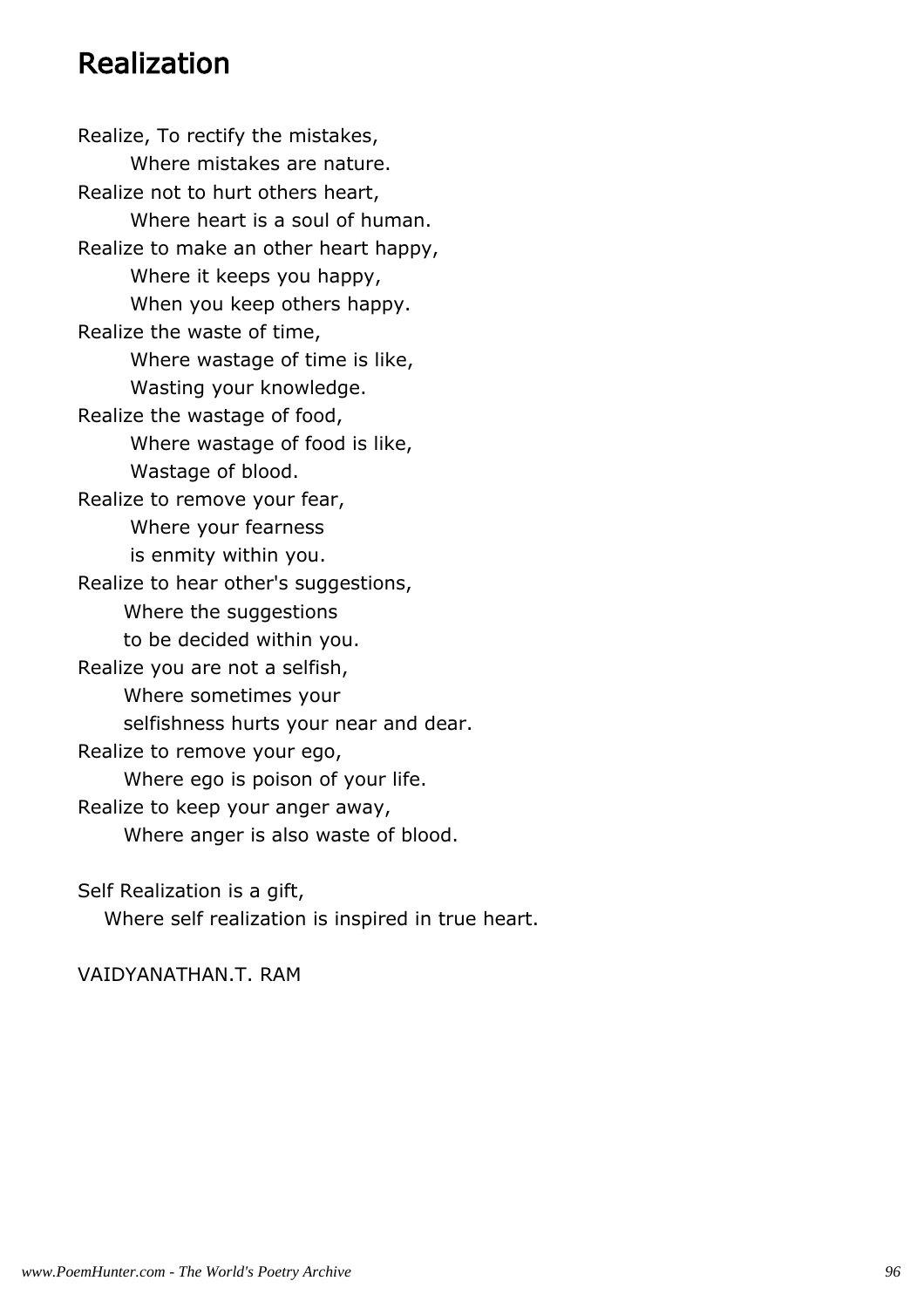### Respect

To someone in the society, The age is respected. To someone in the society, The educational qualification is respected. To someone in the society, The profession is respected, To someone in the society, The financial status is respected. To someone in the society, The beauty of human is respected. To someone in the society, The discipline or his body language is respected. But, To sometimes in the society, The humanity is not respected. To sometimes in the society, The kindhearted is not respected. To sometimes in the society, The poverty is not respected,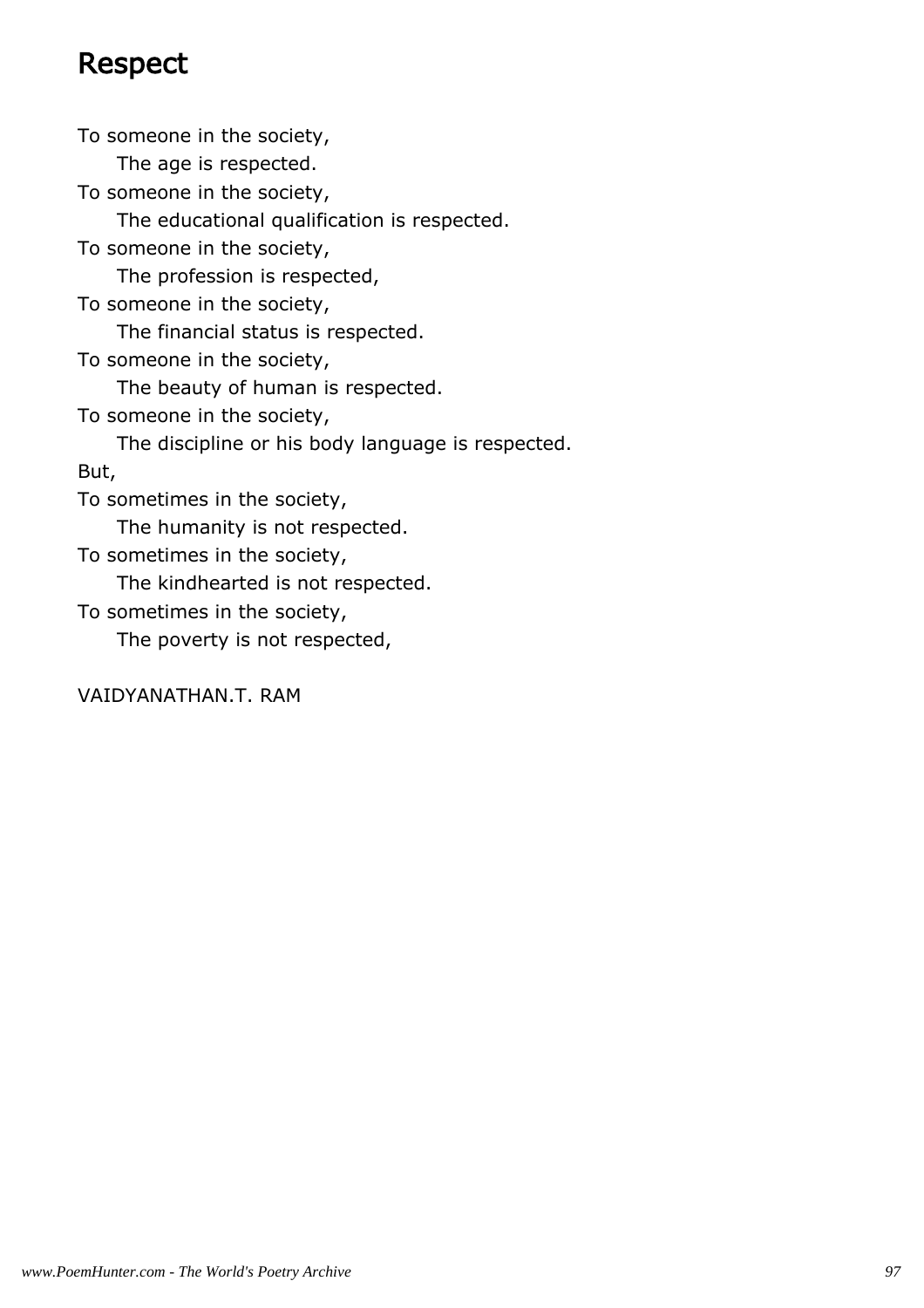### Sacrification (93)

Sacrification towards the nation, Sacrification towards the poverty, Sacrification towards the family, Sacrification towards the friendship,

Some sacrifice the organ even after end of the life, Some sacrifice the blood to help some life, Some sacrifice the wealth to orphanage, Some sacrifice the food to people who is in hunger.

Sacrification is beyond the selfishness, Sacrification is beyond the envy, Sacrification is beyond the money, Sacrification is beyond the dignity.

But, To earn something good, Need to lose something.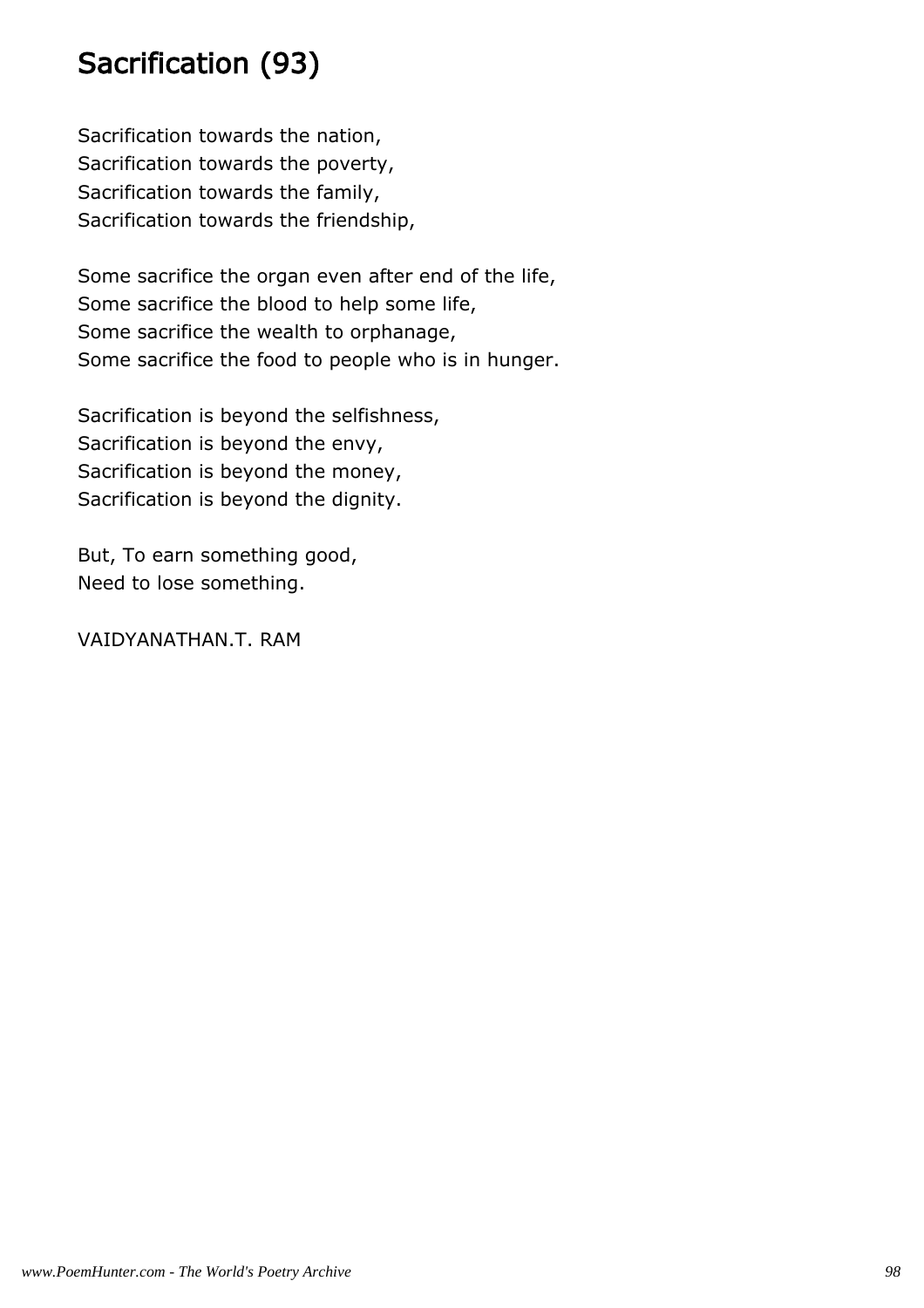#### Salute To Ancestors

THE GENERATION WAS TRADITION, SOME DECADES AGO. THE GENERATION HAD A HEALTHY AND ORGANIC FOODS, SOME DECADES AGO. THE GENERATION HAD A BEAUTIFUL CULTURE, SOME DECADES AGO, THE GENERATION HAD BEAUTIFUL ENVIRONMENT WITH FLORA AND FAUNA, SOME DECADES AGO. THE GENERATION HAD TRADITIONAL COSTUMES, SOME DECADES AGO. THE GENERATION HAD HAPPIEST JOINT FAMILIES, SOME DECADES AGO. THE GENERATION TOOK BIRTH OF MORE CHILD IN ONE FAMILY, SOME DECADES AGO, THE GENERATION VALUED TOWARDS THE HARD WORK OF AN HUMAN, SOME DECADES AGO.

WONDERING, THE ANCESTORS LIVED ALTHOUGH TAKING BIRTH OF MORE CHILD, WORKED MANUALLY,

BUT SURE NOT TO GET BACK THOSE DAYS.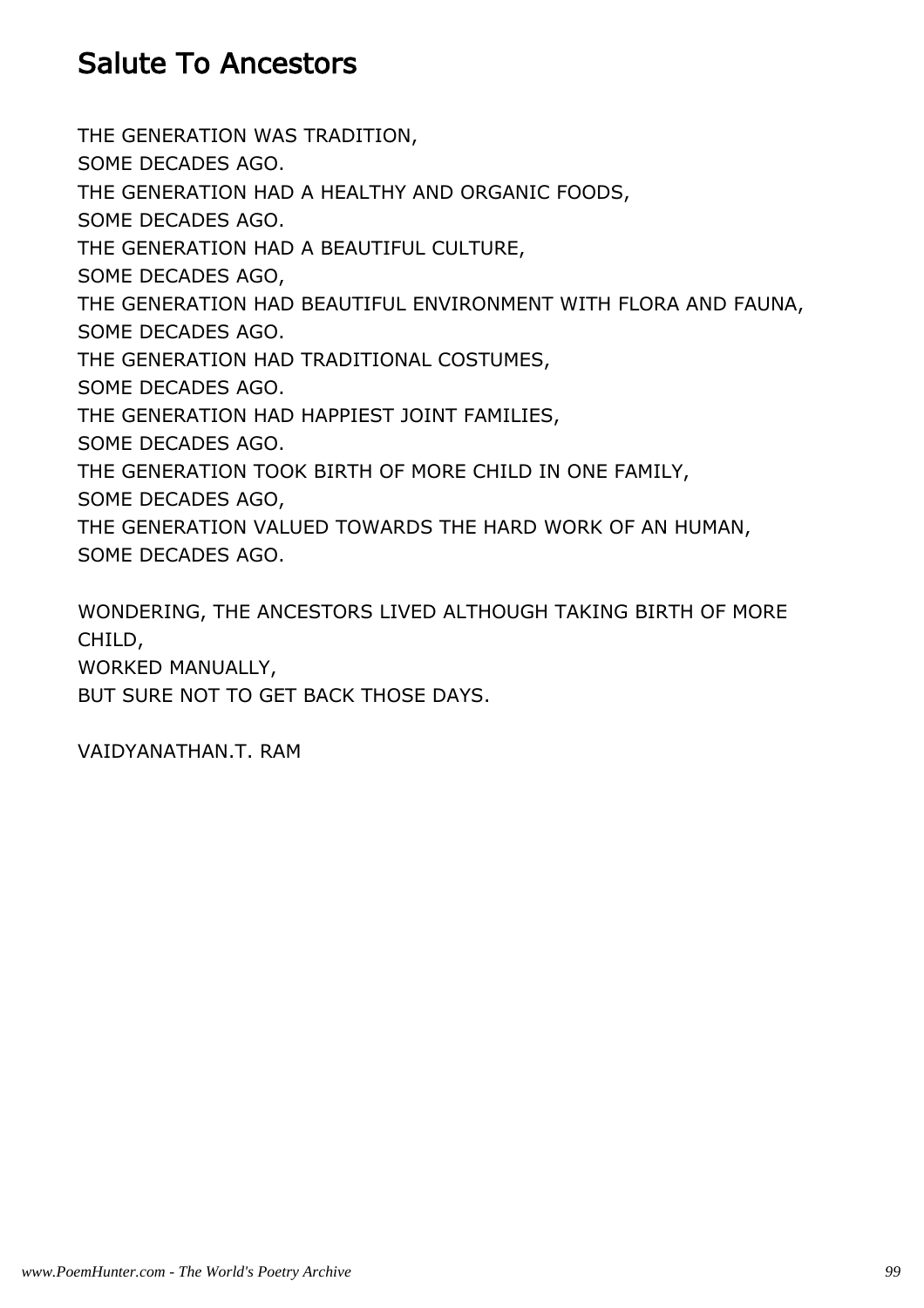# Shame(96)

Why need to be ashamed, Since shame is a nature in human life. Why need to be ashamed, Since no life without shame. Why need to be ashamed, Since shame is a great opportunity, To go ahead better. Why need to be ashamed, Since victory is beyond the shame and Shame is a lesson of victory. Why need to be ashamed, Since shame is an experience, To rectify the mistakes.

Depression towards the shame, Does not rectify. Sucide towards the shame, Will never gives boldness. Anger towards the shame, Will miss the optimism.

Fighting towards the shame, Can rectify the problems. Fighting towards the shame, Can bring the boldness. Fighting towards the shame, Can create more ambitious. Fighting towards the shame, Can create new and better life.

Shame is like a fewer, To be cured by rectification.

However, Shame is a serious life.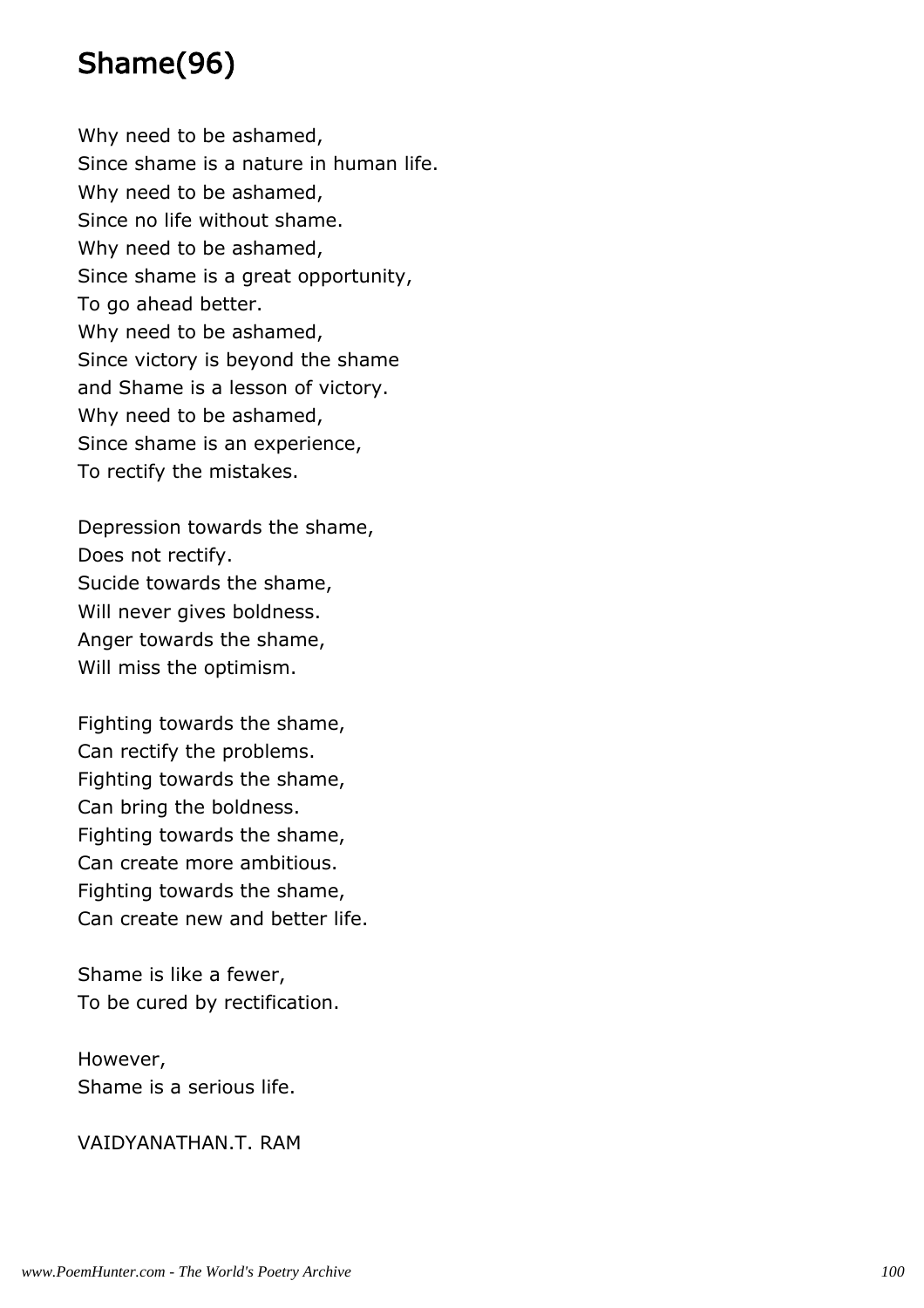# Sleep

Sleeping is a must for Any human and animals, But sleeping has a limit, Limit depends on ages, Sleeping anytime may Be bad for the health. Different ages, Has different duration to sleep. Anyone can rest in the Day time, But not to sleep. Having a glass of water Before sleeping at night And after getting up Is a good source of energy. Getting up before sunset And releasing your breath Makes the day start fresh.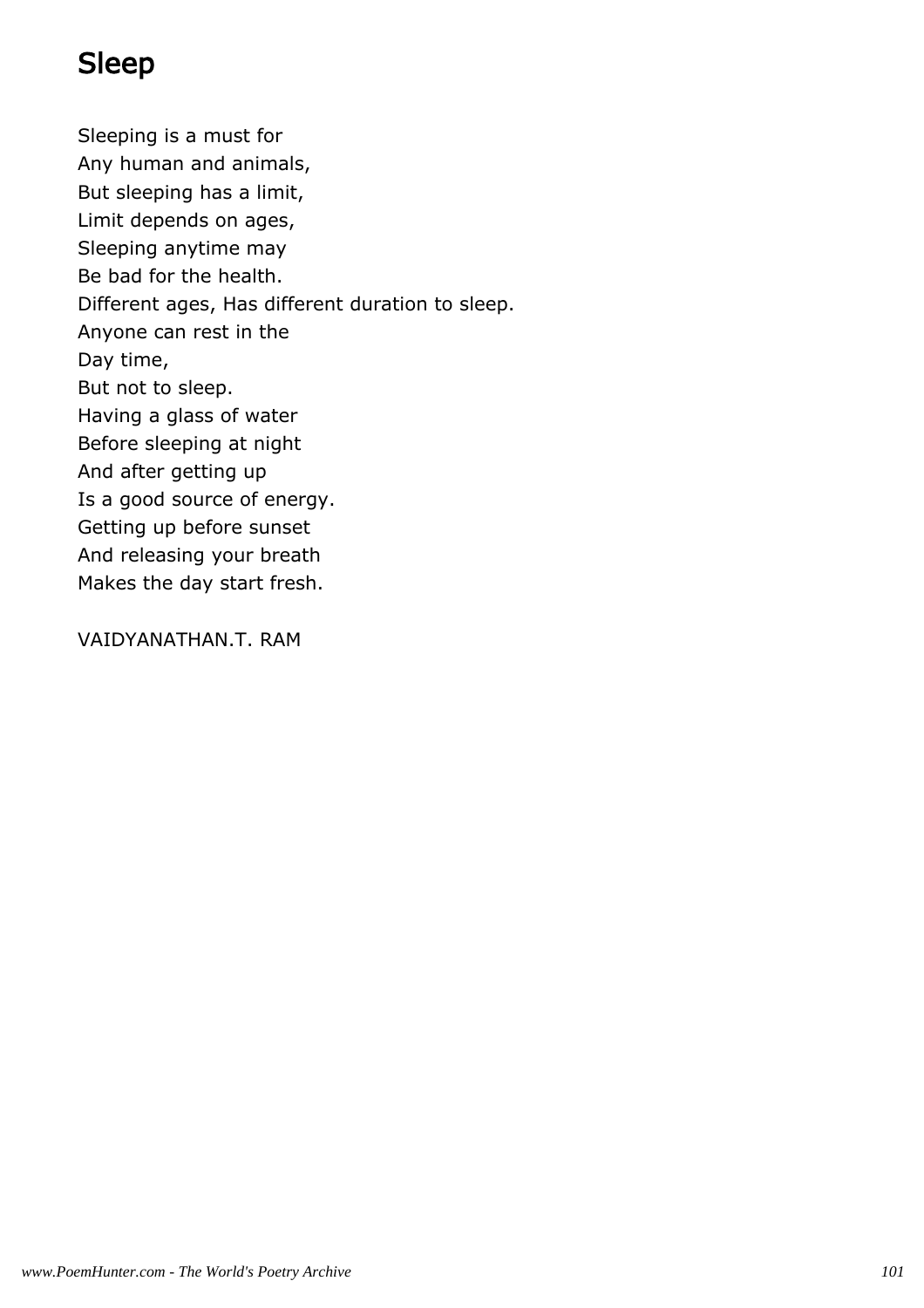### Smile And Happy

Smile, nourishes the good health, His smile makes others happy, When baby smiles, It makes others happy, where he forgets his sorrow. Sometimes, even greeny environment Keeps him smile and happy. To some, the flora and fauna Keeps him smile and happy. Somewhere, to some, The beautiful aroma makes Him smile and happy. Even art, maybe music or martial arts Makes him smile and happy. When he achieves success in his job, Keeps him smile and happy. The appreciation from someone, Makes him smile and happy. To some, dedication towards the Orphans or poverty, Makes him smile and happy. Some inventions, invented by him, His inventions reached the society, Makes him smile and happy. Developing the wealth Through his hardwork or smartwork, Keeps him always smile and happy.

Making sin to others happiness Does not make him smile or happy. Since Making himself and others Smile and happy, He can't be happy.

Making smile, the people around him, Will make him smile and happy.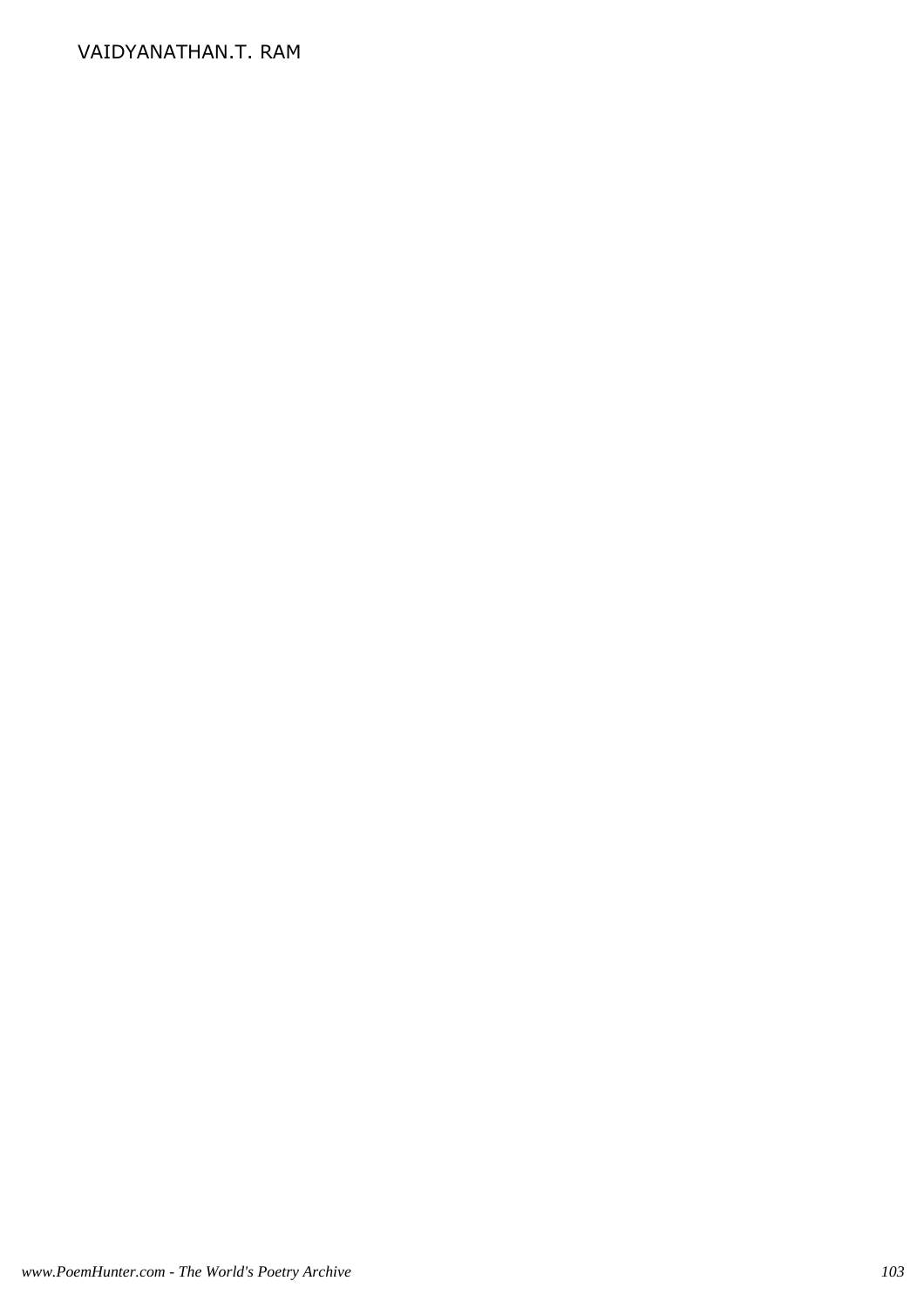## **Society**

Oh, Sometimes, somewhere, The disabled are not respected in the society. Sometimes, somewhere, The orphans are ostracized from the society. Sometimes, somewhere, The old age are kept away from the family. Sometimes, somewhere, The transgender s are ostracized from the society.

But the beggers are respected better in the society.

It could be faith or creation,

Being disabled,

But disabled work with confidence and courage,

It could be faith where the orphans are ostracized,

But the rich and kind people could adopt the orphans.

It could be the situation of the old ages children

Keeping their parents away from the family.

But their children's need to realize the situations,

How their parents would have grown them.

It could be the creation,

That transgender are ostracized, but they will create The world a day.

The beggers with good body and language are treated Are treated better in society than others.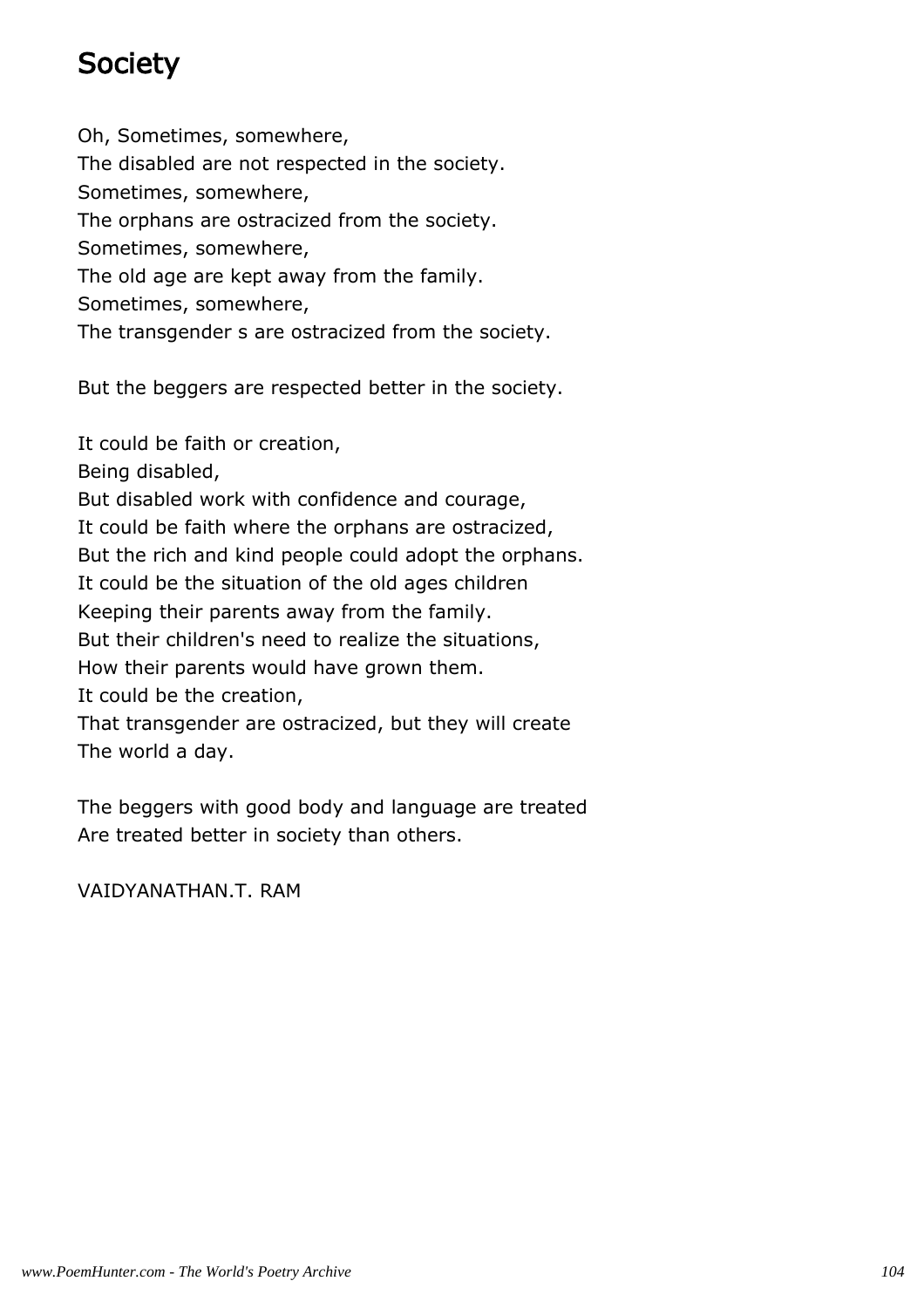# **Sorry**

Sorry, The confession towards the erroneous,

 It is said, sorry, Does not make dead man alive, sorry It is a nature of every human to be erroneous, But being iterate, makes himself and others hurting Therefore to rectify within the confine.

 Sorry, Sometimes, somewhere, somehow, Iterating may disturb himself.

 sorry Sometimes, somewhere, somehow, Small words may lead to good or bad circumstances.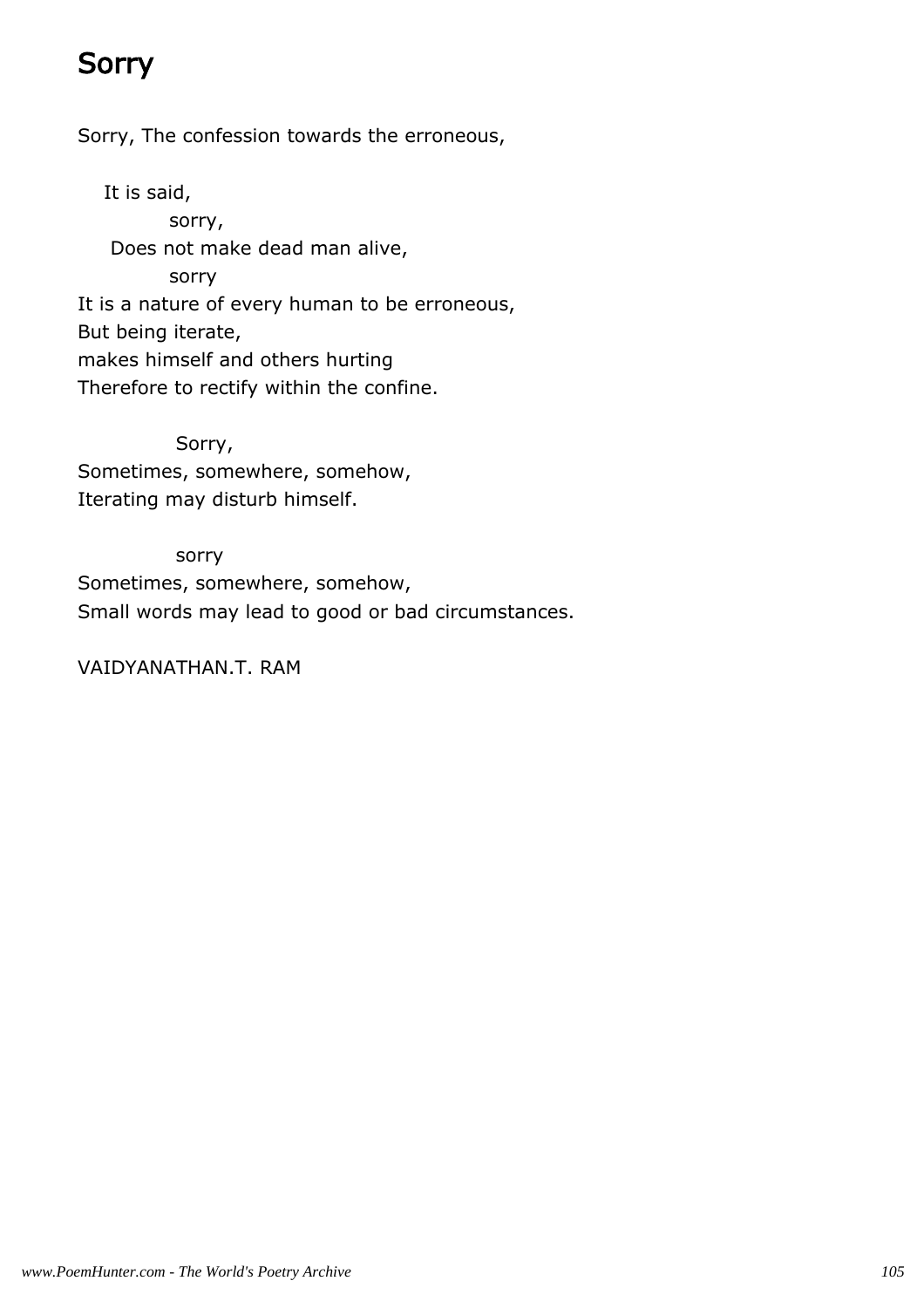# Sri Ramakrishna Paramahamsa Birth-1(109)

Sri Ramakrishna paramahamsa as gadadhar chattopadhay, Born in somewhere in beautiful village kamarpukur, Hoogly district, west Bengal, The village was quite and beautiful with Rice fields, tall palms, banyan tree and few lakes. Born to khudiram chattopadya and chandramani Devi, The poor and orthodox Brahmin family. Born to gurus of totapuri and bhairavi brahmani. Had the disciples including swami Vivekananda.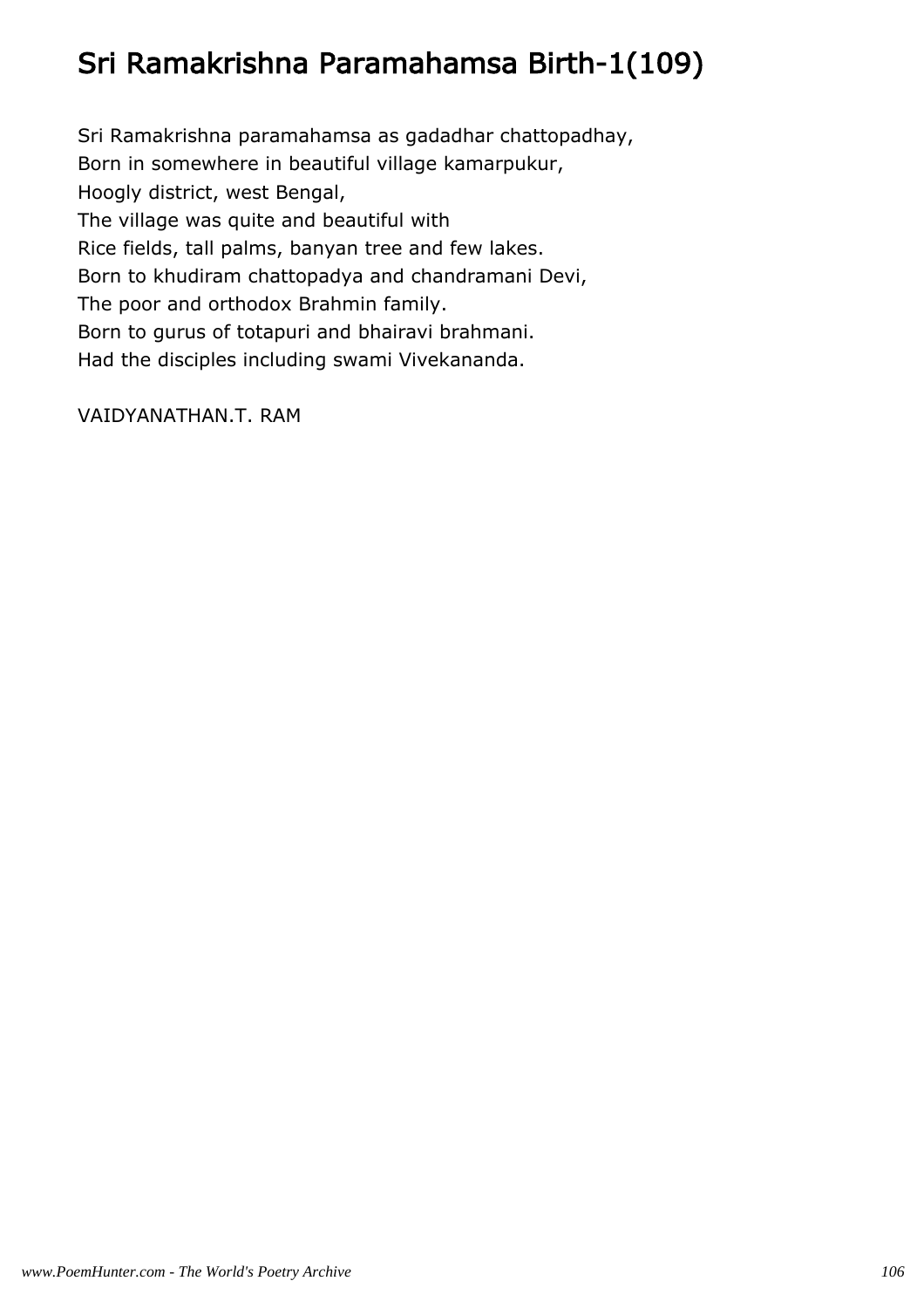## Sucide

The human was created, To vindicate the life, Where the life maybe Joy and sorrow,

The human was created With good brain and body, Now its within the human To utilize in proper manner.

Instead of using good brain and body, Human decides for suicide, Why should then, The human to be created, The god who created had wasted a life Where a human is incapable to vindicate.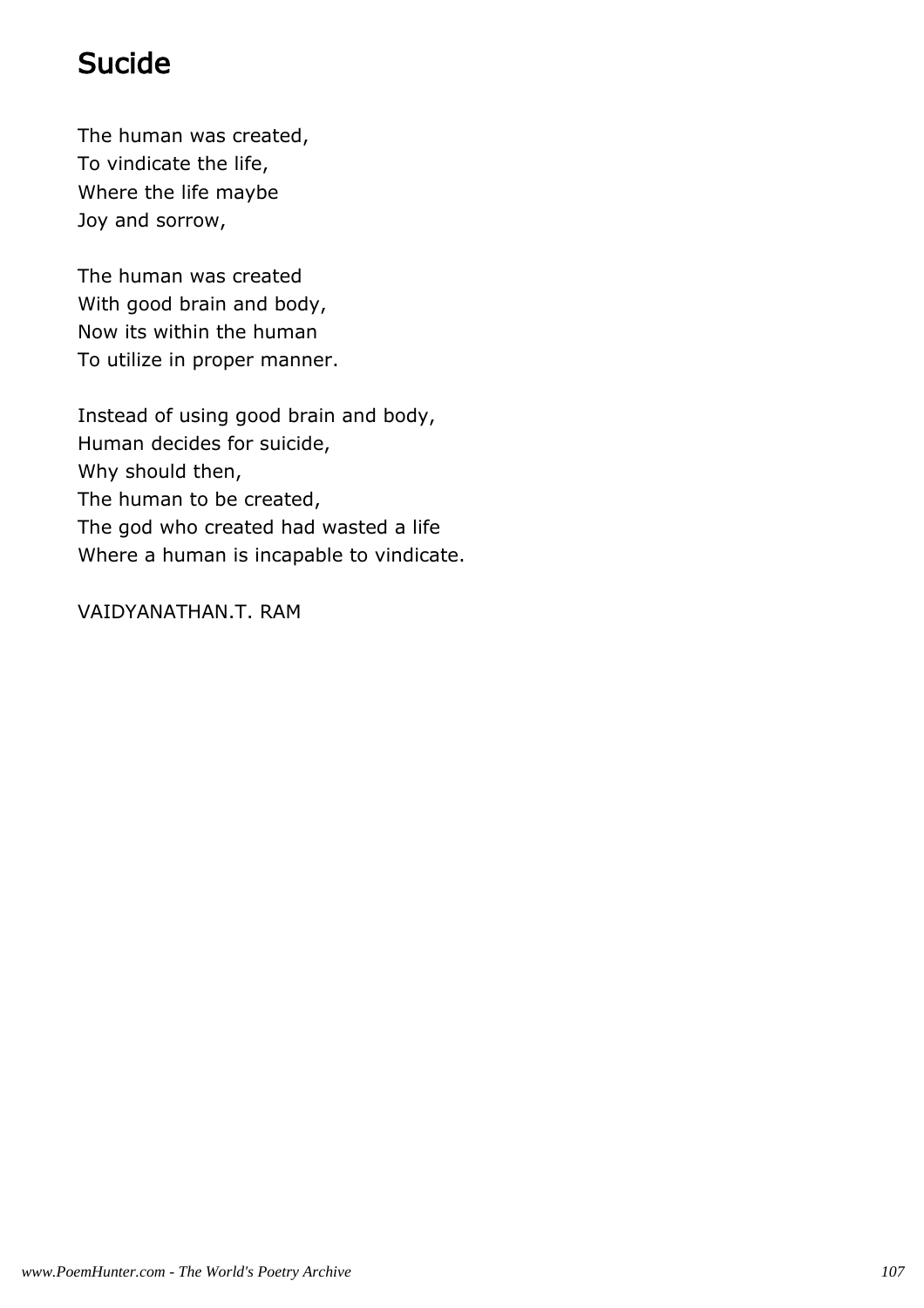#### Sweat.

Oh its sweating, may be due to working hard, But hardwork always leads to smart work. Oh its sweats, Will it be due to fever!, But fever is due to weakness on the body. Could it be, due to heat! Where the heat may lead to temper. An sweat may be due to fear, Where strong and boldness require's. The bad smell of sweating hurts others, But it is a moisture from pores of the skin,

SWEATING MAY BE, SOMETIMES GOOD, SOMETIMES BAD TO HEALTH.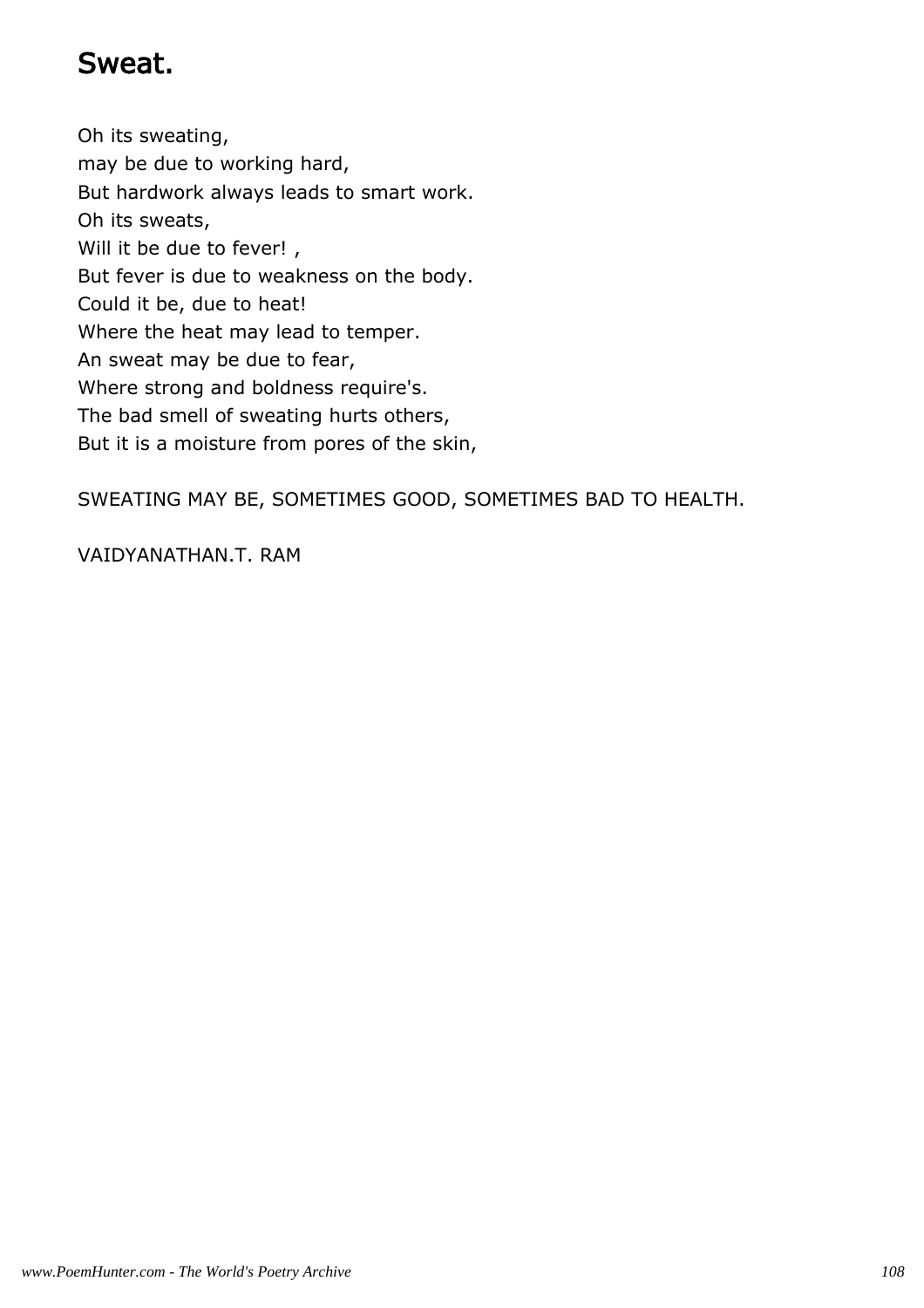#### Talk Less

Talking less, makes work smart, Talking less, makes the human brain think positive, Talking less, Makes the human to be active, Talking less, Makes sincere and patience. Talking less, Makes peace and comfort. Talking less, Makes you to be innovative.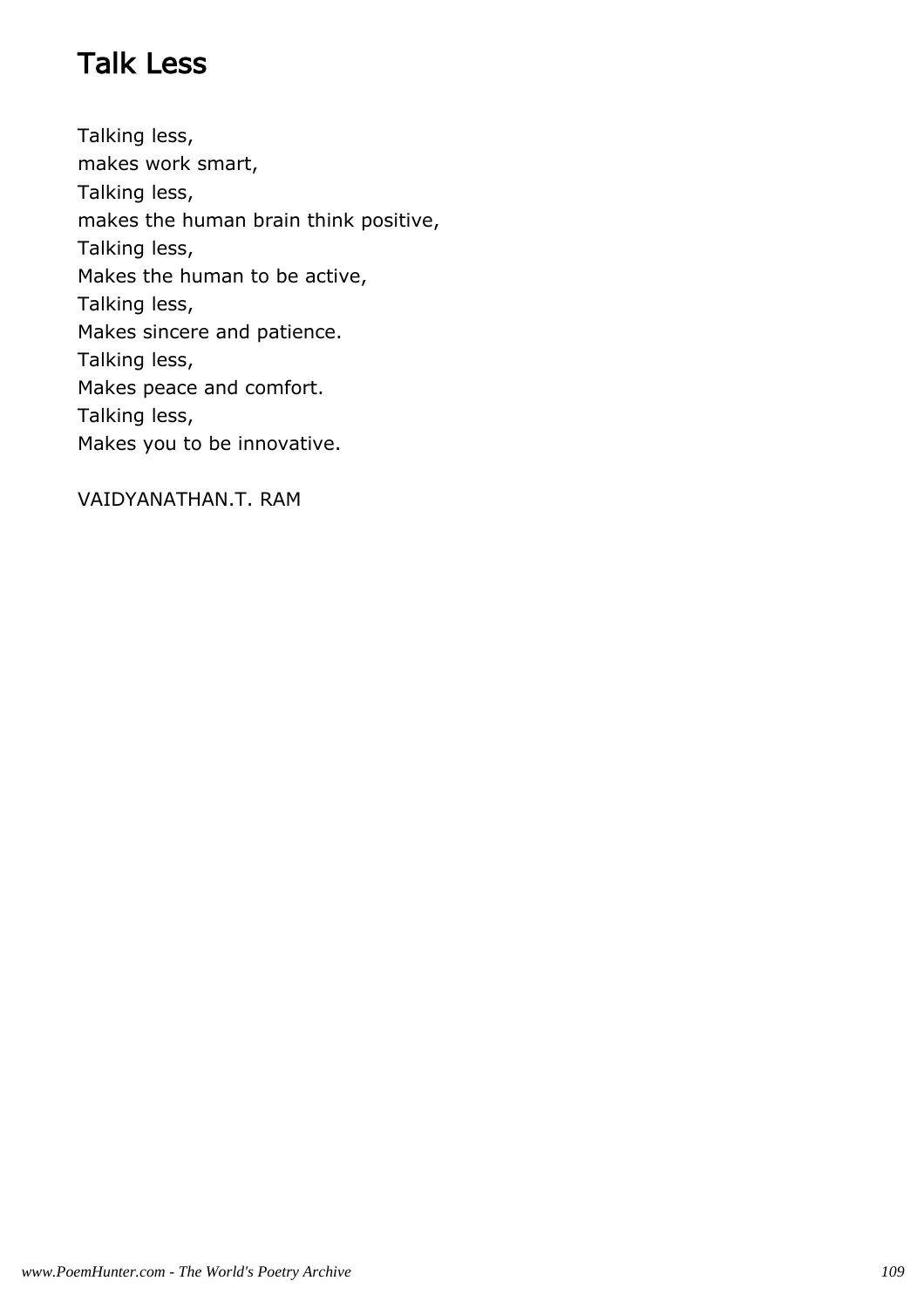#### Thank God, Oh God(75)

Thank god, For The knowledge you offered me, But to be used in right way is within my hand.

Thank god, For the birth you gave me through my mother, Where she took me to right path.

Thank god, For the education you presented me through my father, But he took me to successfull life.

Thank god, Allowing me to learn the good or bad in society. Where it was challenging with society by vindicating.

Thank god, The shelter and food you offered me,

But I understand, It is with me to secure the needs you offered me.

Thank god, The power of realization offered me, Where I understand the realization is to rectify my mistakes myself.

Thank god, Giving me good readers to read my poems, Where the readers from somewhere in the corner.

Thank god, For giving me a power of diversion towards the peace, When I feel sorrow.

Thank god, Presenting me a happiness, Although I'm lonely.

Thank god, For the friends offered me,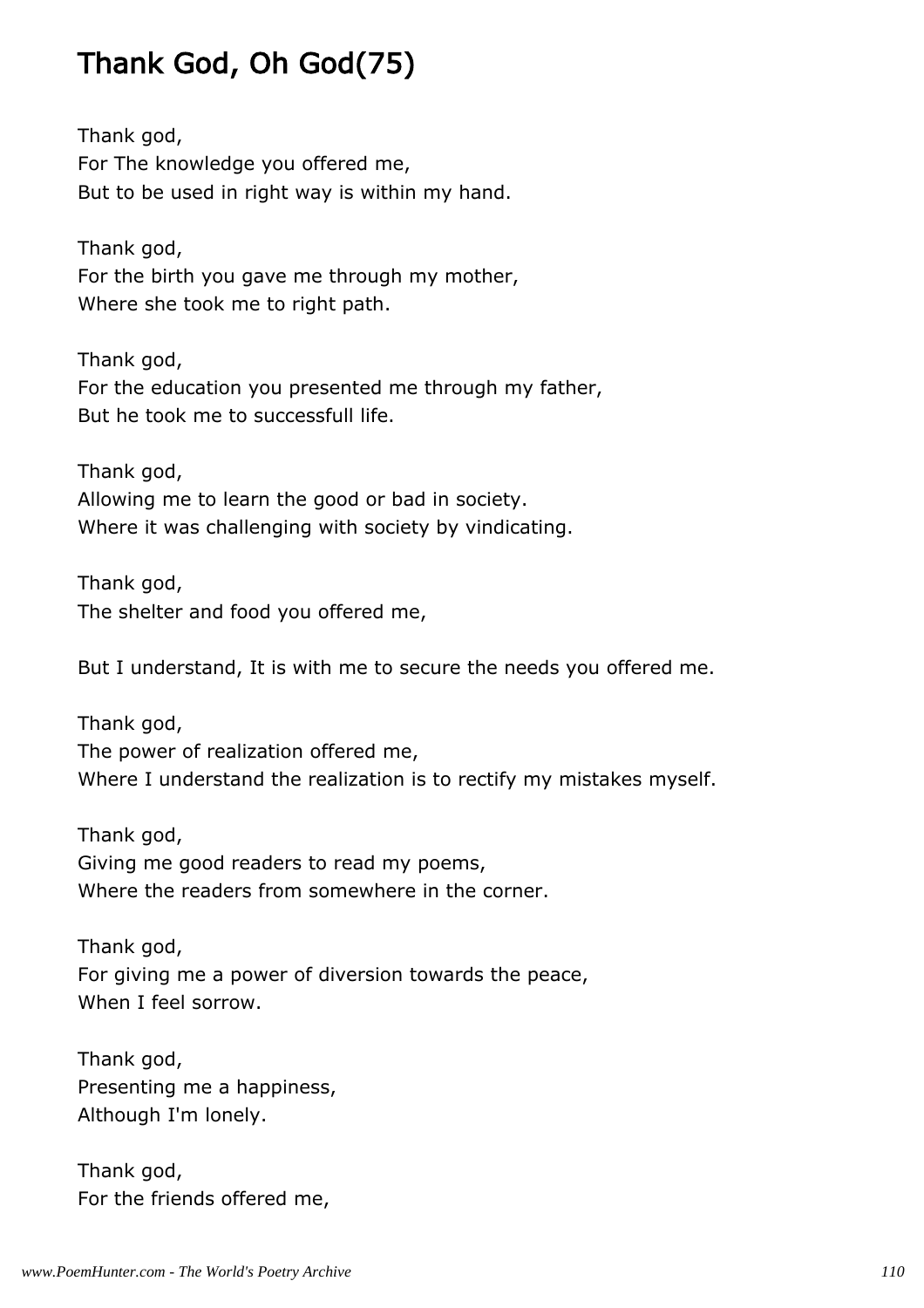Sharing sorrow or happiness with each other.

But, Oh god, Sometimes, somewhere, somehow, someone, Hurts the integrity of the nation, Oh god, Sometimes, somewhere, someone, Hurts the hinge of poverty. Somewhere, someone, Hurting the others soul of heart. Somewhere, somehow, someone, Hurting his health through unhygienic habits, Sometimes, somewhere, somehow, someone, Hurting his peace, Also peace of his family. Oh god, Someone, somewhere, Harms the flora and fauna. Someone, somewhere, Destroys the environment through his unhygienic habits. Oh god, Even, Someone destroys the culture.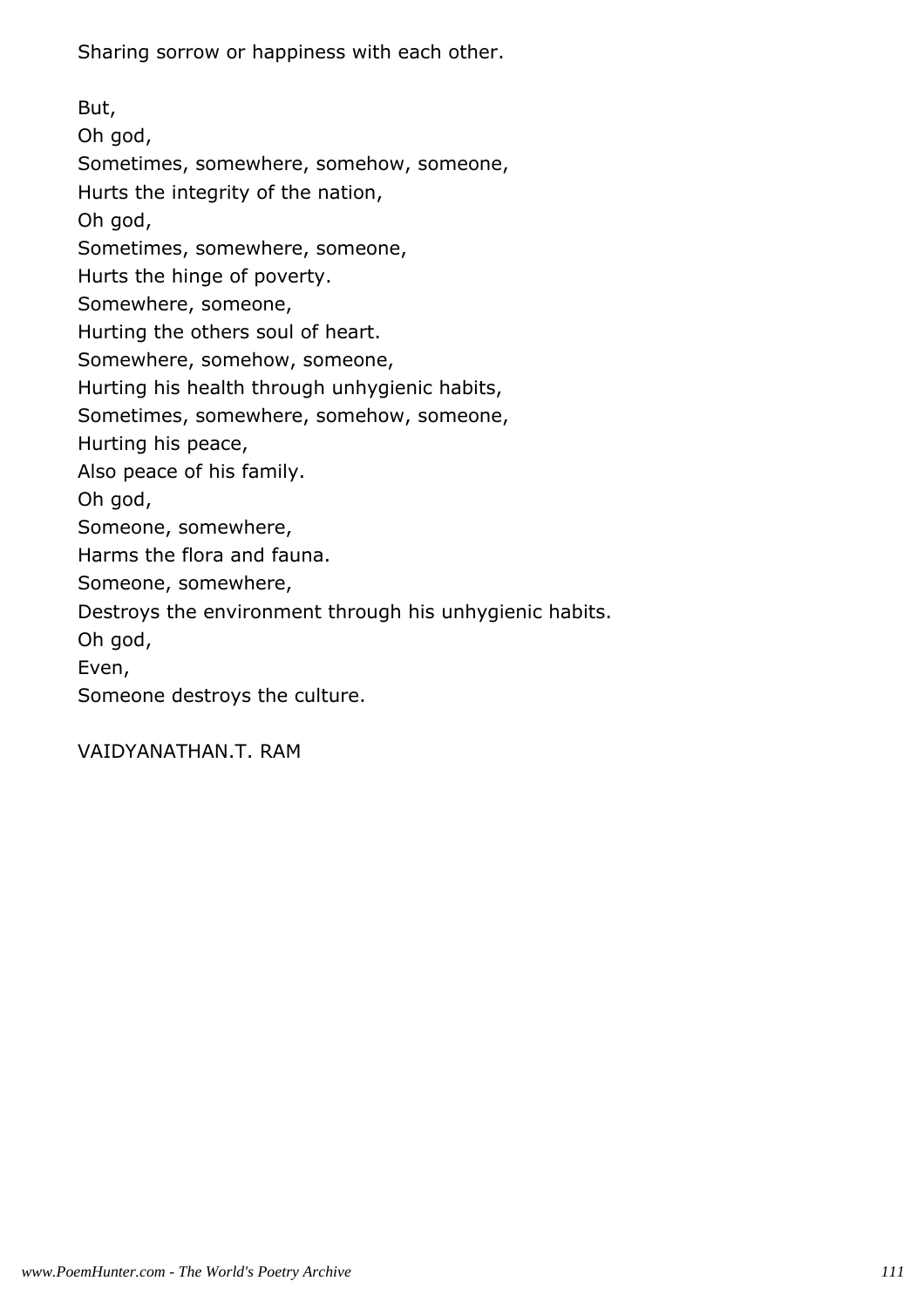# Thanking

Thanks, The word delivered to someone towards his service, Thanks, The word delivered with kind-hearted, Thanks, The word of respect delivered as a human, Thanks, The word delivered by you for their appreciation. Thanks, The word delivered by you for the gift they offered, Thanks,

Sometimes, somewhere, somehow,

Your thanks makes someone a happy,

Sometimes, somewhere, somehow,

Your thanking makes someone boosting their job,

Sometimes, somewhere, somehow,

Your thanking makes someone expecting you to come back.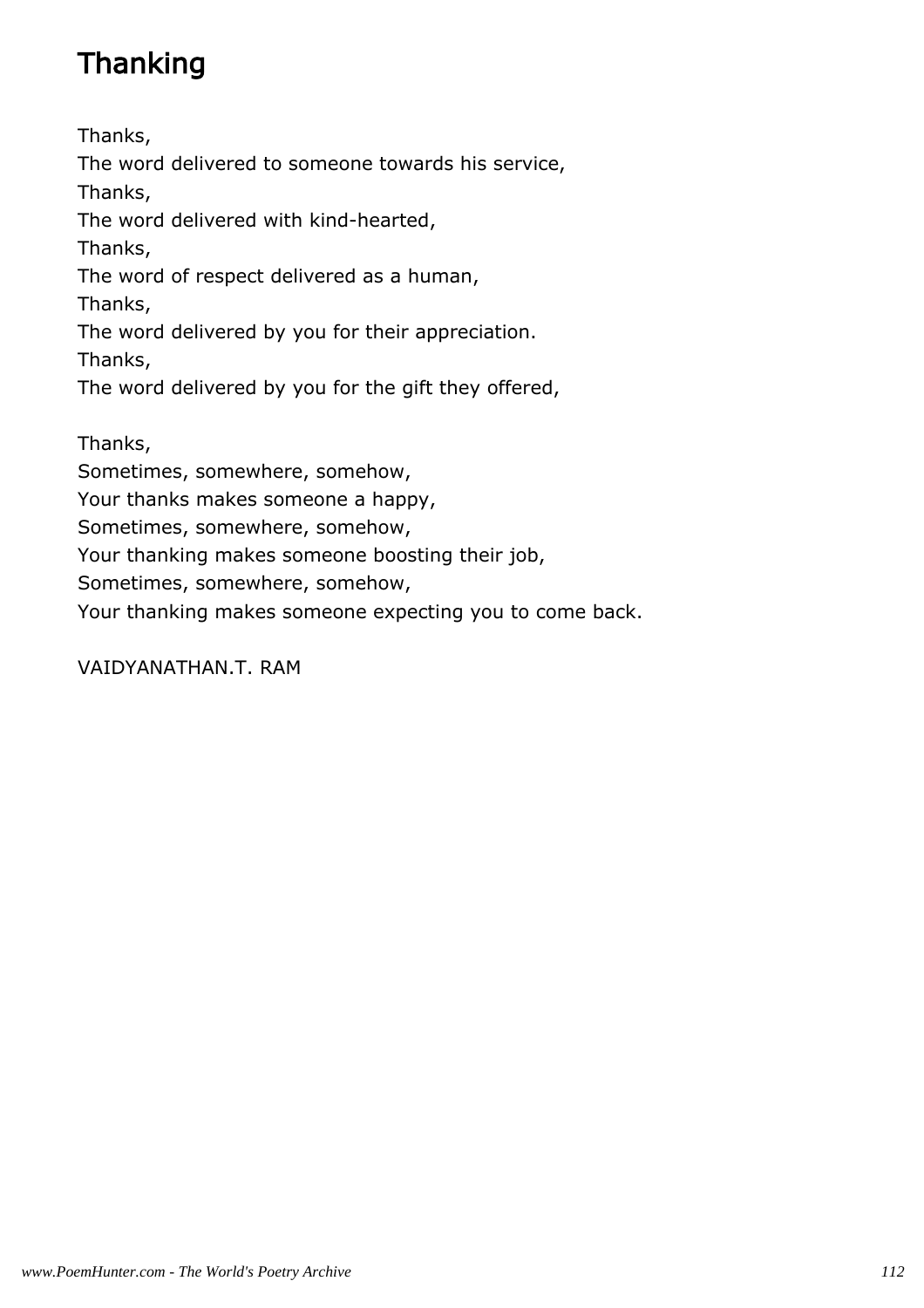#### The Beautiful

Each human and animals are born beautiful, It may be creation of god, But beautiful comes from nature, It may come from beautiful environment, Keeping clean and hygienic may be beautiful, Sometimes the love is inspired by beautifi, something you liked or attracted may be beautiful. Someone you liked, may be he is beautiful. Something you write or draw can be beautiful, Something you hear, may be music you hear is beautiful.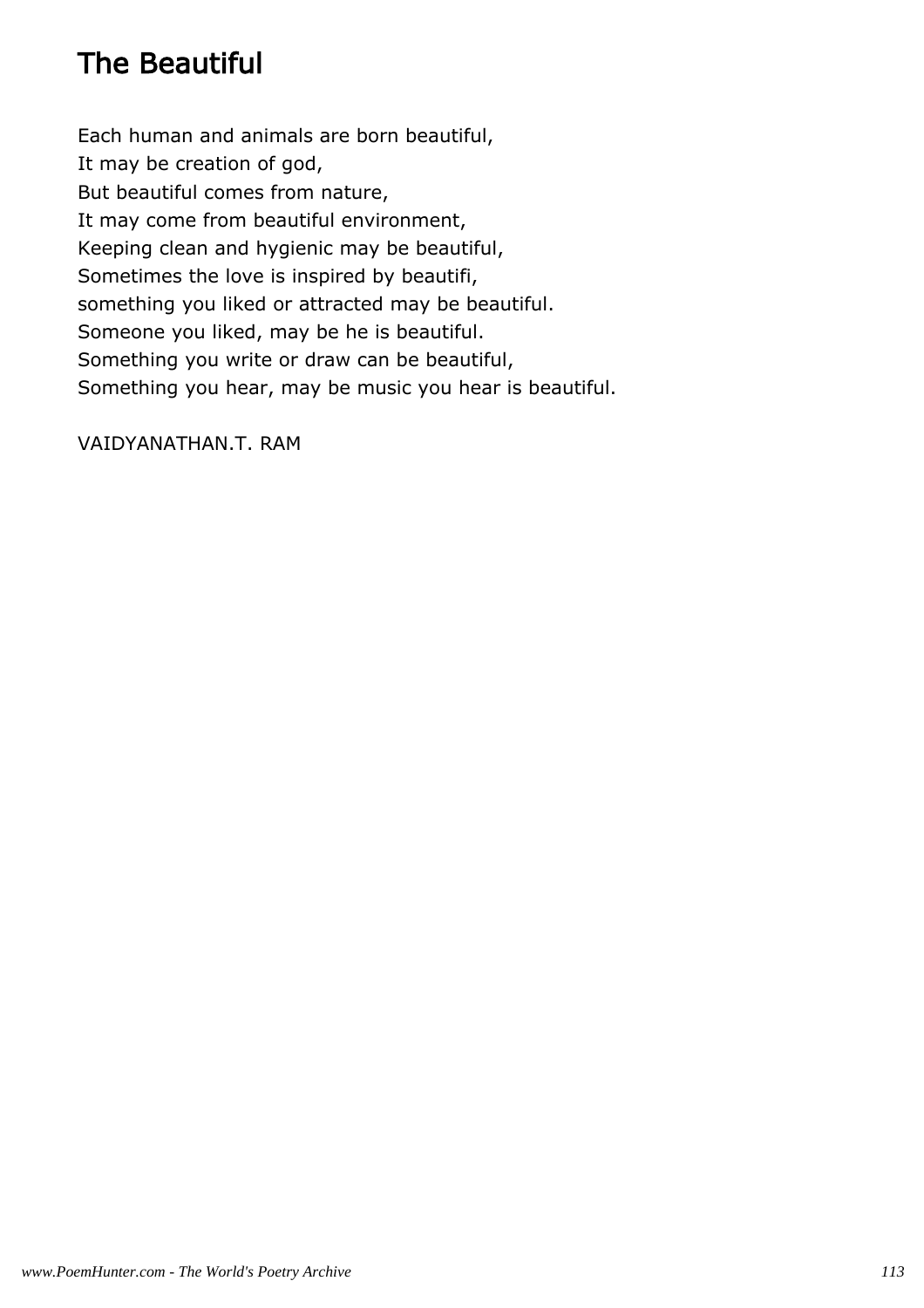# The Birds(1)

How Cute, the birds fly, Under the beautiful sky. How cute, builds the nest, Where it goes for the rest, How cute, it makes noise, Created with beautiful voice. How cute, creation in nature, But we need to protect its future.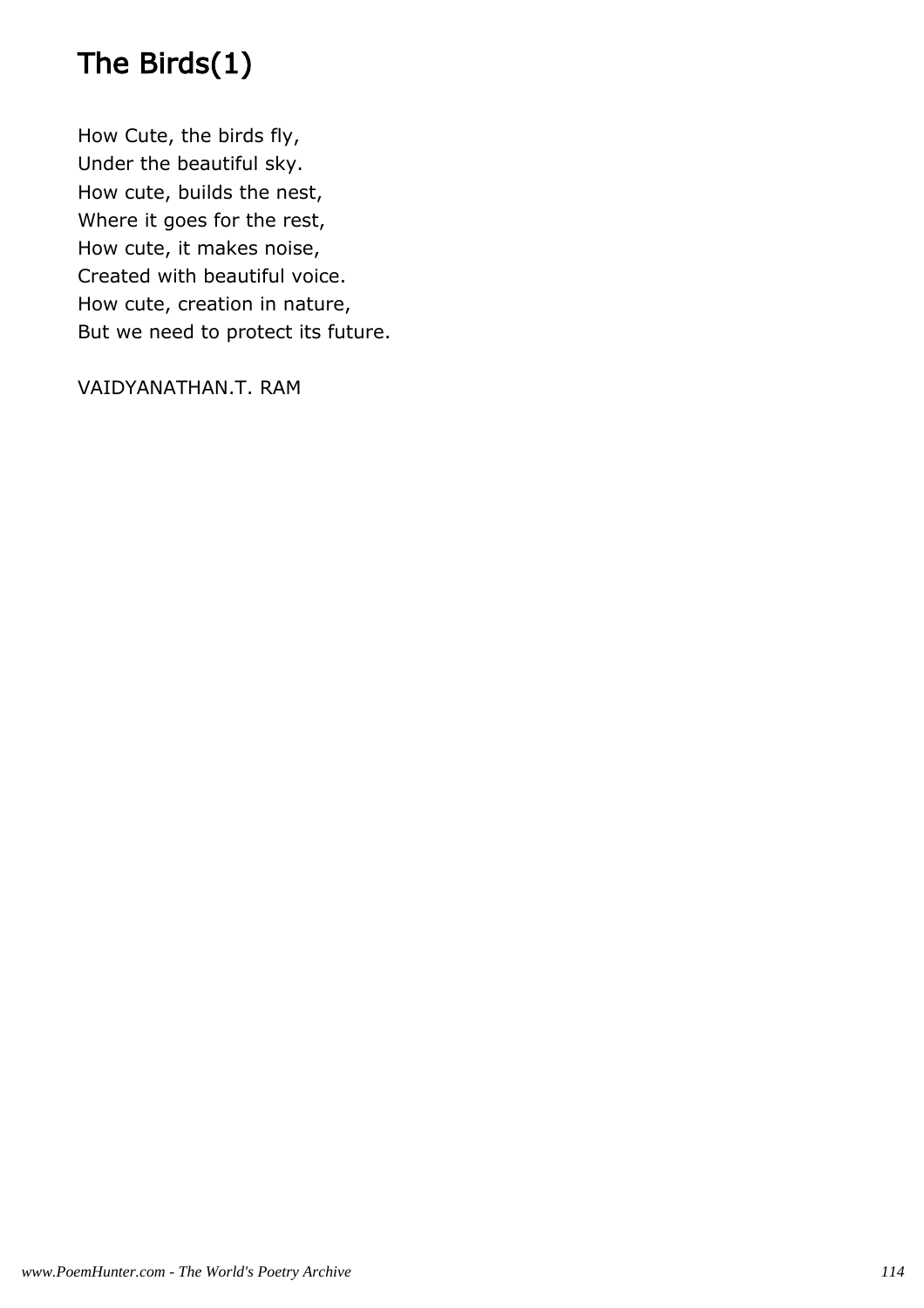#### The Decision

An Decision, To someone, somewhere, somehow, The Decision taken ends in miscarriage,

An Decision, To someone, somewhere, somehow, The decision taken ends in triumph.

Maybe the decision taken in situation of impolite, impatience, emotion, anger or peace less, May lead to miscarriage

Triumphs,

Maybe the decision taken in situation of Polite, patience and peacefully, May lead to triump.

Sometimes, somewhere, somehow, To take some decision smart, More and more time requires

Sometimes, somewhere, somehow, Some life where destroyed, Maybe due to wrong decision taken, In a moment, impatience and impolite.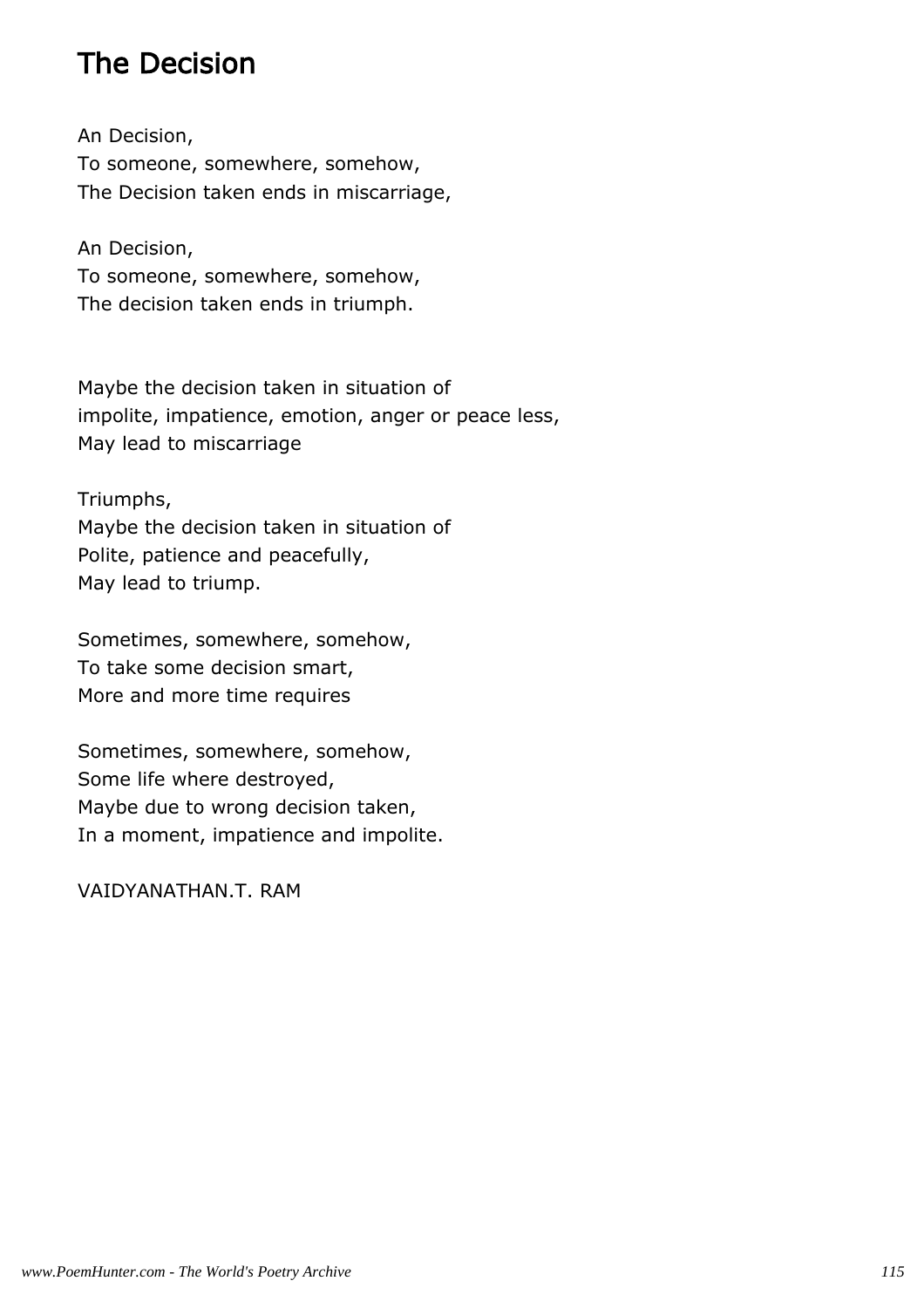# The Divorce

Why an Divorce, Since you understand each other. Why an divorce, Since you share the happiness and sorrow each other. Why an Divorce, Since you can understand your need each other. Why an divorce, Since you two are happy with the money or wealth you have. Why an divorce, Since there is no ego or envy within you two. Why an divorce, Since you are dedicating the life to you loving spouce. Why an divorce, Since you have the capability of rectifying the mistakes of each other.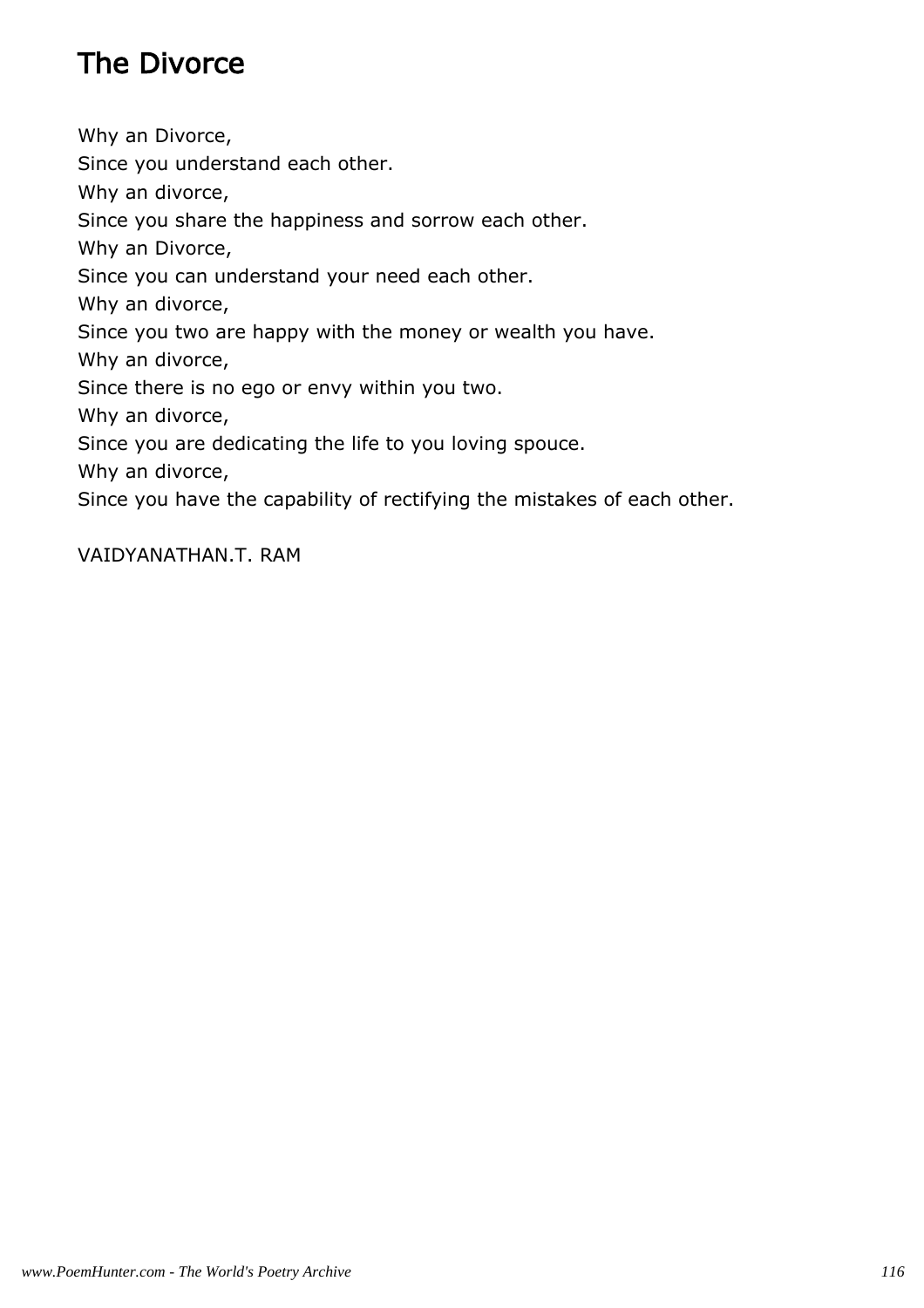# The Duck

How cute the duck walks, Beautiful when they flocks. Walking along the raft, Looks like going for a feast, The mouth with a long and lightly curved, Shooking the head while they walk. But no shooking while they swim, Eating plants, roots or seeds in the water, But on land, eating the grains wasted by farmers, Oh, the baby ducks eats invertibrates for a first one week, It is fantastic to watch they sleep By covering their head and beaks Under their wings, Hidden from their predators, But most of them sleep in the water at night, Where their predators can't reach them. Migrating towards other place during winter, Where there is a mild cold, Since they swim in winter. The god created the ducks, Although their life is very short, But they take care their life. When a ducks can leave in the world, Why can't a human leave?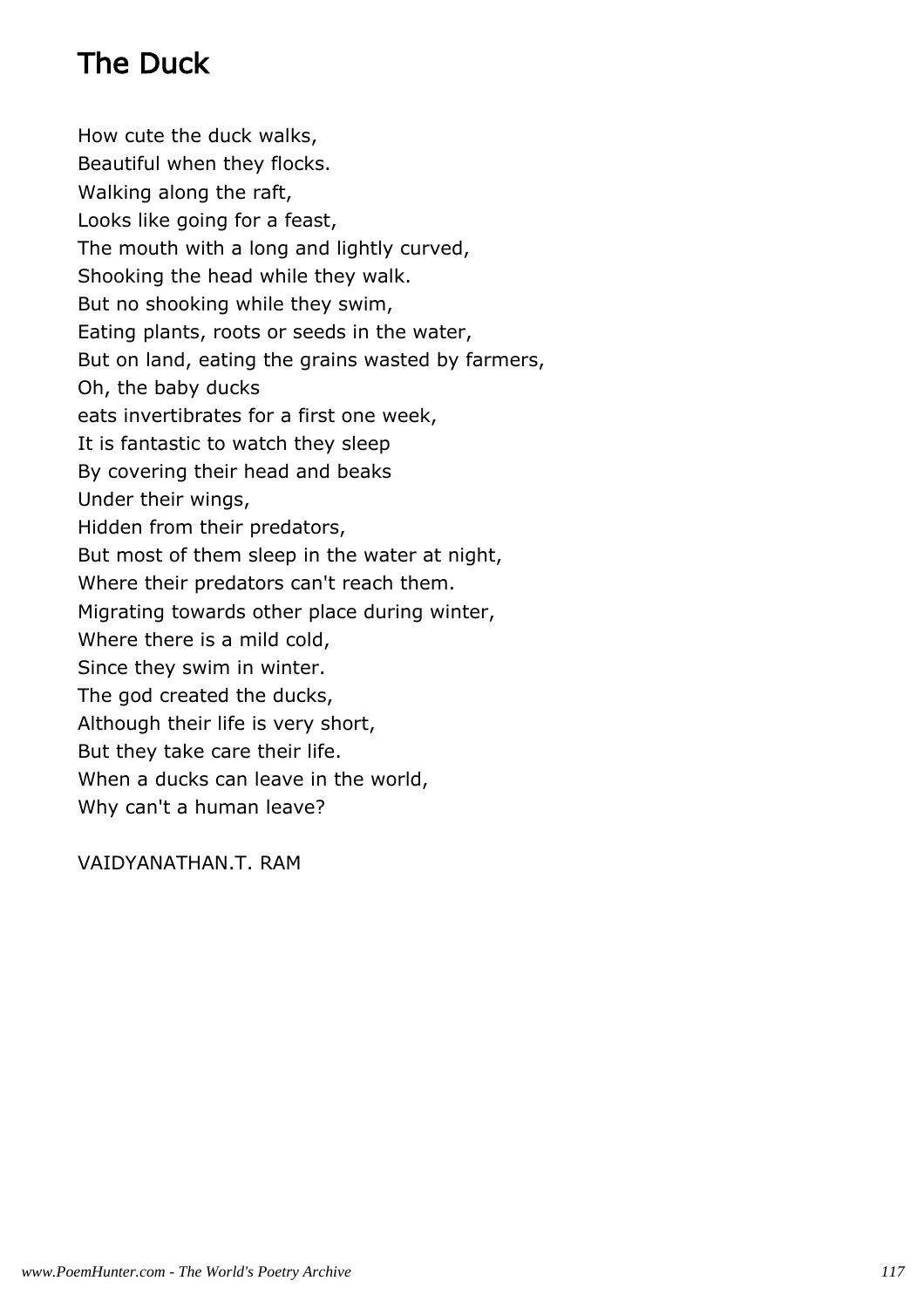# The Pain(90)

Some pains leads to happiness, Some pains leads to sorrow, Some pains leads without reasons.

Giving a birth to a child by heartfelt mom, It's a kind of beautiful pain. An appreciation towards the job done, It's a kind of beautiful pain. The health we keep relaxed, There is a kind of beautiful pain. Sometimes, somehow, The happiness we get is also kind of beautiful pain.

Hurting others or hurted by others, Seem to be horrible pain. Hurting others or hurted by others, The doing a sin is horrible pain. Hurting others or hurted by others, The irritation is a horrible pain. Hurting others or hurted by others, Theiving other's property, Seem to be a kind horrible pain.

Each and every pain, Maybe beautiful of horrible, But to be taken in positive, Which is in the hands of human.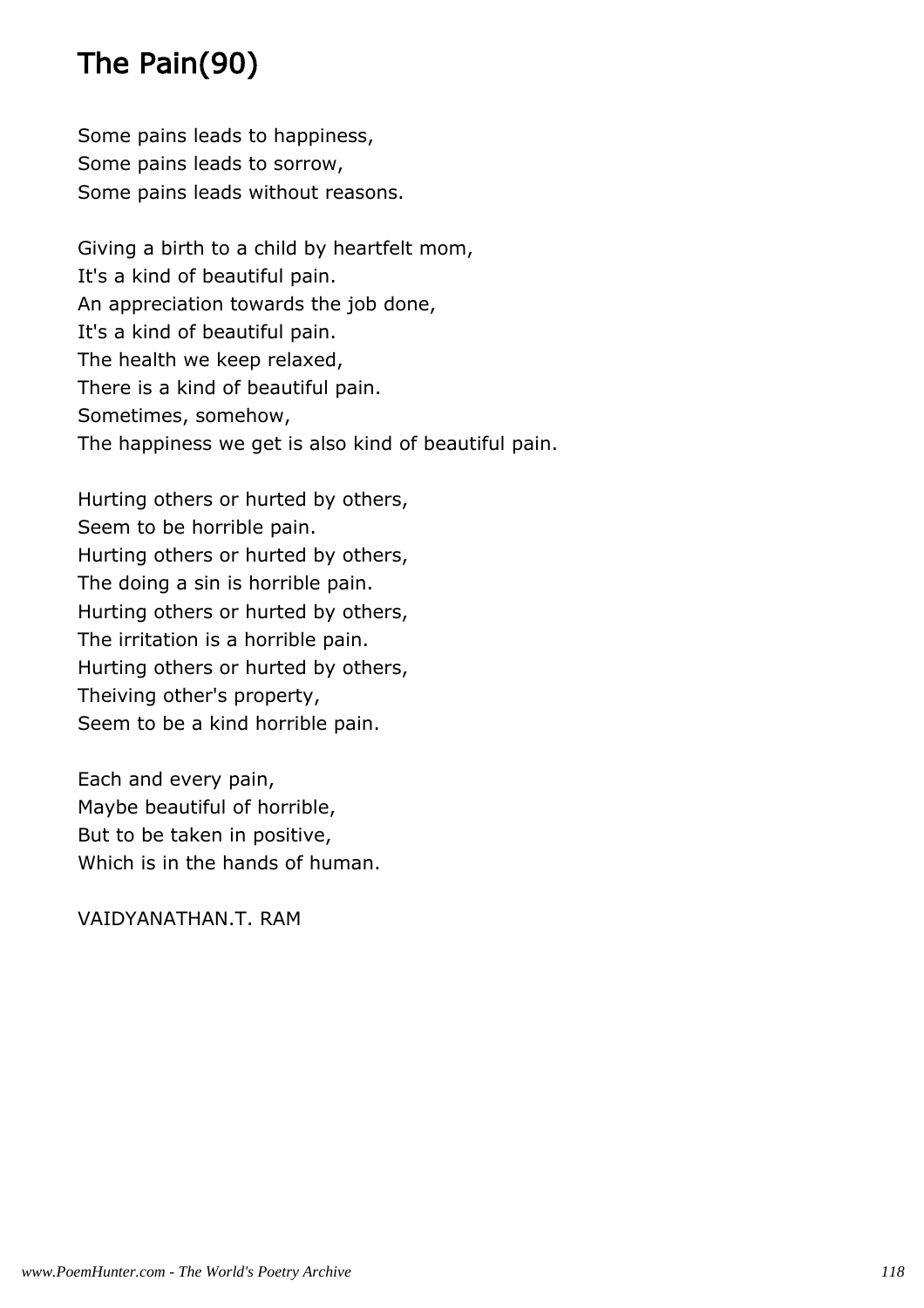# The Rain.

The rain flows, Thank god, The animals who were struggling so far for water in forest, was able to fetch water now. Thank god, Farmer's can now harvest the grains in the field happily. Thank god, Making the environment green and chill after a long time, Thank god, Making the fired heart's cool. Thank god, Making the flutter fly happy, Although its life is for a day. Thank god, Giving water through rain, Who are in surplus. Thank god, Giving the water to flora and fauna, Whose habitat is ocstrazised in mountain or forest.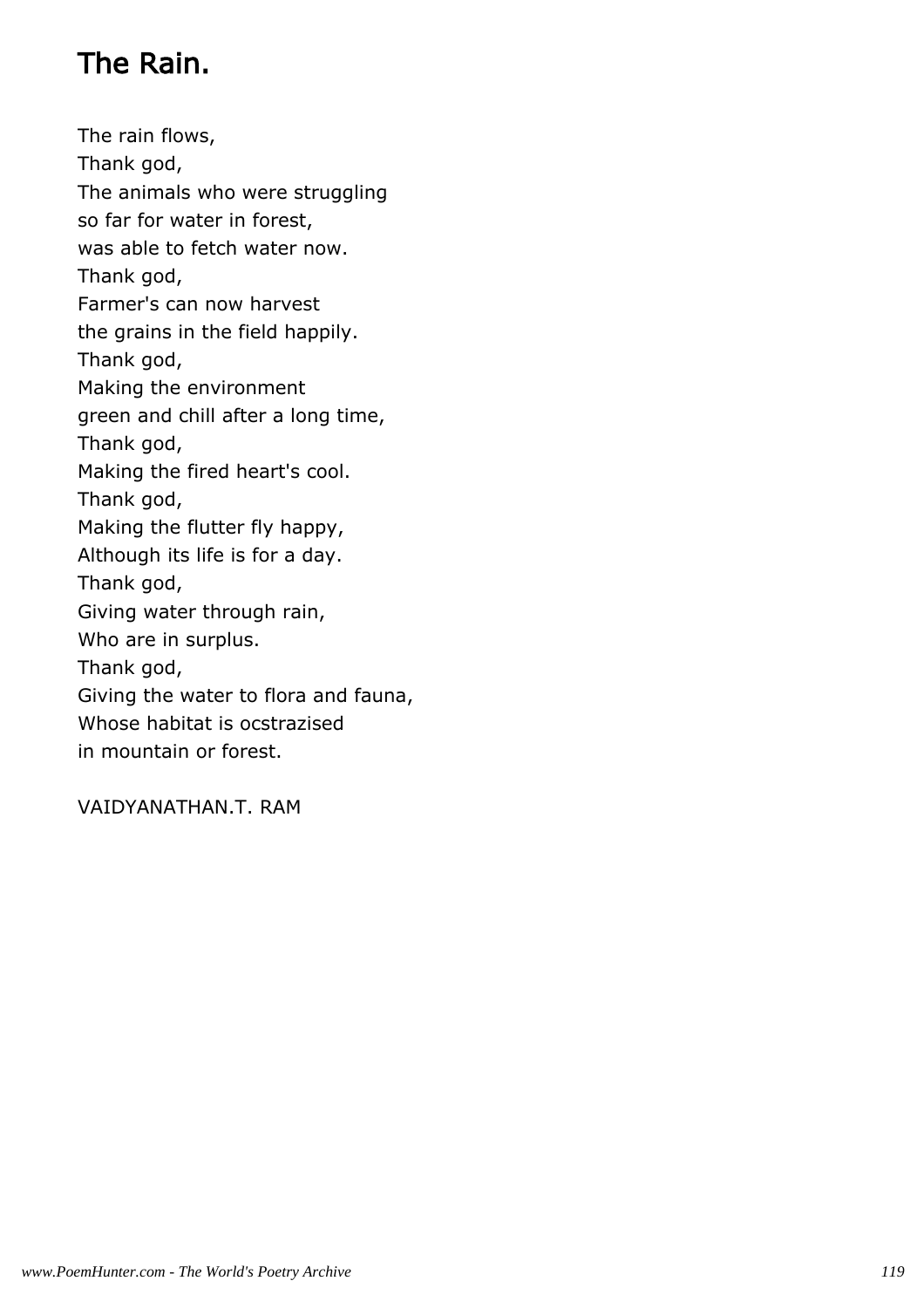#### The Relationship

IT WAS FOUND, AN FATHER LOVES HIS DAUGHTER TOO MUCH THAN SON, MOTHER LOVES HER SON TOO MUCH THAN THE DAUGHTER, IT IS NATURE IN RELATIONSHIP. BUT AN FATHER ALWAYS SAFEGUARDS THE FUTURE OF SON, AN MOTHER SAFEGUARDS THE FUTURE OF DAUGHTER. WHERE THE MOTHER AND FATHER SAFEGUARDS THE FUTURE OF THEIR CHILDREN. BUT IT WAS THEIR CHILDREN MISUNDERSTAND ABOUT THEIR PARENTS, AN FATHER LOVES HIS DAUGHTER, AS SHE LIVES IN A FAMILY FOR SOME DECADES, LATER SHE IS HANDED OVER TO HER HUSBAND AFTER A DECADE, SHE STARTS DEDICATING HER LIFE FOR HER HUSBAND, HERE THE RELATIONSHIP STARTS BREAKING WITHIN HER AND PARENTS, THIS MADE THE REASON FATHER DEDICATED HIS LOVE TO DAUGHTER, AN MOTHER KNOWS THE PAIN, WHEN DAUGHTER LEAVES THE PARENTS, SO SHE LOVES THE SON,

EXPECTING HIM TO BE WITH THEM TILL THE END OF THE LIFE.

THIS IS KIND REQUEST TO SON'S AND DAUGHTER'S TO UNDERSTAND THEIR PARENTS, NOT TO HURT THEM.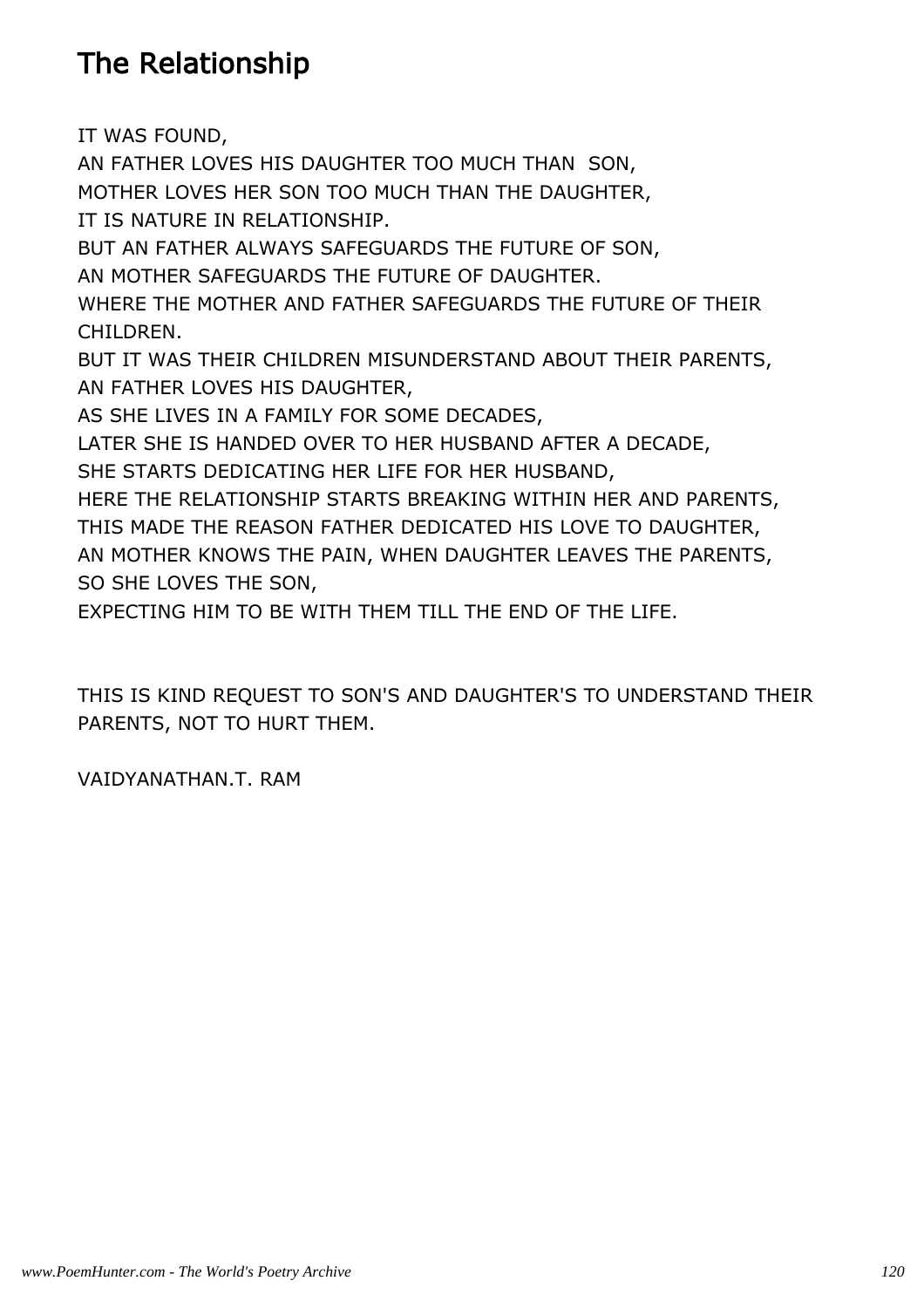# The Soldier

The soldier, The man securing the nation. But he is nation's vision. The soldier, The man securing the boarder, But he is the man of hoarder. The soldier, Leaving his family a far, But, he is seem to be always a gar. The soldier, He may be or may not leave tommorow, But till the end, leaves as brow. The soldier, He build's the nation's barrage, But he is a man of courage. He protects nation's integrity, But he is the man of dignity.

The poem is especially dedicated to the soldier's of armed force's.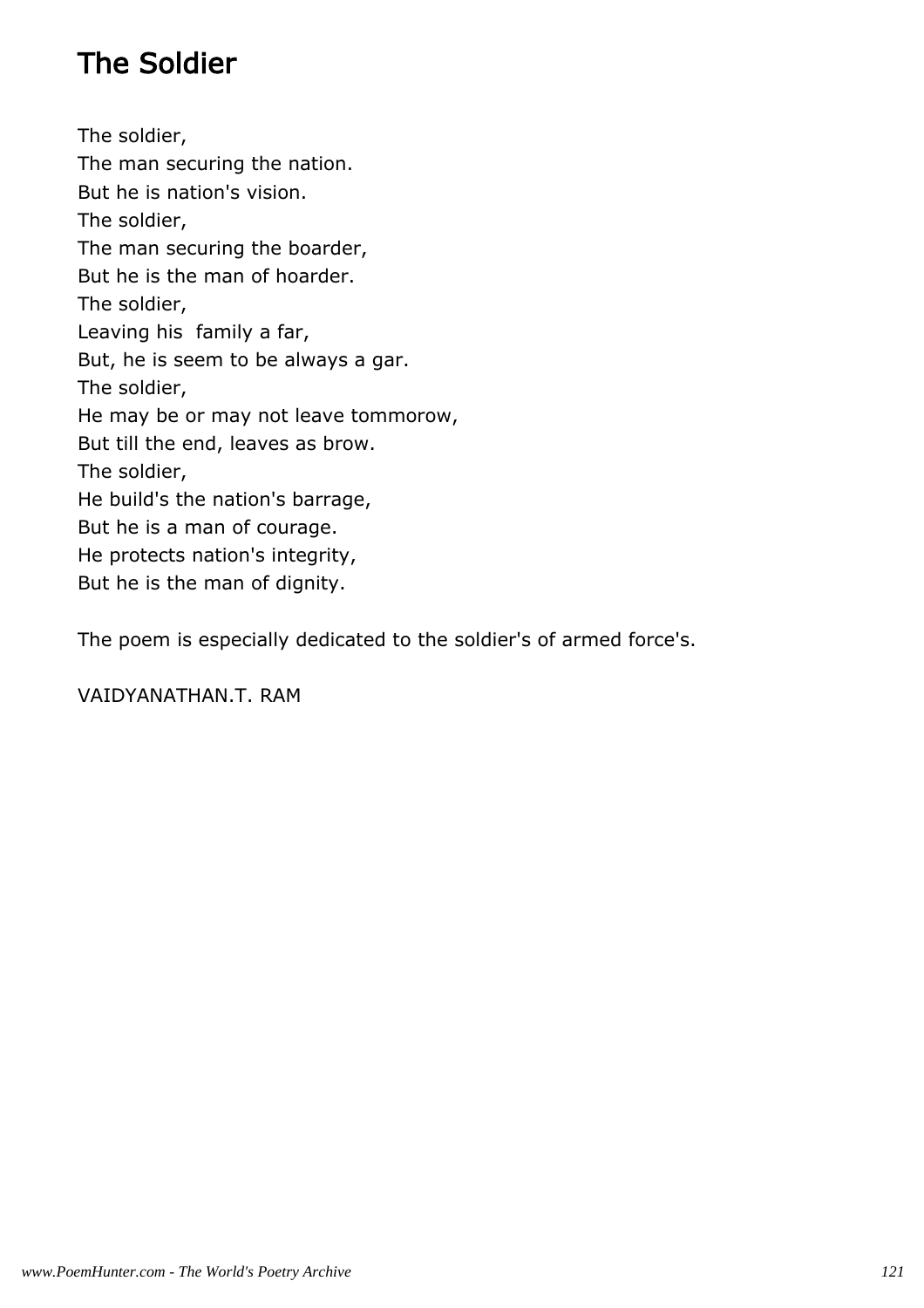# The Trees-1(111)

Oh my beautiful trees, Looking cute with greeny branches, But you have never resisted, To give a space for birds, For building their nest, At no cost.

Observing the heat, As chlorophyll from the sunlight, Giving us a space for shade, To make us cool, At no cost.

Oh my beautiful trees, You have never bothered, When we cut your trunks and branches, To build shelters and furnitures, At no cost.

Oh my beautiful trees, Offering the food, To all humans and animals, At no cost.

Oh my beautiful trees, Even you have never bothered, Helping us by, Observing the pollution.

Oh my beautiful trees, I have never seen you, Being selfish, although we cut you, To fire the log for cooking, Why not, even in fire camp, Why not, even in cremation.

Oh my beautiful trees, I realize how you had helped the humans, During the ancient period,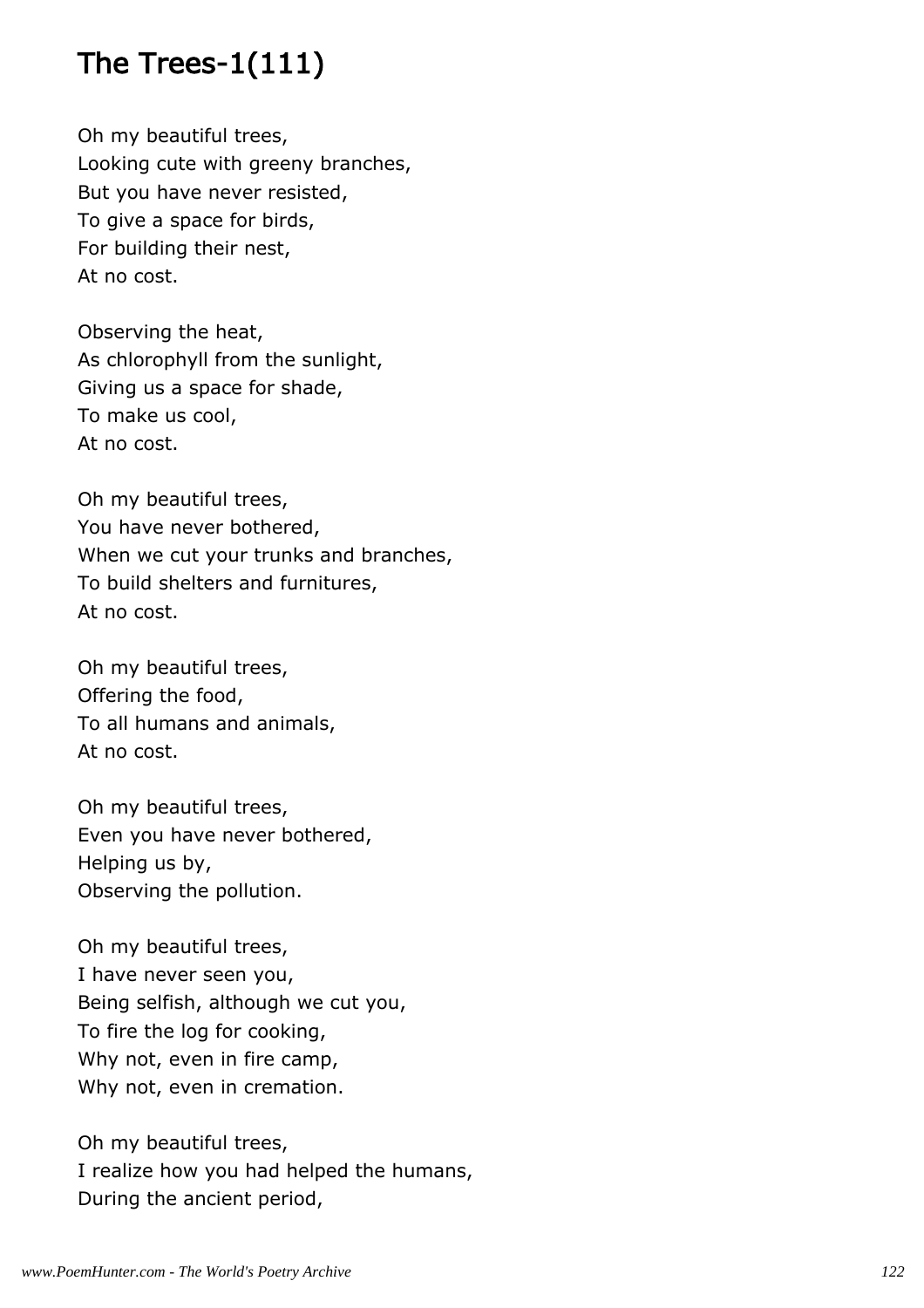To light up the lamp, A piece of log was needed from you.

Oh my beautiful trees, Im pride of you, You have never bothered about, Community, language, religion, Or region, But help the humans and animals, At every cost.

Why not, You were needed to brush the teeth, You were needed as plate to eat, You were needed to burn the death body, You were used as medicine, More, more and more.

Thanking you my beautiful trees, Helping the humans and animals.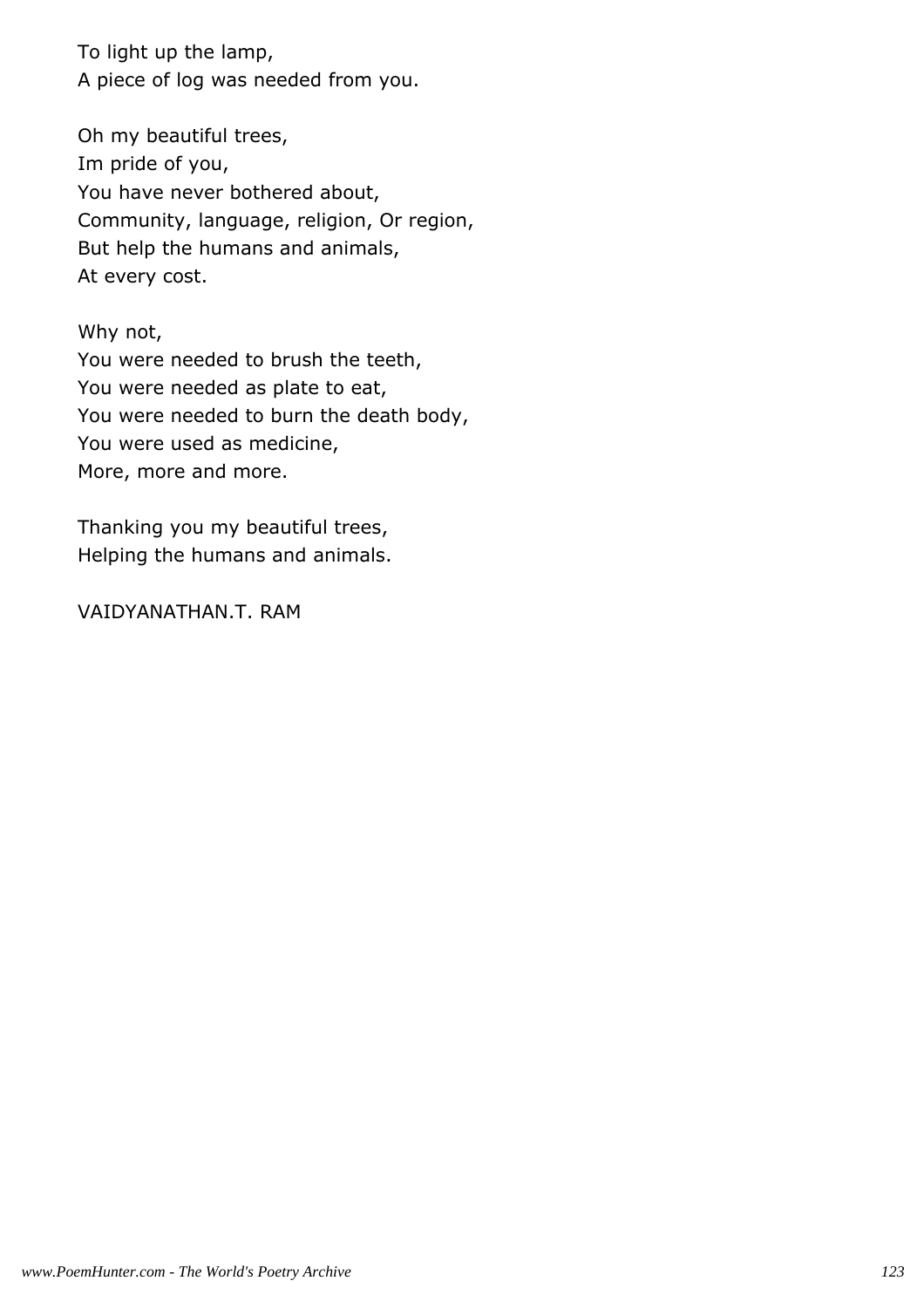#### The Trees-2, Bannana Trees(112)

The bannana trees,

Oh my bannana trees, Cute look with beautiful greeny leaves, Where greeny leaves are branches of your breed, But the greeny leaves being used as plate to eat, Greeny leaves are said to be hygenic and healthy, Why not, Greeny leaves are used for packing food, Even your greeny leaves are food for animals.

Oh my sweet bannana trees, Offering us different kinds of bannana, Different kinds of bannana, With different kinds of tastes, Different kinds of bannana, With different kinds of breed.

Oh my sweet bannana trees, Offering us vazhaithandu, Only one kind of vazhaithandu, But made to cook in various kind of food, Why not, Vazhaithandu, used for making juice, To drink at early morning with empty stomach, To feel healthy, Why not, To cook as curry or sambar, Where we feel the taste of hunger, Vazhaithandu with beautiful stem.

Oh my sweet bannana trees, Offering us beautiful plantain flowers, Used for tasty and healthy food, Sometimes, somewhere, somehow, Used for cooking tasty and crispy vada.

Each and every part of your body, Satisfies our needs,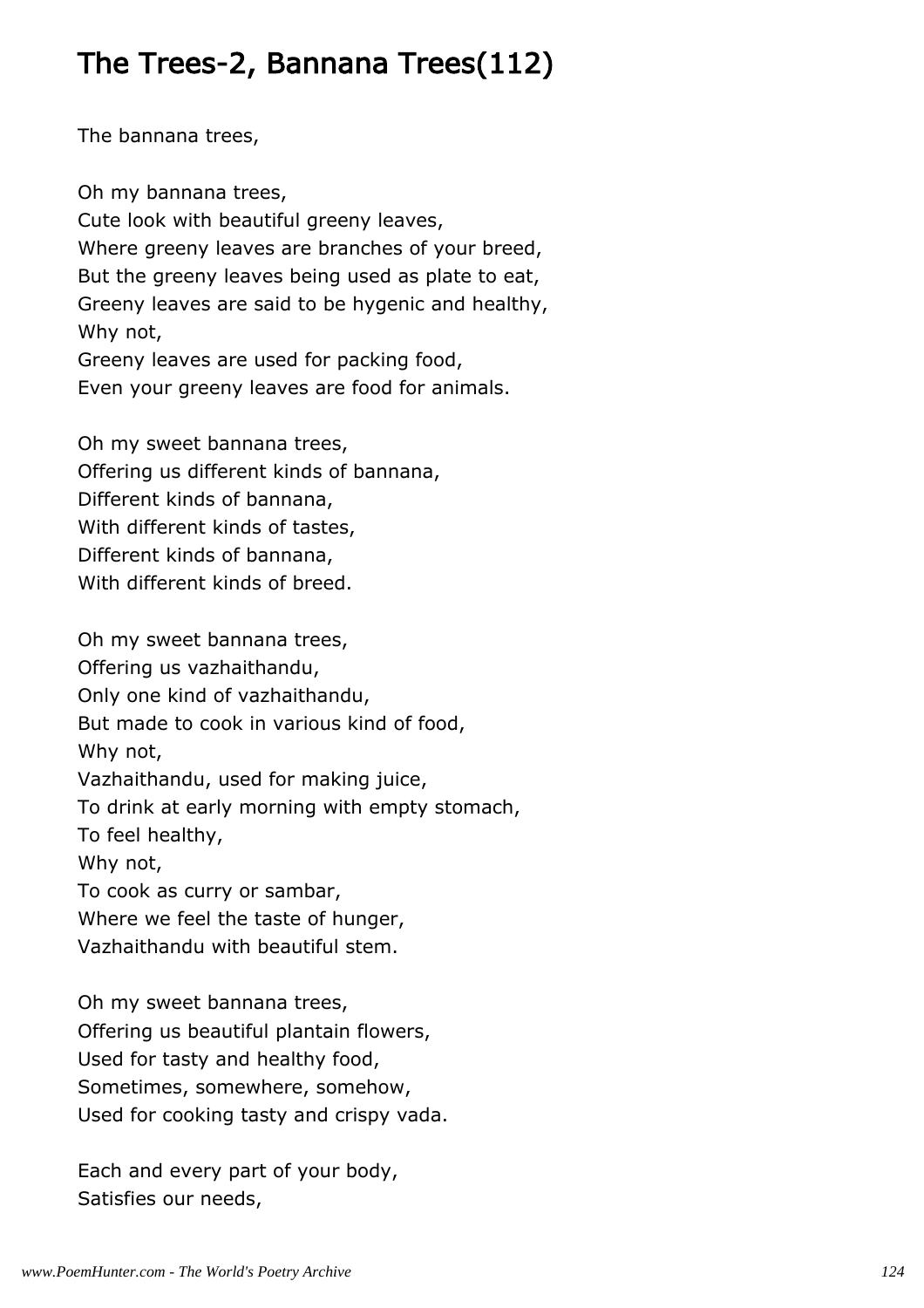Thanks a lot, banna tree.

WE PROTECT YOU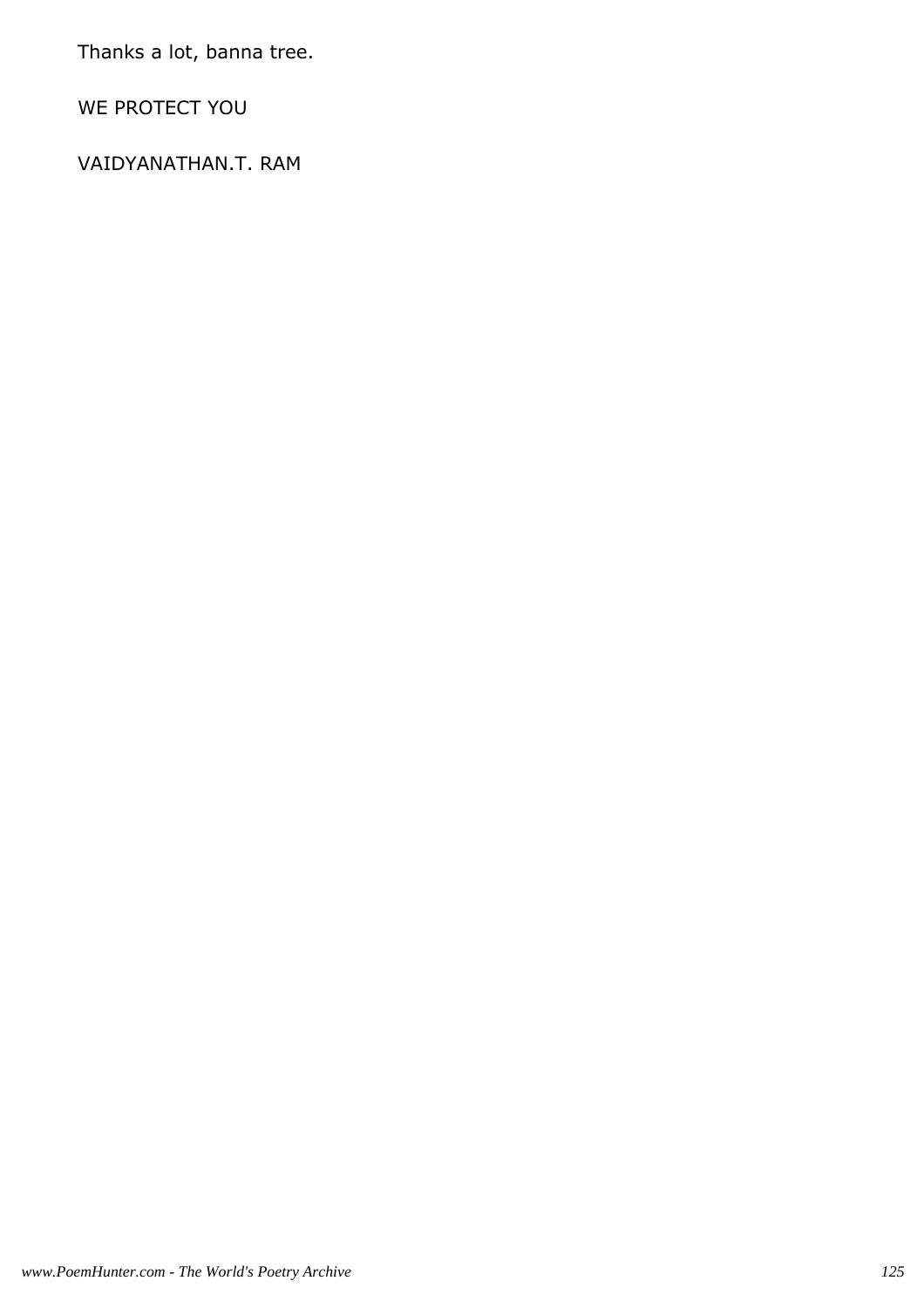# The Trees-3, Coconut Trees (113)

Oh my beautiful and sweet coconut trees, How cute you are being created in this world, With beautiful and greeny leaves, Where your leaves are used from temples to cremetorium, The leaves gives us good and cool shade, Many makes handicrafts with your leaves,

Why not, Sometimes, somewhere, somehow, Used for lifting dead bodies, Why not, Sometimes, somewhere, somehow, The leaves are used for making broomsticks, Why not, Sometimes, somewhere, somehow, The leaves are used for making baskets, Why not, Sometimes, somewhere, somehow, The leaves are used used as cups.

Oh my beautiful and sweet coconut trees, Offering us a sweet coconut, With sweet water from tender coconut, Offering us a sweet coconut To make coconut burfy, coconut milk or coconut rice. More, more and more.....

Why not, Sometimes, somewhere, somehow, Even coconut shells are used in carving, Why not, Sometimes, somewhere, somehow, Coconut shells are used as fuel, More, more and more....

Oh my beautiful and sweet coconut trees, The husk of the coconut, Offered to make coir, rope, mat, brush, bags, scrubbers, More, more and more.......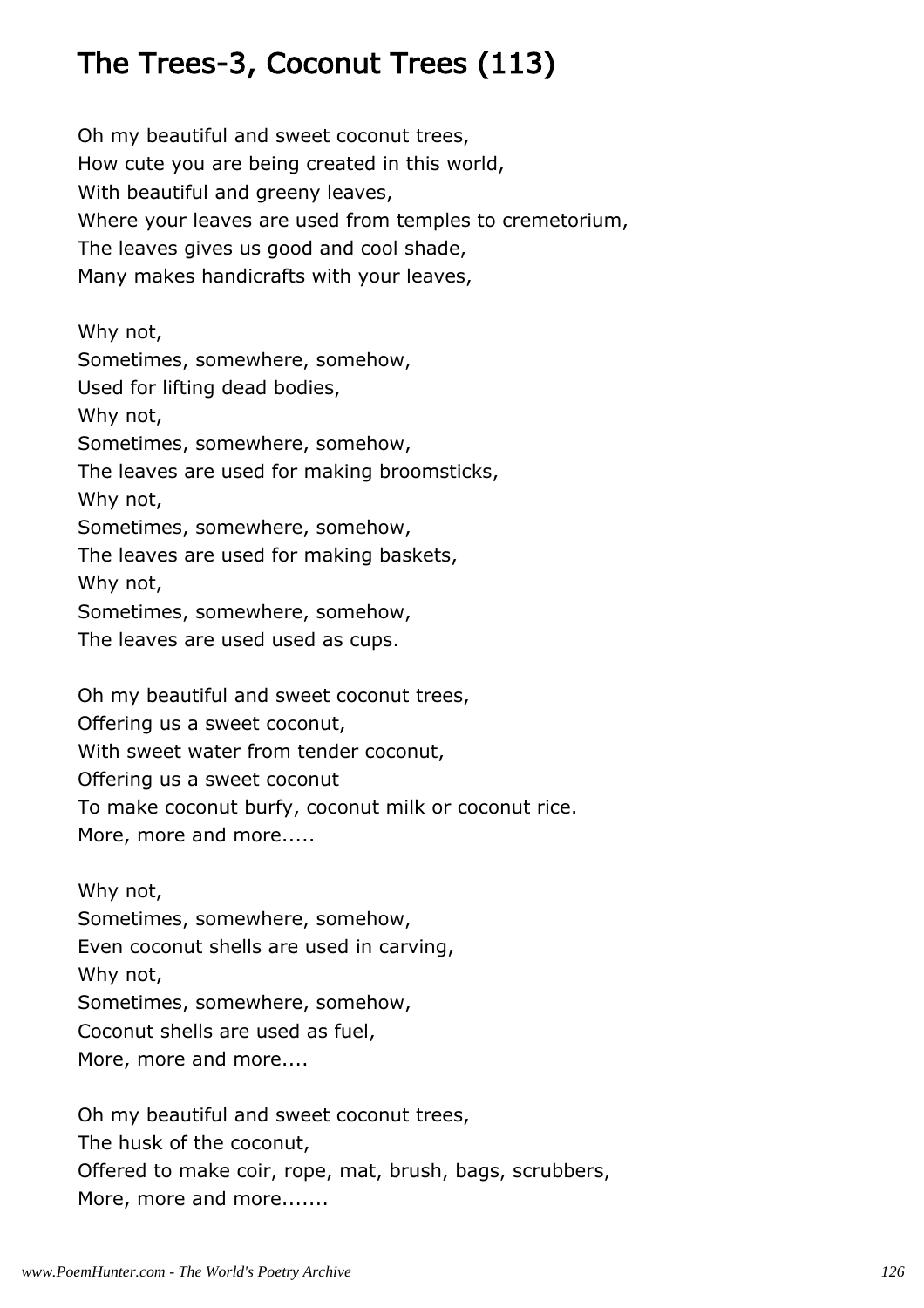Why not, The husk, the part of coconut, Being used to make mattress, You offered husk for birds, To build their nest, The husk, shells, flower stems, laef stems are Used for fire in traditional kitchens.

Oh my beautiful and sweet coconut trees, You offer cute flower stems, Where it is used as medicines, It is said flower stems are medicines, For new mother's.

Thank you my beautiful and sweet coconut trees, Dedicating your life towards the humans, Why not, Even to, Animals, birds, reptiles or maybe insects too.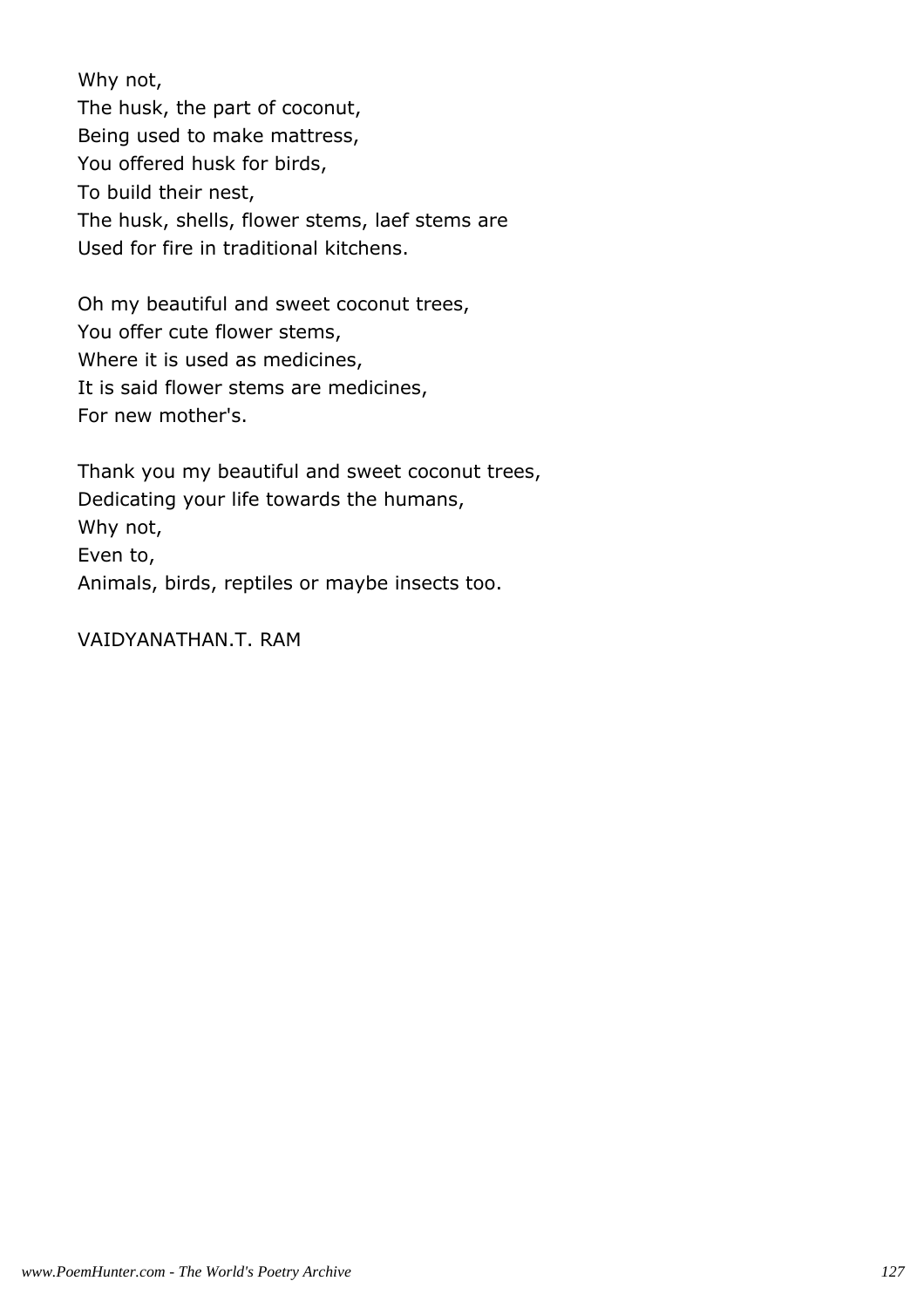#### The Trees-4, The Papaya(114)

The tree with sweet and beautiful fruit, The tree with cute looking leaves, The tree with beautiful single stem.

In single stem, the bunch of papaya, In single stem, the beautiful designed leaves, In single stem, the beautiful root grows.

The papaya tree, does not expect for water, The papaya tree, does not expect for fertilizer, The papaya tree, does not expect for any climate.

It has no difference in language, It has no difference in caste or community, It has no difference in religion or region.

The tree with papaya offering an sweet juice, The tree with papaya offering to cook, The tree with papaya offering as medicine.

Thanks to papaya tree.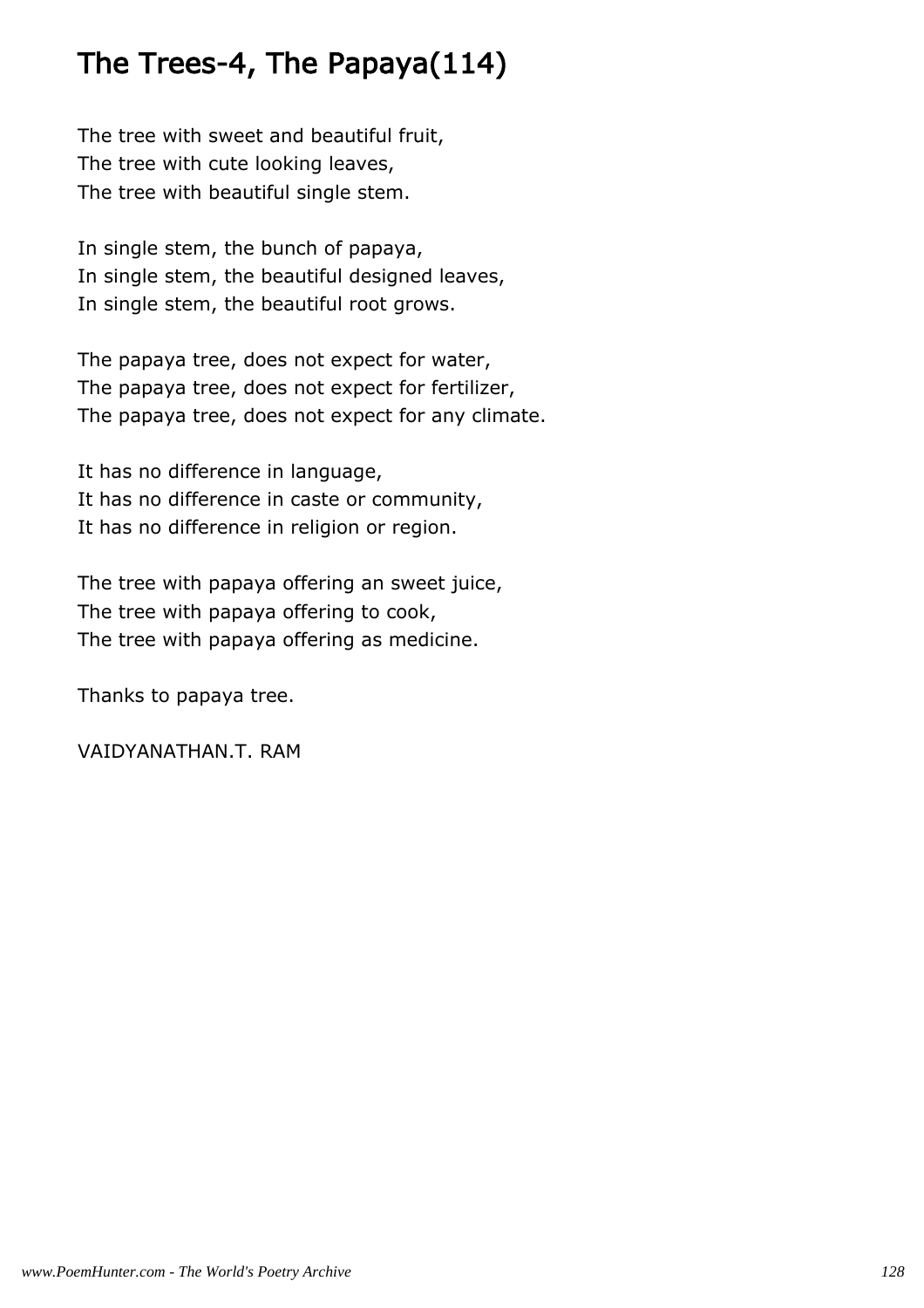# Today Or Tomorrow (89)

Today or tomorrow,

The path we are going to walk.

Today or tomorrow,

The destination we plan to reach,

Today or tomorrow,

The food we plan to eat.

Today or tomorrow,

The people whom we are going to meet.

Today or tomorrow,

The happiness or sorrow we are going to have.

Today or tomorrow,

The work we plan to do,

Today or tomorrow,

We plan to live.

Today or tomorrow,

A new friend or relationship we may have.

Today or tomorrow,

The success or rapture we will meet.

Today or tomorrow,

The appreciation we might be expecting.

More, more and more......

May happen or may not happen.

But,

Each every path, destination, expectations runs with confidence.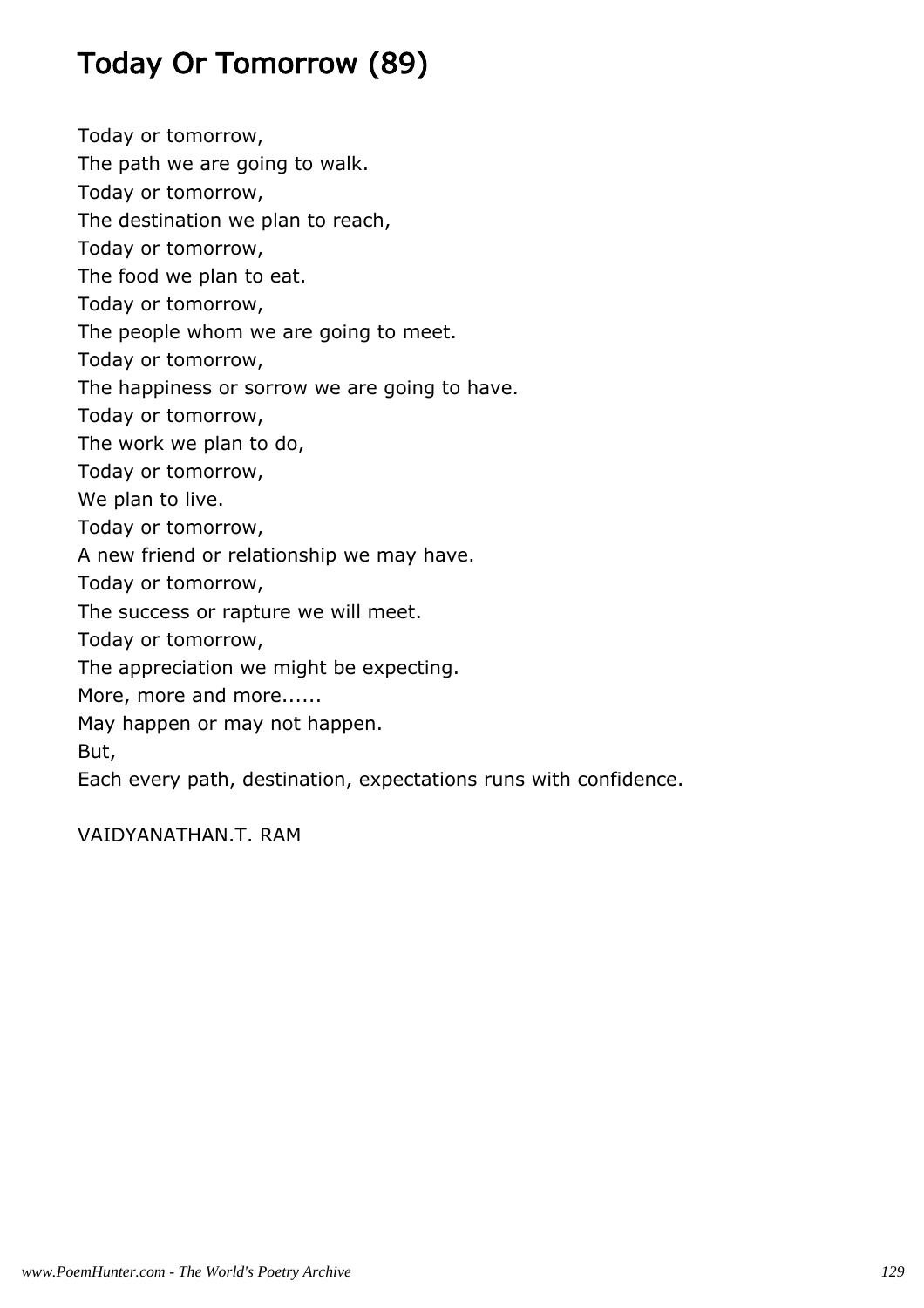#### Tommorow

The life of human may be uncertain, But it is believed that, Will live tommorow.

When tommorow is not born, Then it should be believed, Tommorow has no end.

Why tommorow? , why not today? Tomorrow's work to be done today, Today's work, to be done now.

Why can't? Tommorow a new life may be born, But everything is uncertain.

Are we going to be happy or sorrow tommorow? Nothing is certain, But something is certain.

But, to be happy with the people today Around us can be kept certain. To be happy with the things Having now is a certain.

SO MAKING OTHERS HAPPY, LEADS TO OUR HAPPINESS, NOT TOMMOROW,

VAIDYANATHAN.T. RAM

.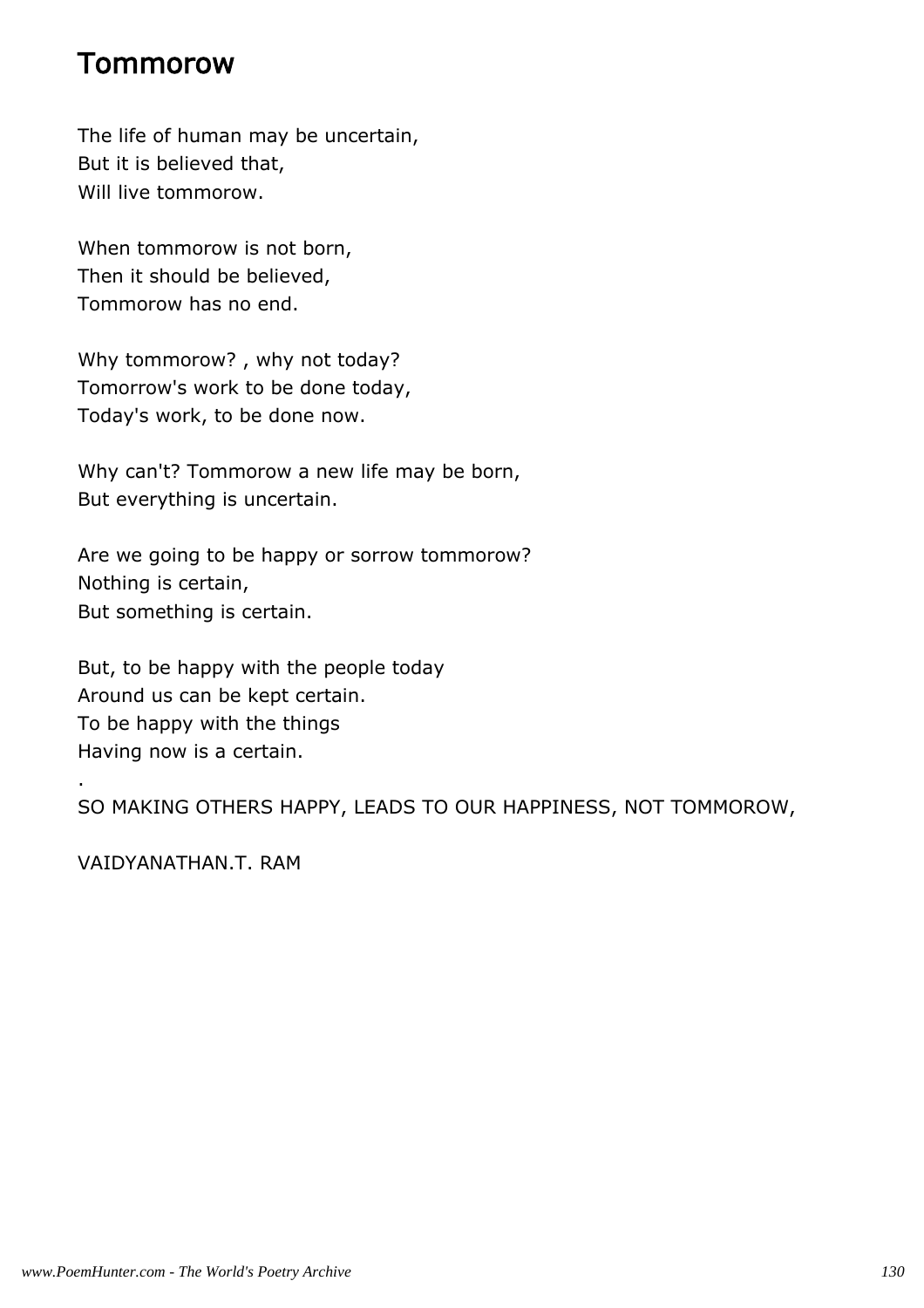#### Travel Towards Heaven

Traveled towards the heaven on a small tour, Breeze was cool and visible, The roads were clean, Carried the water with fingures, In between the sky and heaven, There was a restaurant with pizzas and pastas, Ancestors were busy reading newspapers and magazines, Could not meet the god, As he had gone to earth for meeting, There was leakage of water on sky, Which flows towards the earth, Where we call it as a rain. Some one was taking photo flash towards the earth, Which we call it as lightening, Other side, someone was playing drums, Where we call it as thunder. There was snooker and billiards in heavens club, But only members could play.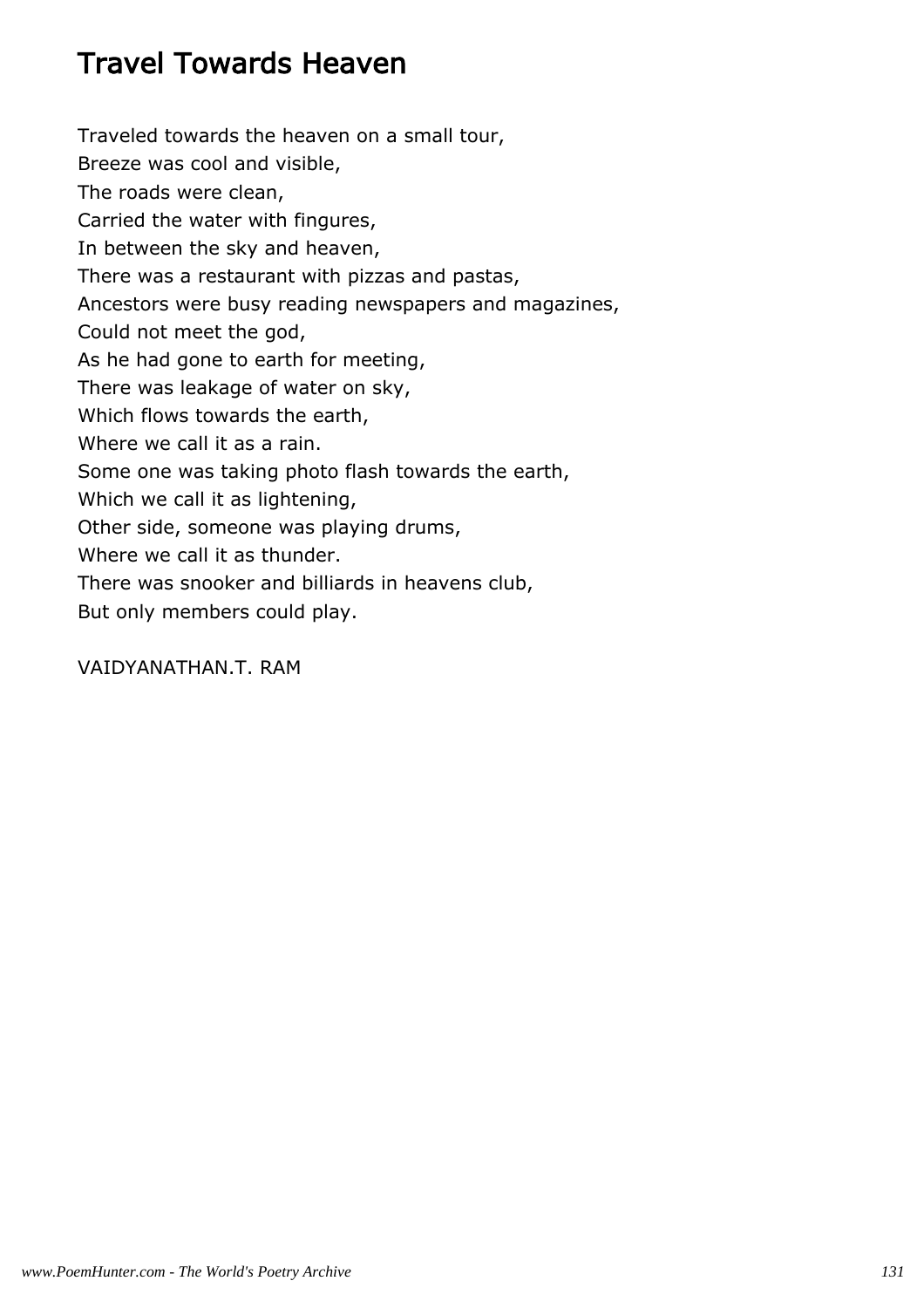#### Traveling(6)

Travelling in queen of hills, Now touched near to a tea plantation, The plantation with greeny slope,

Adhere to bottom of greeny slope, There runs water with small waves, In between the small and big rocks,

Above all, the sky is blue, In between sky and plantation, The cute and colourful birds flies,

A small road passes in between the slope, Where we all arewatching, Within the plantation, There are many eucalyptus trees, Where one of the trees with hives of bees.

The tea plantation is in pin drop silence, But the colurful birds keeps whizzling. One of them, within us, usually a person of anger Was cool, calm enjoys the travel.

Oh oh, the rain started drizzling. The clouds gradually covers the blue sky, The fog started covering green plantation, The birds started going to the nest, Where they go for the rest.

Above all, this made travel back gradually.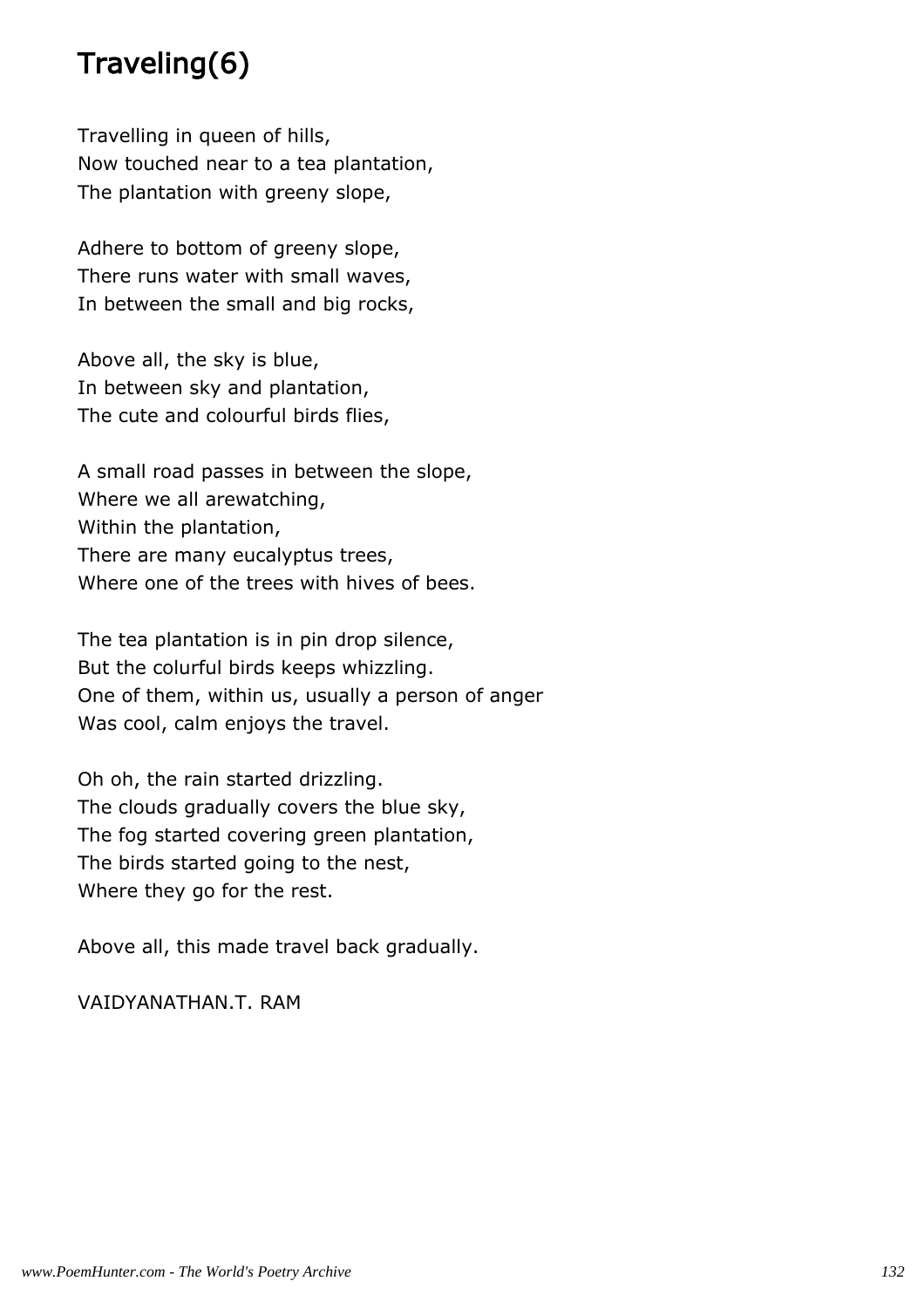# Truth(85)

Sometimes, somewhere, somehow, Truth had never wins the justice. Sometimes, somewhere, somehow, Truth is never believed. Sometimes, somewhere, somehow, Truth is never accepted, Sometimes, somewhere, somehow, Truth had failed many life.

#### But,

To speak a truth, Needs boldness and courage. To speak a truth, Need to be a kind-hearted. To speak a truth, Need to be outspoken. To speak a truth, Need not bother about the fearness.

Can be truthful, To one who believes you. Can be truthful, To one who loves you. Can be truthful, To one who cares you. Can be truthful, To one who guides you.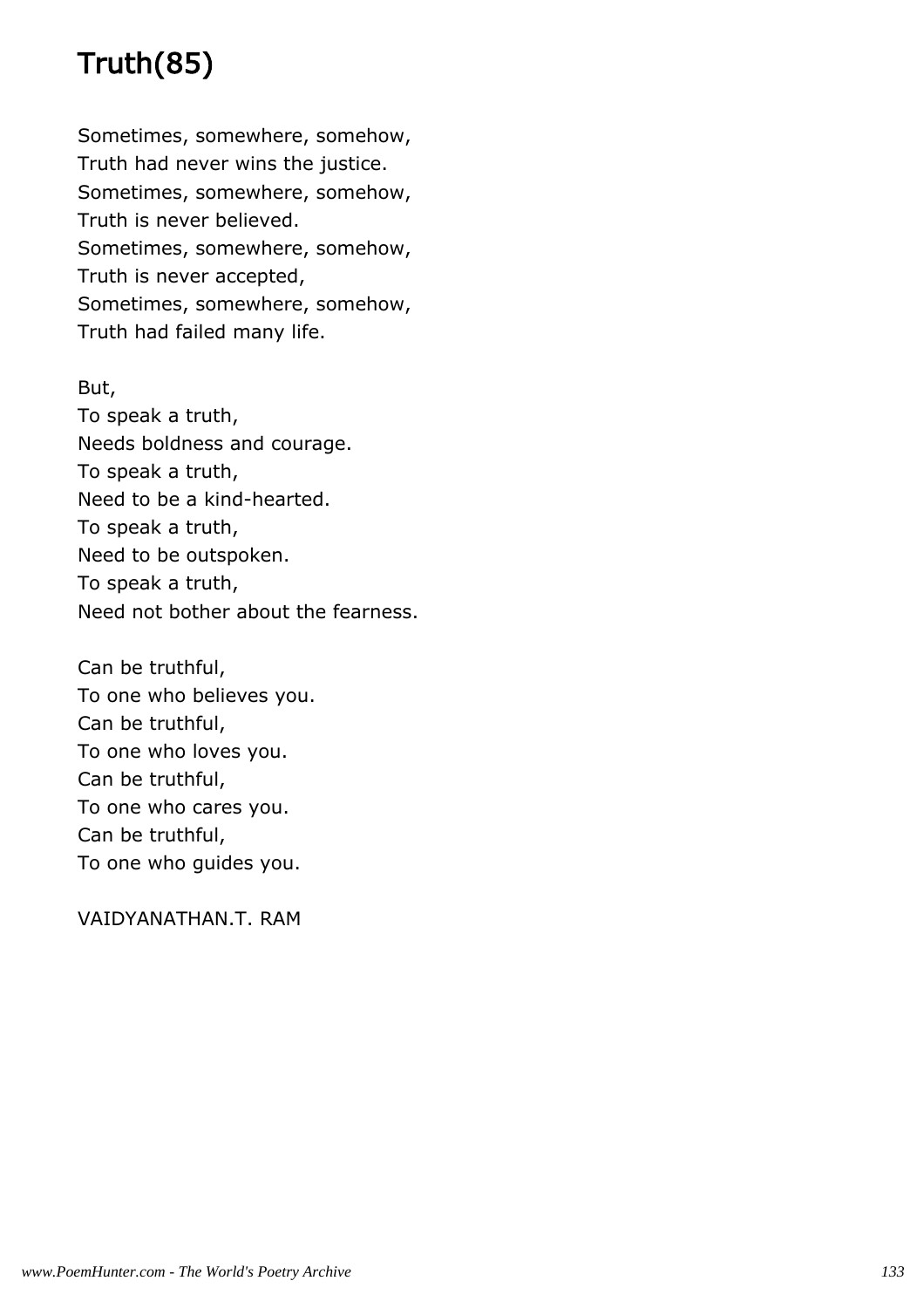# Tsunami

Tsunami had ended many life, To others, It was like poken with the knife, May be creation of nature, But we all together should pray, Not to happen in future, Tsunami had made many, a homeless, And to some children's Whose parents left them, Had become helpless.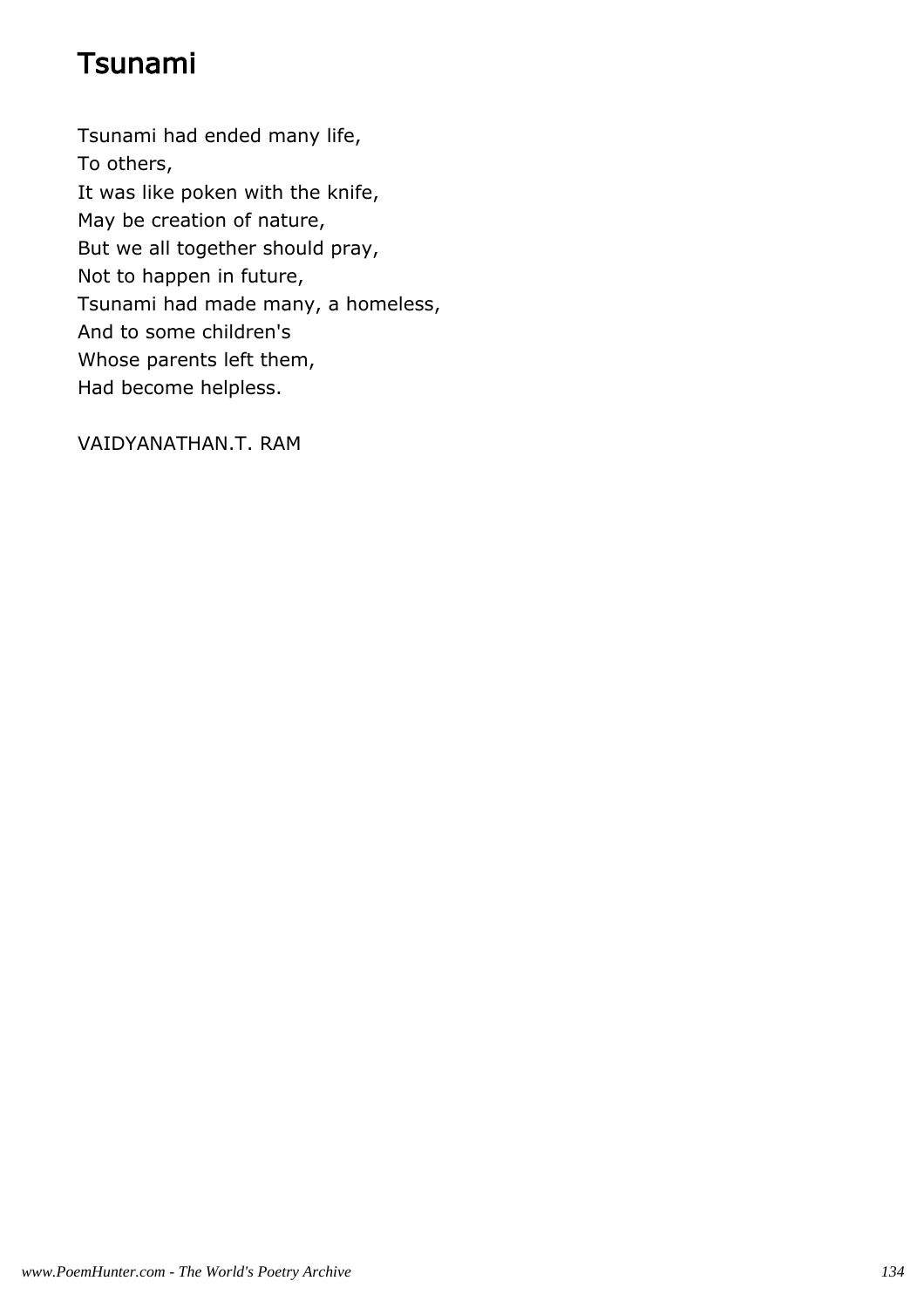# Visually Challanged

Visually challenged, Were born blind, But maybe creation of god, The things and people around him is black, Somewhere in the society, He is ocstrozised, Sometimes in his family, He is ocstozised, Somewhere, sometimes, somehow, He is demotivated in the society, But sometimes, demotivation makes motivate, He always dislikes sympathy, But expects empathy, Why he is called disabled? Where he should be called differently abled.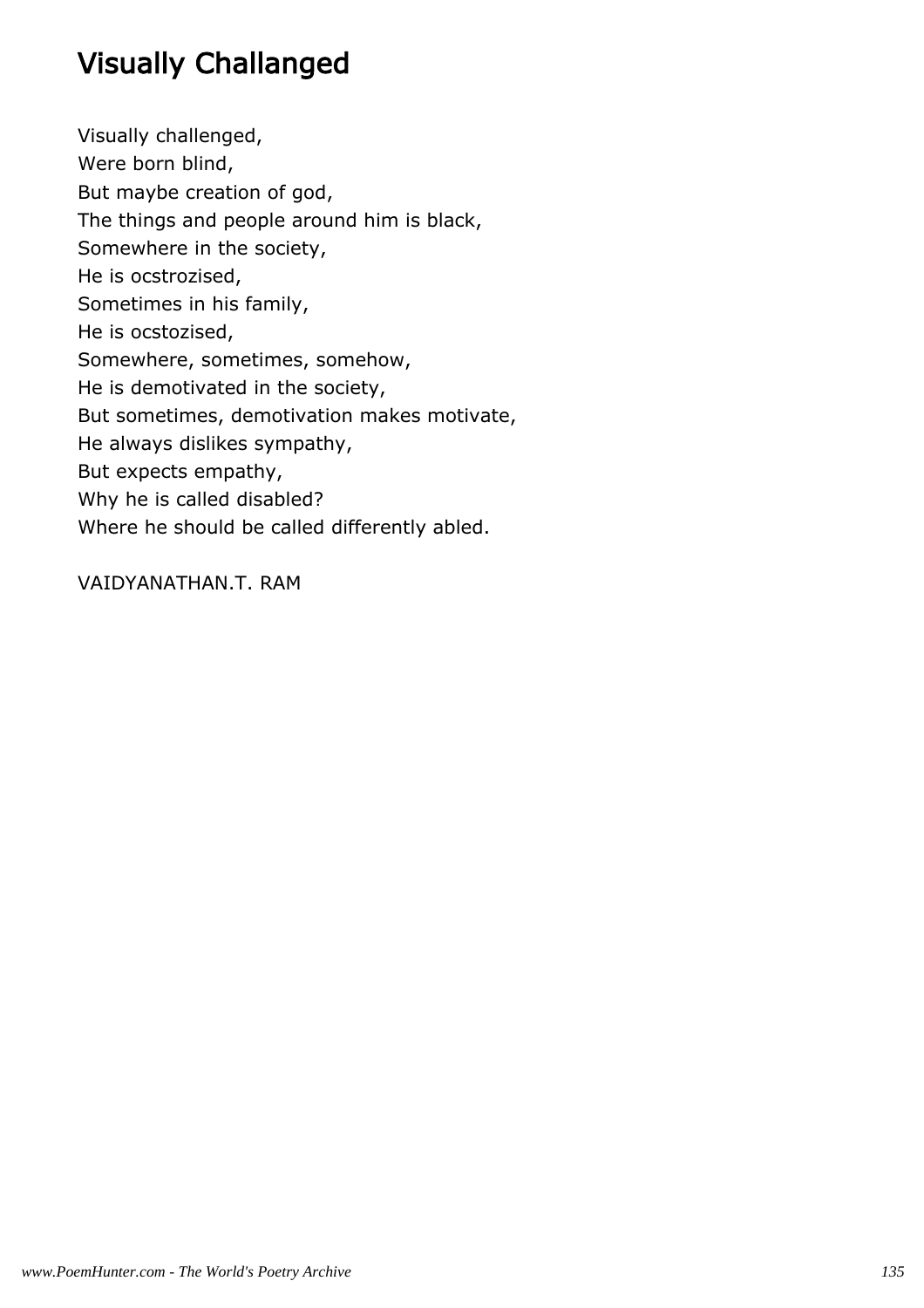#### Waiting

Waiting for what? Waiting for whom? But sometimes, somewhere, somehow, Waiting is value of time, Sometimes, somewhere, somehow, Waiting is a value of money, Sometimes, somewhere, somehow, Waiting is a value of patience, Sometimes, somewhere, somehow, Waiting is a value of life.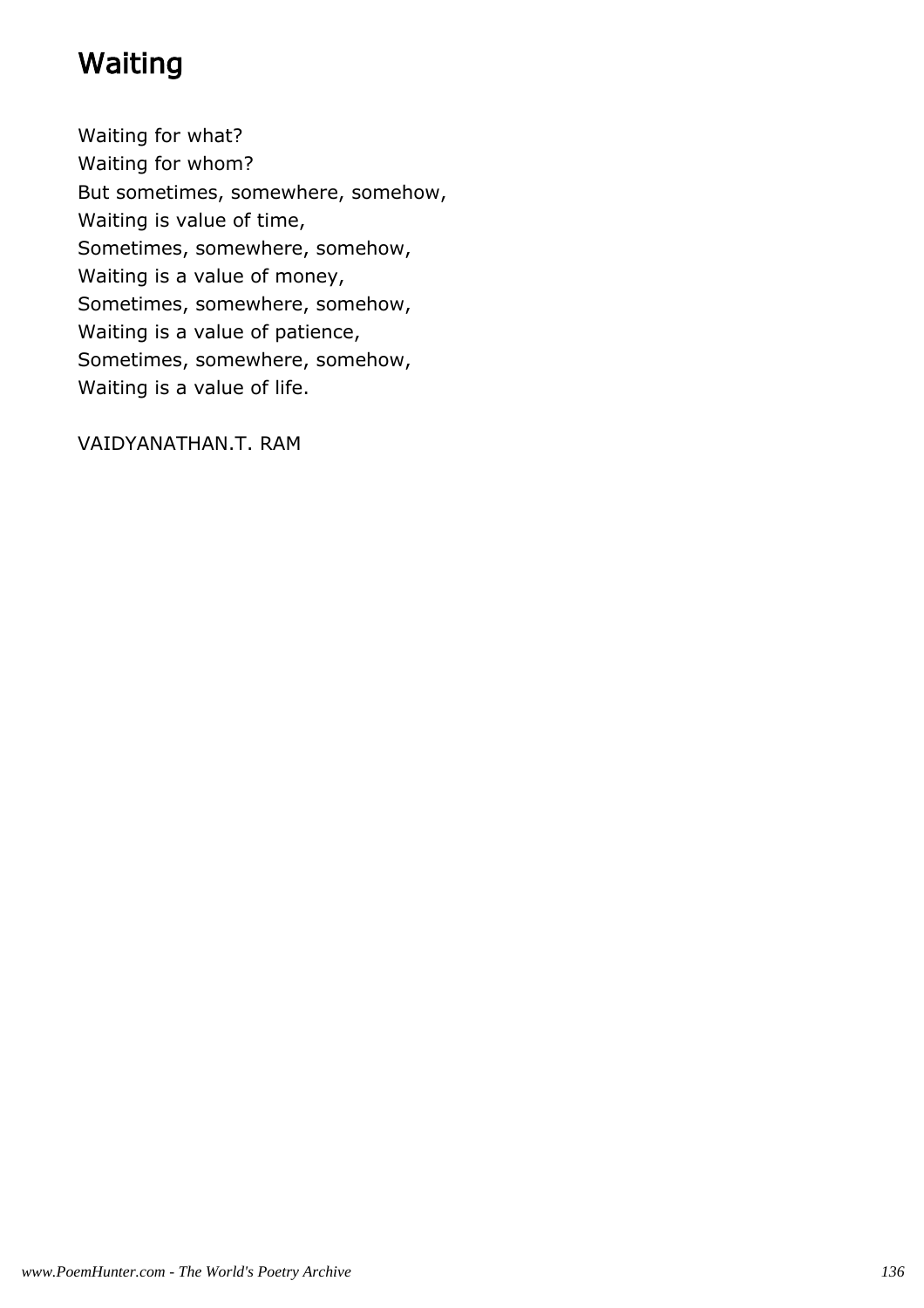#### Water-2

Oh water, you are most needed in the world, without you, not possible, Human, flora and fauna to survive.

Oh water, you are in need of thirst, As hunger is a need of food. You are always needed by flora and fauna, To keep the environment clean and green. Where the environment and you make us happy,

Oh water, without you, not possible, To cook or to have tasty food.

Oh water, without you, not possible, To keep ourselves to be clean and hygein.

Oh it was not without you, The Farmer's can cultivate.

Oh it was without you, not possible, For animal's in the forest cannot fetch the water.

Oh it was without you, not possible, There cannot be any forest in the world.

But too sad, The people wasting you, Not knowing the your value.

Wastage of drop of water, May be like, wastage of drop of blood, Wastage of blood, May be like, wastage of health.

Oh, some help the birds, Keeping a small tub of water for birds to fetch.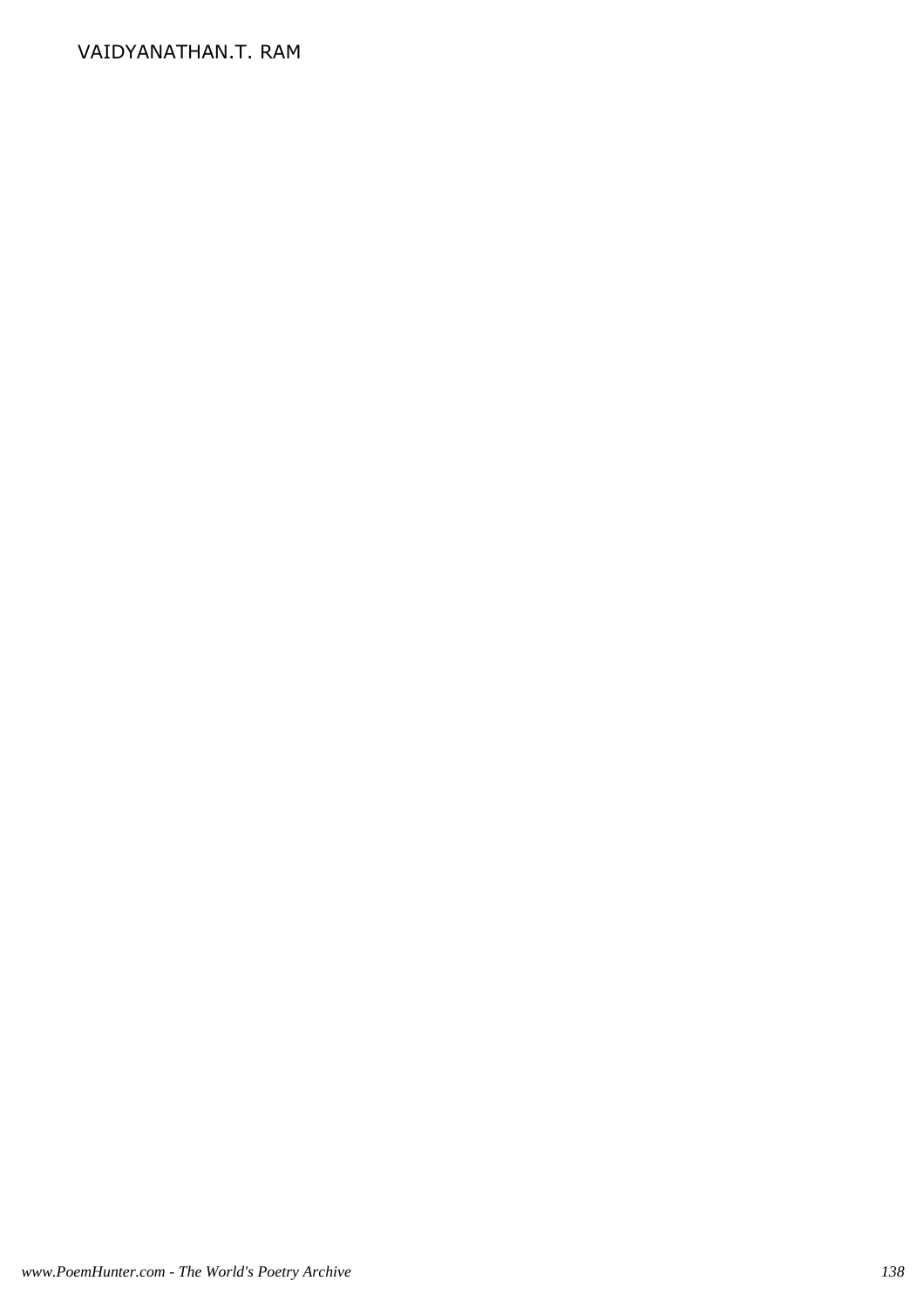#### Wealth

An wealth is a value of money, Where the money is valued in numerical. But numerical is most important of the world,

Growth of wealth, Seem to be growing the value of a human. But, to grow the wealth, An knowledge requires. May be through hard work or smart work.

But, when health is lost, Wealth is lost, Wealth cannot be carried, When a human leaves to external of the world.